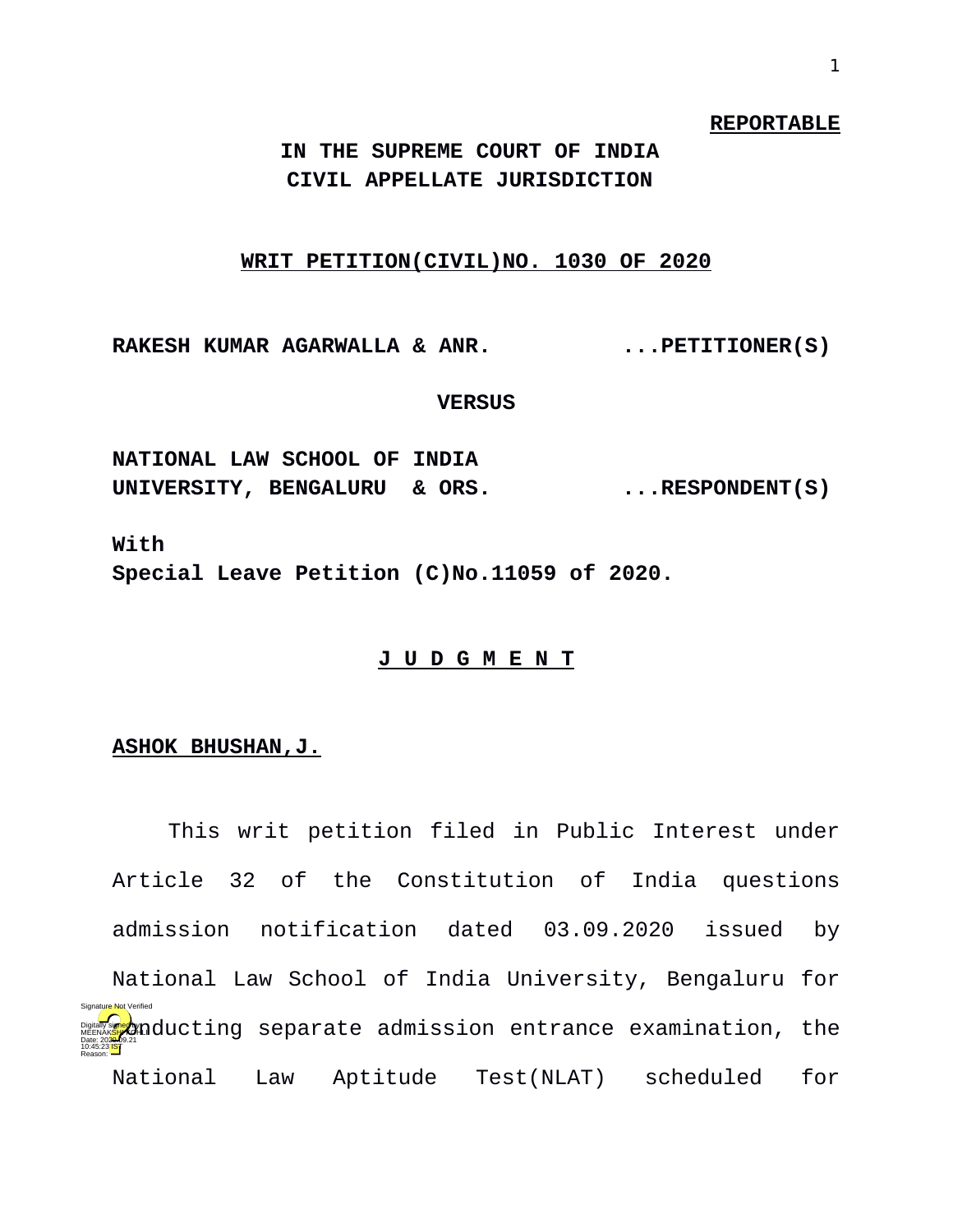12.09.2020. The petitioner seeks a direction to National Law School of India University (hereinafter referred to as "NLSIU") to admit students only through Common Law Admission Test, 2020(CLAT) examination scheduled to take place on 28.09.2020. The writ petition is filed by two petitioners. First petitioner is the father of a student aspiring to gain admission into five years LL.B. programme of National Law University and the petitioner No.2 is the former Vice-Chancellor of National Law School of India University, Bengaluru.

2. We may notice certain **background facts** for considering the issues which have been raised in the writ petition. NLSIU, a premier Law University of the country, was established pursuant to a joint initiative of the Supreme Court of India, the Bar Council of India and the Karnataka Bar Council. Bar Council of India, set up a society, namely, National Law School of India Society as a registered society under the Karnataka Societies Registration Act, 1960. On request made to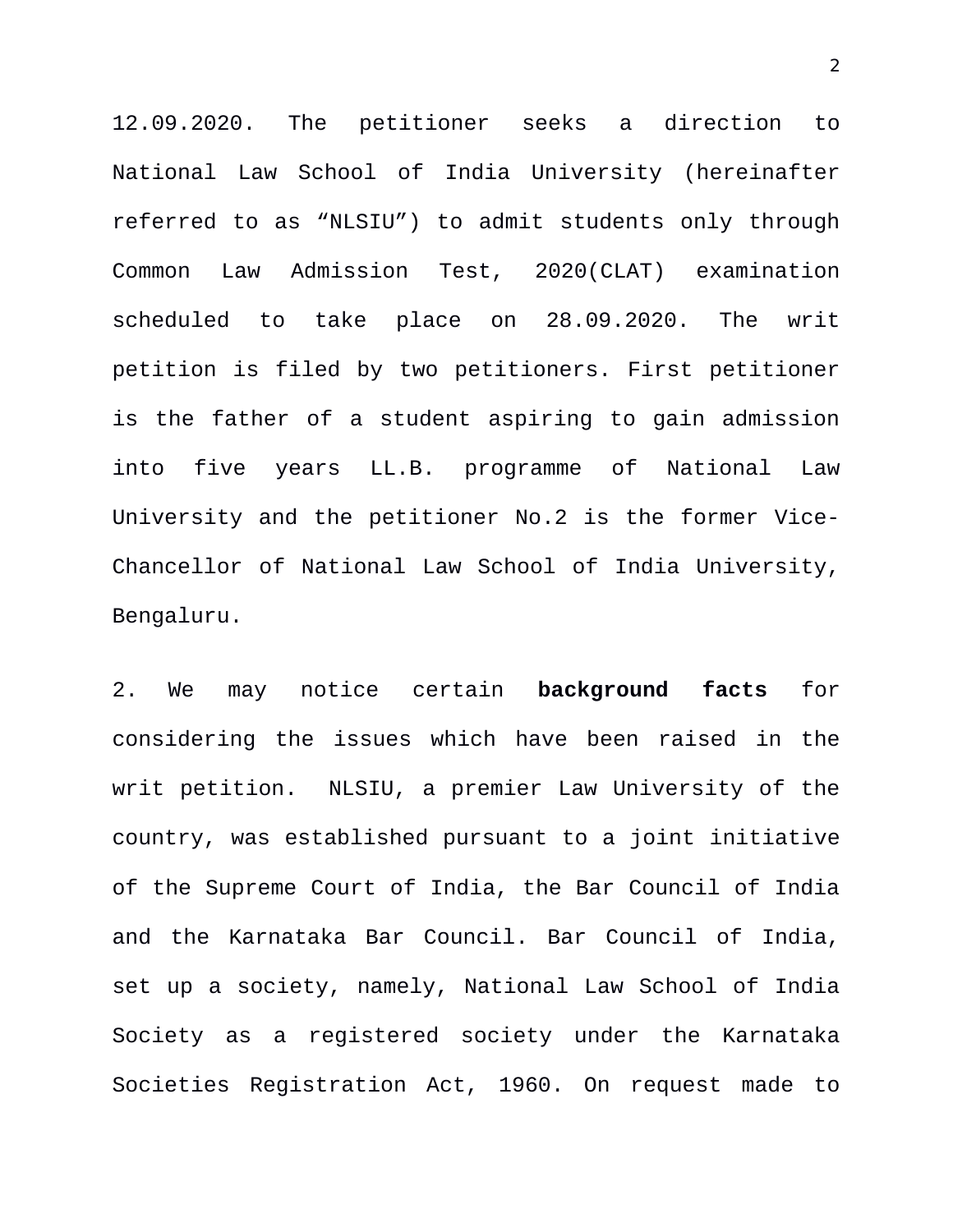Government of Karnataka for establishing the School as University by a Statute, the State Government established National School of India University, Bengaluru by National Law School of India Act, 1986 (hereinafter referred to as 'the Act, 1986'). We shall notice the relevant provisions of the Act, 1986 a little later. The NLSIU was meant to be a premier School of Legal Education with five years undergraduate Law Course. Following the footsteps of NLSIU, National Academy of Legal Studies and Research (NALSAR) was established in Hyderabad in 1998 and the National University of Juridical Sciences, Kolkata (NUJS) was established in Kolkata in 1999 and National Law Institute University, Bhopal (NLIU) was established by Act No.41 of 1997 by Madhya Pradesh Legislature. Over the course of time States enacted similar Statutes to create institutions for legal education which came to be known as National Law Universities across the country. All the National Law Universities have prescribed criteria for admission as well as syllabus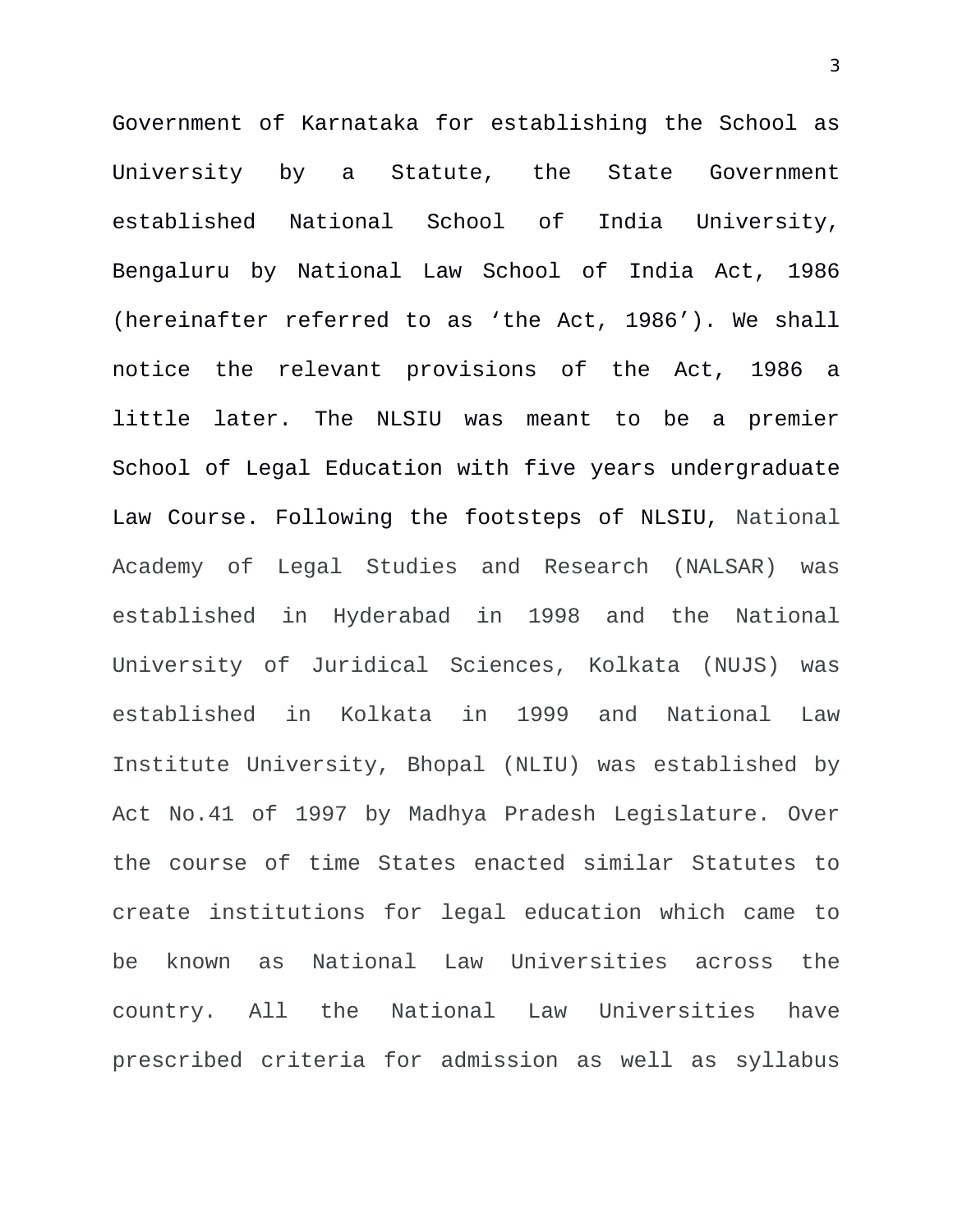structure. In the initial years all National Law Universities were conducting their own admission tests for admitting students in five years Law course. A writ petition being Writ Petition(C)No.68 of 2006 **Varun Bhagat vs. Union of India** came to be filed in this Court under Article 32 of the Constitution, impleading Union of India through the Secretary, Ministry of Law, Justice and Company Affairs, Ministry of Human Resource Development through its Secretary, Bar Council of India, NLSIU, Bengalore and five other National Law Universities. The writ petitioner prayed for a direction to the respondent to lay down the mechanism of centralised admission process to the various National Law Universities to facilitate the interests of the students. This Court issued notice in the writ petition. Learned Additional Solicitor General of India made a statement before this Court that Ministry of Human Resource Development in consultation with the various Law Universities and other concerned stakeholders, shall take steps to examine and evolve a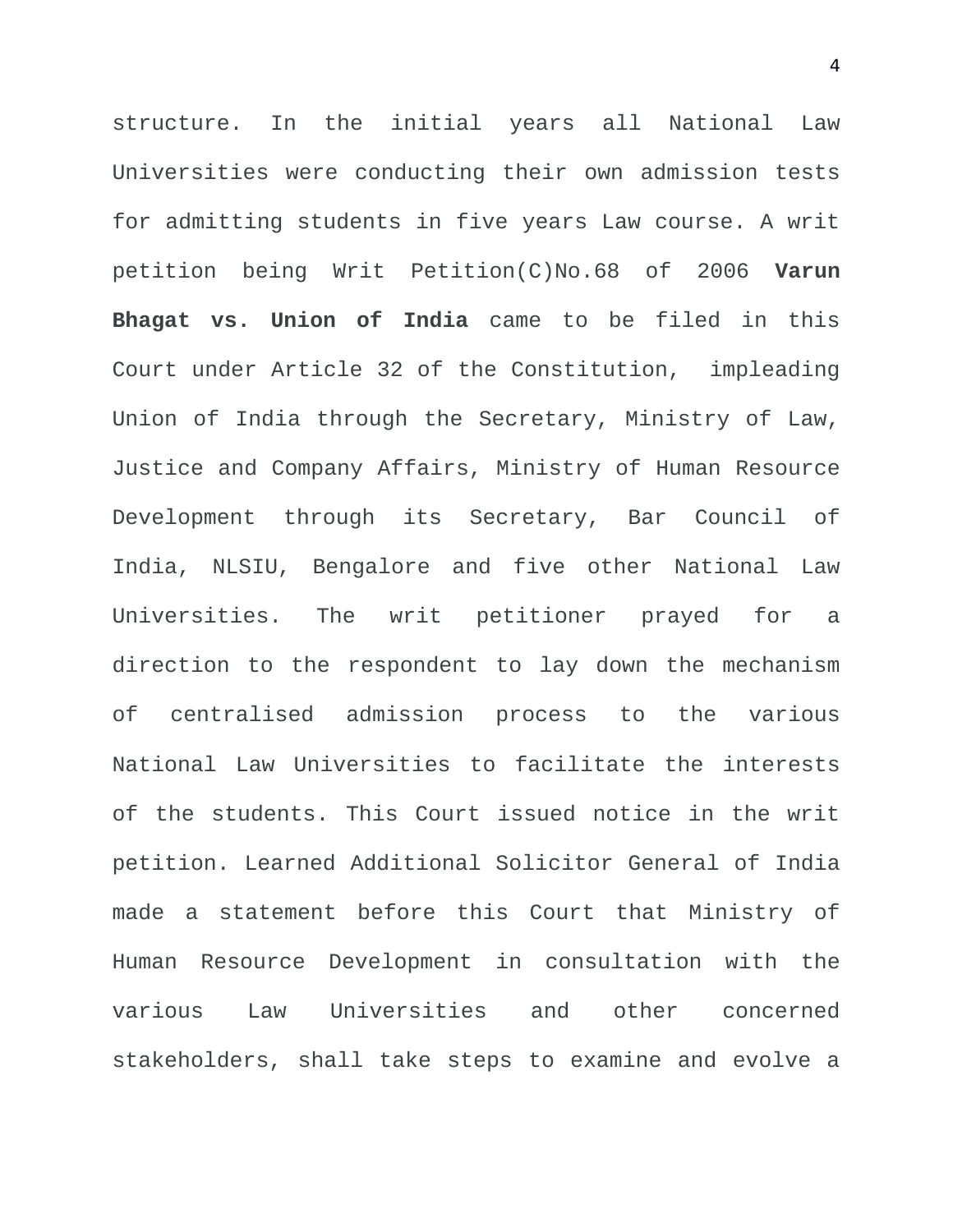scheme/policy in accordance with which a combined entrance examination could be conducted for premier National Law Universities. The Government of India convened various meetings with Directors/Vice-Chancellors and other educational functionaries. In the Writ Petition No.68 of 2006 counter-affidavit was filed on behalf of Department of Higher Education, Ministry of Human Resource Development where detailed steps taken by the Ministry of Human Resource Development were enumerated including details of various meetings which were held with Vice-Chancellors of Law Universities in the year 2006 between September, 2006 to December, 2006. In paragraph 10 of the counteraffidavit following was stated:

"10....It is expected that all the required informational notes shall be received during the course of February,2007 and further steps shall be timely taken in order to ensure that the process of holding a Combined Admission Test for the academic session 2008-2009 is put in place as expeditiously as possible."

3. The National Law Universities entered into a Memorandum of Understanding dated 27.11.2007 where the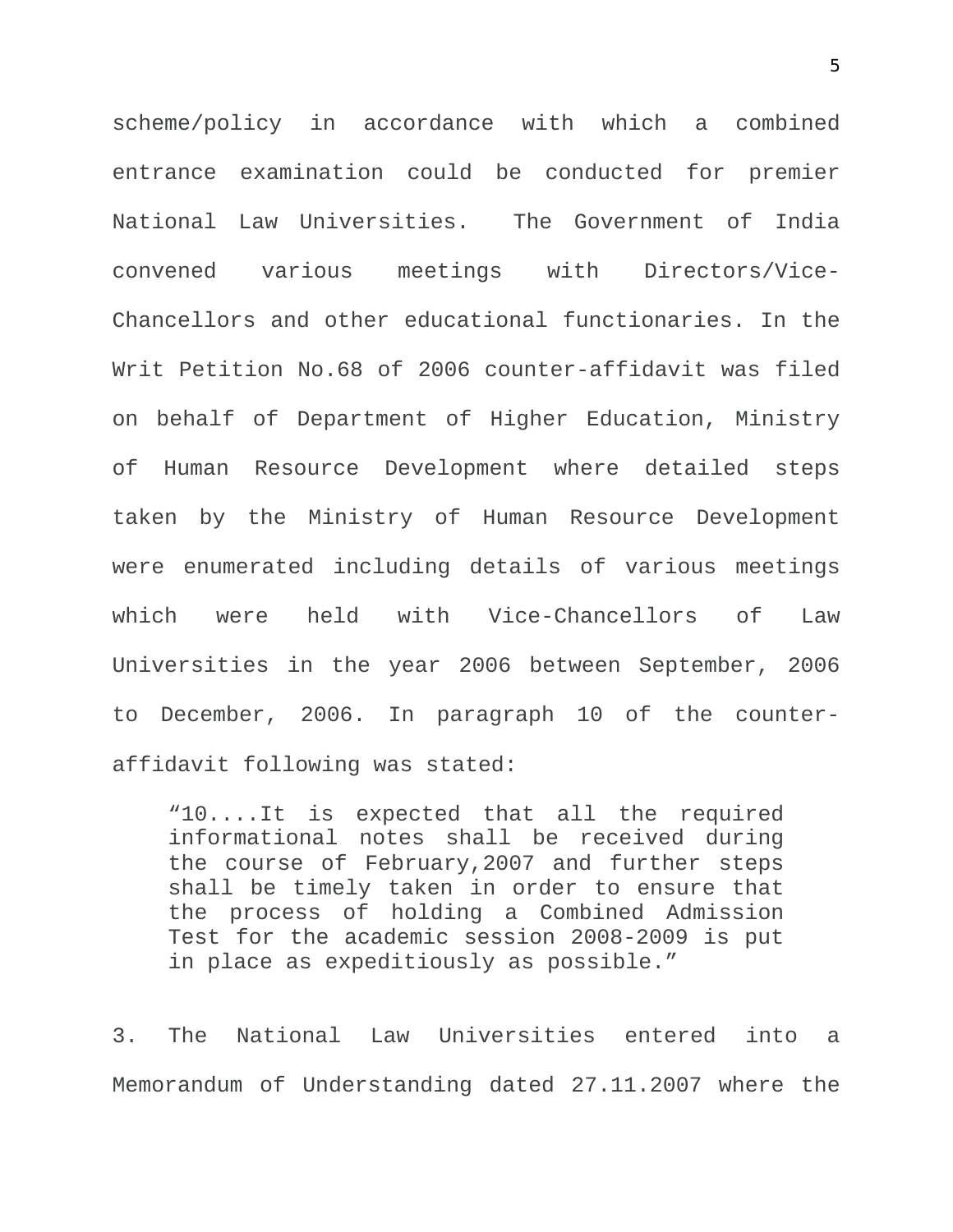National Law Universities decided to hold a common admission test, namely, Common Law Admission Test (CLAT). Every University shall conduct the examination starting with the oldest University. When the Writ Petition No.68 of 2006 came for hearing on 25.07.2008, this Court noticed that prayers sought in the writ petition have already been accomplished, this Court passed following order:

"The prayers sought for in the writ petition have already been accomplished, so the writ petition is disposed of."

4. The Common Law Admission Test (CLAT) started to be held with effect from the year 2008 for admission in five years law course of National Law Universities, which was a great relief to the students' community aspiring for joining a professional course in Law. The CLAT was conducted at different centres throughout the country. The number of National Law Universities kept on growing one by one and currently there are 23 National Law Universities in the country.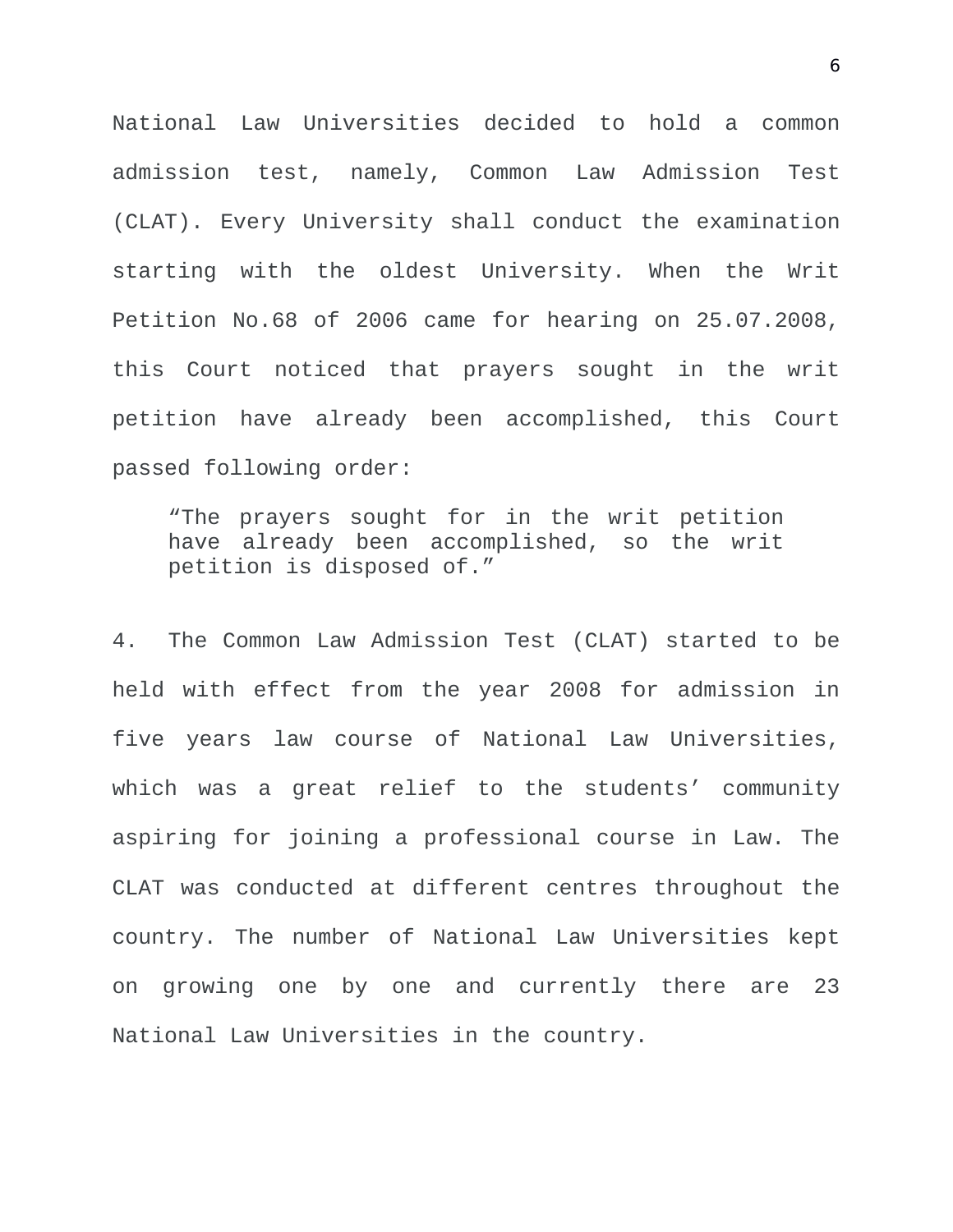5. Writ petition being Writ Petition (C)No.600 of 2015 came to be filed by one **Shamnad Basheer** praying that an independent professional body conducting CLAT on annual basis be constituted. This Court passed various orders in the aforesaid writ petition. On 28.11.2018 this Court passed the following order in the aforesaid writ petition:

"Application for intervention is dismissed as withdrawn.

Shri Atmaram N.S. Nadkarni, learned Additional Solicitor General appearing on behalf of the Union of India, Ministry of Human Resource & Development states that the Government has prepared a report and shall further convene a meeting of all the parties to these petitions, NTA and the Bar Council of India; seek their views and make appropriate recommendations for the holding of the examination within four weeks.

List thereafter."

6. A meeting was held on 10.12.2018 by Secretary, Department of Higher Education, Government of India in compliance of the aforesaid order, the Bar Council of India who was a participant in the meeting stated that BCI as a statutory body has no objection in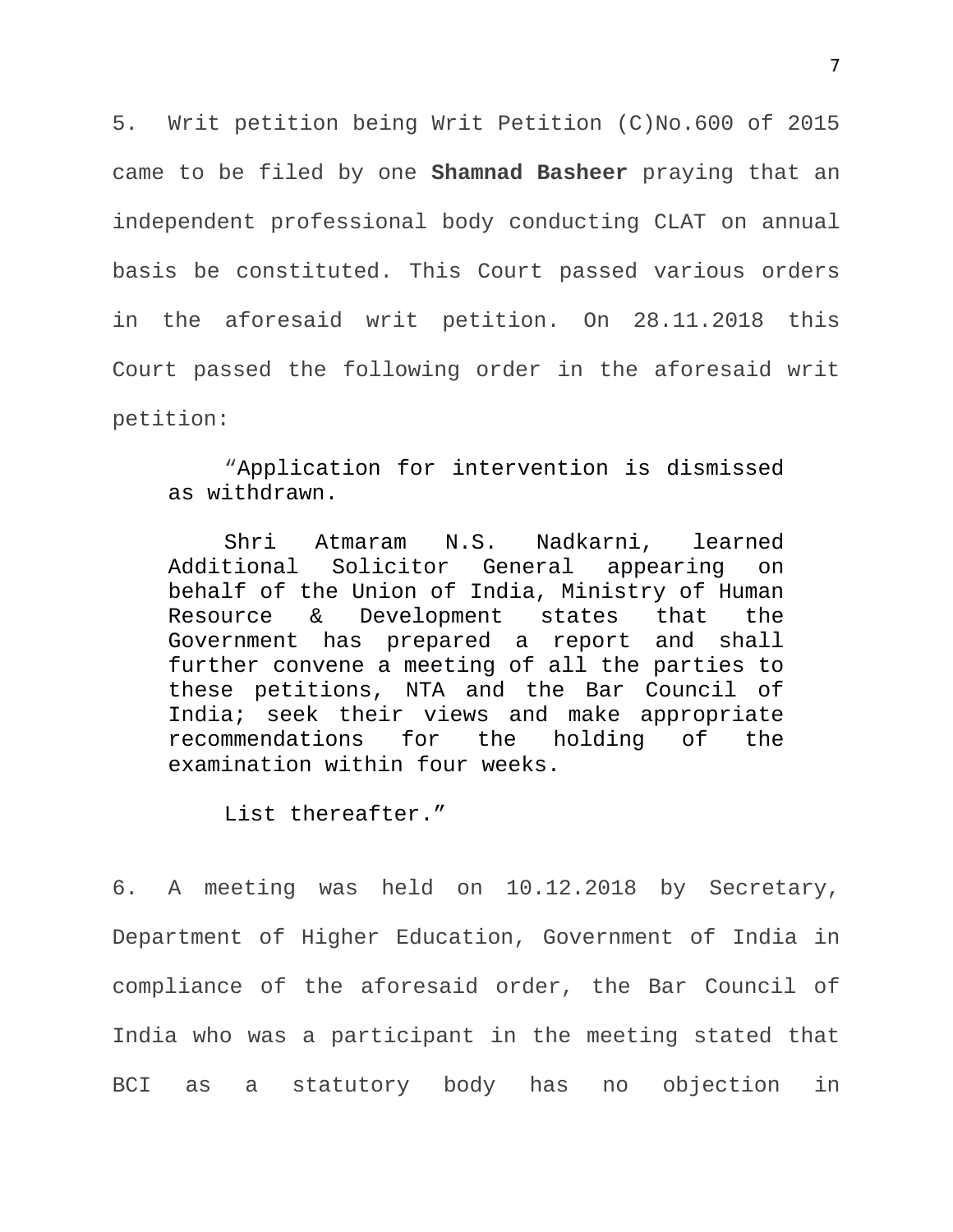constitution of a Consortium of NLSIU for conducting the examination but as a key stakeholder, they would be part of monitoring body for conducting and monitoring the examination. In the meeting major point which emerged and noted was "the way forward would be to have a better, robust, transparent and accountable institutional structure for conduct of the examination through a Consortium of NLSIU being the stakeholder in the conduct of the examination (and as agreed by the petitioner, BCI and NLIA) was asked to take exams in transparent and robust manner". The Consortium of National Law Universities was incorporated as a registered society under the Karnataka Registration of Societies Act, 1960 on 26.03.2019. The Vice-Chancellor of the NLSIU was to be the ex-officio Secretary-Treasurer of the Consortium. The Memorandum of Understanding of Consortium of National Law Universities noticed the directions issued by this Court in **Varun Bhagat vs. UOI** and deliberations made by the University Grants Commission, Ministry of

8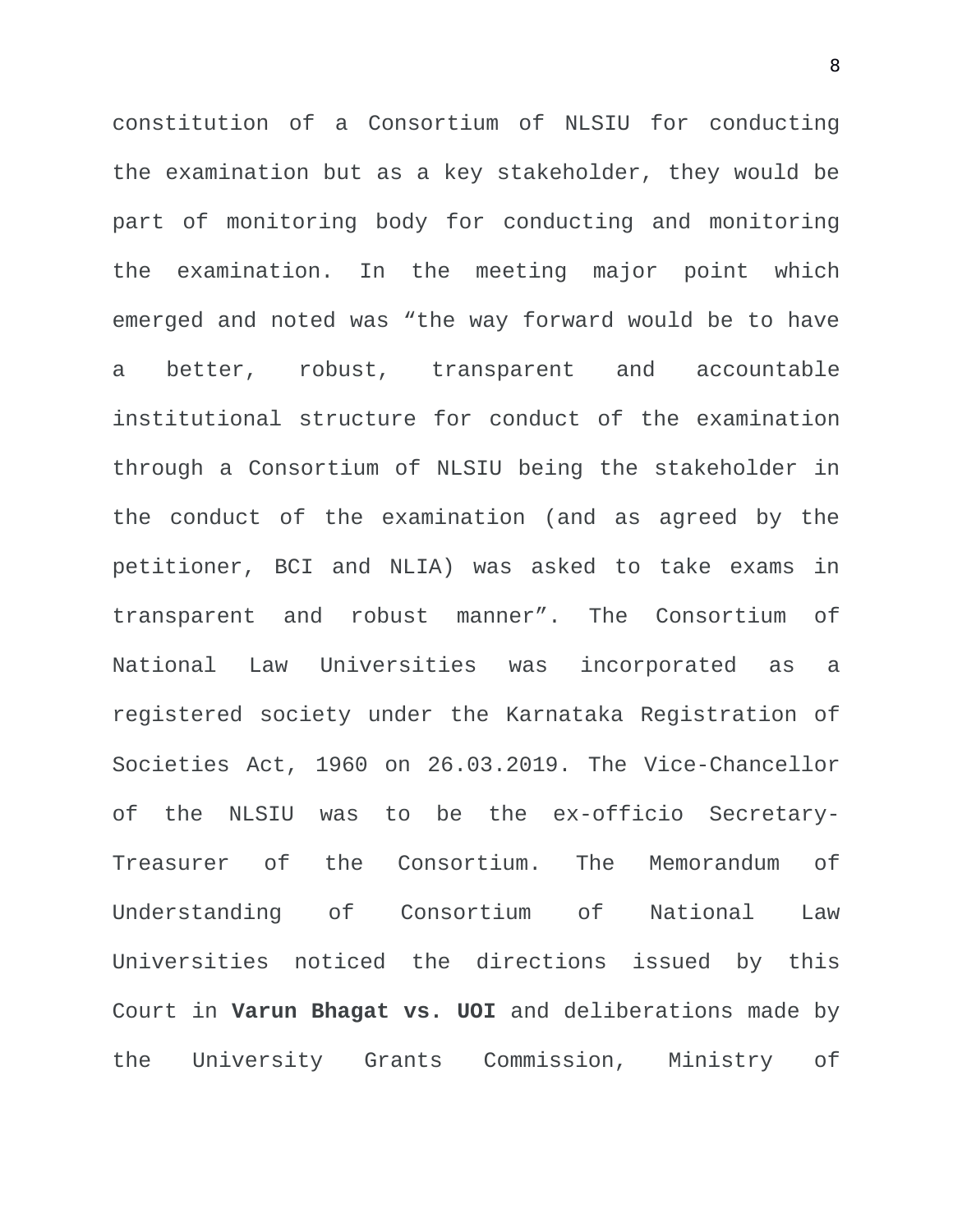Human Resource Development and Government of India. The main aims and objectives of the Consortium in clause 3 of the Memorandum were inter alia:

"(i) To provide the highest standards of legal education to make Indian legal education comparable with the most reputed international institutions of legal education.

(iii) To provide better co-ordination amongst the NLUs and other legal institutions to achieve highest standard of legal education in the country. Further the Consortium recognizes the autonomy of its member institutions and therefore its decisions will need adoption by the member institutions for implementation in such institutions.

(v)To administration, control and monitor the conducting of all India common entrance examination for law in CLAT, for and on behalf of all the participating NLUs, and facilitate admission of students into various NLUs in the country.

(xi) To make the benefits of legal education of one or more NLUs available to the rest of NLUs.

(xix) To evolve uniform policies in terms of admission, course semester system, uniform grading system and the like in tune with global standards."

7. Clause 5 provided for governing body of the Society. The first governing body of the Society was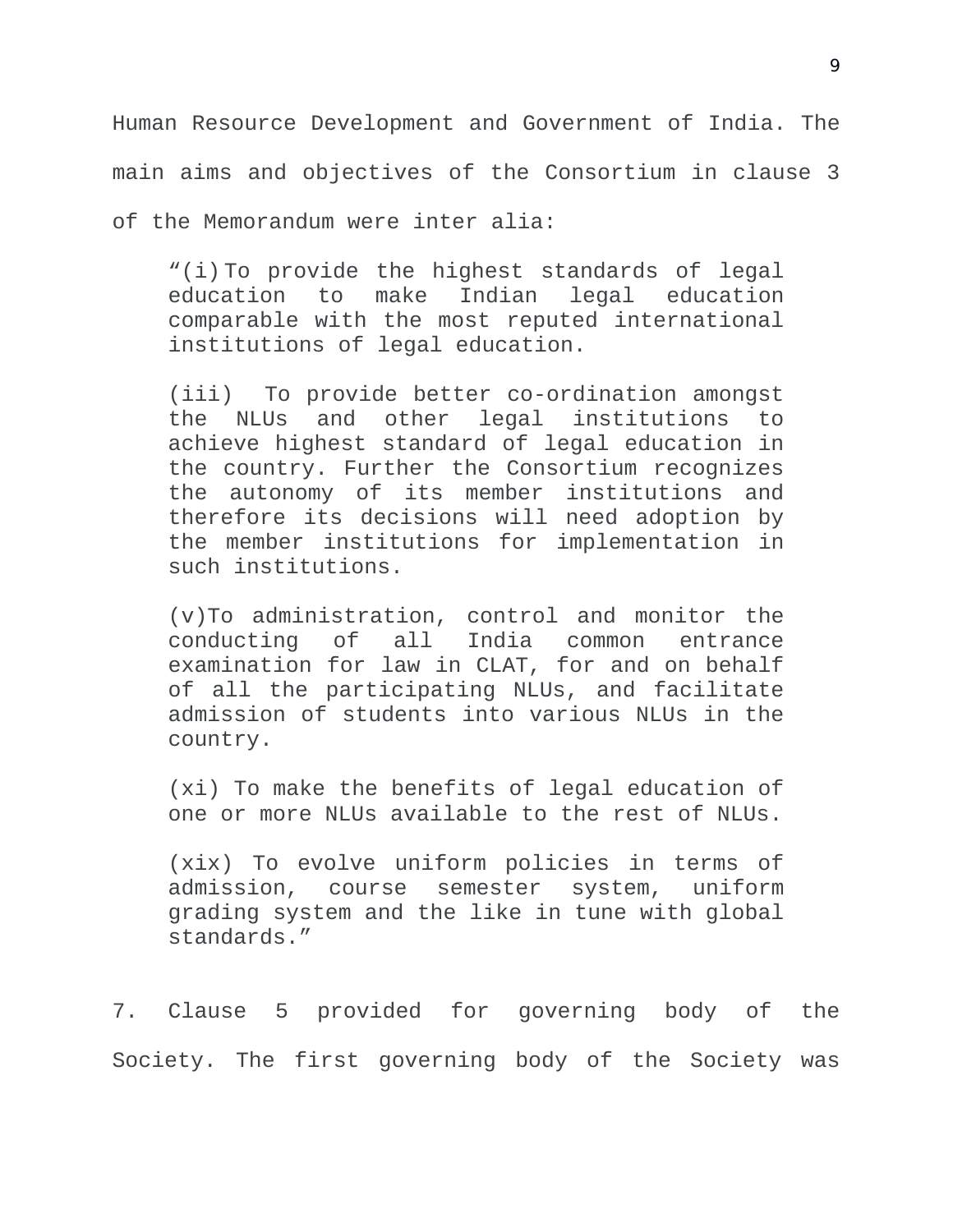constituted with 16 academicians/Vice Chancellors in which first name was of the petitioner No.2, Prof. R. Venkata Rao being Vice-Chancellor of NLSIU. Bye-Laws of Consortium of National Law Universities were also framed. Member of institution is defined in clause 1.1.13 to the following effect:

"1.1.13. "Member institution" means by NLU formally admitted to the membership of the Society in accordance with the Bye-Laws and having paid the Subscription Fee and signing the master list of the Member institutions maintained by the Society."

8. Clause XV dealt with membership. Bye-Laws provide that each member of the institution ensure the admission on merit assessed through CLAT. Para 15.3.3 is as follows:

"In order that appropriate intellectual rigor may be maintained, a Member institution shall ensure that admission to every academic course or programme of study in each Member institution shall be based on merit assessed through a transparent and reasonable evaluation namely CLAT operated by the Society, prior to admitting any student. Provided that nothing in this provision shall be deemed to prevent a Member institution from making special provisions for the employment or admission of women, persons with disabilities or for persons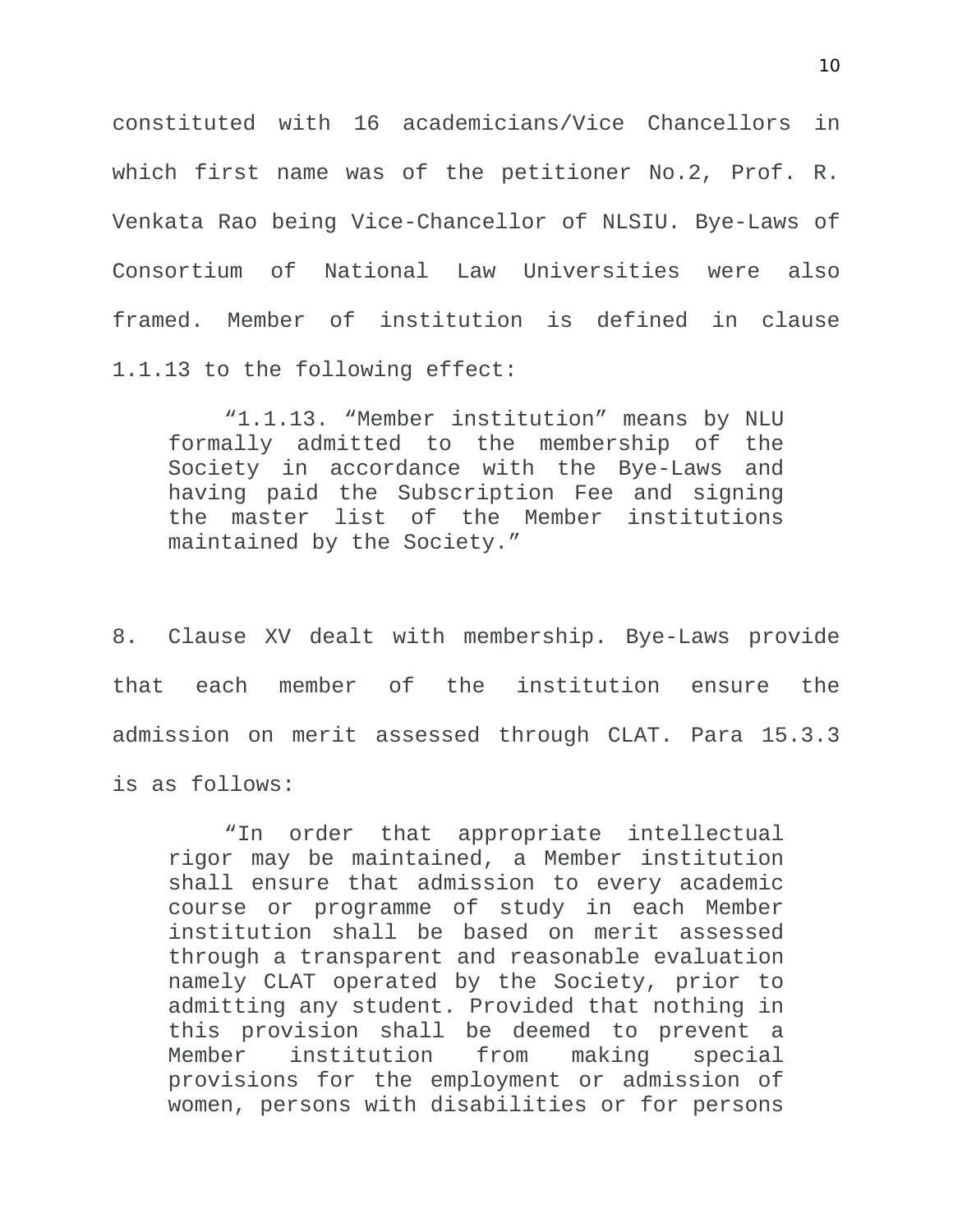belonging to any socially and educationally backward classes of citizens and, in particular, for the Scheduled Castes and the Scheduled Tribes."

9. The Consortium successfully conducted the CLAT for admission in academic year 2019-20. In academic year 2020-21 Consortium notified the schedule for admission in which 10.05.2020 was fixed for CLAT 2020 test. Due to pandemic caused by the COVID-19 virus nationwide lockdown was imposed on 23.03.2020 by the Government of India. Due to the lockdown, CLAT was required to be postponed for public health and safety reasons. The examination scheduled for 10.05.2020 was postponed. The Executive Committee of the Consortium on 29.06.2020 resolved to shift away from physical test to centrebased online test.

10. Date 22.08.2020 was fixed for conduct of the test. However, due to big jump/increase in COVID-19 cases and lockdown till 30.08.2020 the examination which was scheduled to be held on 22.08.2020 was postponed to 07.09.2020. The Executive Committee of the Consortium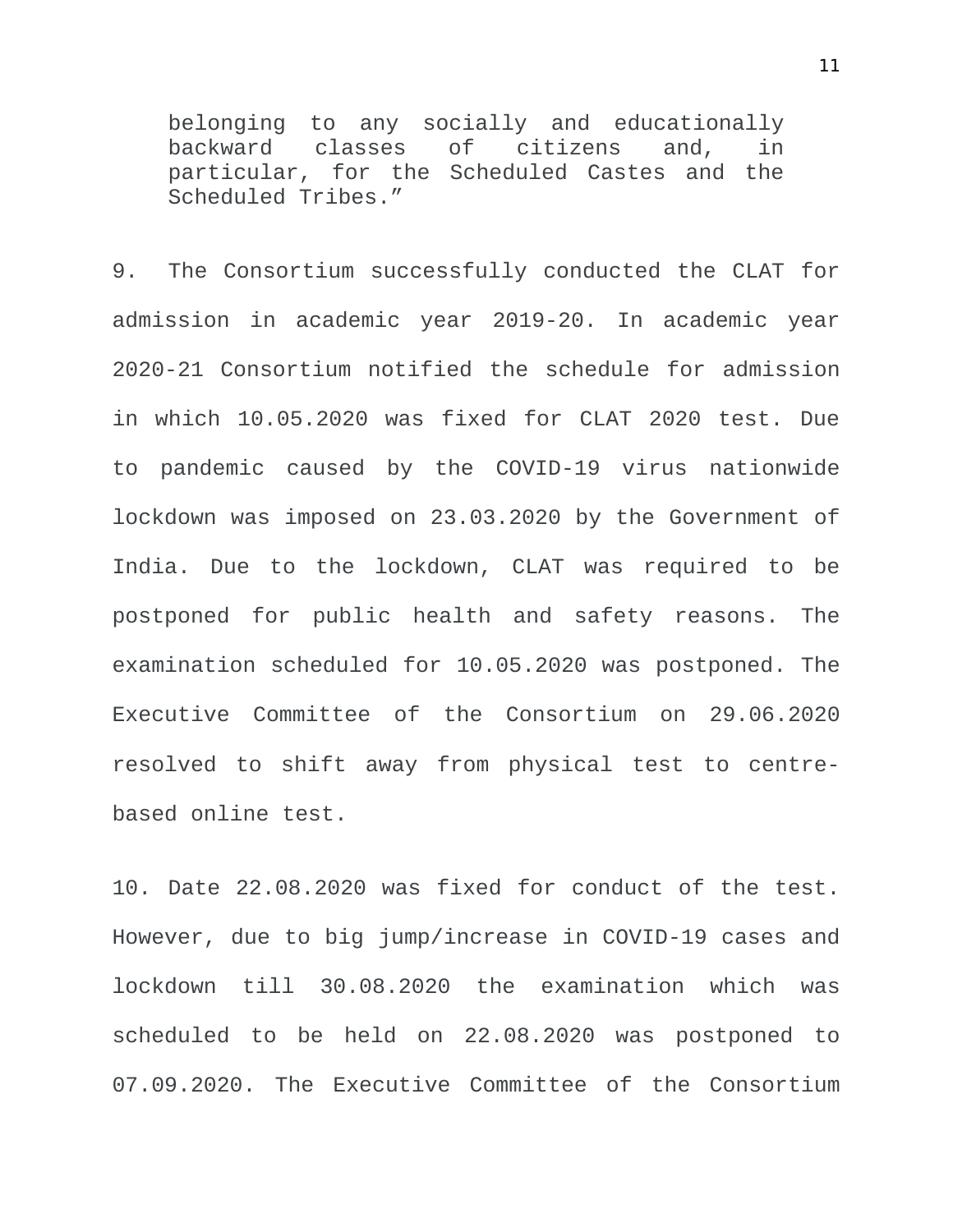received a communication from Professor Nirmal Kanti Chakrabarti, Vice Chancellor, NJUS, Kolkota that the West Bengal had decided to impose a complete lockdown on 07.09.2020. The Consortium met on 28.08.2020 and postponed the examination to 28.09.2020.

11. Now, we may notice the events which took place at the end of NLSIU. The five years degree course offered by NLSIU consists of five academic years each academic year is divided into three semesters, each term called the Trimester having a minimum of 70 working days. The academic term ordinarily starts from  $1^{st}$  July to  $30^{th}$ September, second starts from November to February and third starts from March and ends in June. After postponing of CLAT from 22.08.2020 to 07.09.2020, Faculty meeting of NLSIU was held on 06.08.2020 to consider the contingency plan to prevent zero year.

12. Faculty meeting discussed various possible solutions. It was also noted that as a last option a separate admission procedure should be developed. A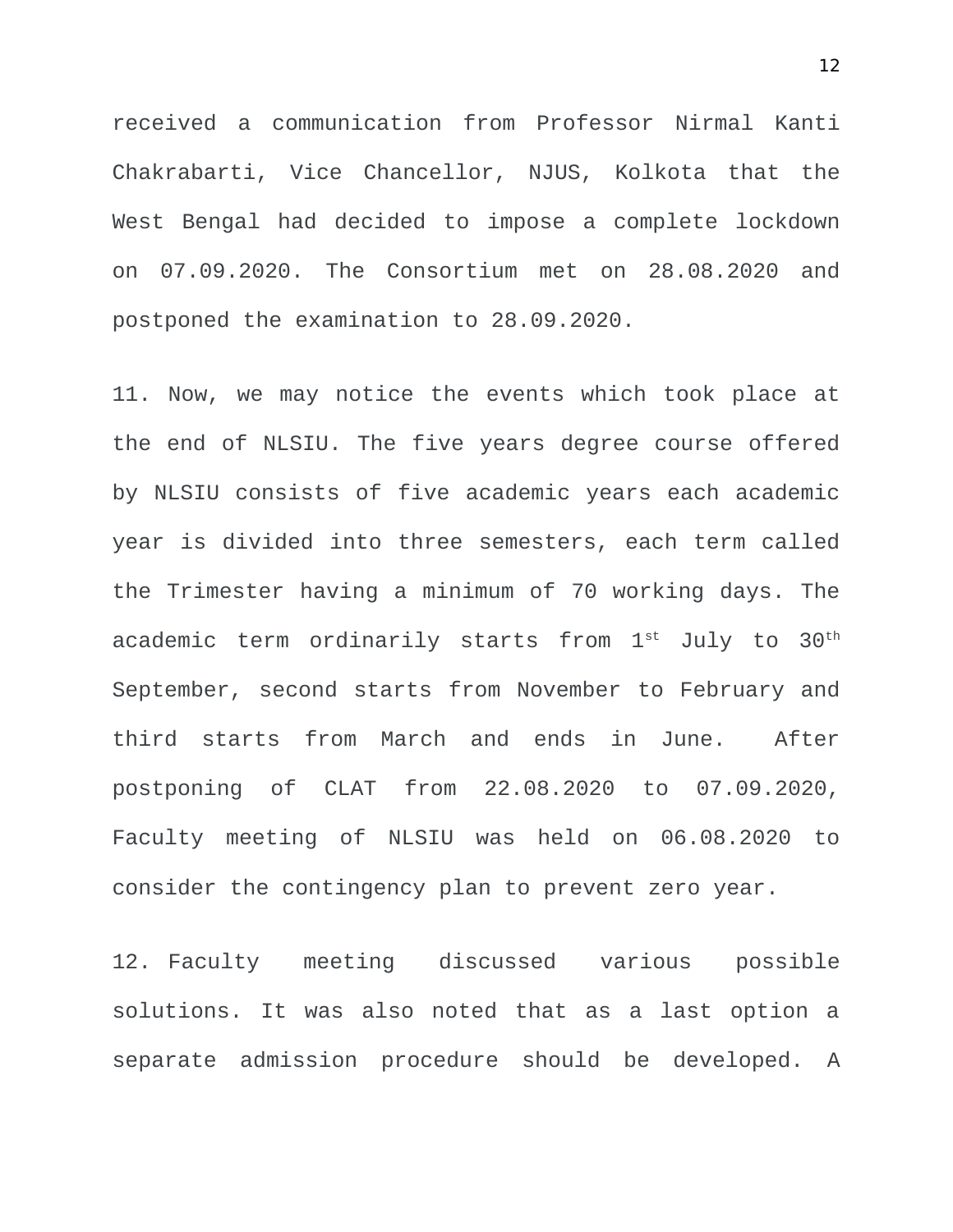meeting of the Executive Council of NLSIU was held on l2.08.2020. In its meeting it was resolved that if there is any further delay in CLAT examination, the Vice Chancellor is empowered to take all necessary steps to ensure that the admission process of 2020-21 is completed in September, 2020. Again in adjourned meeting of the Executive Council on 18.08.2020, the Executive Council reaffirmed resolution to empower the Vice-Chancellor and the University to conduct the independent admission process in the event CLAT is delayed further. Another Faculty meeting was held on 31.08.2020 where it was noted that CLAT 2020 was postponed from 07.09.2020 to 28.09.2020. On 03.09.2020 NLSIU, Bengaluru issued notice for admission to the five years B.A.LL.B(Hons.) programme 2020-21 proposing to conduct NLAT test 2020 on 12.09.2020, the candidates were to attempt the examination by using a computer device at their respective locations. Paragraph 4.4.2. of the notice stated:

"4.4.2 Candidates who have submitted a valid application form will be required to appear for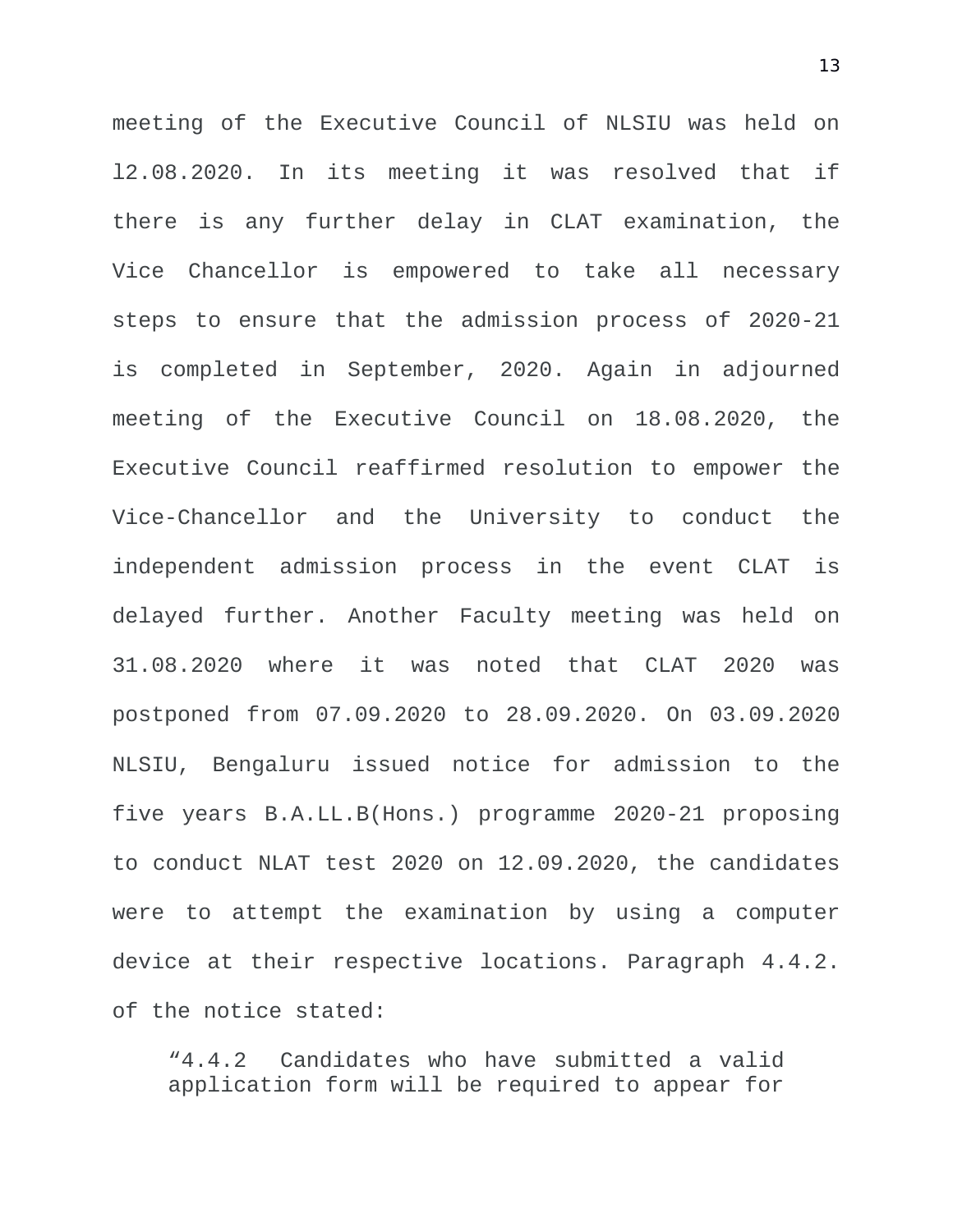the NLAT. The Test shall be an online entrance examination to be held on 12 September, 2020. Candidates will attempt this examination using a computer device at their respective locations. Candidates will have to ensure that they can appear for the examination on the appropriate date and time using a computer device as per the detailed specifications that will be provided, including video and audio inputs. **NLSIU** shall not be responsible for any connectivity issues, or failure of internet connection during the examination. **NLSIU** reserves the right to cancel any candidate's examination based on misconduct or examination malpractice."

13. A press release of NLSIU for admission 2020-21 was issued on 04.09.2020 in the above regard. NLSIU, Vice Chancellor, respondent No.2 gave an interview with "Bar and Bench" regarding separate admission test, namely, NLAT by NLSIU. This writ petition was filed in this Court on 08.09.2020 praying for following relief:

"i) ISSUE A WRIT OF CERTIORARI or any other appropriate writ, order or direction to quash the impugned undated Admissions Notification released on 03.09.2020, at Annexure P-14 of the present Writ Petition, issued by the Respondent No.1;

ii) ISSUE A WRIT OF CERTIORARI or any other appropriate writ, order or direction to quash the impugned Notification for Technical/System Requirements for the NLAT 2020;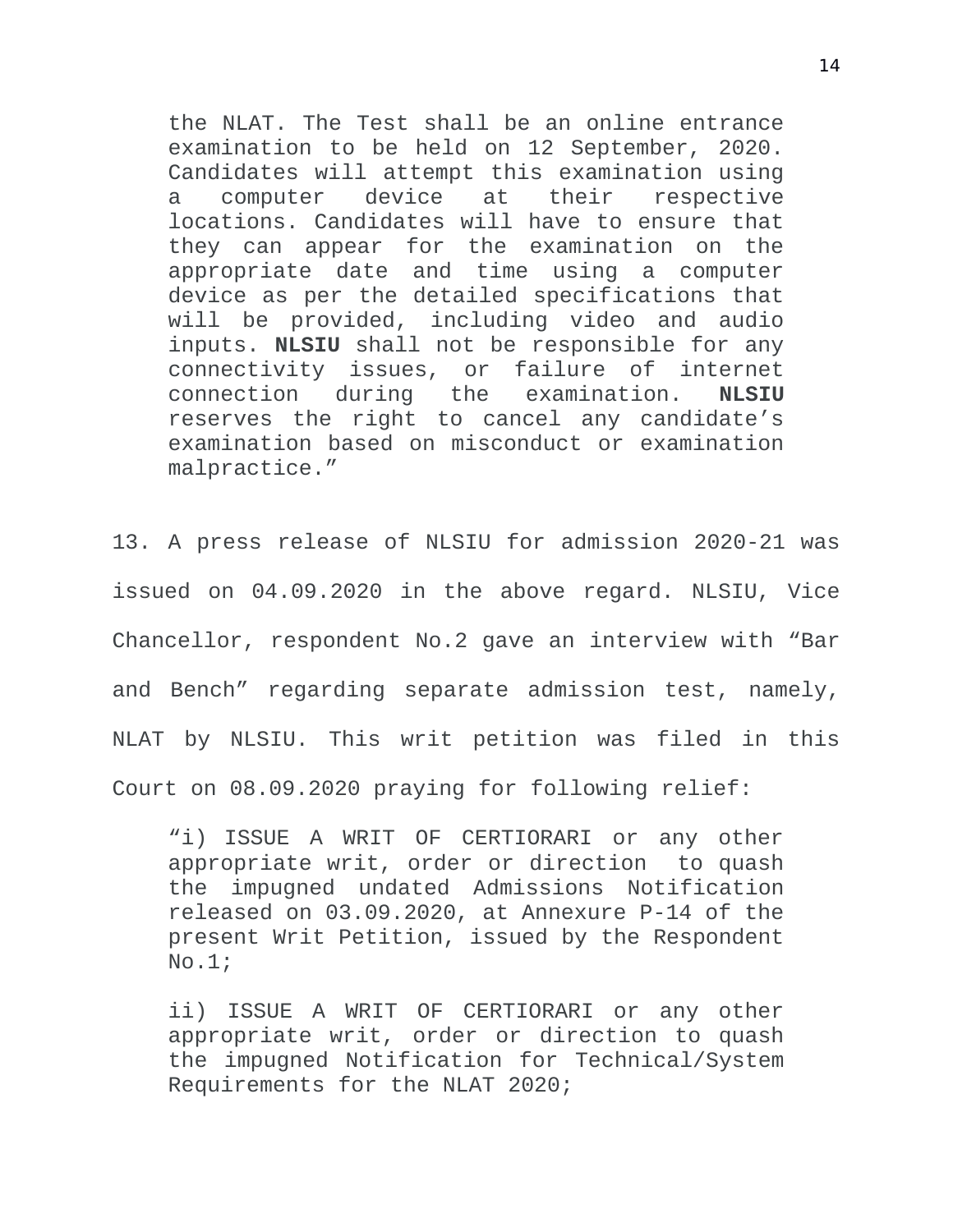iii) ISSUE A WRIT OF MANDAMUS or any other appropriate writ, order or direction to direct Respondent No.1 to admit students only through CLAT;"

14. This Court on 11.09.2020 by issuing notice directed that the examination for admission in pursuance to notification dated 04.09.2020 may take place but neither the result shall be declared nor any admission be made consequent thereto. Counter-affidavits have been filed by respondent Nos.1, 2 and 3 to the writ petition to which a common rejoinder-affidavit has been filed on behalf of the petitioner. A sur-rejoinderaffidavit has also been filed by the respondent No.1.

15. We may also notice very briefly facts in SLP(C) No.11059 of 2020. SLP has been filed against the judgment dated 11.09.2020 of the High Court of Jharkhand at Ranchi in Writ Petition (C) No.2454 of 2020. The writ petition was filed by five students in the High Court of Jharkhand praying for quashing the notification dated 03.09.2020 issued by the NLSIU for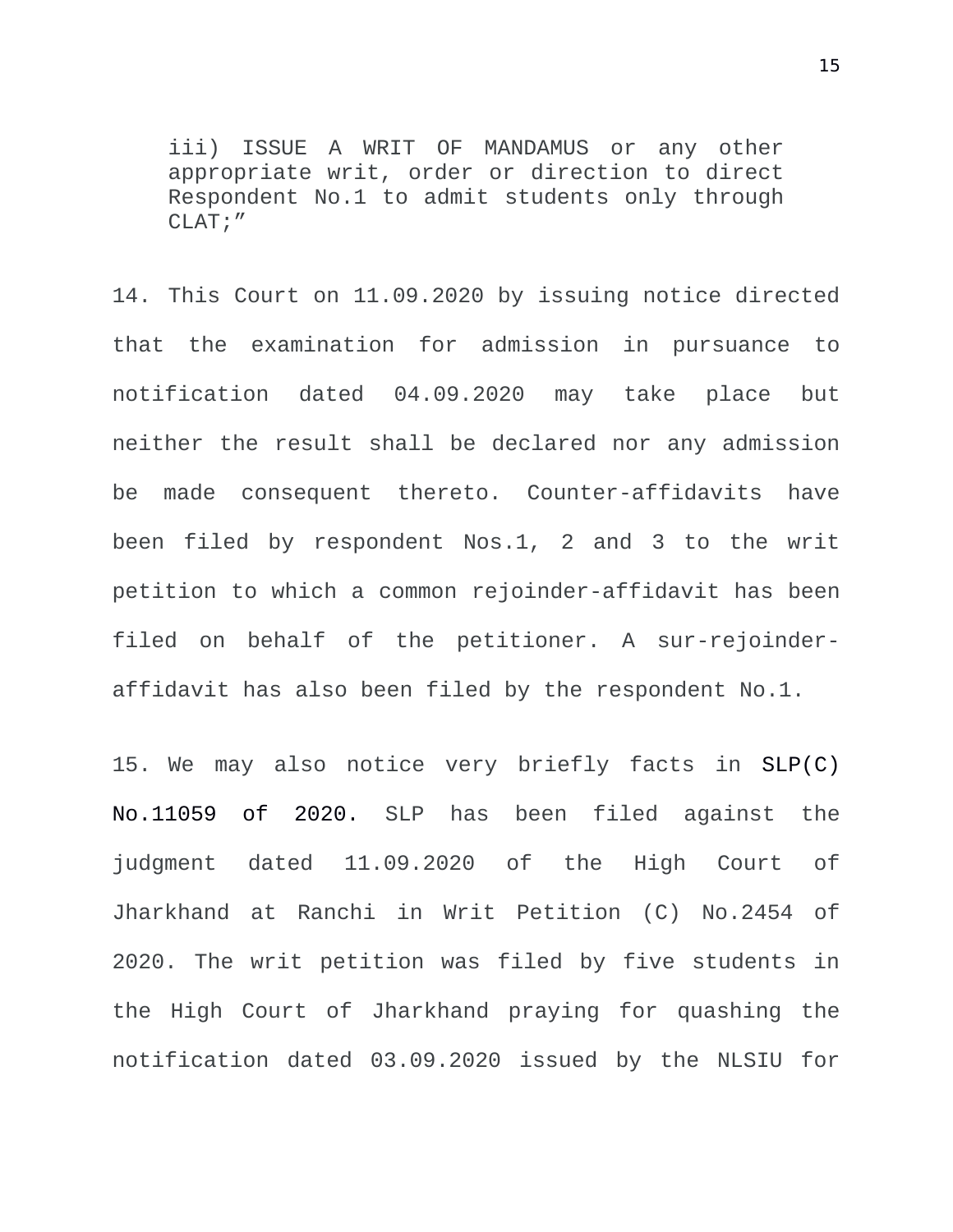declaring a separate examination for admission to its 5 years LL.B(Hons.) course. The petitioners' case in the writ petition before the High Court was that the petitioners have registered for CLAT examination 2020 to be conducted by the CLAT Consortium. They challenged the notice dated 03.09.2020 issued by NLSIU and prayed for quashing the notice. The writ petition was dismissed by the High Court. Challenging the judgment of the High Court dated 11.09.2020 SLP has been filed. The SLP petitioners have also filed IA No.91083/2020 in writ petition NO.1030 of 2020 to intervene in the writ petition. Applicants in their application have pleaded that they applied for undergraduate examination through CLAT 2020 and prepared regularly for the couple of years for CLAT examination. The notice dated 03.09.2020 by NLSIU came as surprise to the applicants, aggrieved by the said notice they filed writ petition in the High Court.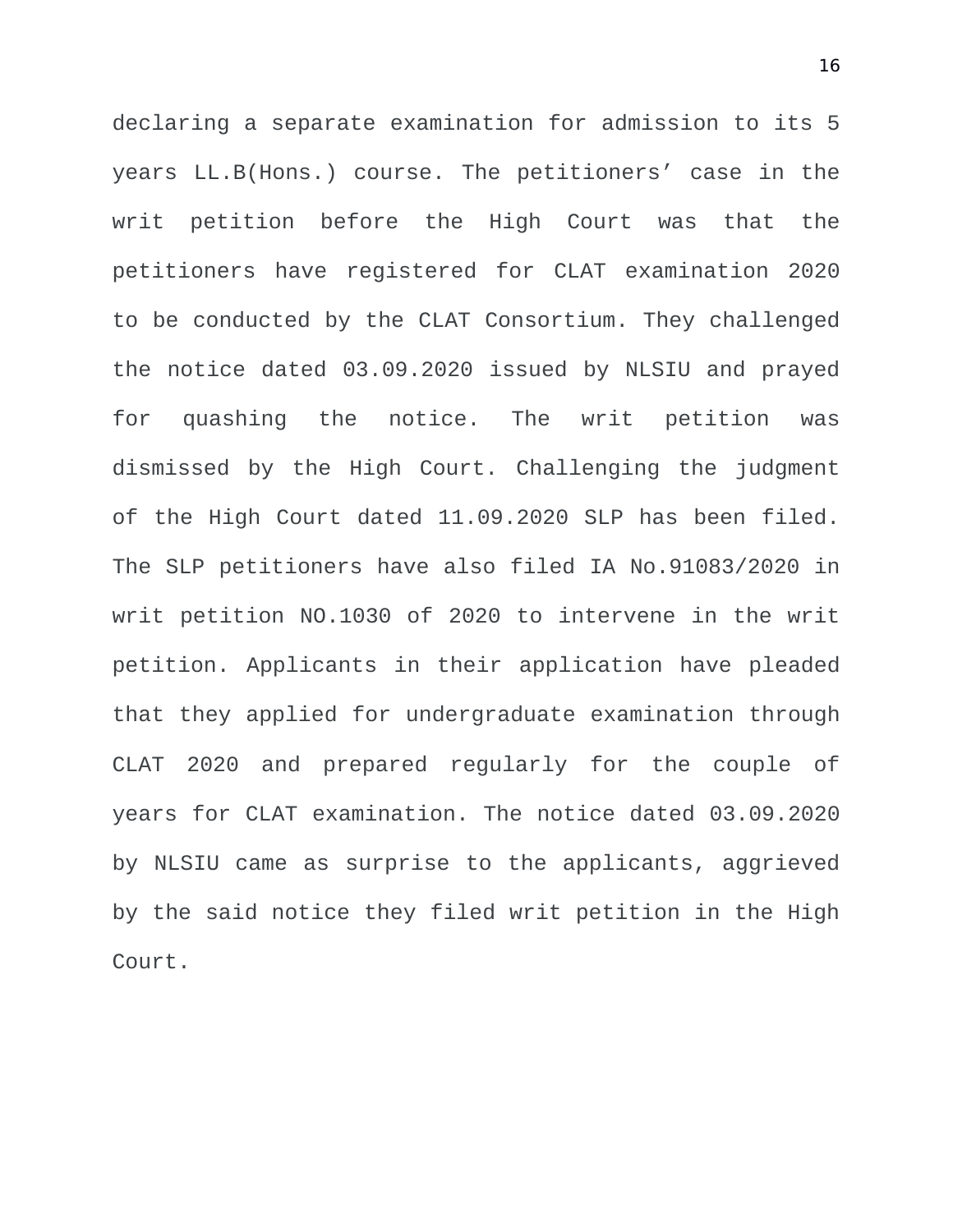16. We have heard Shri Nidesh Gupta, learned senior counsel and Shri Gopal Sankaranarayan, learned senior counsel, for the petitioners. Shri Arvind Datar, learned senior counsel for respondent No.1, Shri Sajan Poovayya, learned senior counsel for respondent No.2 and Shri P.S. Narasimha for respondent NO.3. Shri Nikhil Nayyar, learned senior counsel, has appeared for petitioner in SLP as well as in IA No.91083 of 2020.

17. Shri Nidhesh Gupta, learned senior counsel for the petitioner submits that the notification dated 03.09.2020 issued by respondent No.1 notifying separate admission test 'NLAT' is in breach of statutory provisions of Act, 1986. The admission notice dated 03.09.2020 issued by respondent No.1 relies on the meeting of the Executive Council of the University dated 12.08.2020 and 18.08.2020 as well as Faculty meeting dated 06.08.2020. It is submitted that under the Act, 1986 it is the Academic Council of NLSIU which has been empowered under the Act, 1986 with regard to admission of the students. The Executive Council has no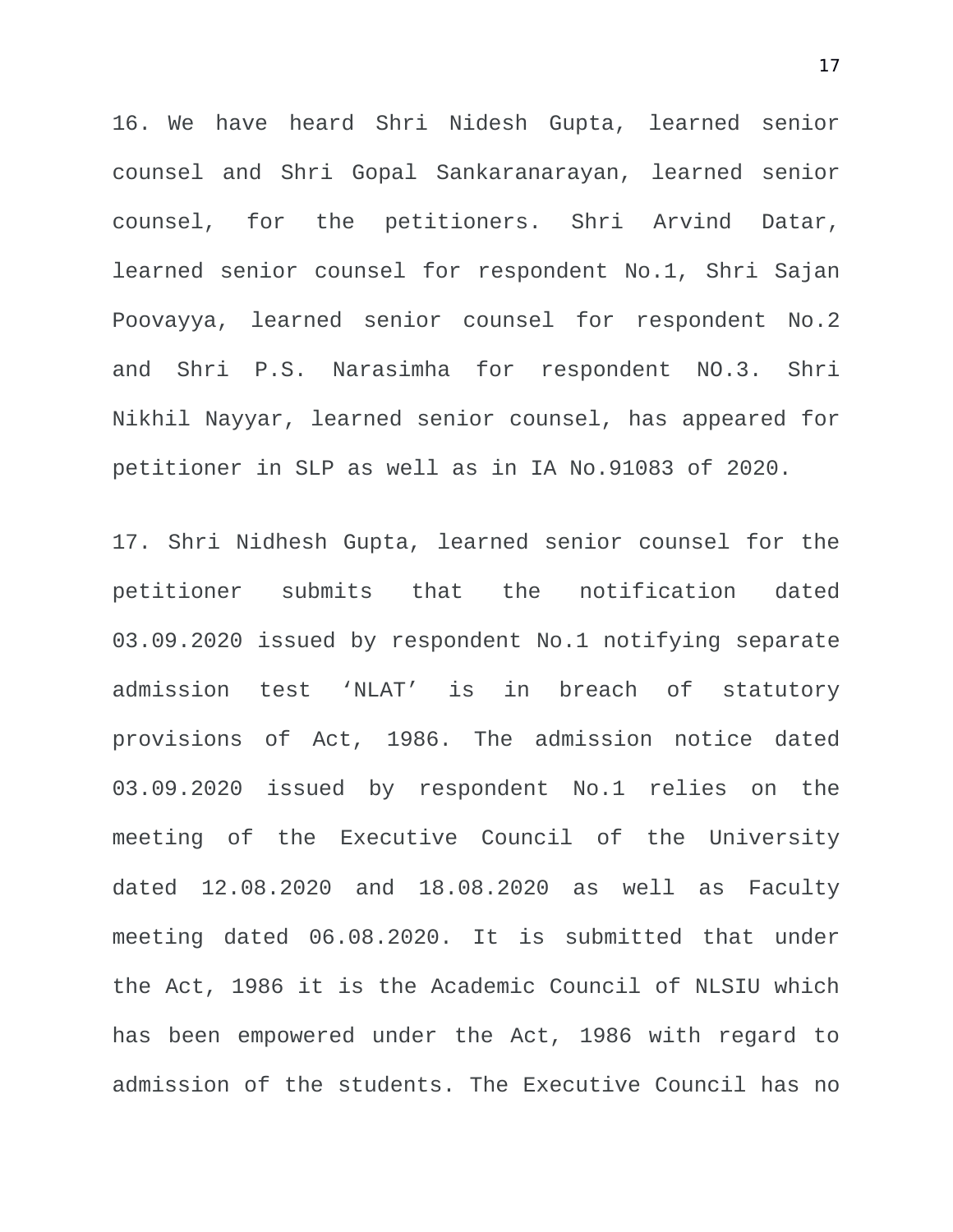power. Shri Gupta submits that Section 13 empowers the Executive Council to frame Regulations to provide for administration and management of affairs of the School. Second proviso of which Section stipulates that except with the prior concurrence of the Academic Council, Executive Council shall not make any regulation affecting mode of enrolment or admission of students. He submits that respondent No.1 before issuing the notice dated 03.09.2020 has not conducted any meeting of Academic Council nor there is any resolution or concurrence of Academic Council with regard to the mode of admission as notified on 03.09.2020. Shri Gupta refers to provisions of Act, 1986 especially Schedule to the Act in which powers and functions of the Executive Council as well as powers and duties of Academic Council have been enumerated. He submits that powers and duties of the Academic Council as enumerated in Act, 1986 specifically contains power to appoint Committees for admission to the School whereas in the duties and the functions of the Academic Council, there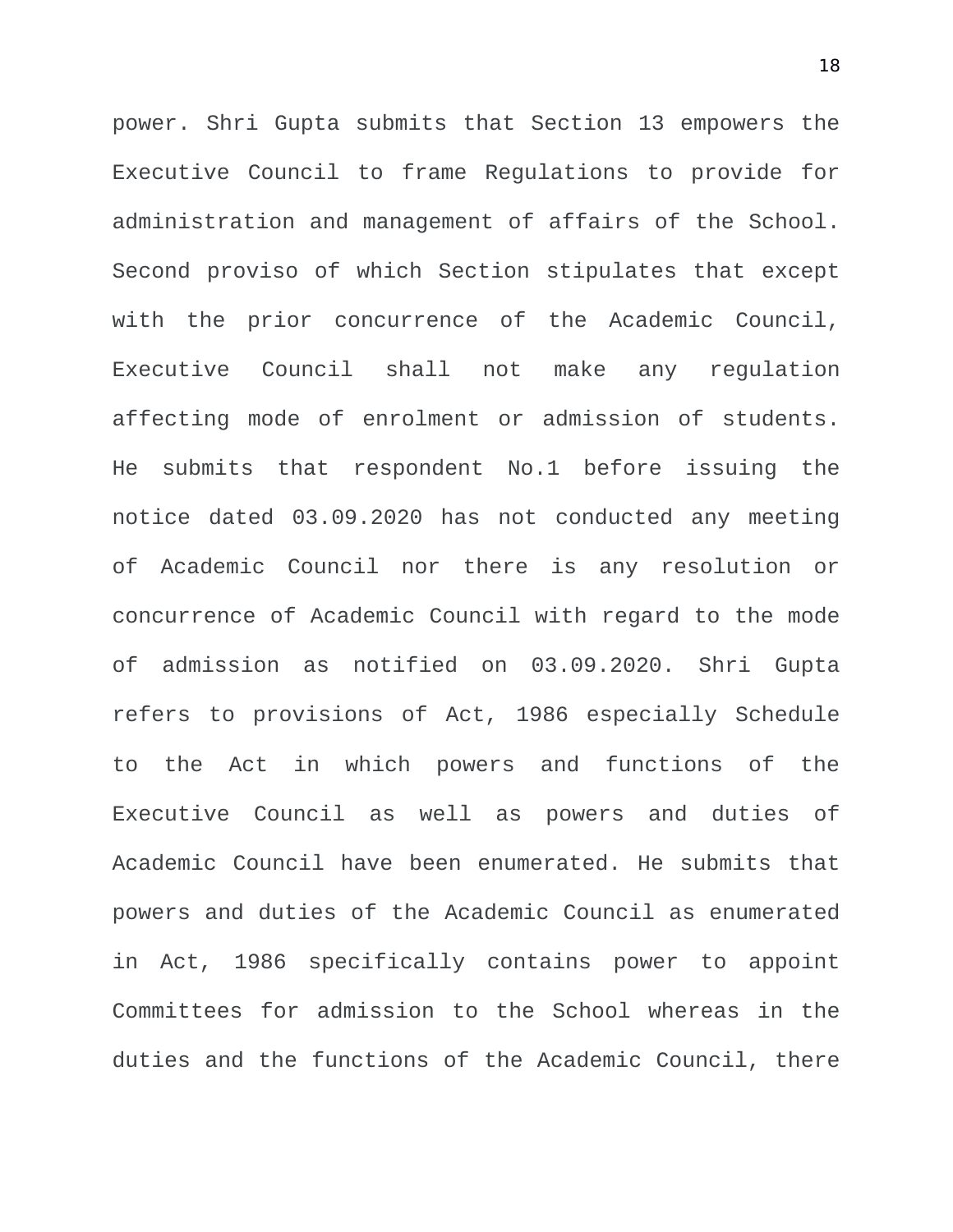is no power which indicates that it is the Executive Council which shall take decision regarding mode and manner of the admission of the students. He submits that the notification dated 03.09.2020 not being backed by any recommendation of the Academic Council could not have been issued by the respondent No.1. Admission notice being not in accordance with statutory provisions of Act, 1986 is liable to be set aside on this ground alone. Referring to the Minutes of meetings of the Executive Council dated 29.08.1987 to 30.08.1987 as relied by respondent No.1 in its counter-affidavit, Shri Gupta submits that it was Academic Council which met on 12.12.1987 and finalized procedure for admission as has been brought on record in the counter-affidavit of respondent No.1 himself. Thus, with regard to procedure for admission of the students, it is Academic Council which has to take a decision. Shri Gupta further submits that NLSIU being a member of Consortium it was obliged to admit the students in NLSIU on the basis of the CLAT examination 2020. The decision to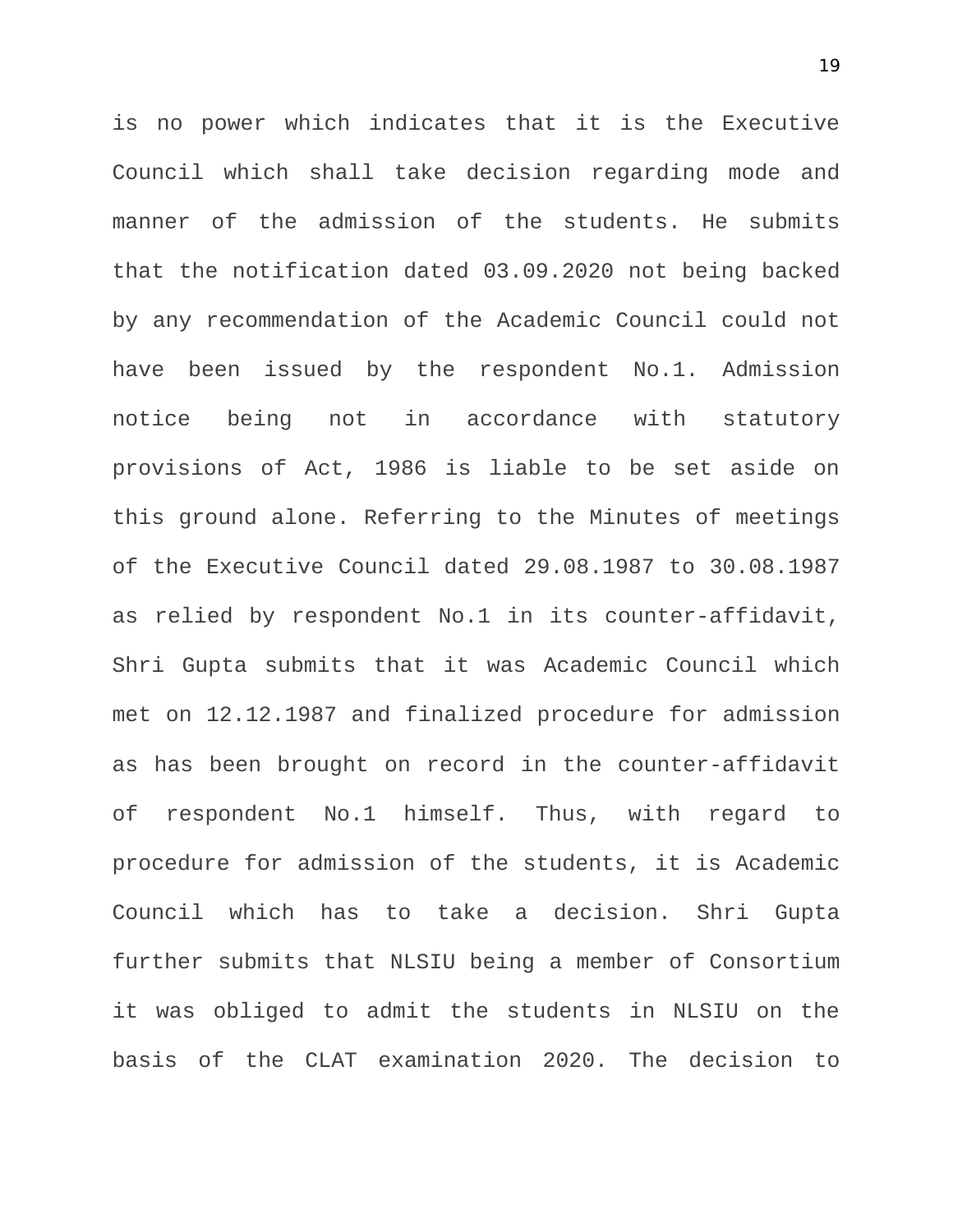conduct a combined test for all Universities including respondent No.1 was a decision which was arrived on the direction issued by this Court in **Varun Bhagat vs. UOI** and after due deliberations made by University Grants Commission, Ministry of Human Resource Development and Bar Council of India. Referring to Bye-Laws of the Consortium, Shri Gupta submits that respondent No.1 was obliged to follow the Bye-Laws it having agreed to abide by the rules of the Consortium. Respondent No.1 being still continuing as member of Consortium had no authority or jurisdiction to proceed to conduct a separate test NLAT for admission for the year 2020-21. Shri Gupta submits that the reason given by respondent No.1 to proceed to take separate test for admission for the year 2020-21 that it was done to avoid zero year, is also not correct. It is submitted that there were ways and means to complete the teaching in all three Trimesters which is being observed by respondent No.1. Shri Gupta submits that the CLAT examination 2020 being scheduled for September 28, 2020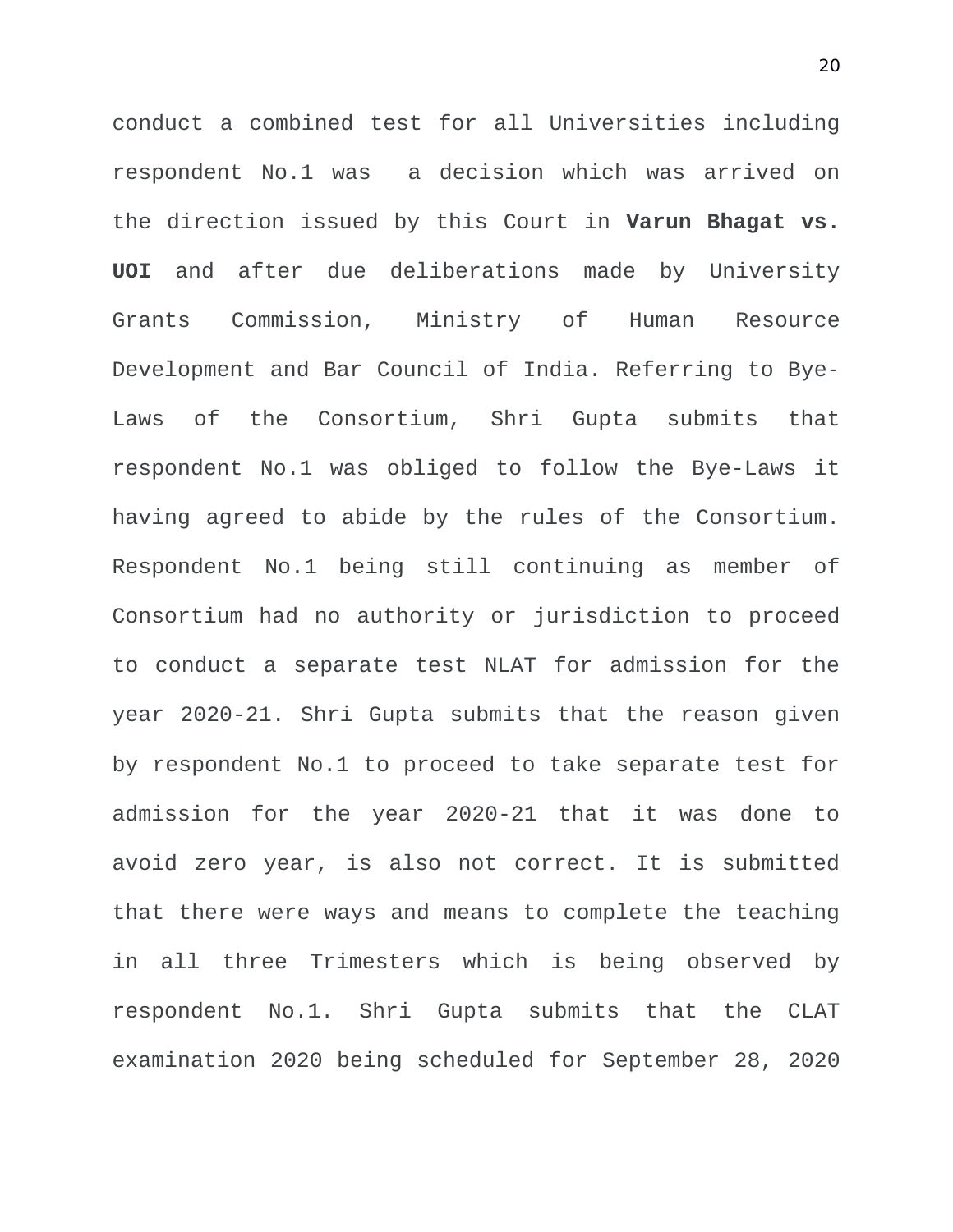is in September 2020 itself, there was no occasion for respondent No.1 to rush for a separate admission. Shri Gupta further submits that in CLAT 2020, there have been more than 78,000 registrations where in NLAT there have been only about 26,000. He submits that it is inconceivable that such a large number of students who aspire from respondent No.1 would not appear. Shri Gupta further submits that the test conducted by respondent No.1 on 12.09.2020, i.e., home proctored test cannot ensure transparency, fairness and integrity. Shri Gupta referred to the counter-affidavit filed by respondent No.2 dated 25.08.2020 in Writ Petition No.4848 of 2020 filed before Delhi High Court where writ petitioner prayed that CLAT may be conducted as home based examination. Counter-affidavit was filed on behalf of Consortium through its Secretary, the respondent No.2 stating that a home based online test for around 78,000 students could not be possible the test will be completely compromised. He submits that even after taking that stand in affidavit, respondent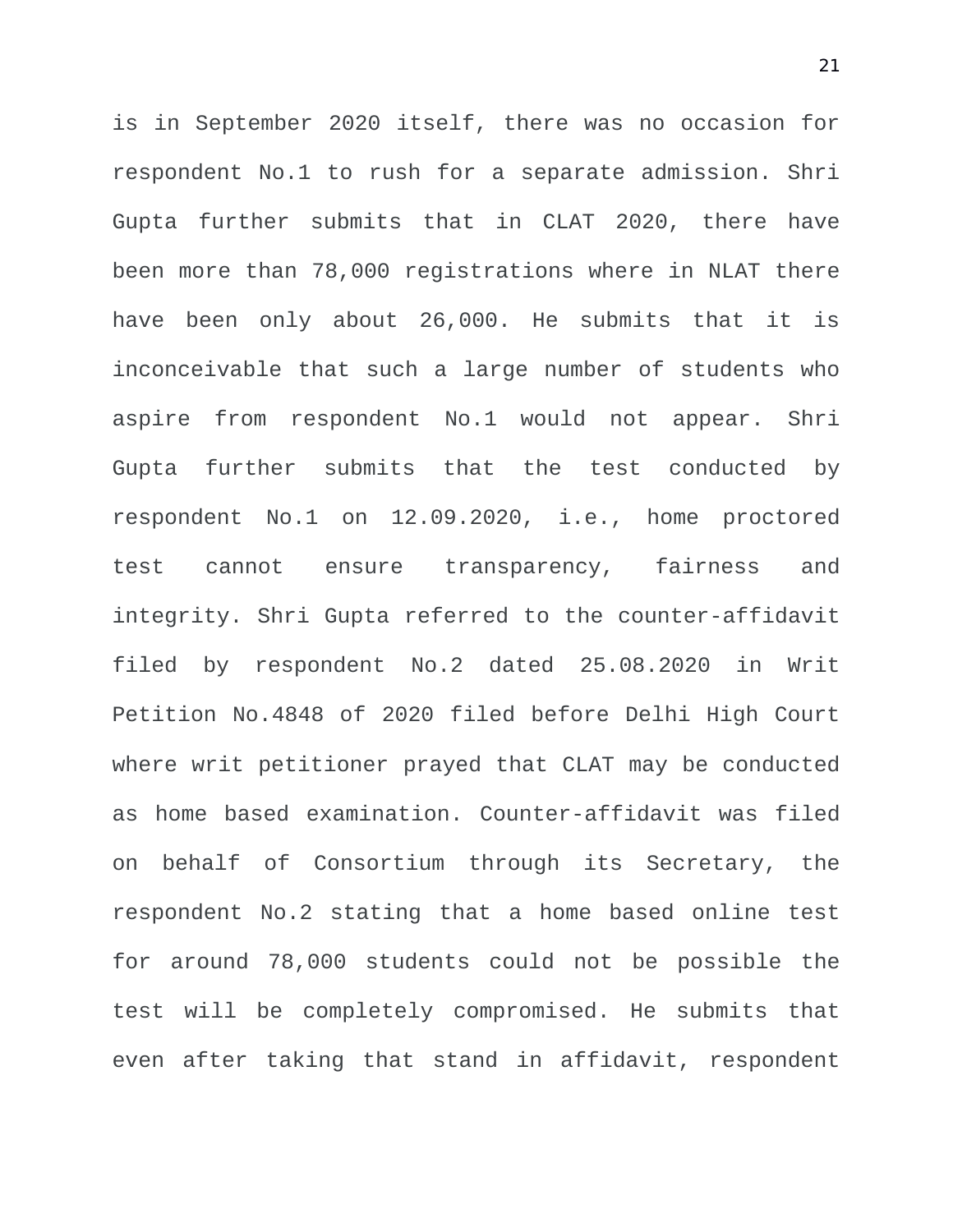No.2 proceeded to hold the NLAT 2020 as a home proctored examination. He submits that examination held on 12.09.2020, which was of 45 minutes with 40 marks was the examination conducted with lack of transparency and fairness. Large scale irregularities, malpractices were noticed in examination on 12.09.2020. Respondent No.2 has held a retest on 14.09.2020. Respondent No.1 itself has admitted that there have been malpractices and complaints were lodged for criminal investigation. Shri Gupta further submits that respondent No.2 never brought into the notice of Consortium that it is proposing to hold separate test, the decisions in the meetings of Executive Council dated 12.08.2020 and 18.08.2020 were never shared by respondent No.2 with the Consortium. Suddenly, respondent No.1 issued notice dated 03.09.2020 which has taken the Consortium by surprise. Shri Gupta further submits that separate test conducted by respondent No.1 is not in the students' interest, 78,000 students have registered for CLAT 2020 and more than 2/3rd students give preference for

22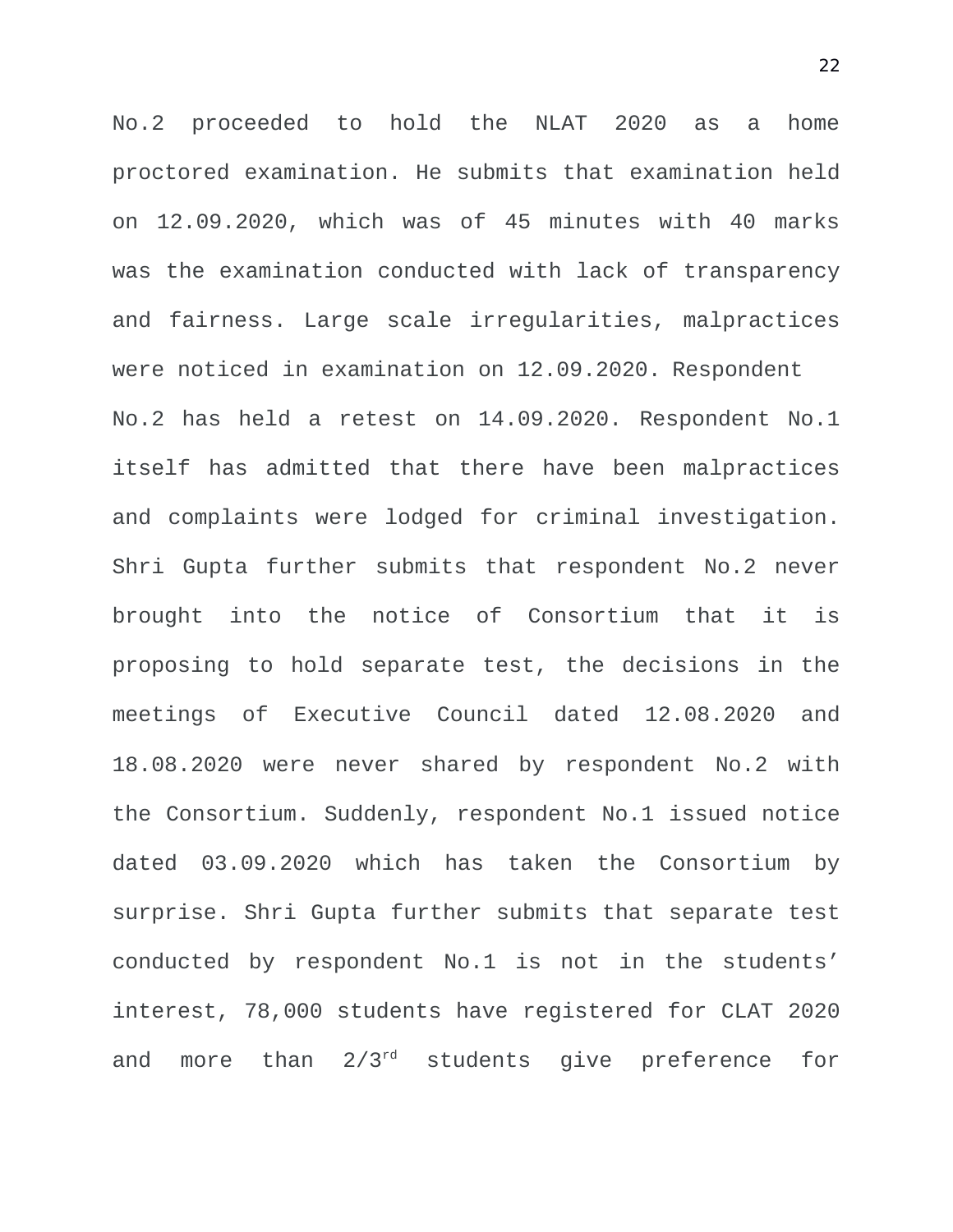respondent 1. The short notice of examination to conduct home based examination deprived a large number of marginal section of the society especially those who could not afford to have means to join in the examination from their home due to lack of technical support. The technical requirement, which was prescribed by admission notice, was not easy to fulfill by a poor student, which deprived large number of marginal students to participate. Shri Gupta submits that CLAT examination is scheduled on 28.09.2020 and respondent No.1 on the basis of CLAT examination can very well complete its admission and start its course by mid of October and there was no such insurmountable difficulty as claimed by respondent No.1 for hurriedly conducting the separate test. Shri Gupta submits that admission notice may be set aside and the admission in the Respondent No.1 may also be taken on the basis of CLAT examination 2020, which is scheduled to be held on 28.09.2020.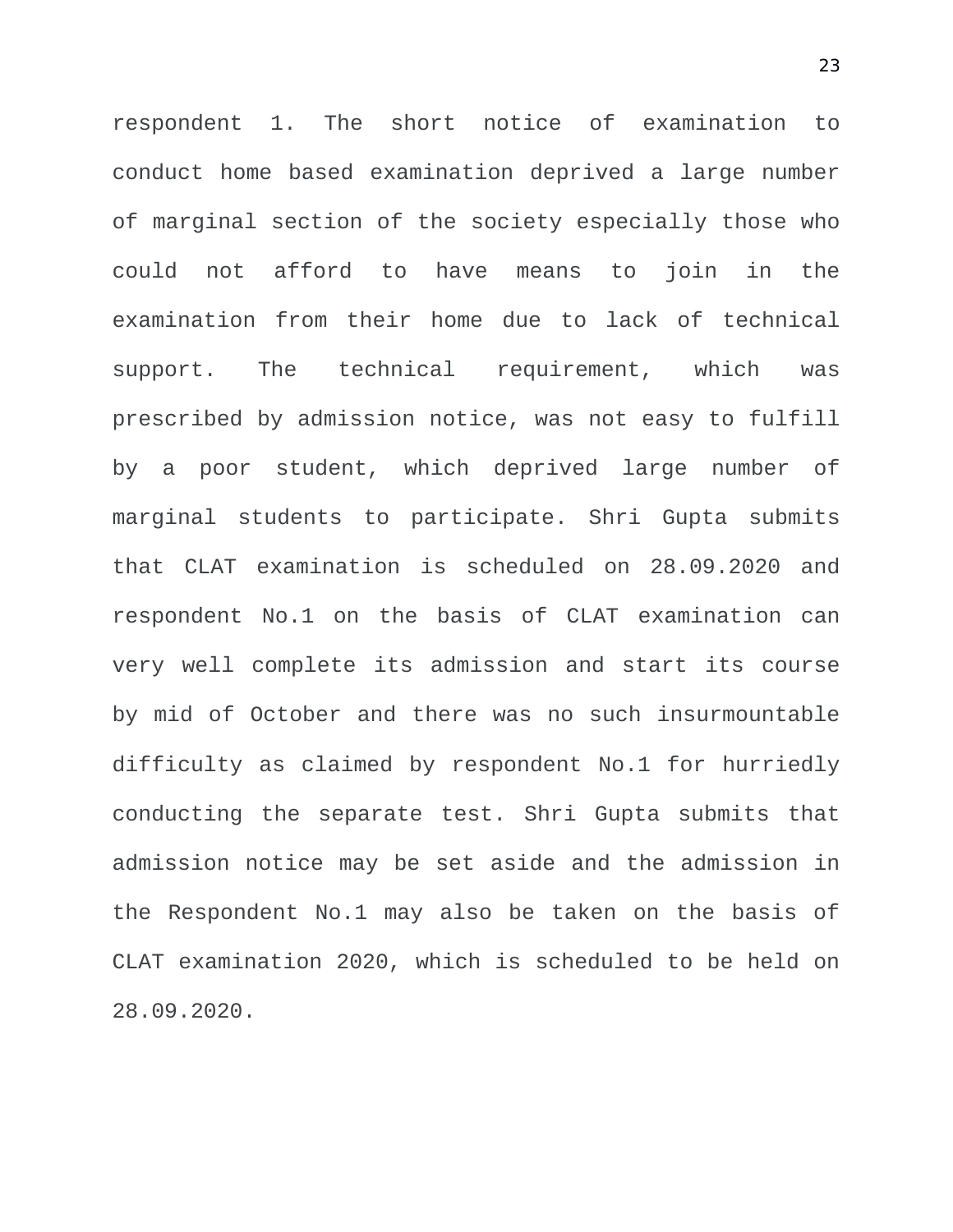18. Shri Gopal Sankaranarayan, learned senior counsel, appearing for petitioner No.1 submits that unilateral withdrawal from CLAT 2020 by respondent No.1 was not possible. The students have been preparing for CLAT 2020 in a particular method, suddenly they are told by respondent No.1 that now they have to appear in NLAT which is in different format. In the meeting dated 28.08.2020 of Executive Council of CLAT, there was no indication by respondent No.2 that in case the CLAT is postponed he will hold a separate entrance test for admission in respondent No.1. The notification dated 03.09.2020 suddenly comes surprising all. On 12.09.2020 respondent No.1 has conducted three exams and a retest on 14.09.2020. The excuse of zero year is a bogey. The zero year cannot be declared by respondent No.1.

19. Shri Arvind Datar, learned senior counsel for respondent No.1, refuting the submission of learned counsel for the petitioner contends that writ petitioners have no locus to file this writ petition, no details have been given with regard to ward of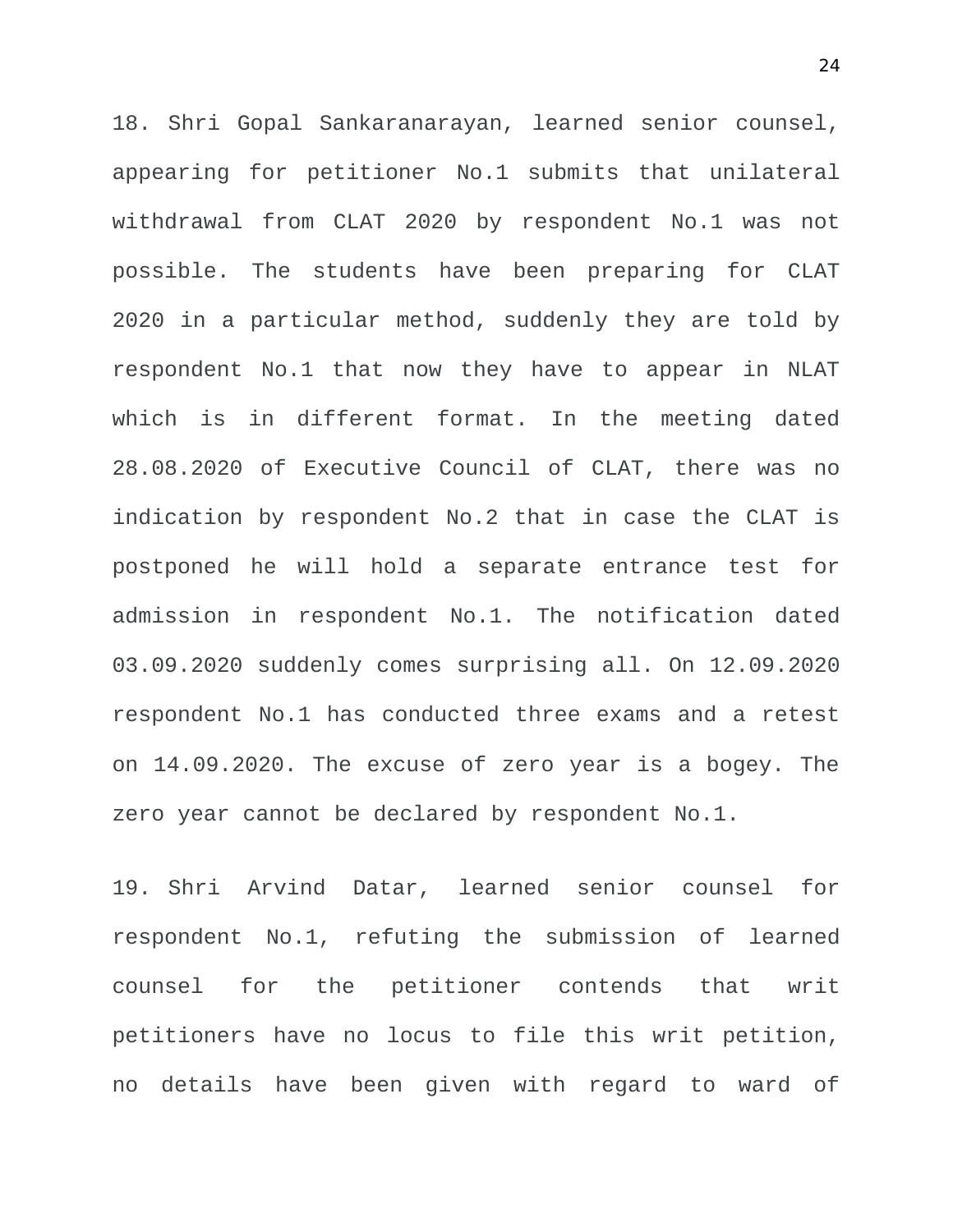petitioner No.1 who claims to be aspirant to CLAT 2020. Petitioner No.2 who is a former Vice-Chancellor of the respondent No.1 and at present Chairperson of Private Law College has no locus to challenge the admission notification dated 03.09.2020. He submits that at best it could have been Consortium which can be said to be aggrieved which has not come to the Court. It is due to inordinate delay in conducting CLAT 2020 that the respondent No.1 had no option except to proceed to hold a separate test to save academic year 2020 from being declared as a zero year. It is submitted that NLSIU maintains trimester system divided into three academic terms each with a minimum of 70 working days. It is submitted that unless first trimester starts from 18.09.2020, respondent No.1 could not complete its all the three trimesters. It is submitted that respondent No.1 has made bonafide efforts to convince Consortium to conduct the CLAT 2020 in a timely manner. It is submitted that Faculty of NLSIU at their meeting on 06.08.2020 resolved that NLSIU need to take all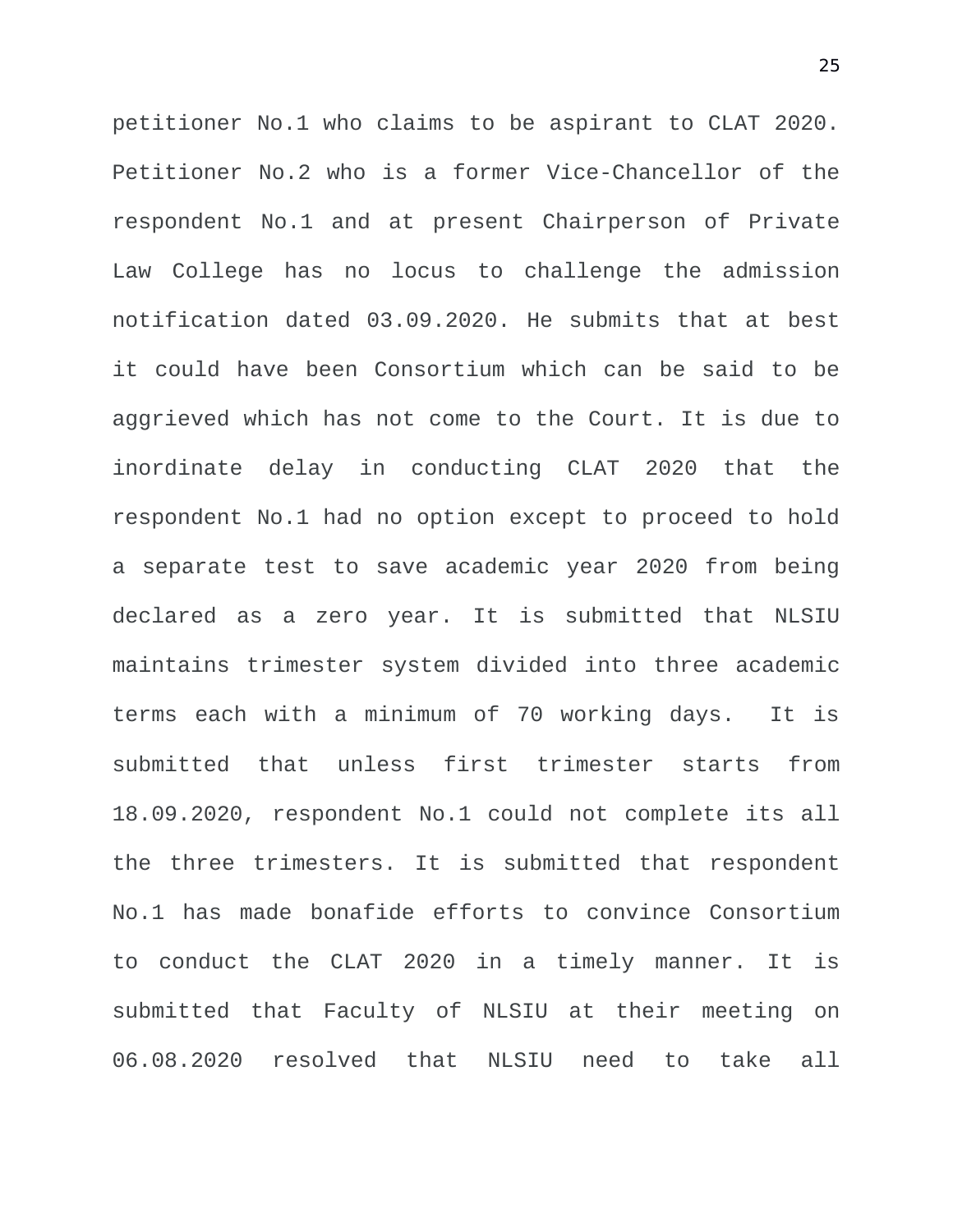necessary steps to avoid zero year. The Executive Council in its meetings on 12.08.2020 and 18.08.2020 resolved unanimously that if there is a further delay in CLAT, the Vice-Chancellor is empowered to take all necessary steps to ensure that the Admissions Process for 2020-21 is completed in September, 2020. NLSIU, being left with no other alternative, had to act with alacrity to complete the admissions process and commence classes by 18.09.2020 and avoid a 'zero year'.

20. Shri Datar submits that under Section 10, the Executive Council is the chief executive body of the School, which has right of administration, management and control of the School. He submits that right of administration and management encompasses right to admit students, hence, the Executive Council has right to take decision regarding admission of the students. He has referred to first Executive Council meeting dated 29.08.1987/30.08.1987 wherein the mode of admission was decided by the Executive Council as by a common entrance test. The determination of the method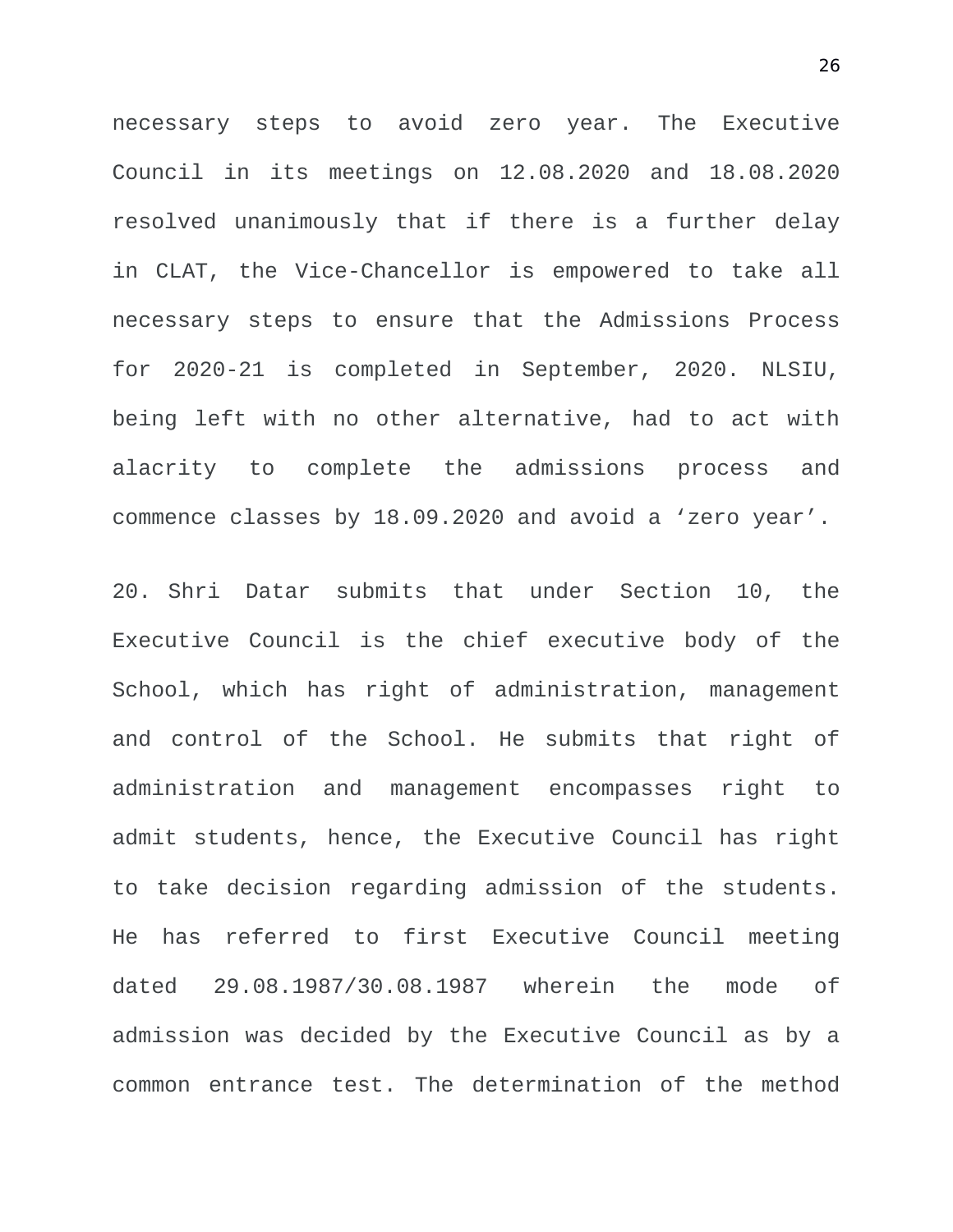of admission to NLSIU vests under the statute with Executive Council. Referring to second proviso to Section 13 of Act, 1986 Shri Datar submits that no regulation has yet been framed regarding admission, second proviso has no application. At present there are no regulations in place regarding admission in NLSIU hence it was not necessary to obtain prior concurrence of Academic Council for admission in NLSIU. Further Vice Chancellor has emergency powers under Clause 18(5) of Schedule to the Act, 1986, with regard to compliance with the Bye-Laws of Consortium. Shri Datar submits that Bye-Laws cannot detract or inhibit plenary statutory power conferred on the Executive Council by Act, 1986. The process for admission initiated by notice 03.09.2020 has been held in a transparent manner. Application fee for the test is limited for just Rs.150/-(for General Category candidates) and Rs.125/-(for SC/ST candidates) so that it was easily accessible to all students. The examination is online home proctored examination hence students do not go out

27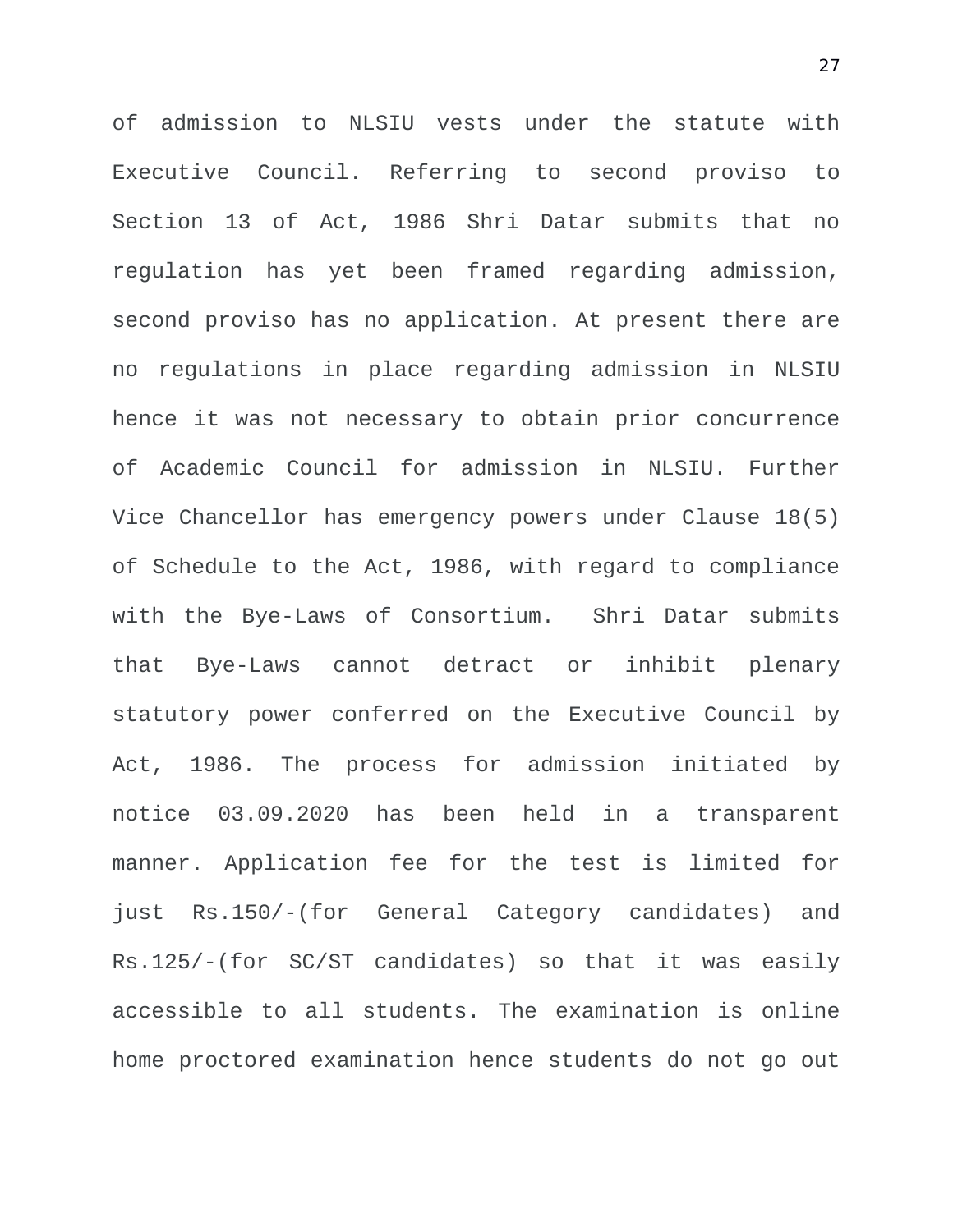for additional test centres. With a view to check malpractice, NLAT has taken extensive precautions in the form of human and AI proctoring, as also pre-exam, during-exam and post-exam checks, to prevent malpractice. Extensive technological and other measures are implemented to ensure that any candidate attempting any form of malpractice is caught and disqualified from the process, either during the examination itself or during the post-examination audit and scrutiny. While the examination is ongoing human proctors and superproctors also received live data on the candidates and are empowered to warn candidates and even disqualify them, if they notice any form of malpractice. NLSIU has appointed a leading audit firm to carry out an independent forensic audit and assessment of the various data relating to the examination and submit a report. It is submitted that students during the examination were given different batch of question papers to rule out any kind of malpractice. The various reports made in electronic media are not credible and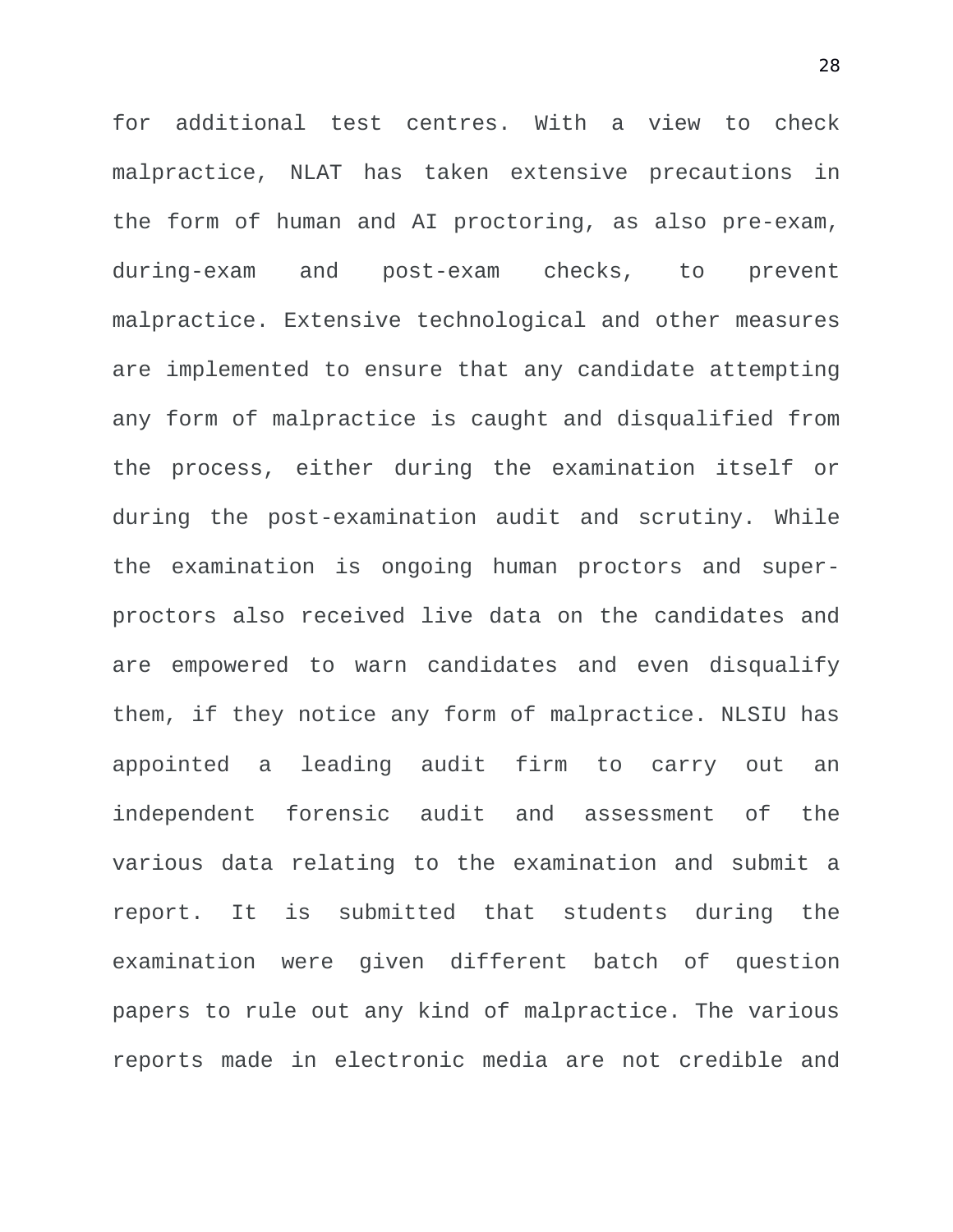cannot be a ground for proving allegation that in examination held on 12.09.2020 and 14.09.2020 any malpractices were adopted. Insofar as the allegation that the paper was leaked on 14.09.2020, it is submitted that allegation is of downloading of the papers in the last 15 minutes of the examination, which has not in any way affected integrity of examination. Shri Datar submits that the allegation made by the petitioner cannot be gone into and determined regarding conduct of the examination dated 12.09.2020, in proceedings under Article 32 of the Constitution. There is no violation of Article 14 of the Constitution of India, all students were invited to register themselves in NLAT only on the fee of Rs.150/-. About 26,000 students appeared in the examination. Shri Datar has very fairly submitted that respondent No.1 is still member of the Consortium and separate examination conducted is only for the year 2020-21 and from the next year NLSIU shall conduct admission on the basis of CLAT examination to be held by the Consortium. He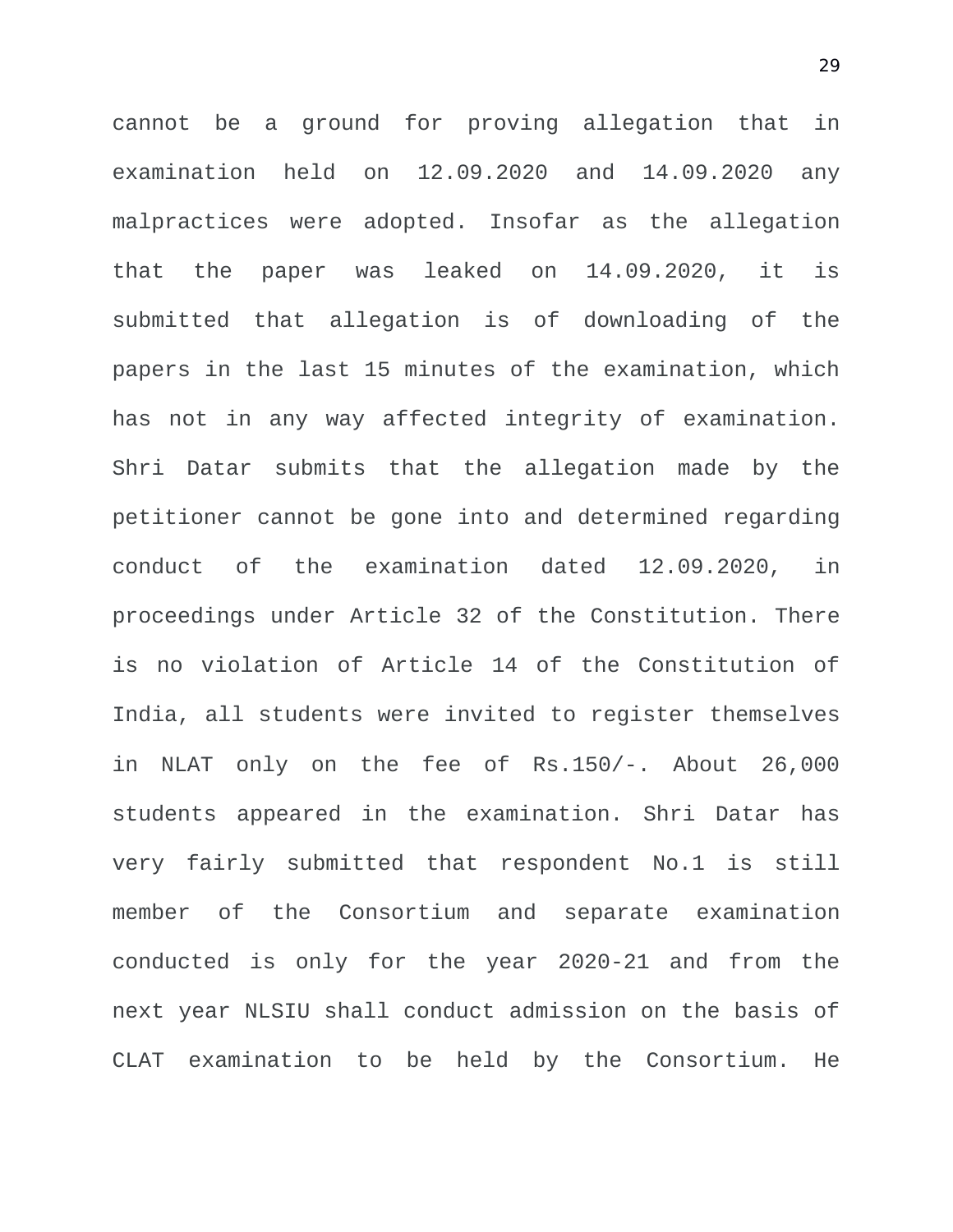further submits that decision for postponement of the CLAT examination on 28.08.2020 was not unanimous and protest was raised by respondent No.2 and he did not sign the proceedings. He further submits that difficulty of respondent No.1 of it having trimesters was pointed by the respondent No.2 in the meeting of the Executive Council of the Consortium. The conduct of the respondent No.2 was bonafide and all actions were taken by respondent No.1 in the interest of the respondent No.1.

21. Shri Datar submits that due to postponement of examination by Consortium of CLAT 2020 beyond 07.09.2020 the purpose of successfully conducting trimesters by respondent No.1 was frustrated.

22. Shri Sajan Poovayya, learned senior counsel appearing for respondent No.2 submits that respondent No.2 was bound by the resolution taken by Executive Council on 12.08.2020 and 18.08.2020. In the Faculty meeting dated 06.08.2020 decision was taken to choose the best option. He submits that it was a General Body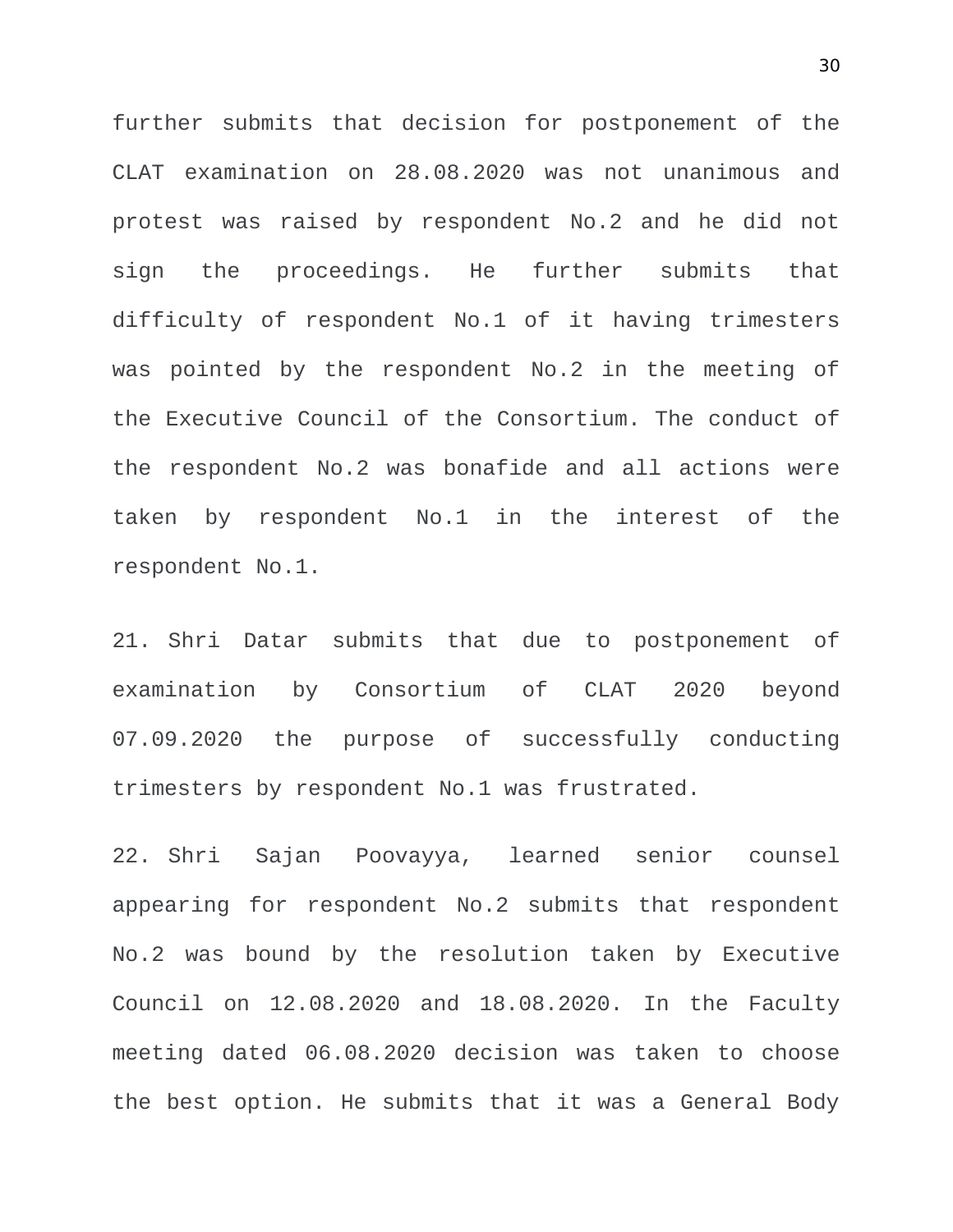of the Consortium which could have taken decision to adjourn the CLAT examination. The decision dated 28.08.2020 to postpone the examination from 07.09.2020 to 28.09.2020 was taken by Executive Committee of the Consortium which had no authority. There is no power delegated to Executive Committee to take a decision. Till 05.08.2020 the respondent No.2 has not done anything for separate examination. On 31.08.2020 the entire Faculty again met and decided for home-based computer test.

23. Shri P.S. Narasimha, learned senior counsel, appearing for respondent No.3, Consortium has referred to developments leading to formation of Consortium, he has also referred to the orders of this Court in writ petition **in Varun Bhagat vs. Union of India and Shamnad Basheer vs. Union of India (supra)**. He submits that due to judicial interventions and considerable time and effort from all the stakeholders, the different Universities have come together to form the Consortium, whose primary objective is to conduct the Common Law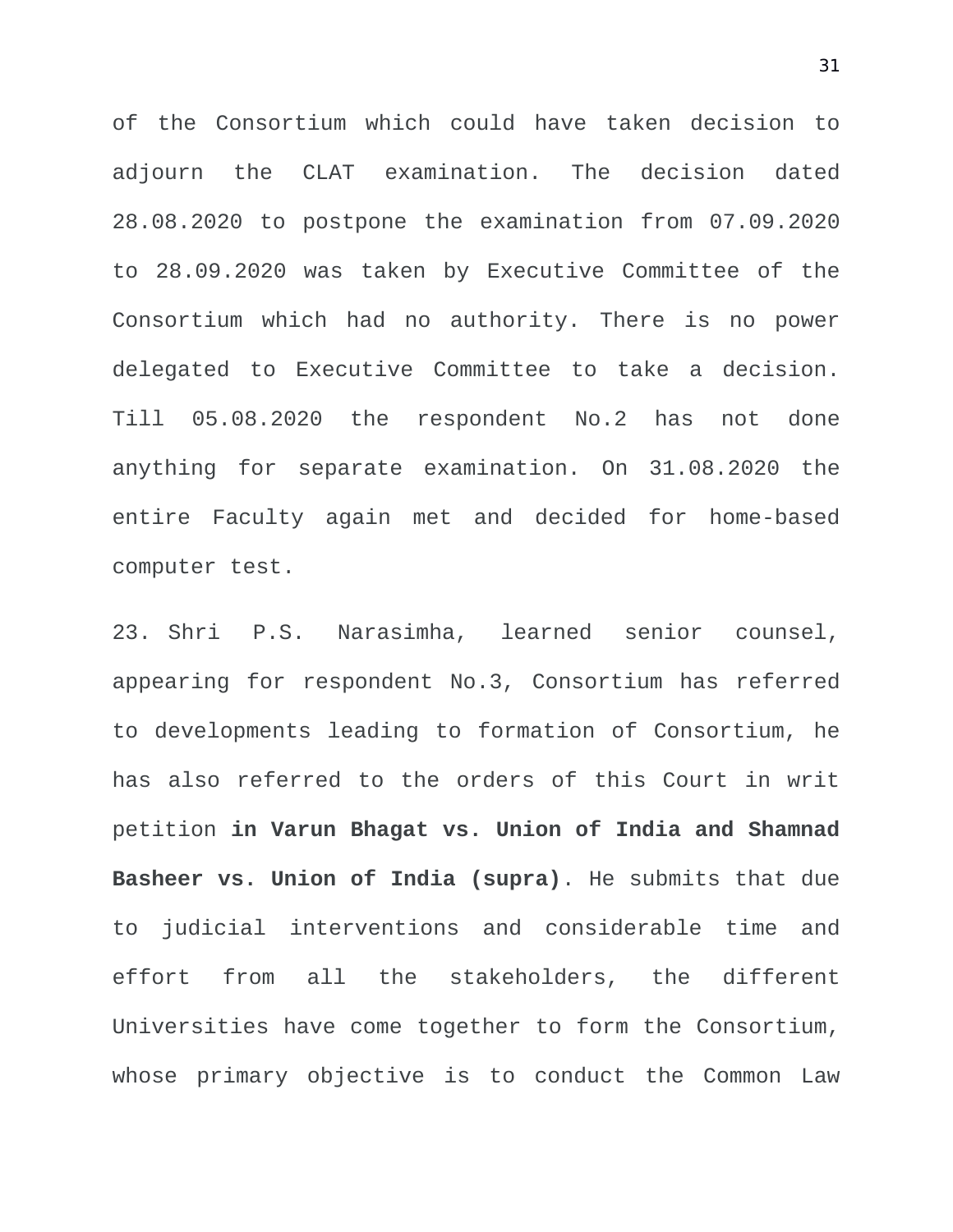Admission Test for the benefit of admissions of all its members. The Consortium and all the members of the Society ought not to be relegated to the status of a private society or club. He submits that although Universities joining the Consortium have done so voluntarily but the fact remains that statutorily set up Universities bear statutory duties, who have come together to form Consortium to achieve a statutory purpose. With the formation of the Consortium, statutory obligations of the respective Universities to regulate their admission procedure stands jointly crystallized and vested in the Consortium. In effect, the Consortium today undertakes a statutory function in furtherance of a laudable public purpose. The Bye-Laws of the Consortium is to be harmoniously read with the statutory prescriptions of the respective Universities under the State legislations. The institutional integrity of the Consortium which has been achieved after long process must be preserved and facilitated the purpose for which it is established. He submits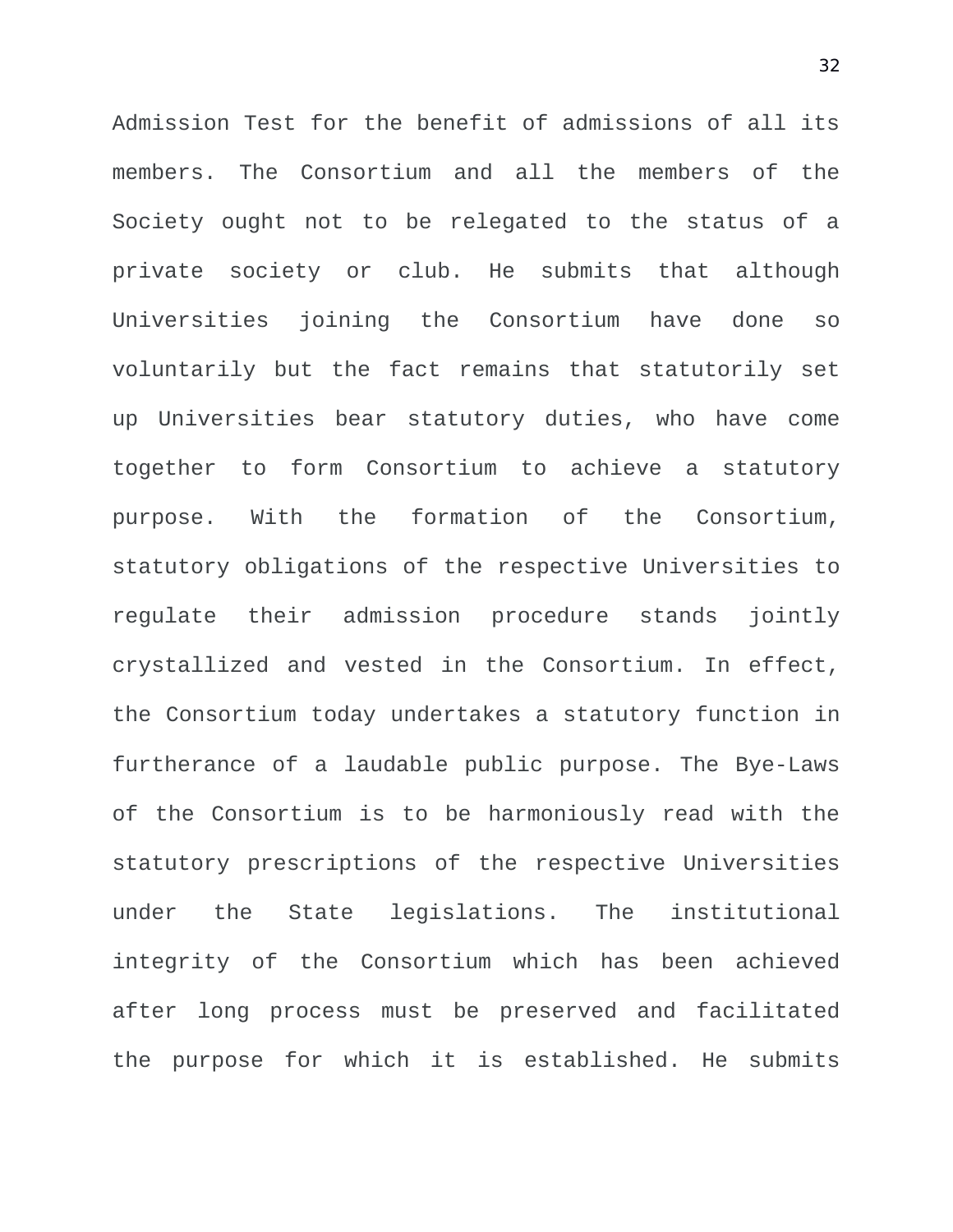that it must rigorously demonstrate transparency and uphold the trust reposed on it by its beneficiaries. He submits that the Consortium was kept in dark about the decision of the respondent Nos.1 and 2 to hold a separate entrance examination until the issuance of notification dated 03.09.2020. In the Consortium meeting dated 10.08.2020 respondent No.2 did not inform about the Faculty meeting dated 06.08.2020. Further, respondent No.2 failed to disclose the decisions arrived at the Executive Council meetings dated 12.08.2020 and 18.02.2020 to the Consortium in its meeting dated 28.08.2020.

24. The Consortium while conducting the CLAT essentially undertakes a statutory public duty and must not betray the trust reposed in it by the aspirants. The abrupt decision of respondent No.1 to hold its own examination, without taking Consortium into confidence, undermines the credibility of the Consortium.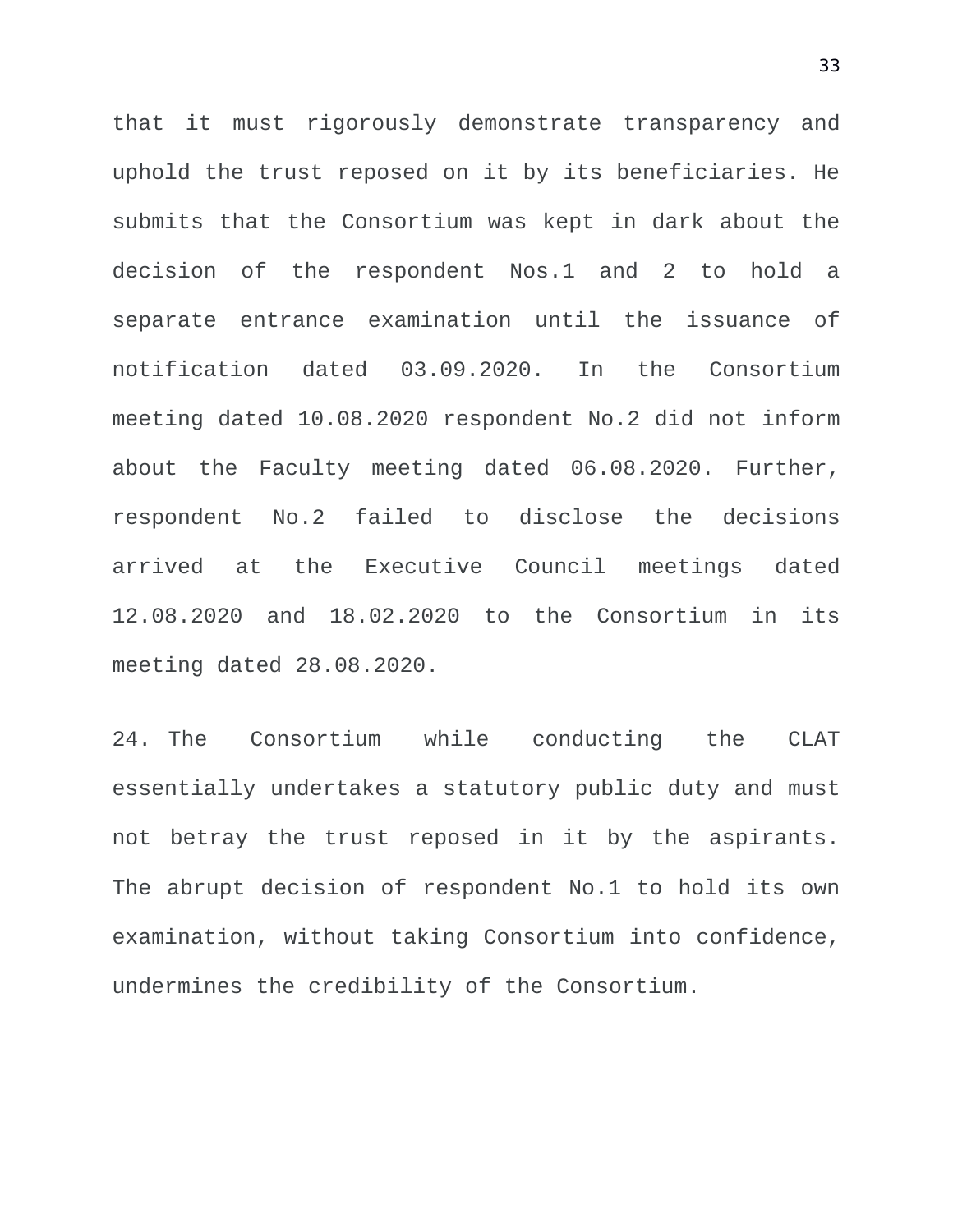25. Shri Nayyar appearing for the SLP petitioners as well as in I.A.No.91083 of 2020 submits that applicants are the students who have registered themselves for CLAT 2020 and they have challenged the notice dated 03.09.2020 in the Jharkhand High Court which writ petition has been dismissed resulting in filing of SLP(C)No.11059 of 2020. The applicants have also filed I.A.No.91083 of 2020 in the Writ Petition No.1030 of 2020 and have supported the cause of the writ petition. Shri Nayyar further submits that the above applicants have also appeared in the examination held on 12.09.2020. He submits that all India tests are being conducted which has its own benefits. Shri Nayyar submits that when the decision was taken by the Consortium on 18.05.2020 to postpone the examination fixed for 21.06.2020 it was mentioned that 21 days notice will be given to the students for fixing a date. Shri Nayyar has also submitted that the test which was conducted on 12.09.2020 was neither transparent nor fair. Mock test was held only one day before. Shri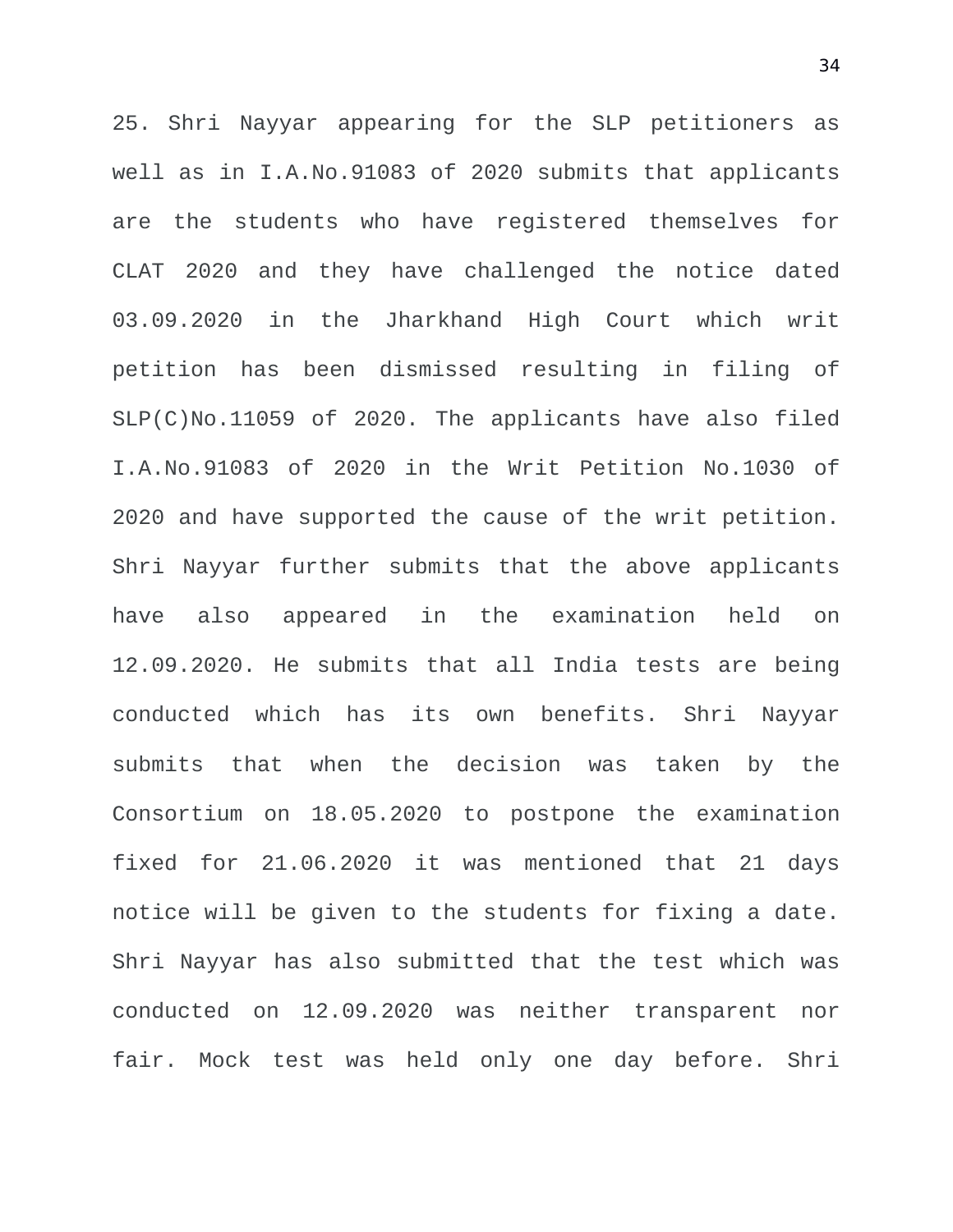Nayyar submits that there is negative marking of .25 in not answering a question which was not a condition in the CLAT. He submits that one of the reasons for respondent to proceed to hold separate test is alleged loss of 17 crores which cannot be a relevant reason.

26. Shri Gopal Sankaranarayan, learned counsel appearing for the petitioner also contended that the Academic Council consists of Judges of the Supreme Court, which meetings were neither called nor convened by the respondent No.1. He reiterates that it is the Academic Council which was body competent to take decision regarding admission and procedure of admission. He has referred to Clauses 13 and 14 of the Schedule to Act, 1986.

27. Learned counsel for the parties have also referred to several judgments of this Court which shall be referred to while considering the submissions of the parties.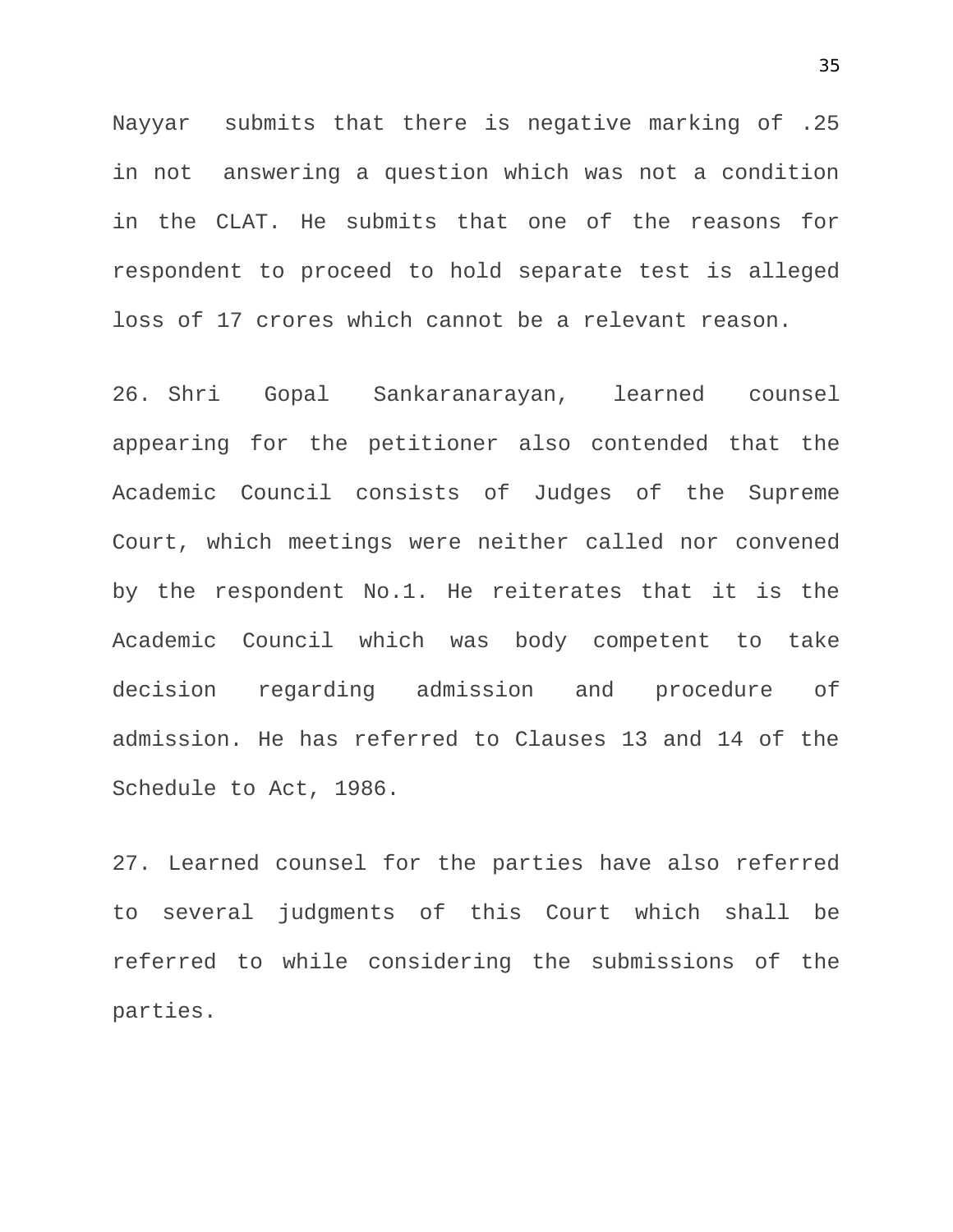28. We have considered the submissions of the parties and have perused the records.

29. From submissions of the learned counsel for the parties and pleadings, following questions arise for consideration:-

- (1) Whether the petitioners have locus to file the writ petition?
- (2) Whether the admission notification dated 03.09.2020 by respondent No.1 could have been issued only after recommendations to that effect by the Academic Council, which is the statutory authority under the Act, 1986 for admission of the students to the five year integrated B.A.LL.B. (Hons.) Programme 2020- 2021?
- (3) Whether the respondent No.1 being founder member of Consortium of National Law Universities, a registered society, is bound by its Bye-Laws and was obliged to admit the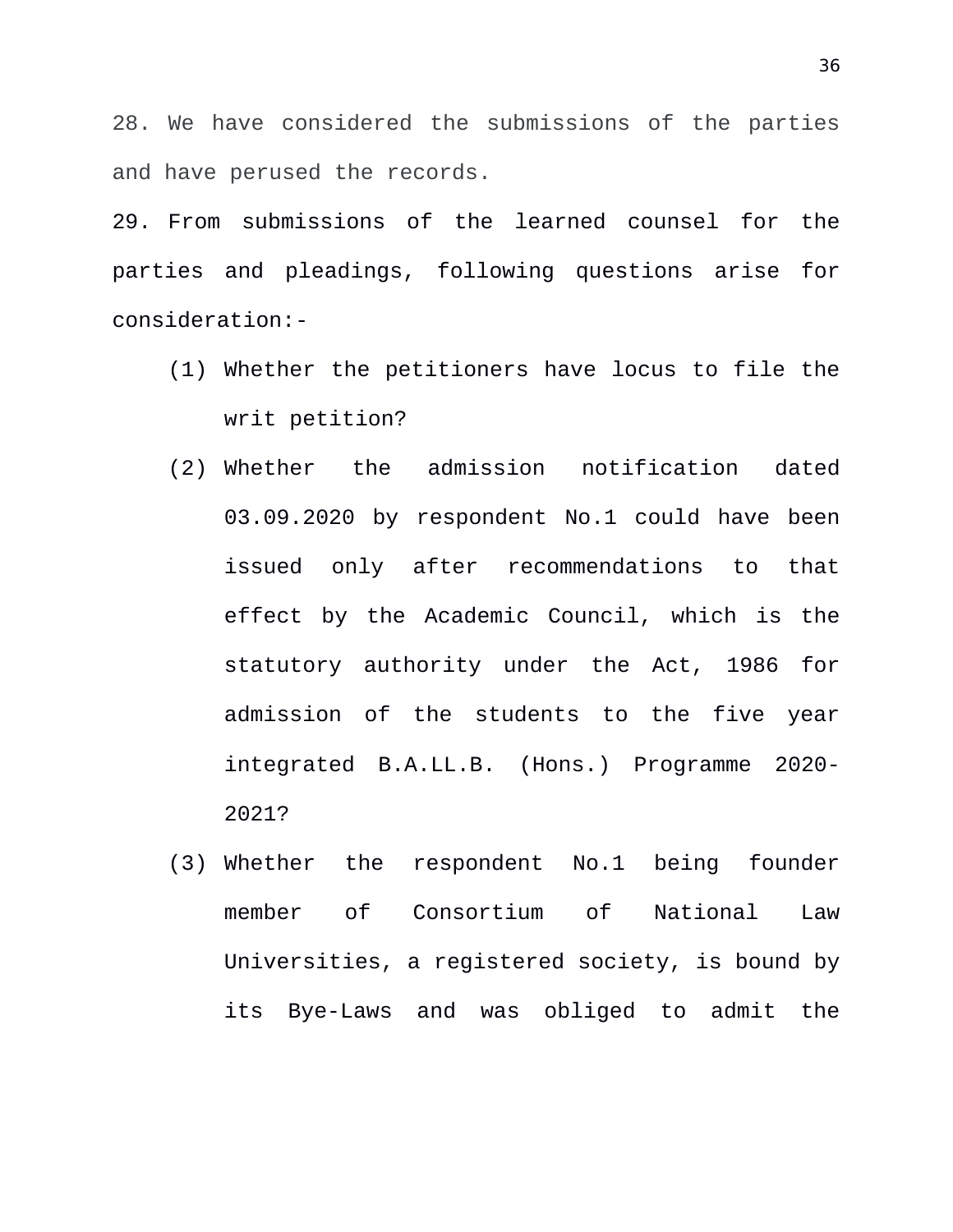students for integrated B.A.LL.B. (Hons.) Programme through CLAT 2020?

- (4) Whether online home proctored examination as proposed by notification dated 03.09.2020, lacks transparency, was against the very concept of fair examination and violative of the rights of the students under Article 14 of the Constitution?
- (5) Whether NLAT held on 12.09.2020 with retest on 14.09.2020 was marred by malpractices and deserves to be set aside?

#### **QUESTION NO.1**

## **WHETHER THE PETITIONERS HAVE LOCUS TO FILE THE WRIT PETITION?**

30. Shri Arvind P. Datar, learned senior counsel appearing for the respondent No.1 has questioned the maintainability of the writ petition at the instance of petitioner Nos. 1 and 2. He submits that petitioner No.1 claimed to be father of an aspiring law student, however, no materials of which have been placed on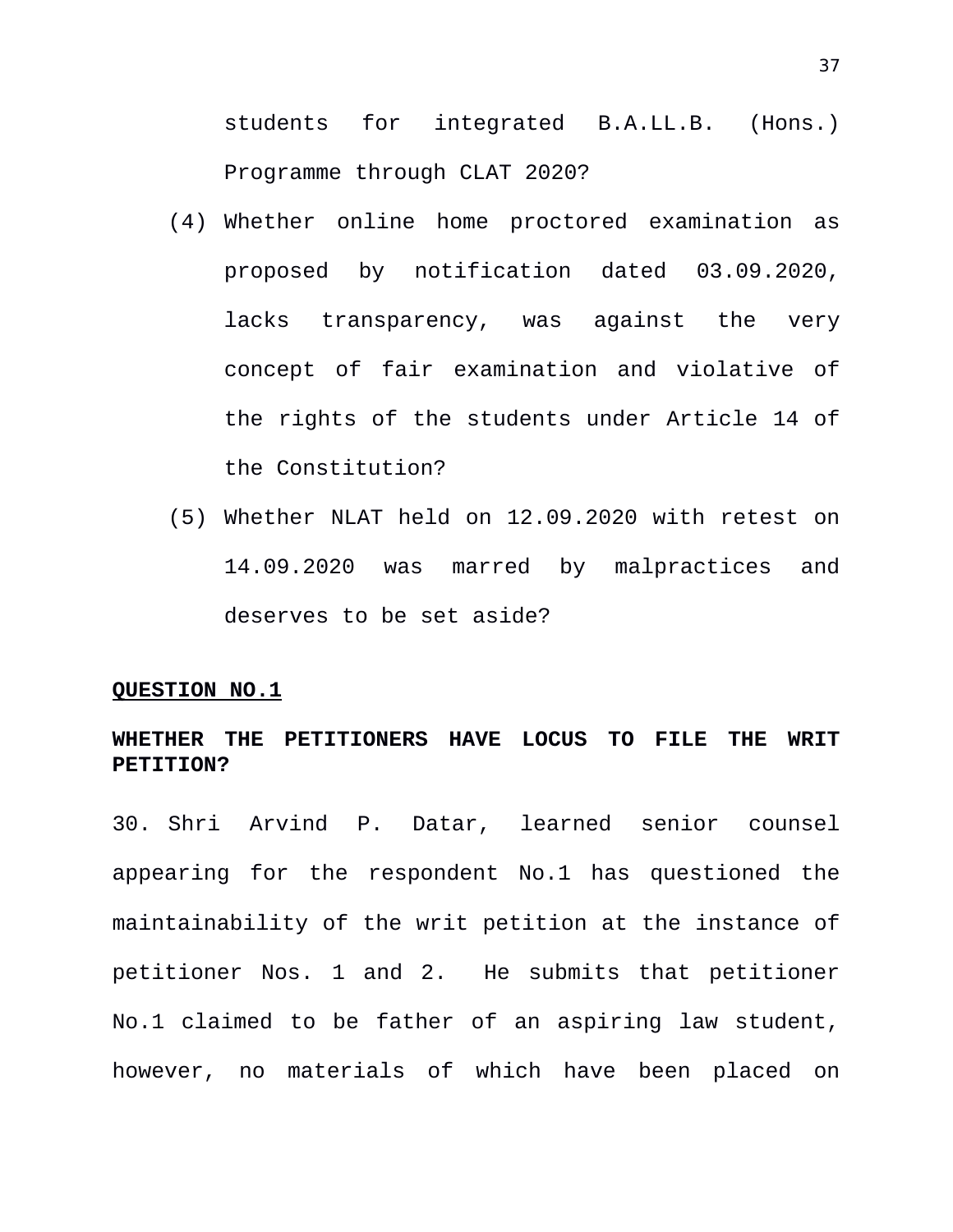record to depict the said fact. The petitioner No.2 is the Chairperson of a private Law College, which college is not the member of Consortium, hence, respondent No.2 is not aggrieved in any manner.

31. The objection raised by learned senior counsel for the respondent has been refuted by the learned counsel for the petitioners. It is submitted that the writ petition, which has been filed in a public interest is fully maintainable at the instance of the petitioners. It is submitted that petitioner No.1 being parent of an aspiring law student can very well maintain the writ petition to secure the future of his ward. The petitioner No.2 has been the Ex-Vice Chancellor of respondent No.1 and was founder member of the Consortium, which was registered as society under Karnataka Societies Registration Act, 1960. It is submitted that petitioner No.2, who has been at the helm of affairs and has been associated with legal education has every right to espouse the cause of education and students.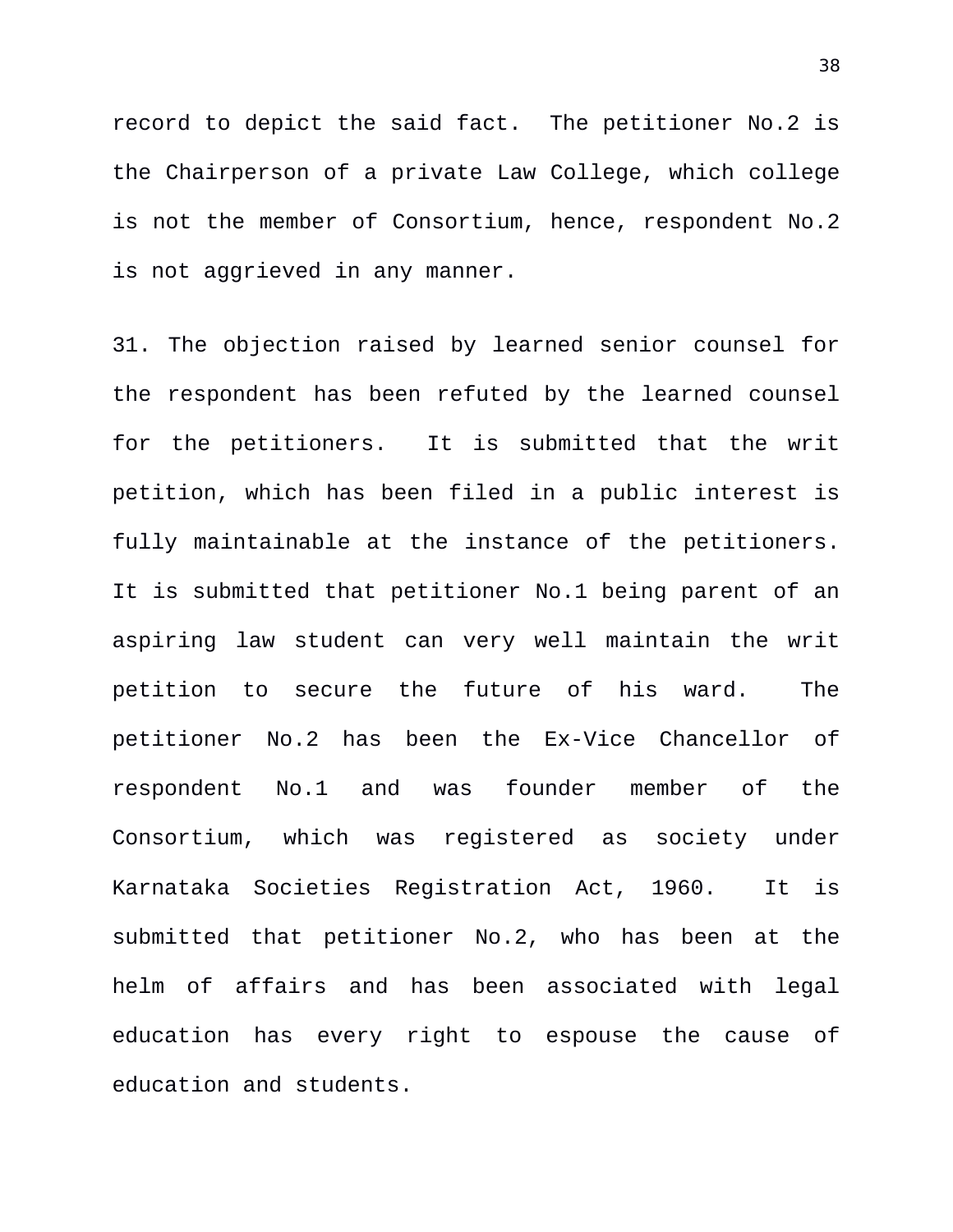32. It is true that although petitioner No.1 claimed to be parent of an aspiring law student but no details have been given in the writ petition or in the common rejoinder affidavit as to whether the ward of petitioner No.1 is applicant to CLAT, 2020. The petitioner No.1 in the writ petition has pleaded that he is parent of a CLAT 2020 aspirant, who also seeks to represent various such similarly placed students across the nation, who are aggrieved. In paragraph 5 of the writ petition, following has been pleaded:-

"5. It is quite important to note that the petitioner No.2 herein is a notable legal scholar whose involvement in the development of legal education in India and more particularly the respondent No.1 University is paramount. The petitioner No.2 has previously served as the Vice Chancellor of the respondent No.1 University and has also closely contributed to the development of CLAT. The petitioner No.2 with his vast experience in the academic sector, pertinently in the legal academia and even more pertinently with the respondent No.1 University, is aggrieved by the arbitrary conduct of the respondent No.1 University…….."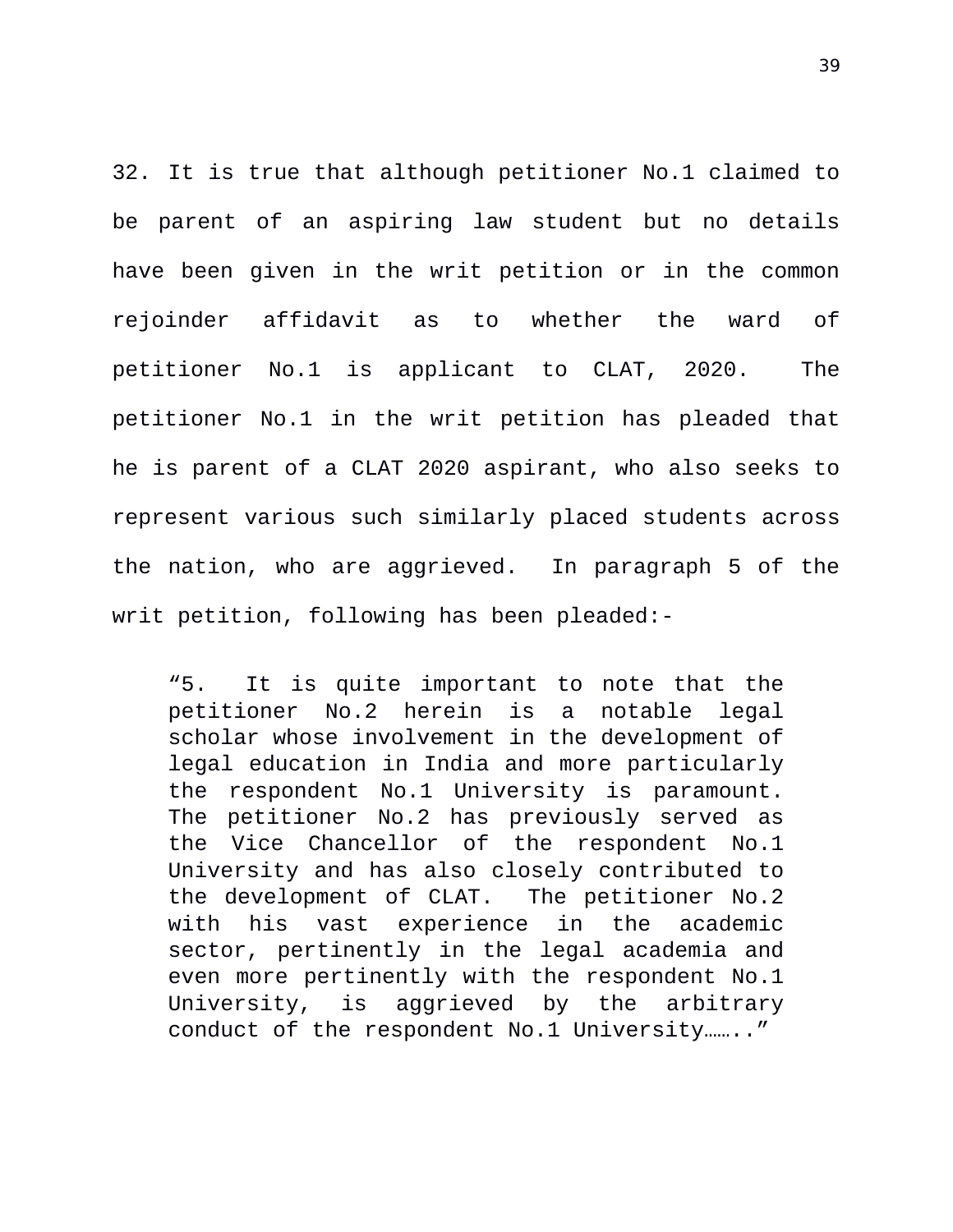33. Even though with regard to petitioner No.1, details of his ward has not been given except that petitioner No.1 is a parent of CLAT 2020 student but in view of the credentials of petitioner No.2 as noted above, we are of the view that the writ petition is fully maintainable at his instance. The affidavit in support of the writ petition has been sworn by petitioner No.2. A common rejoinder affidavit has also been sworn by petitioner No.2. The Memorandum of Association of Consortium of National Law Universities, which is a registered society under Karnataka Societies Registration Act, 1960 registered on 26.03.2019 contains a list of Initial Members Subscribers of the Consortium in which name of petitioner No.2 was mentioned as Member Subscriber No.1. Petitioner No.2 being Vice-Chancellor of respondent No.1 became the exofficio Secretary Treasurer of the Society, his details are also mentioned in paragraph 7 of the Memorandum. A person, who has worked as Vice-chancellor of respondent No.1 and was also member of Consortium, which is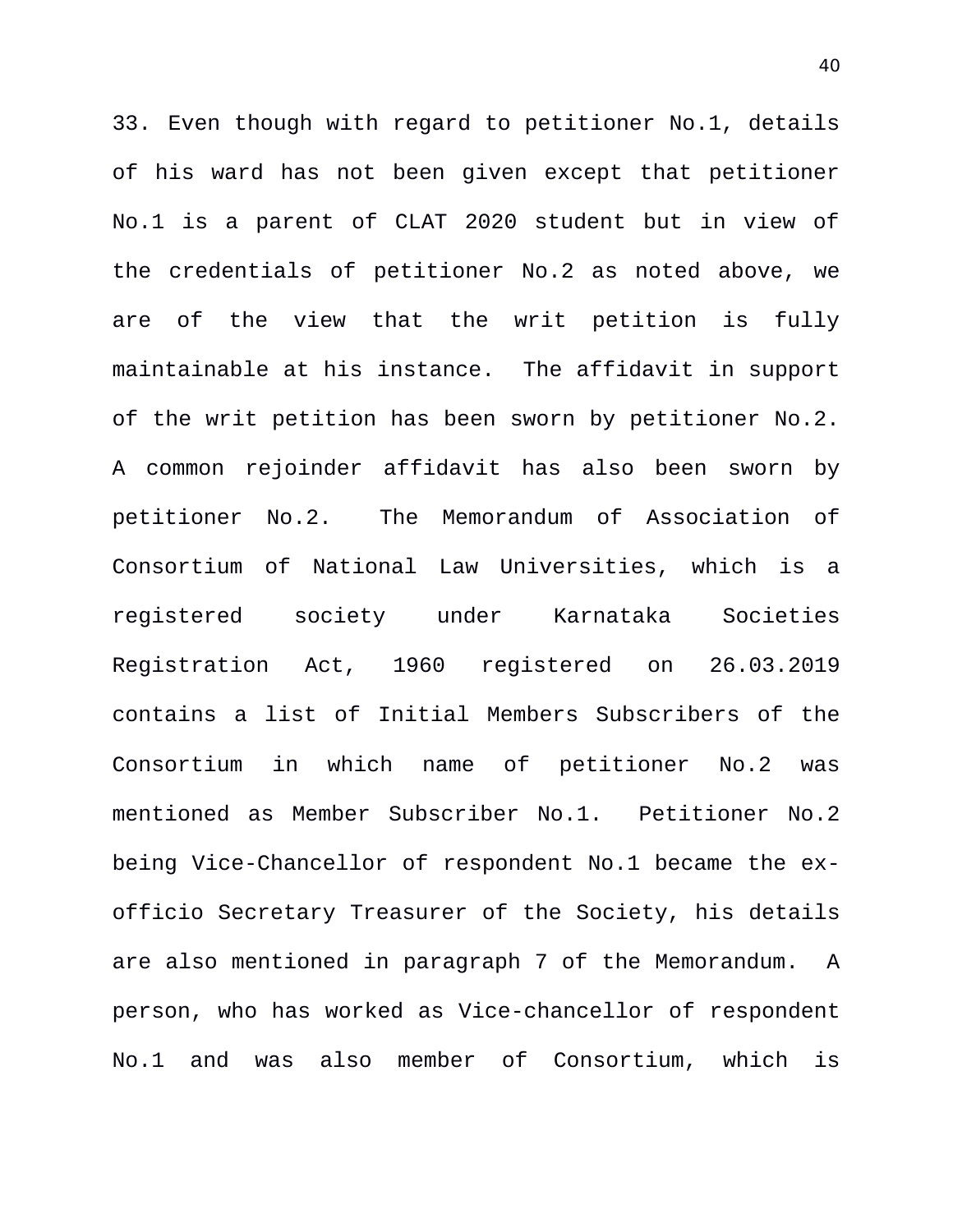entrusted to conduct CLAT, he is fully competent to espouse the cause of education by means of the writ petition. We, thus, reject the objection of the respondent that petitioners have no locus to file the writ petition. It is also relevant to notice that alongwith the writ petition a Special Leave Petition (C) No.11059 of 2020 has been listed, which has been filed by five petitioners, who were candidates for CLAT 2020-2021. The admission notice dated 03.09.2020 was challenged by them by means of a Writ Petition (C) No.2454 of 2020 in High Court of Jharkhand at Ranchi, which writ petition was dismissed. Challenging which judgment, they have filed the aforesaid special leave petition.

34. The above five petitioners have also filed an application I.A. No. 91083 of 2020 in Writ Petition (C) No.1030 of 2020 to intervene in the matter, they being affected and aggrieved persons by the notice dated 03.09.2020. Those students, who are aggrieved by the admission notification dated 03.09.2020 are also before

41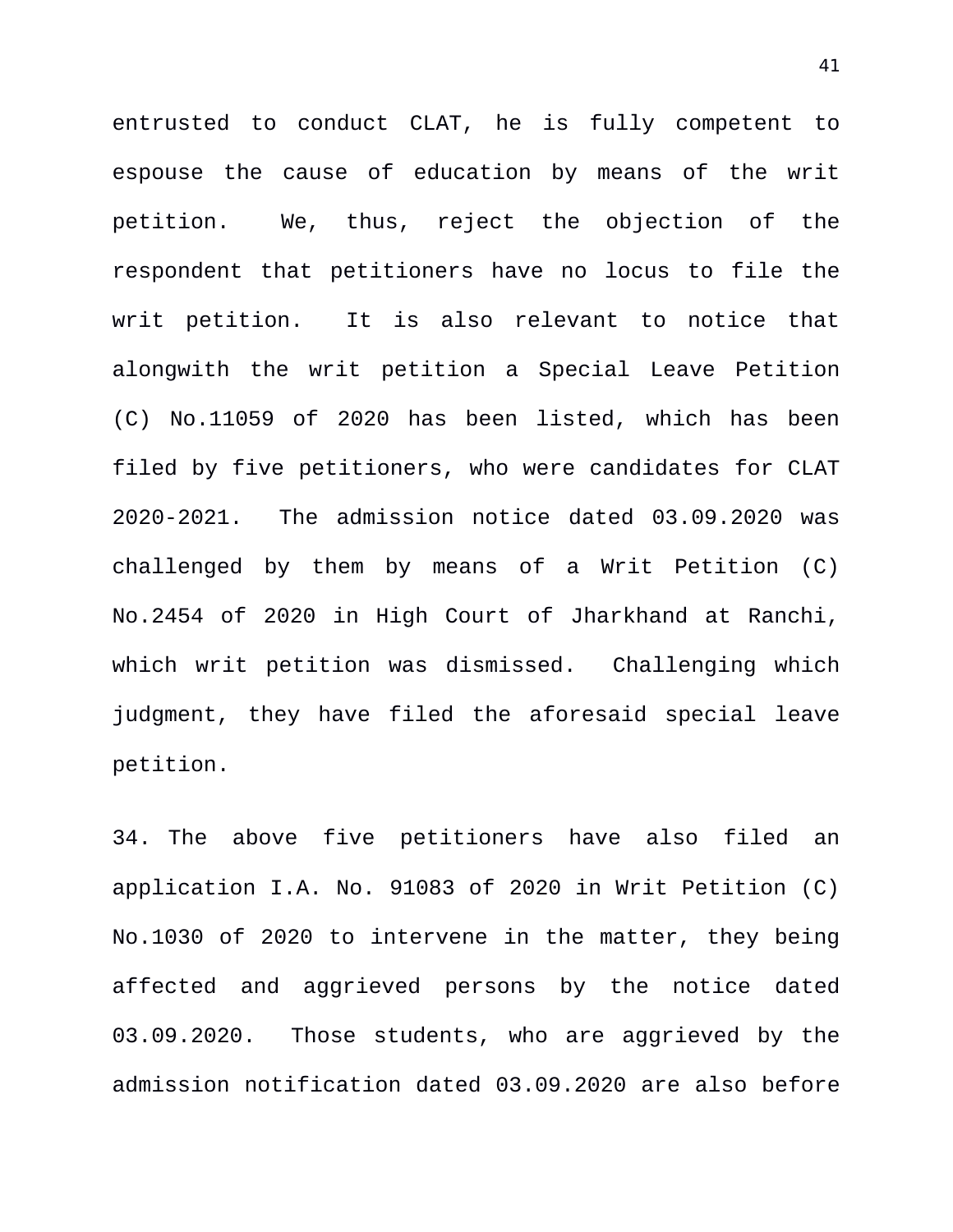this Court, who have been represented by Shri Nikhil Nayyar, learned senior counsel.

35. We, thus, are of the view that issues raised have to be decided on merits rejecting the objection of respondent No.1 regarding locus.

#### **QUESTION NO.2**

**WHETHER THE ADMISSION NOTIFICATION DATED 03.09.2020 BY RESPONDENT NO.1 COULD HAVE BEEN ISSUED ONLY AFTER RECOMMENDATIONS TO THAT EFFECT BY THE ACADEMIC COUNCIL, WHICH IS THE STATUTORY AUTHORITY UNDER THE ACT, 1986 FOR ADMISSION OF THE STUDENTS TO THE FIVE YEAR INTEGRATED B.A.LL.B. (HONS.) PROGRAMME 2020-2021?**

36. As noted above, submission of Shri Nidesh Gupta, learned senior counsel for the petitioners is that it is the Academic Council of respondent No.1, which is the statutory authority under Act, 1986 to take decision regarding admission of the students in integrated B.A.LL.B. (Hons.) Programme. Shri Arvind Datar, learned senior counsel appearing for the respondent No.1 has relied on Minutes of the Executive Council dated 12.08.2020 and 18.08.2020 and contends that the Executive Council of the respondent No.1 is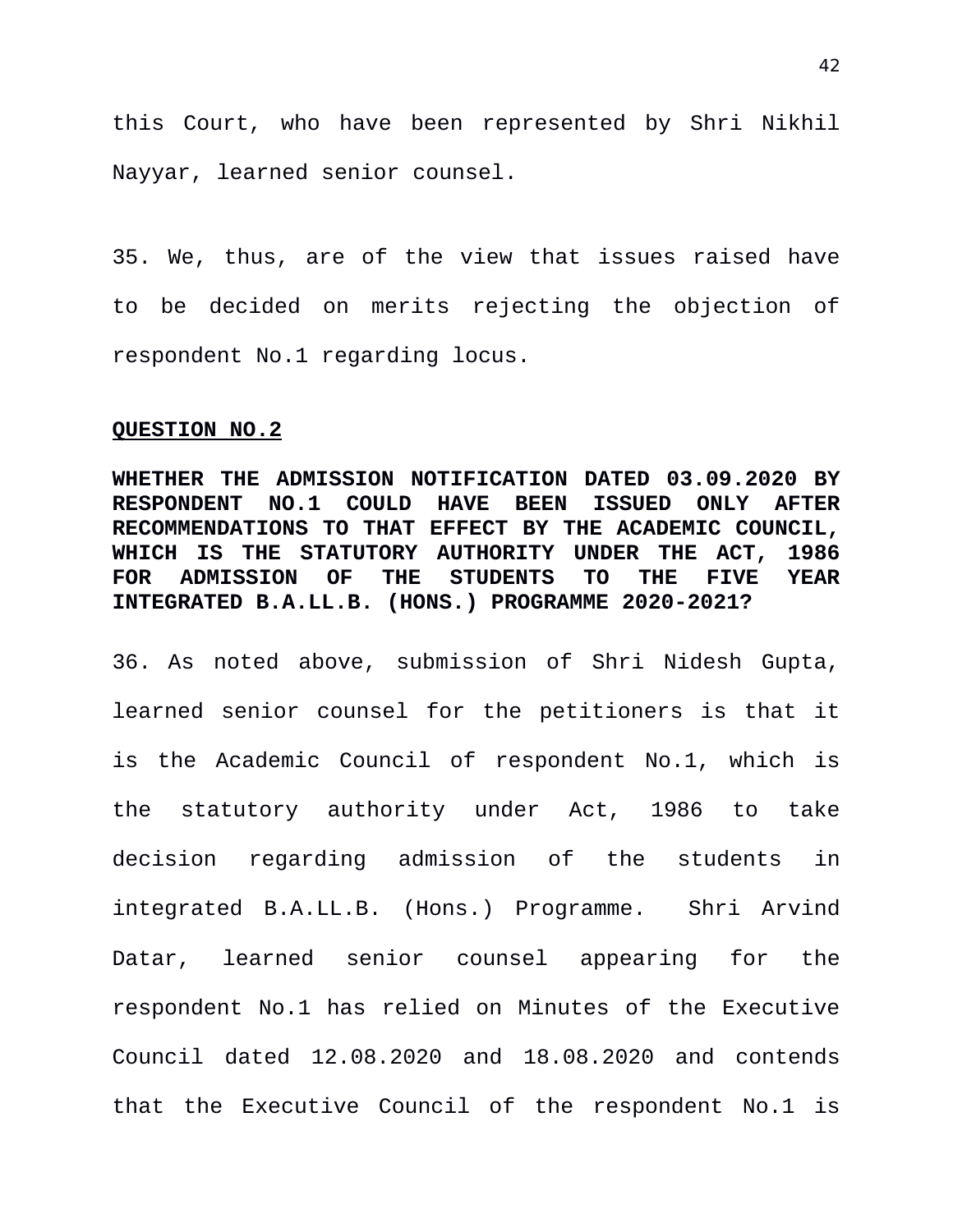fully authorised and entitled to take a decision regarding admission of the students and the actions taken by the Vice-Chancellor in pursuance of the aforesaid decision of the Executive Council are fully valid and are in accordance with the provisions of the Act, 1986.

37. Before we enter into the respective submissions of the learned counsel for the parties regarding above question, we may notice the provisions of the statute in the above regard.

38. National Law School of India Act, 1986 was enacted to establish and incorporate National Law School of India University at Bengalore (now Bengaluru). Under Section 8, authorities of the schools have been enumerated, which includes the Executive Council as well as the Academic Council. Section 10 deals with the Executive Council, which is to the following effect:-

### "**10. The Executive Council.-**

(1) The Executive Council shall be the chief executive body of the School.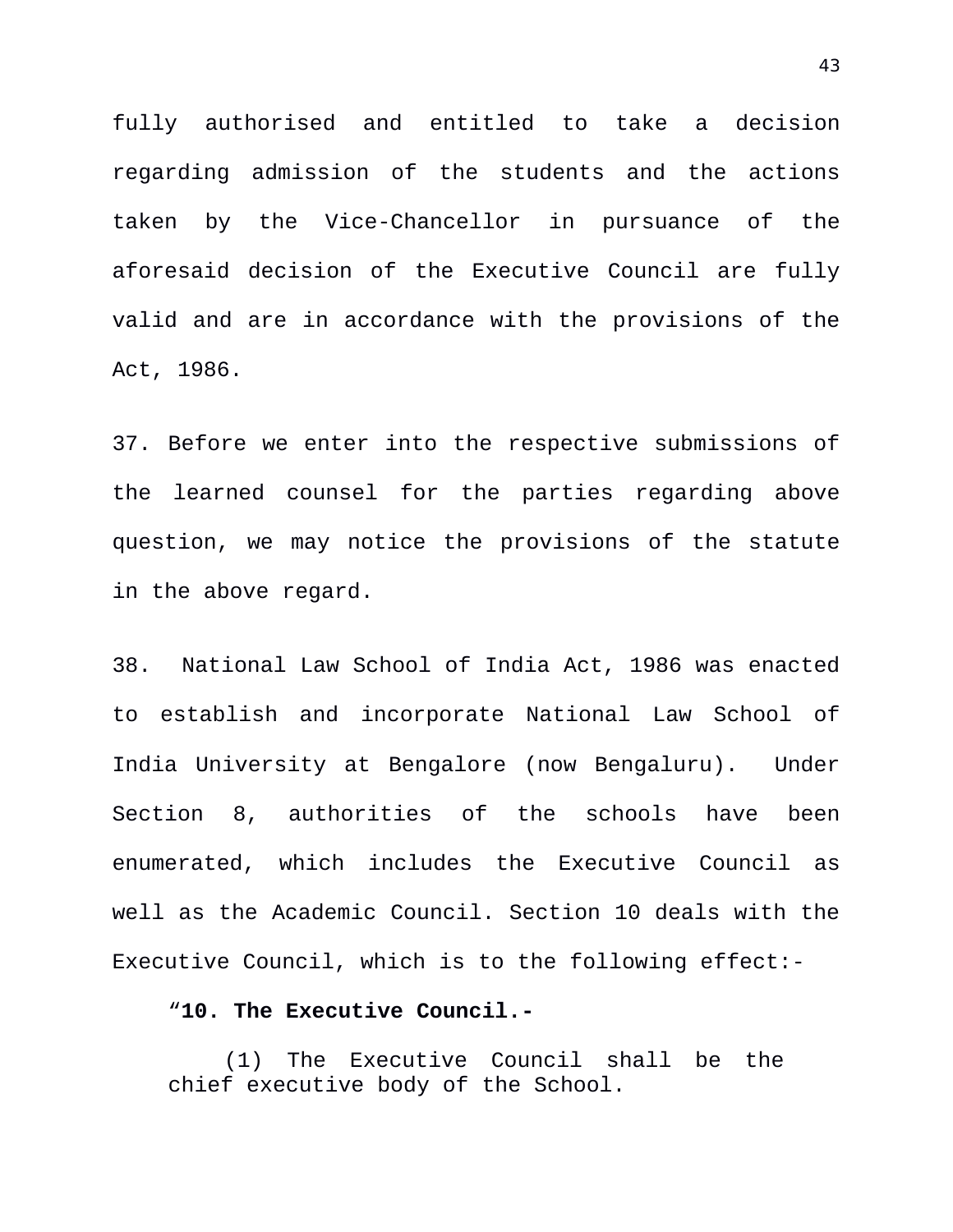(2) The administration, management and control of the School and the income thereof shall be vested with the Executive Council which shall control and administer the property and funds of the School."

39. Section 11 of the Act deals with Academic Council in following manner:-

"**11. The Academic Council.-** The Academic Council shall be the academic body of the School, and shall, subject to the provisions of this Act and the regulations, have power of control and general regulation of, and be responsible for, the maintenance of standards of instruction, education and examination of the School, and shall exercise such other powers and perform such other duties as may be conferred or imposed upon it by this Act or the regulations. It shall have the right to advise the Executive Council on all academic matters."

40. The Executive Council is empowered to frame Regulations to provide for the administration and management of the affairs of the school under Section 13 of the Act. Section 13 of the Act, which is relevant for the present case is as follows:-

## "**13. Regulations.**-

(1) Subject to the provisions of this Act, the Executive Council shall have, in addition to all the other powers vested in it, the power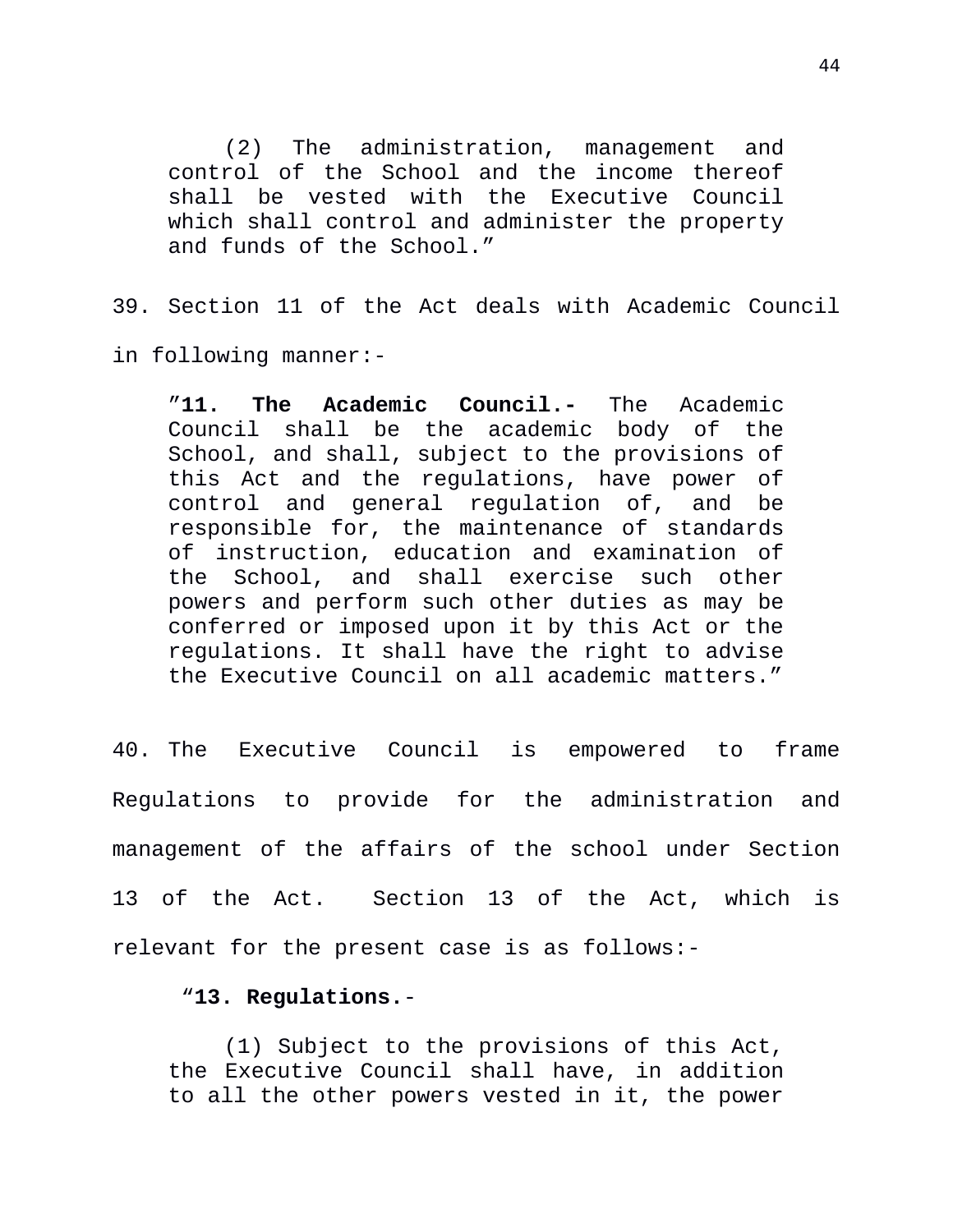to frame regulations to provide for the administration and management of the affairs of the School:

Provided that the Executive Council shall not make any regulation affecting the status, powers or constitution of any authority of the School until such authority has been given an opportunity of expressing an opinion in writing on the proposed changes, and any opinion so expressed shall be considered by the Executive Council;

Provided further that except with the prior concurrence of the Academic Council, the Executive Council shall not make, amend or repeal any regulation affecting any or all of the following matters, namely:-

- (a) the constitution, powers and duties of the Academic Council;
- (b) the authorities responsible for organising teaching in connection with the School courses and related academic programmes;
- (c) the withdrawal of degrees, diplomas, certificates and other academic distinctions;
- (d) the establishment and abolition of faculties, departments, halls and institutions;
- (e) the institution of fellowships, scholarships, studentships, exhibitions, medals and prizes;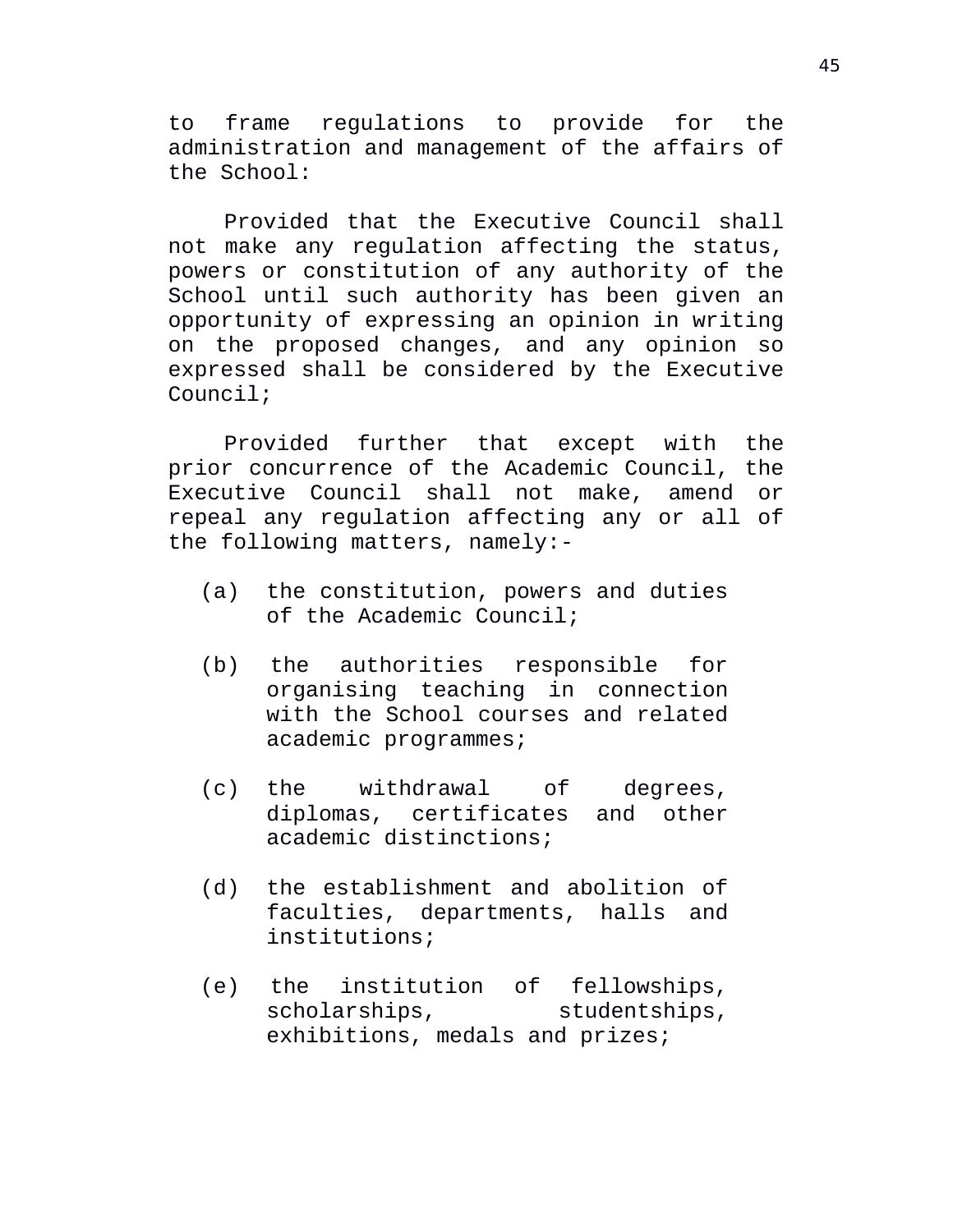- (f) conditions and modes of appointment of examiners or conduct or standard of examinations or any other course of study;
- (g) mode of enrolment or admission of students;
- (h) examinations to be recognised as equivalent to school examinations.

(2) The Academic Council shall have the power to propose regulations on all the matters specified in (a) to (h) above and matters incidental and related thereto in this regard.

(3) Where the Executive Council has rejected the draft of a regulation proposed by the Academic Council, the Academic Council may appeal to the Chancellor and the Chancellor, may, by order, direct that the proposed regulation may be laid before the next meeting of the General Council for its approval and that pending such approval of the General Council it shall have effect from such date as may be specified in that order:

Provided that if the regulation is not approved by the General Council at such meeting, it shall cease to have effect.

(4) All regulations made by the Executive Council shall be submitted, as soon as may be, for approval, to the Chancellor and to the General Council at its next meeting, and the General Council shall have power by a resolution passed by a majority of not less than two thirds of the members present, to cancel any regulation made by the Executive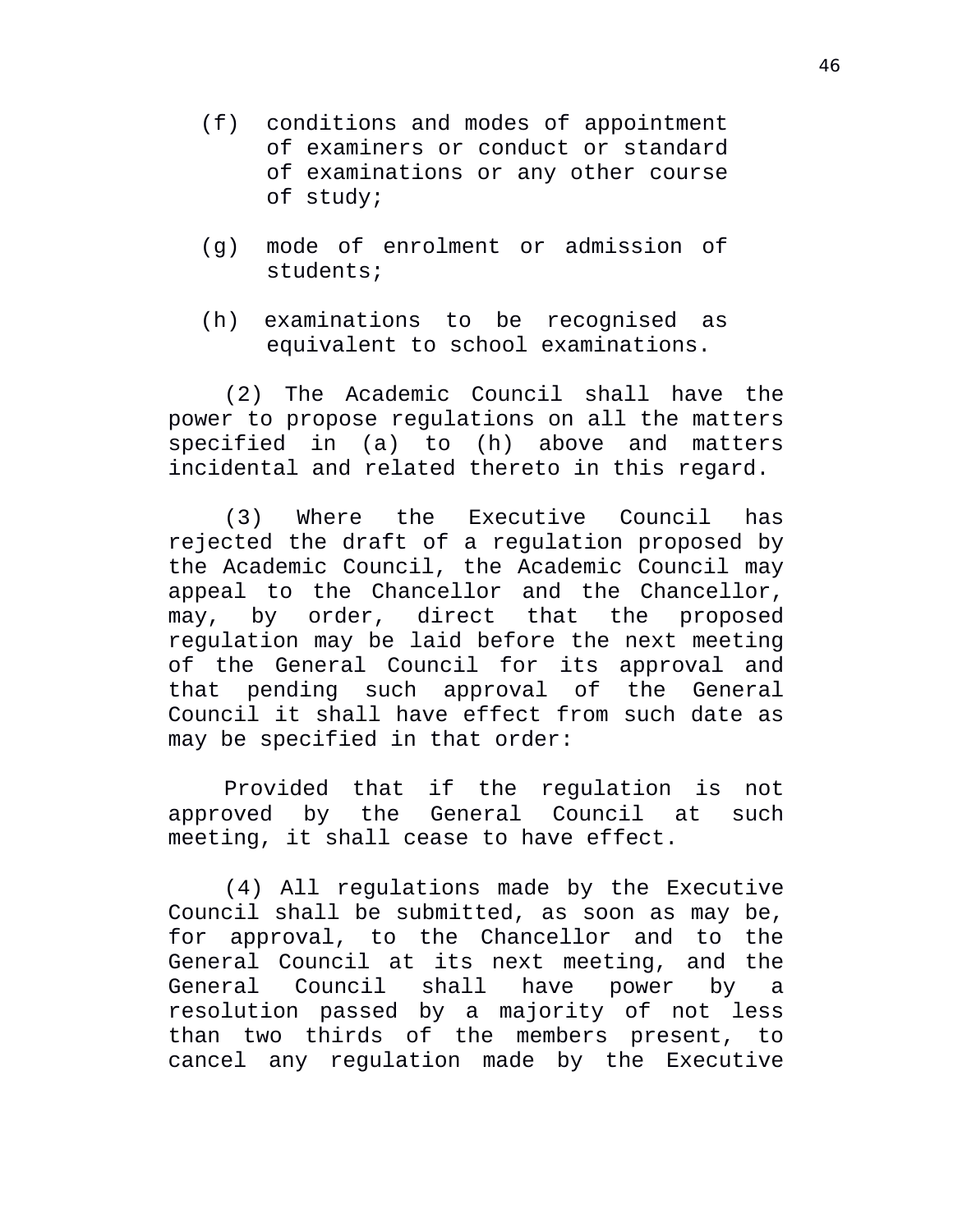Council and such regulations shall from the date of such resolution cease to have effect."

41. Section 18 deals with authorities and officers of the school, their composition, powers and functions, subject to the provisions of the Act have been specified in the Schedule or as may be provided by the Regulations. Section 18 is to the following effect:-

# "**18. Authorities and officers of the School etc.-**

The authorities of the School and their composition, powers, functions and other matters relating to them, the officers of the School and their appointment, powers, functions and other matters relating to them and all other matters relating to the finances, powers, teaching, administration and management of the affairs of the School shall, subject to the provisions of this Act be as specified in the Schedule or as may be provided by the regulations."

42. The Schedule provides for Membership of the Executive Council, Term of the Executive Council and powers and functions of the Executive Council, Clause 9 of the Schedule, which provides for powers and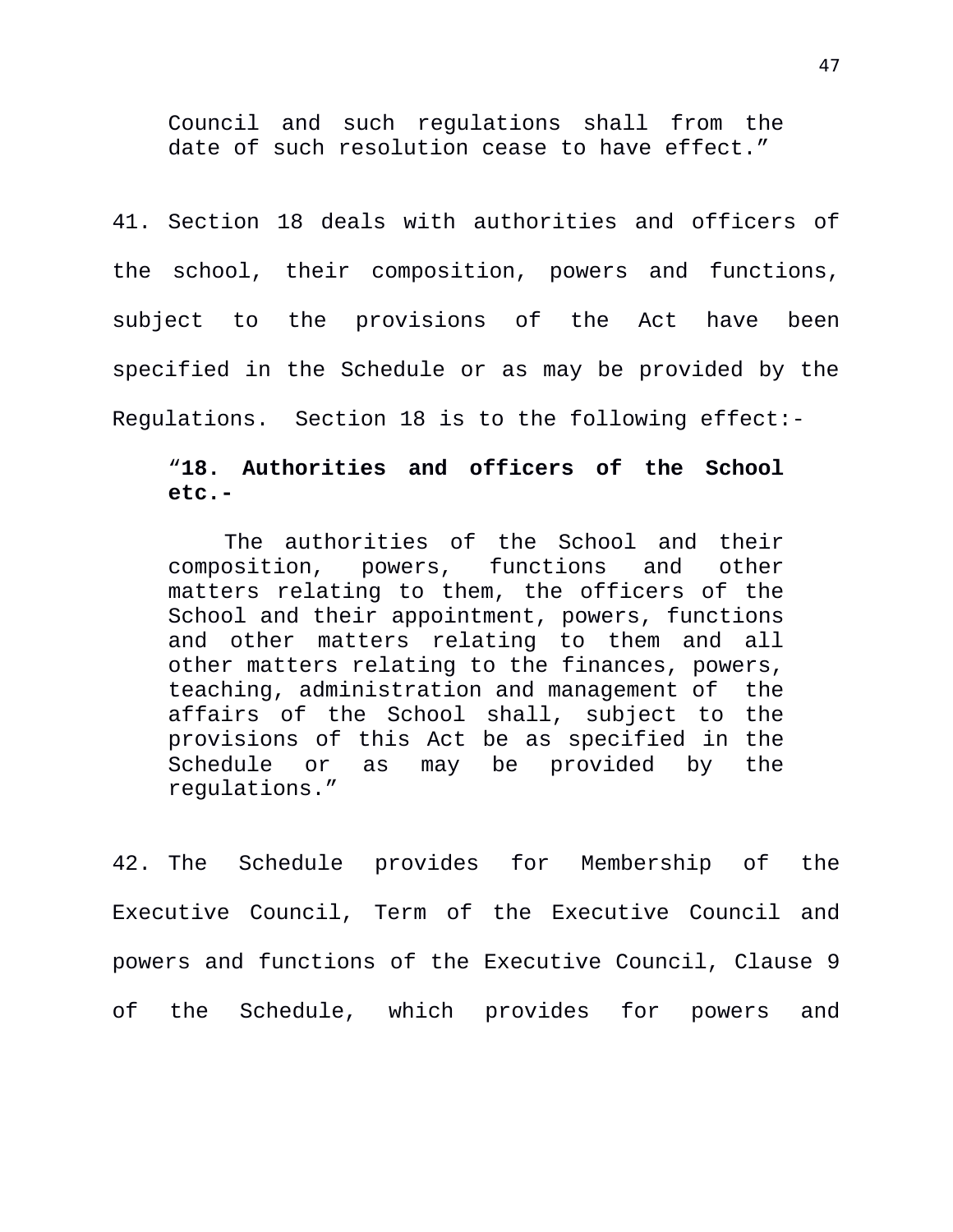functions of the Executive Council is to the following effect:-

# "**9. Powers and functions of the Executive Council.-**

Without prejudice to clause 5, the Executive Council shall have the following powers and functions, namely:-

(1) to appoint, from time to time, the Vice Chancellor, the Registrar, the Librarian, Professors, Associate Professors, Assistant Professors and other members of the teaching staff, as may be necessary, on the recommendations of the selection committee constituted by regulations for the purpose:

Provided that no action shall be taken by the Executive Council, except in cases covered by the second proviso, in regard to the number, qualifications and emoluments of teachers, otherwise than after consideration of the recommendations of the Academic Council:

Provided further that it shall not be necessary to constitute any selection committee for making appointments,-

(a) to any supernumerary post; or

(b) to the post of professor of a person of high academic distinction, eminence and professional attainment invited by the Executive Council to accept the post;

(2) to create administrative, ministerial and other necessary posts, to determine the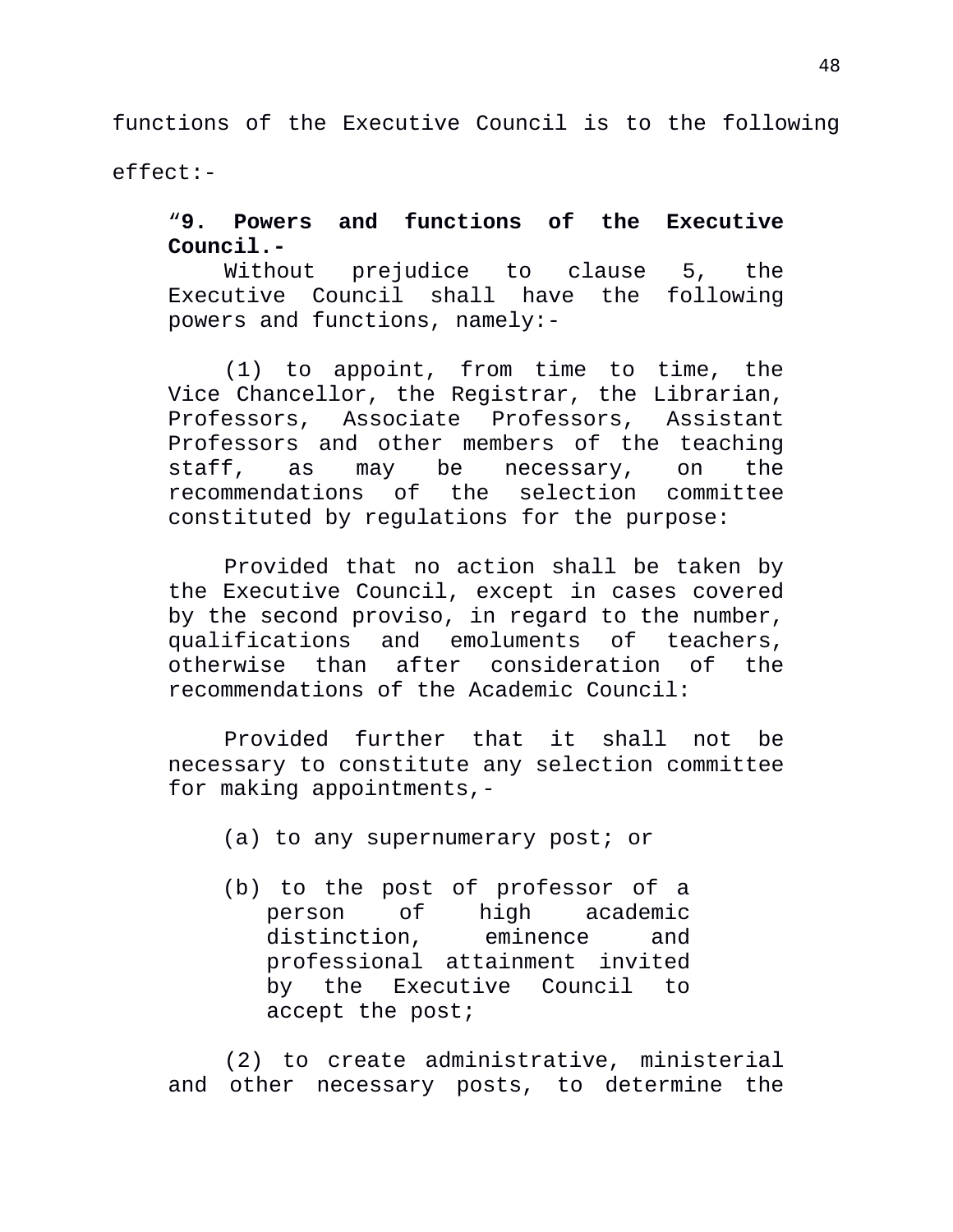number and emoluments of such posts, to specify minimum qualification for appointment to such posts and to appoint persons to such posts on such terms and conditions of service as may be prescribed by the regulations made in this behalf, or to delegate the powers of appointments to such authority or authorities or officer or officers as the Executive Council may, from time to time, by resolution, either generally or specifically, direct;

(3) to grant in accordance with the regulations leave of absence other than casual leave to any officer of the School and to make necessary arrangements for the discharge of the functions of such officer during his absence;

(4) to manage and regulate the finances, accounts, investments, property, business and all other administrative affairs of the School and for that purpose to appoint such agents, as it may think fit;

(5) to invest any money belonging to the School, including any unapplied income, in such stock, funds, shares or securities, as it may from time to time, think fit or in the purchase of immovable property in India, with the like power of varying such investments from time to time;

(6) to transfer or accept transfers of any movable or immovable property on behalf of the School;

(7) to enter into, vary, carry out and cancel contracts on behalf of the School and for that purpose to appoint such officers as it may think fit;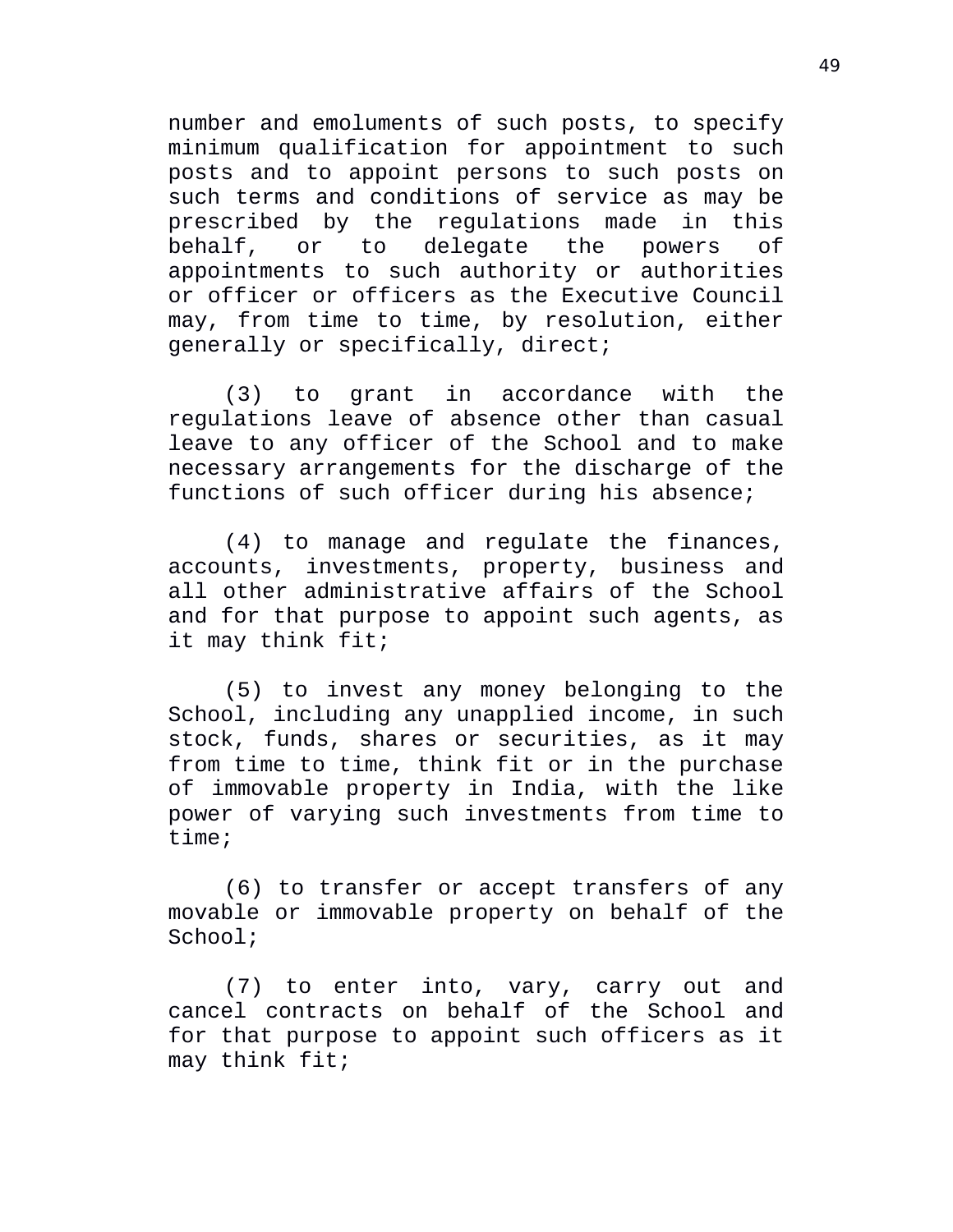(8) to provide the buildings, premises, furniture and apparatus and other means needed for carrying on the work of the School;

(9) to entertain, adjudicate upon, and if it thinks fit, to redress any grievances of the officers of the School, the teachers, the students and the School employees, who may, for any reason, feel aggrieved, otherwise than by an act of a court;

(10) to appoint examiners and moderators, and if necessary to remove them and to fix their fees, emoluments and travelling and other allowances, after consulting the Academic Council;

(11) to select a common seal for the School and to provide for the custody of the seal; and

(12) to exercise such other powers and to perform such other duties as may be conferred or imposed on it by or under this Act."

43. Clause 13 deals with membership of the Academic

Council and Clause 14 provides for powers and duties of

the Academic Council. Clause 14 is as follows:-

"**14. Powers and duties of the Academic Council.-** 

Subject to the provisions of this Act and the regulations the Academic Council shall, in addition to all other powers vested in it, have the following powers, namely:-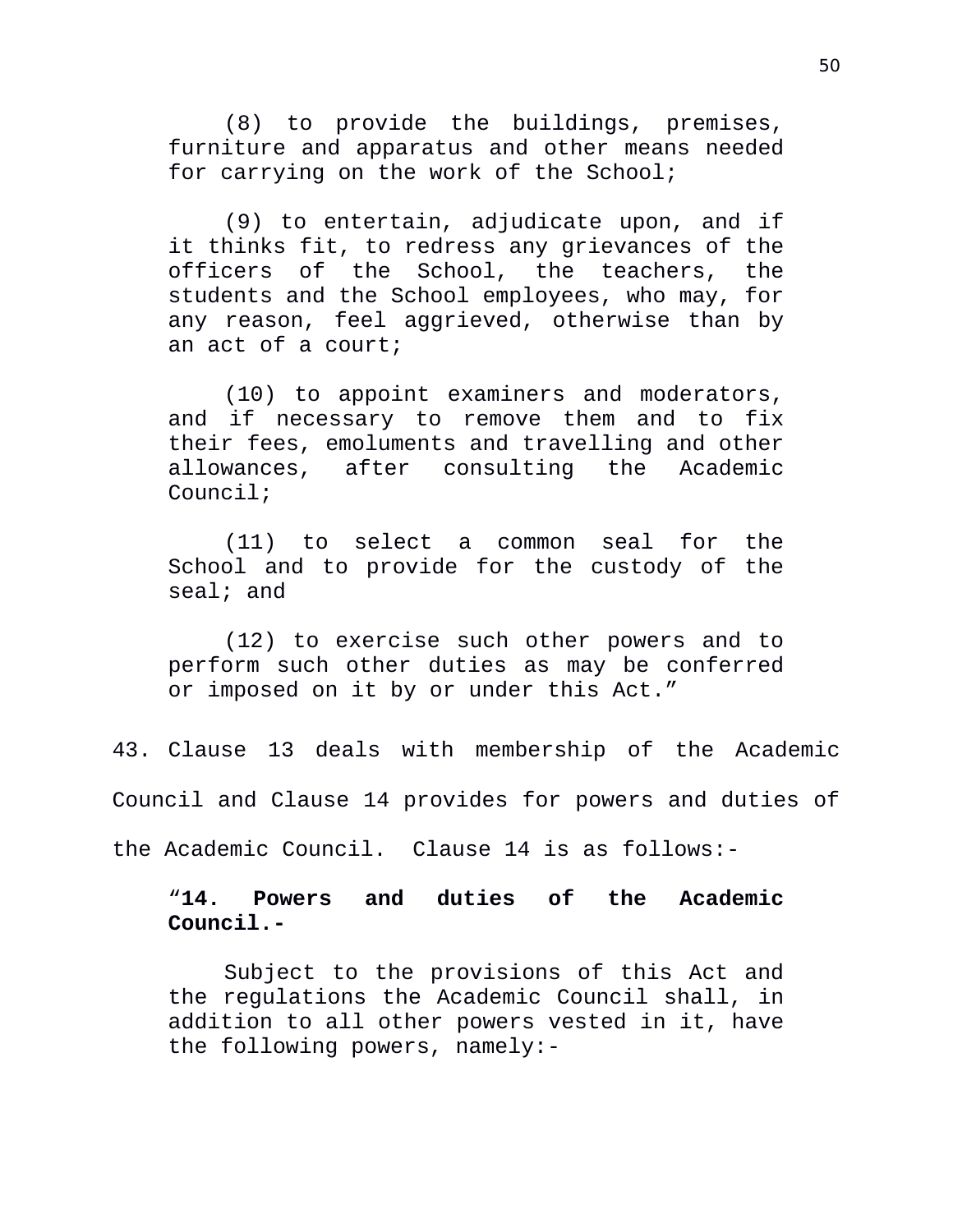(1) to report on any matter referred or delegated to it by the General Council or the Executive Council;

(2) to make recommendations to the Executive Council with regard to the creation, abolition or classification of teaching posts in the School and the emoluments and the duties attached thereto;

(3) to formulate and modify or revise schemes for the organisation of the faculties, and to assign to such faculties their respective subjects and also to report to the Executive Council as to the expediency of the abolition or sub-division of any faculty or the combination of one faculty with another;

(4) to make arrangements through regulations for the instruction and examination of persons other than those enrolled in the School;

(5) to promote research within the School and to require, from time to time, reports on such research;

(6) to consider proposals submitted by the faculties;

(7) to appoint committees for admission to the School;

(8) to recognise diplomas and degrees of other universities and institutions and to determine their equivalence in relation to the diplomas and degrees of the School;

(9) to fix, subject to any conditions accepted by the General Council, the time, mode and conditions of competition for fellowships,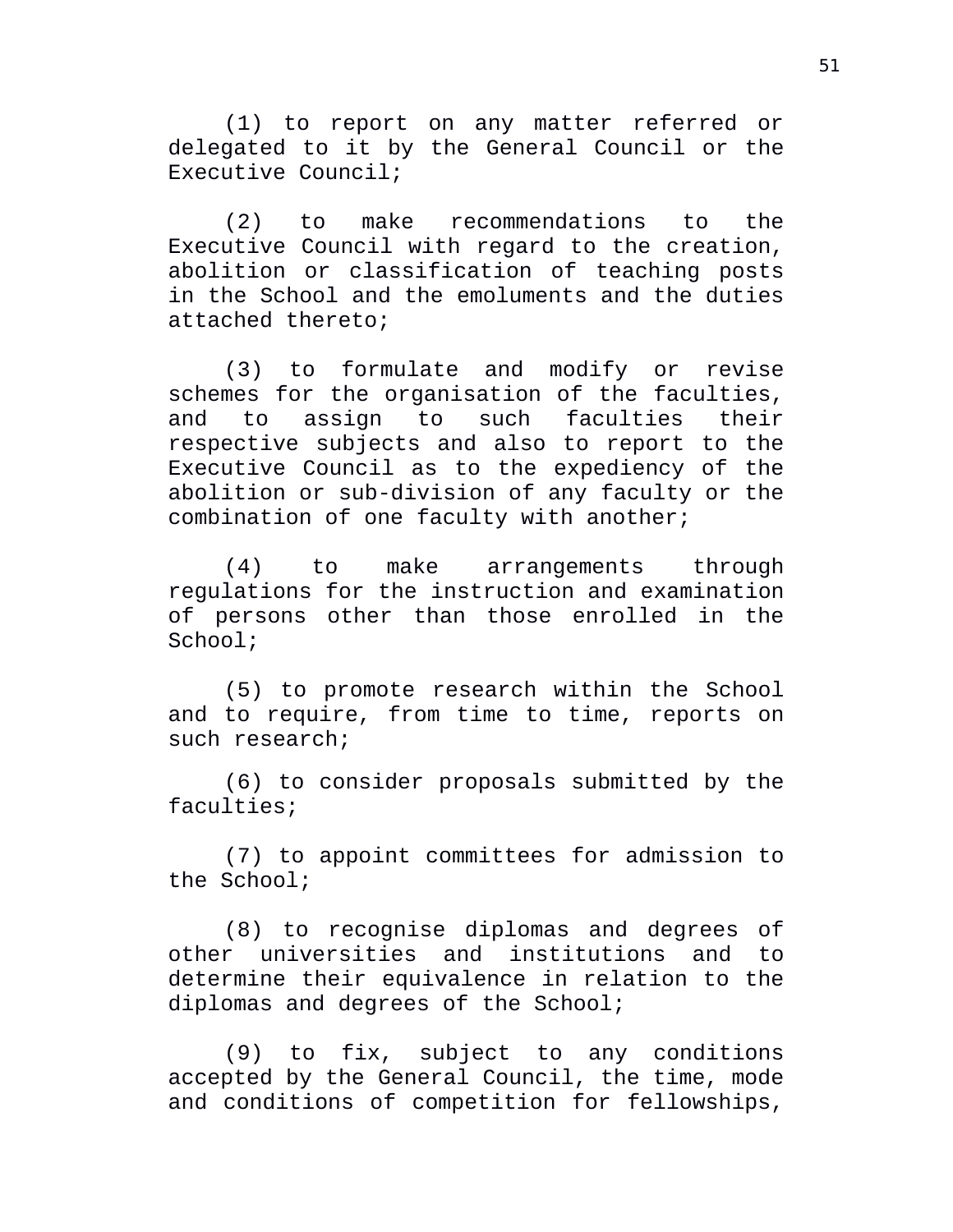scholarships and other prizes, and to award the same;

(10) to make recommendations to the Executive Council in regard to the appointment of examiners and if necessary their removal and the fixation of their fees, emoluments and travelling and other expenses;

(11) to make arrangements for the conduct of examinations and to fix dates for holding them;

(12) to declare the result of the various examinations, or to appoint committees or officers to do so, and to make recommendations regarding the conferment or grant of degrees, honours, diplomas, licences, titles and marks of honour;

(13) to awards stipends, scholarships, medals and prizes and to make other awards in accordance with the regulations and such other conditions as may be attached to the awards;

(14) to publish lists of prescribed or recommended text-books and to publish syllabus of the prescribed courses of study;

(15) to prepare such forms and registers as are, from time to time, prescribed by regulations; and

(16) to perform, in relation to academic matters, all such duties and to do all such acts as may be necessary for the proper carrying out of the provisions of this Act and the regulations."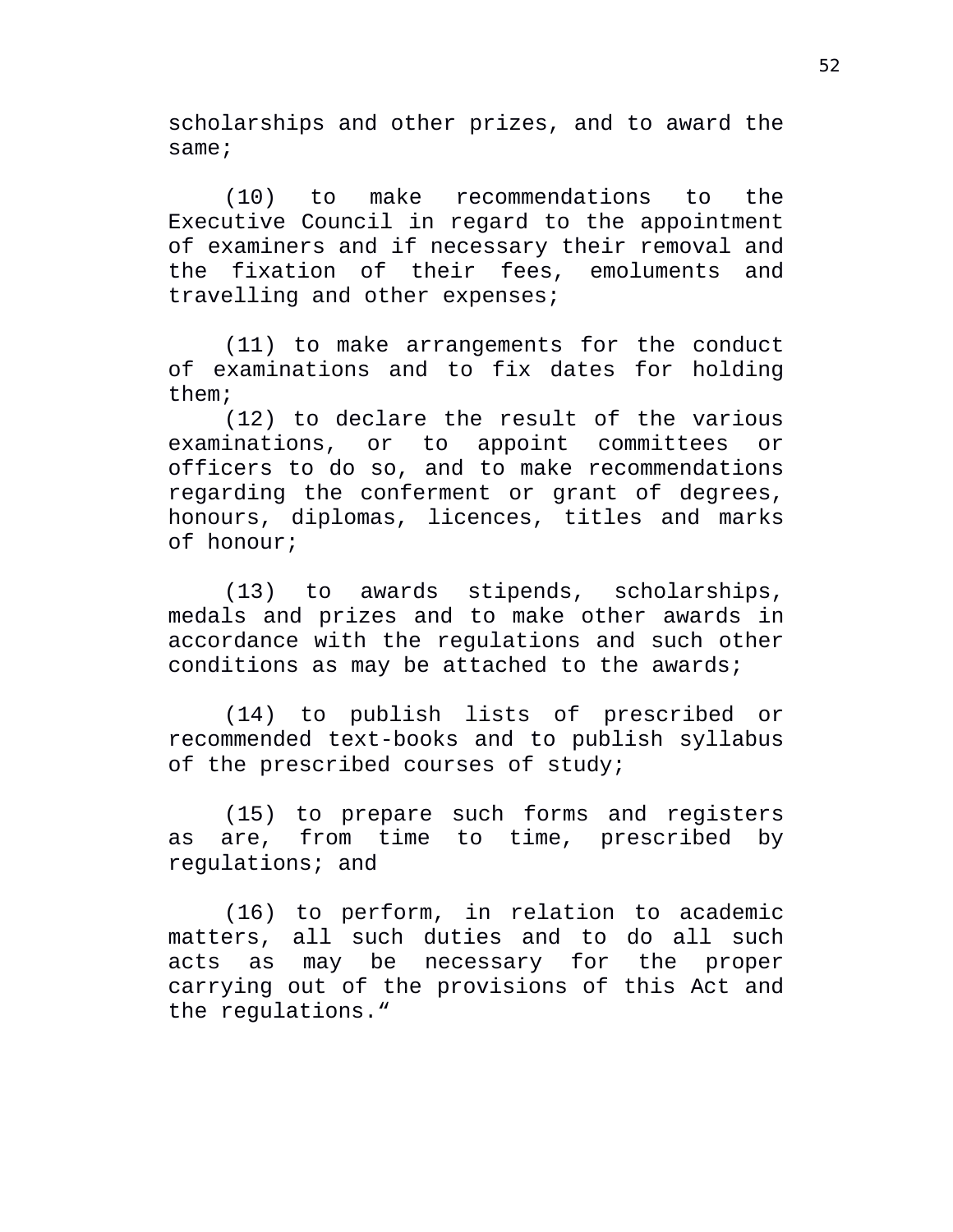44. We having noticed the statutory provisions under the Act, 1986, now, proceed to consider the respective submissions of the learned counsel for the parties. As noted above, the question, which is up for consideration is as to whether with regard to admission of students, recommendation of the Academic Council is statutory requirement or not.

45. Shri Datar submits that as per Section 10, the Executive Council is the Chief Executive Body of the school and the administration, management and control of the school is vested with the Executive Council, hence, with regard to admission of students, power is vested with the Executive Council. He submits that admission of students is one of the **facets** of administration. He has relied on judgment of this Court in **T.M.A. Pai Foundation and Ors. Vs. State of Karnataka and Ors., (2002) 8 SCC 481** where in paragraph 50 of the judgment, this court held that right to establish and administer broadly comprised right to admit students. Paragraph 50 is as follows:-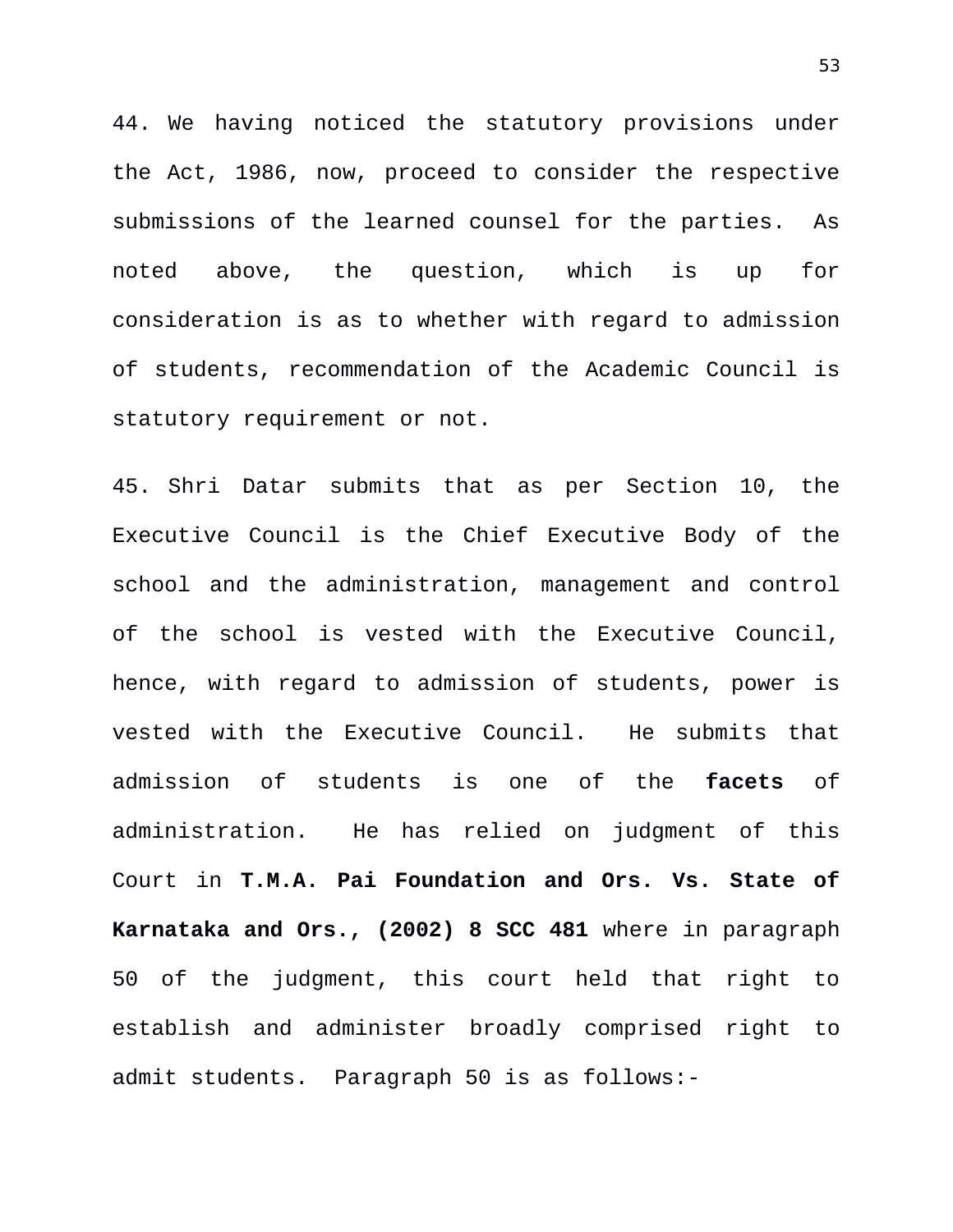"50. The right to establish and administer broadly comprises of the following rights:-

(a) to admit students:

(b) to set up a reasonable fee structure:

(c) to constitute a governing body;

(d) to appoint staff (teaching and non-teaching); and

(e) to take action if there is dereliction of duty on the part of any employees.

46. There can be no dispute that Executive Council is the Chief Executive Body of the school and the administration, management and control of the school is vested in the Executive Council and in the administration, right to admit the students is included but the Statute has to be further looked into to find out as to whether there are any other statutory provisions to regulate the admission of students or there is any other authority of the school, which is vested with the power to take decision regarding admission of the students.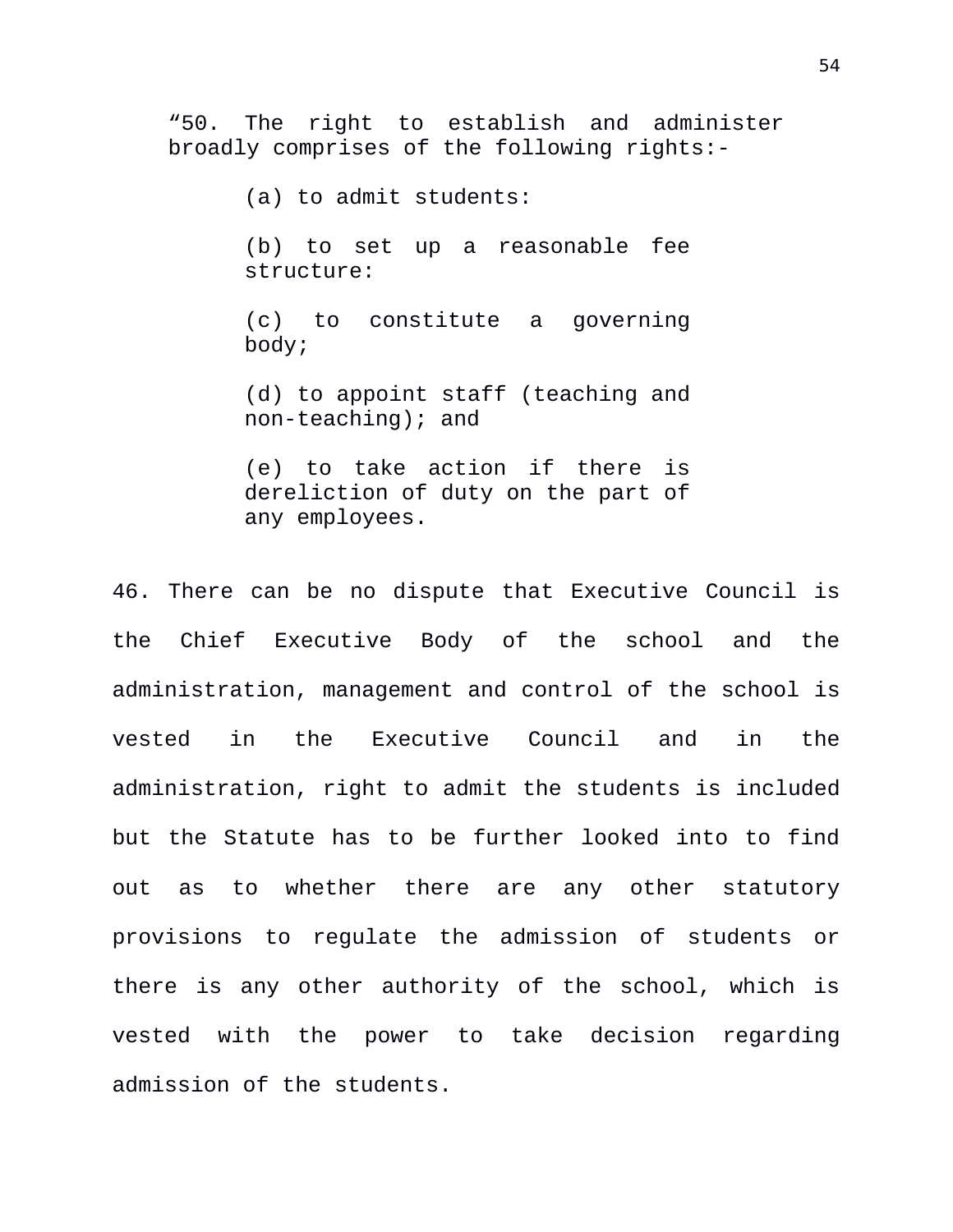47. To buttress his submission, Shri Gupta has placed reliance on second proviso of Section 13 of the Act as noted above. Section 13(1) empowers the Executive Council to frame Regulations to provide for the administration and management of the affairs of the school. However, the power of Executive Council to frame regulations is conditioned by second proviso, which is to the following effect:-

"Provided further that except with the prior concurrence of the Academic Council, the Executive Council shall not make, amend or repeal any regulation affecting any or all of the following matters, namely:-

#### XXXXXXXXXXXXXXXx

(g) mode of enrolment or admission of students;

### XXXXXXXXXXXXXXX"

48. Shri Datar submits that there can be no quarrel with the statutory requirement as contained in second proviso to Section 13, he, however, submits that the second proviso of Section 13 is not applicable in the present case, since no regulations have been framed regarding enrolment or admission of students. When no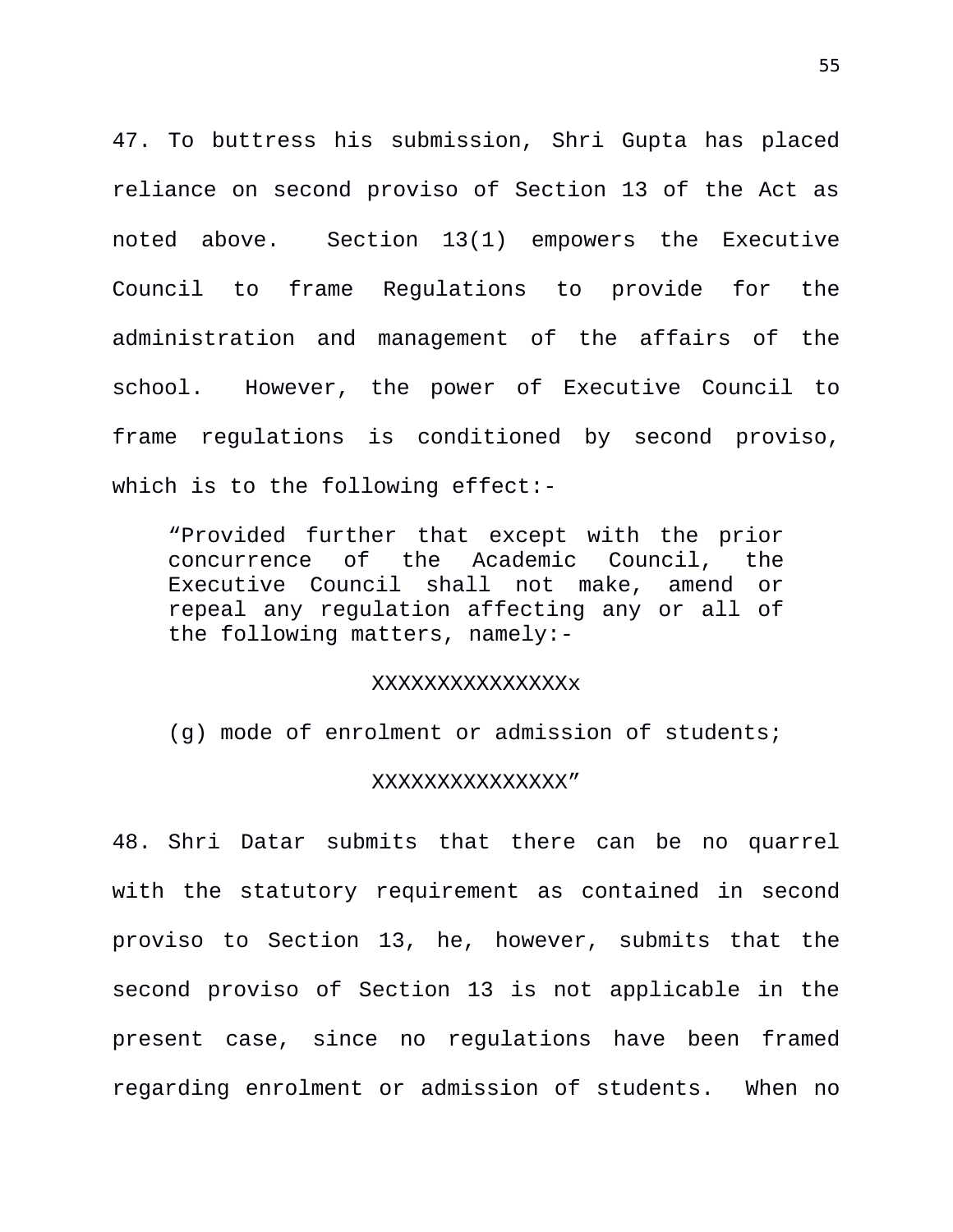regulations have been framed and Executive Council has not proposed any regulation or amendment therein, the embargo under second proviso is not attracted. Shri Datar further submits that the power under Section 13 to frame regulations is a separate and independent power. When the power is given to the Executive Council under Section 10, he submits that even if no regulations were framed by Executive Council under Section 13, it can very well exercise its general power conferred by Section 10 of the Act. Shri Datar has placed reliance on judgment of this Court in **PTC India Limited Vs. Central Electricity Regulatory Commission, (2010) 4 SCC 603.** The Constitution Bench of this Court in the above case had occasion to consider various provisions of Electricity Act, 2003. Section 79 of the Act enumerated the functions of Central Commission whereas Section 178 empowers the Central Commission to make regulations. This Court held that the functions of Central Commission enumerated in Section 79 are separate and distinct from functions of Central

56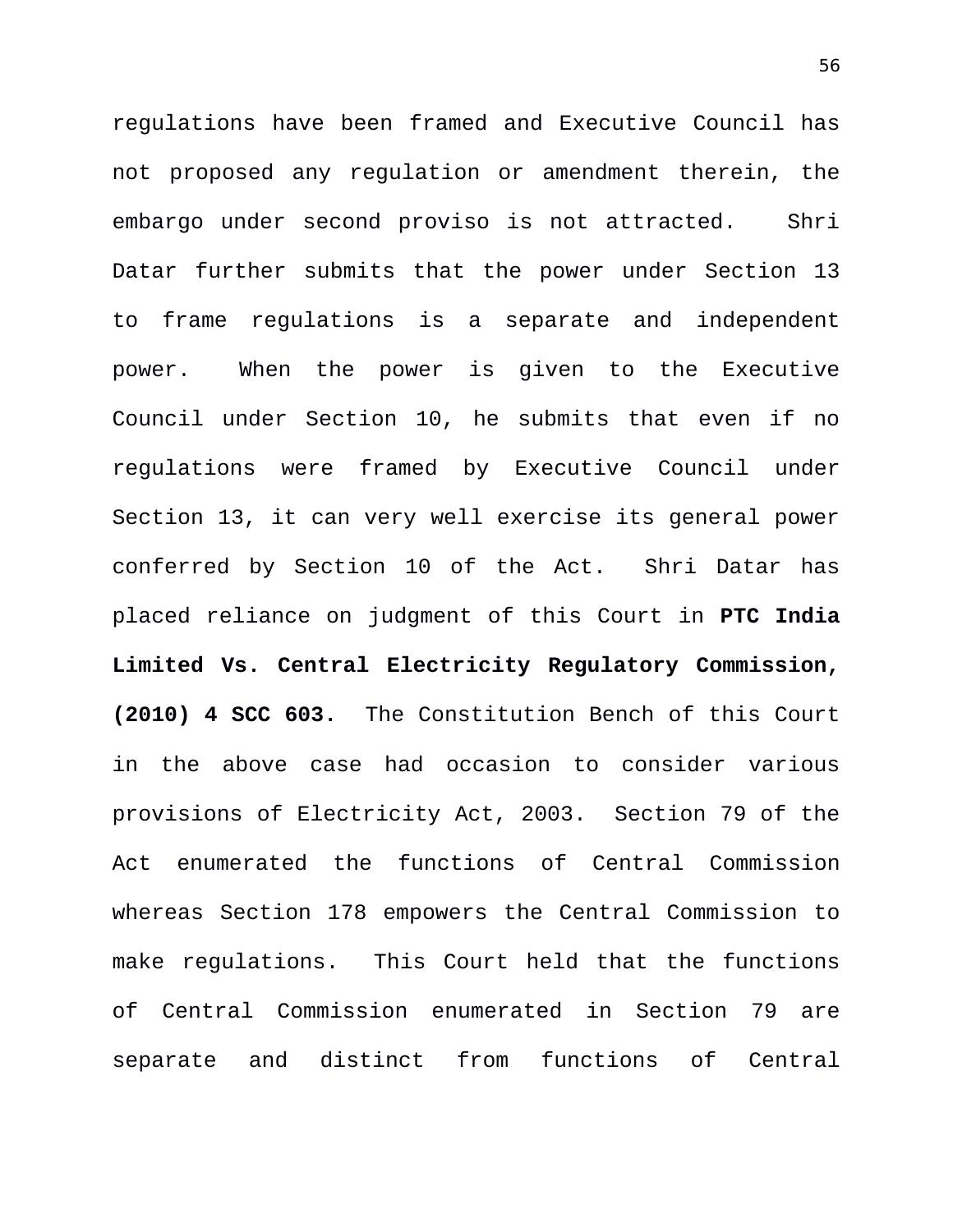Commission under Section 178, following was laid down in paragraphs 53 and 55:-

"**53.** Applying the abovementioned tests to the scheme of the 2003 Act, we find that under the Act, the Central Commission is a decisionmaking as well as regulation-making authority, simultaneously. Section 79 delineates the functions of the Central Commission broadly into two categories - mandatory functions and advisory functions. Tariff regulation, licensing (including inter-State trading<br>licensing), adjudication upon disputes licensing), adjudication upon disputes involving generating companies or transmission licensees fall under the head "mandatory functions" whereas advising the Central Government on formulation of National Electricity Policy and tariff policy would fall under the head "advisory functions". In this sense, the Central Commission is the decisionmaking authority. Such decision-making under Section 79(1) is not dependent upon making of regulations under Section 178 by the Central Commission. Therefore, functions of the Central Commission enumerated in Section 79 are separate and distinct from functions of the<br>Central Commission under Section 178. The Central Commission under Section 178. The former are administrative/adjudicatory function whereas the latter are legislative.

**55.** To regulate is an exercise which is different from making of the regulations. However, making of a regulation under Section 178 is not a precondition to the Central Commission taking any steps/measures under Section 79(1). As stated, if there is a regulation, then the measure under Section 79(1) has to be in conformity with such regulation under Section 178.………………………"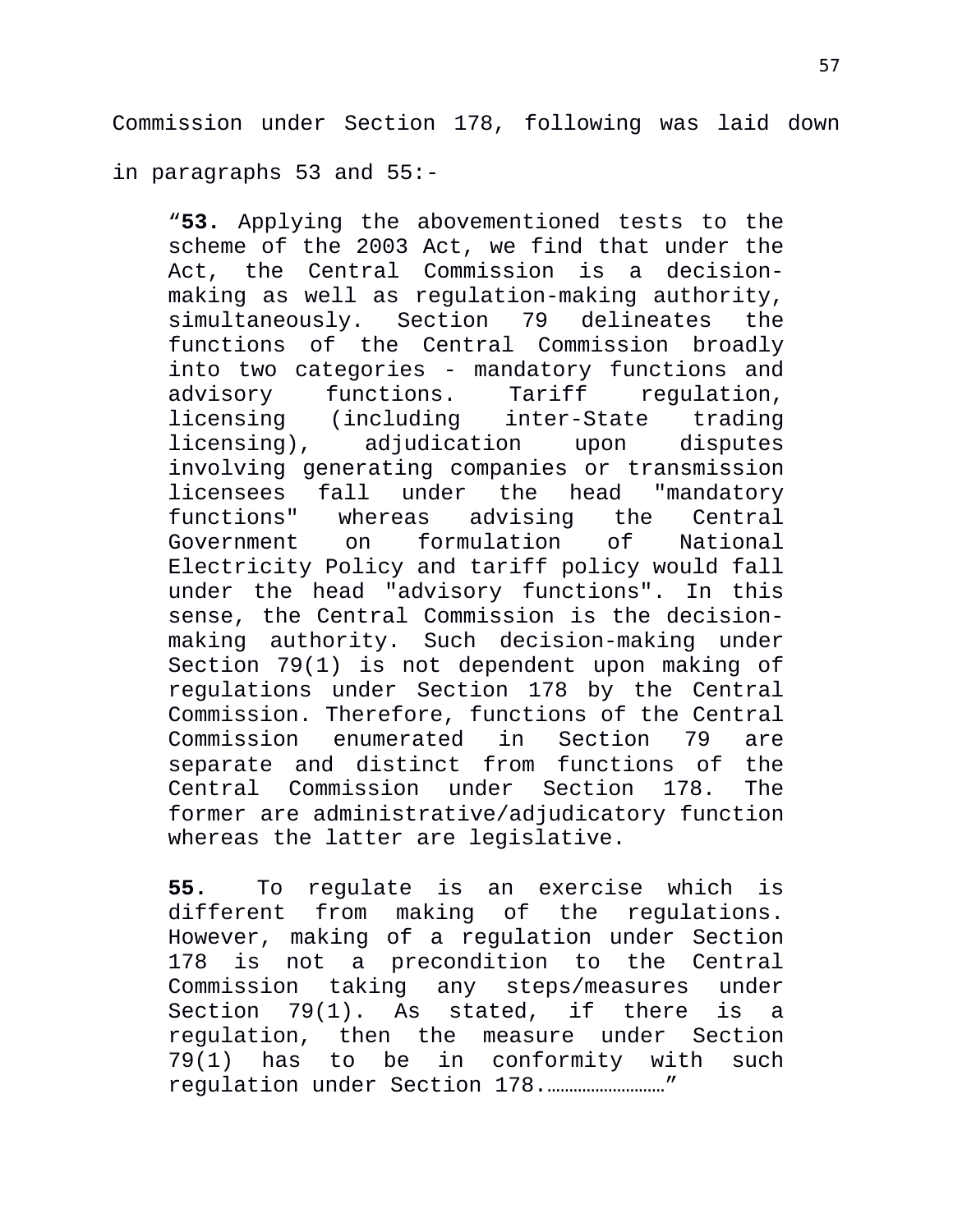49. We may notice another judgment of this Court in **V.T. Khanzode and Ors. Vs. Reserve Bank of India and Anr., (1982) 2 SCC 7.** Section 58(1) of the Reserve Bank of India Act, 1934 provided that the Central Board may, with the previous sanction of the Central Government, make regulations consistent with this Act to provide for all matter for which provision is necessary or convenient for the purpose of giving effect to the provisions of this Act. No regulations were framed under Section 58(1). Argument was raised that conditions of service cannot be framed by administrative circulars but must be framed by the regulations made under Section 58 of the Act. Repelling the said argument, this Court laid down following in paragraph 18:-

"**18.** In support of this submission, reliance is placed by the learned Counsel on the statement of law contained in paragraphs 1326 and 1333 (pages 775 and 779) of Halsbury's Laws of England,  $4<sup>th</sup>$  Edn. In paragraph 1326 it is stated that:

Corporations may be either statutory or non-statutory and a fundamental distinction exists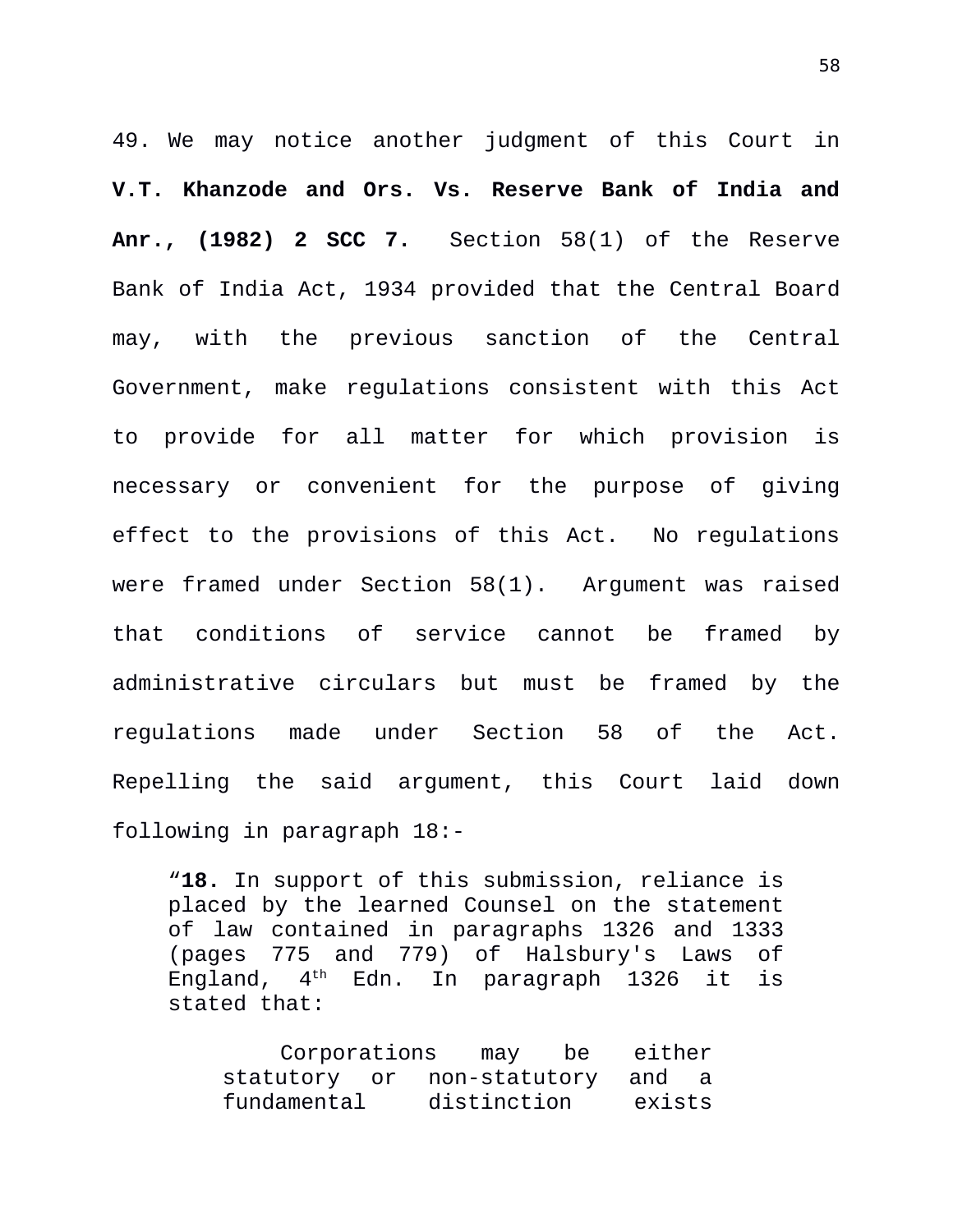between the powers and liabilities of the two classes. Statutory corporations have such rights and can do such acts only as are authorised directly or indirectly by the statutes creating them; non-statutory corporations, speaking generally, can do everything that an ordinary individual can do unless restricted directly or indirectly by statute.

Paragraph 1333 says that :

The powers of a corporation created by statute are limited and circumscribed by the statutes which regulate it, and extend no further than is expressly stated therein, or is necessarily and properly required for carrying into effect the purposes of its incorporation, or may be fairly regarded as incidental to, or consequential upon, these things which the legislature has authorised. What the statute does not expressly or impliedly authorise is to be taken to be prohibited.

There is no doubt that a statutory corporation can do only such acts as are authorised by the statute creating it and that, the powers of such a corporation cannot extend beyond what the statute provides expressly or by necessary implication. If an act is neither expressly or impliedly authorised by the statute which creates the corporation, it must be taken to be prohibited. This cannot, however, produce the result for which Shri Nariman contends. His contention is not that the Central Board has no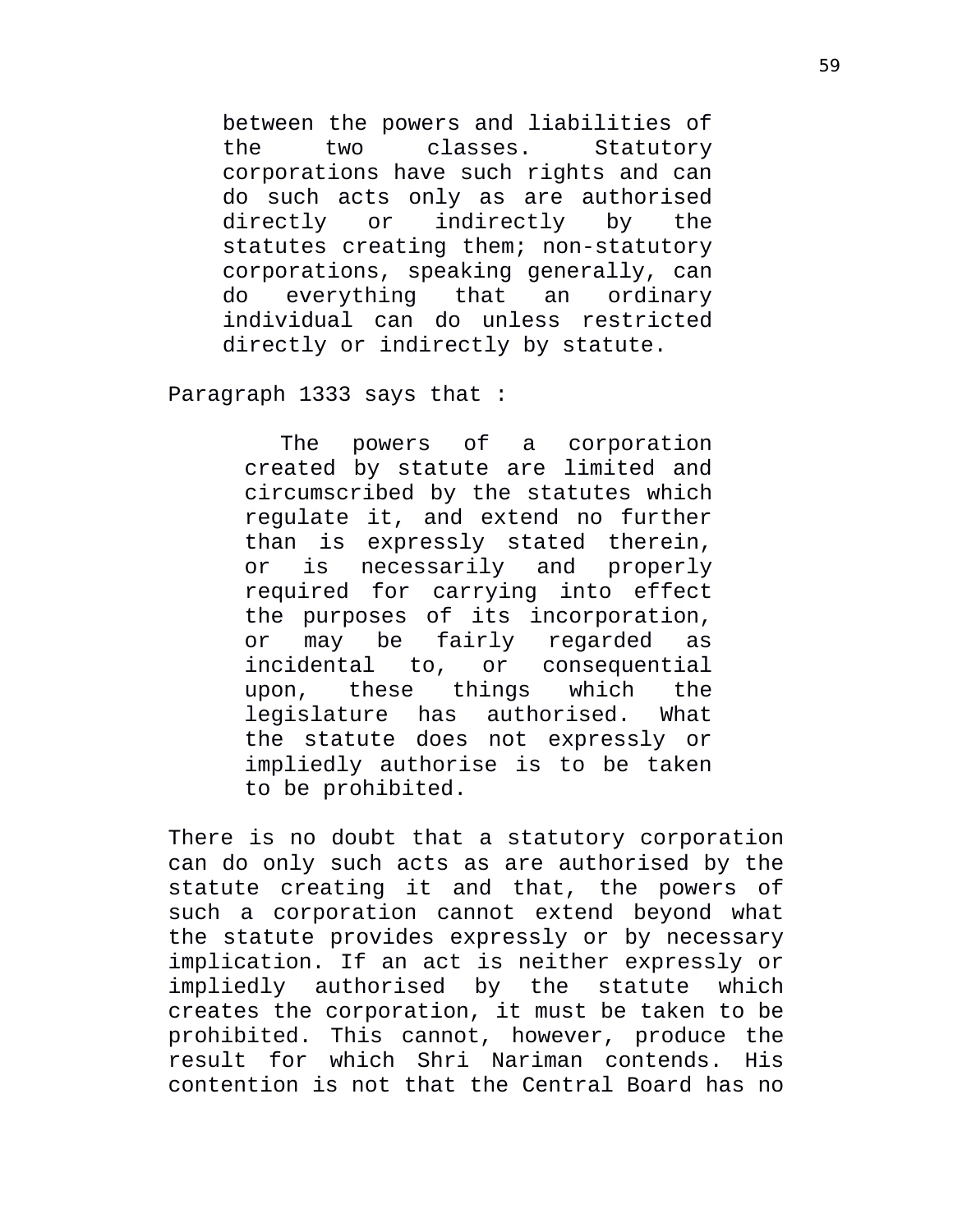power to frame staff regulations but that it must do so under Section 58(1) only. On that argument, it is material to note that Section 58(1) is in the nature of an enabling provision under which the Central Board "may" make regulations in order to provide for all matters for which it is necessary or convenient to make provision for the purpose of giving effect to the provisions of the Act. This provision does not justify the argument that staff regulations must be framed under it or not at all. The substance of the matter is that the Central Board has the power to frame regulations relating to the conditions of service of the Bank's staff. If it has that power, it may exercise it either in accordance with Section 58(1) or by acting appropriately in the exercise of its general power of administration and superintendence."

50. We find substance in the submission of Shri Datar that power under Section 13 empowering the Executive Council to frame regulations and power under Section 10 to administer, manage and control the school are two separate powers and even though the regulations have not been framed under Section 13 regarding admission of the students, the Executive Council can very well exercise its power under Section 10 to administer, manage and control the affairs of the school. However, the provisions contained in Section 13 throw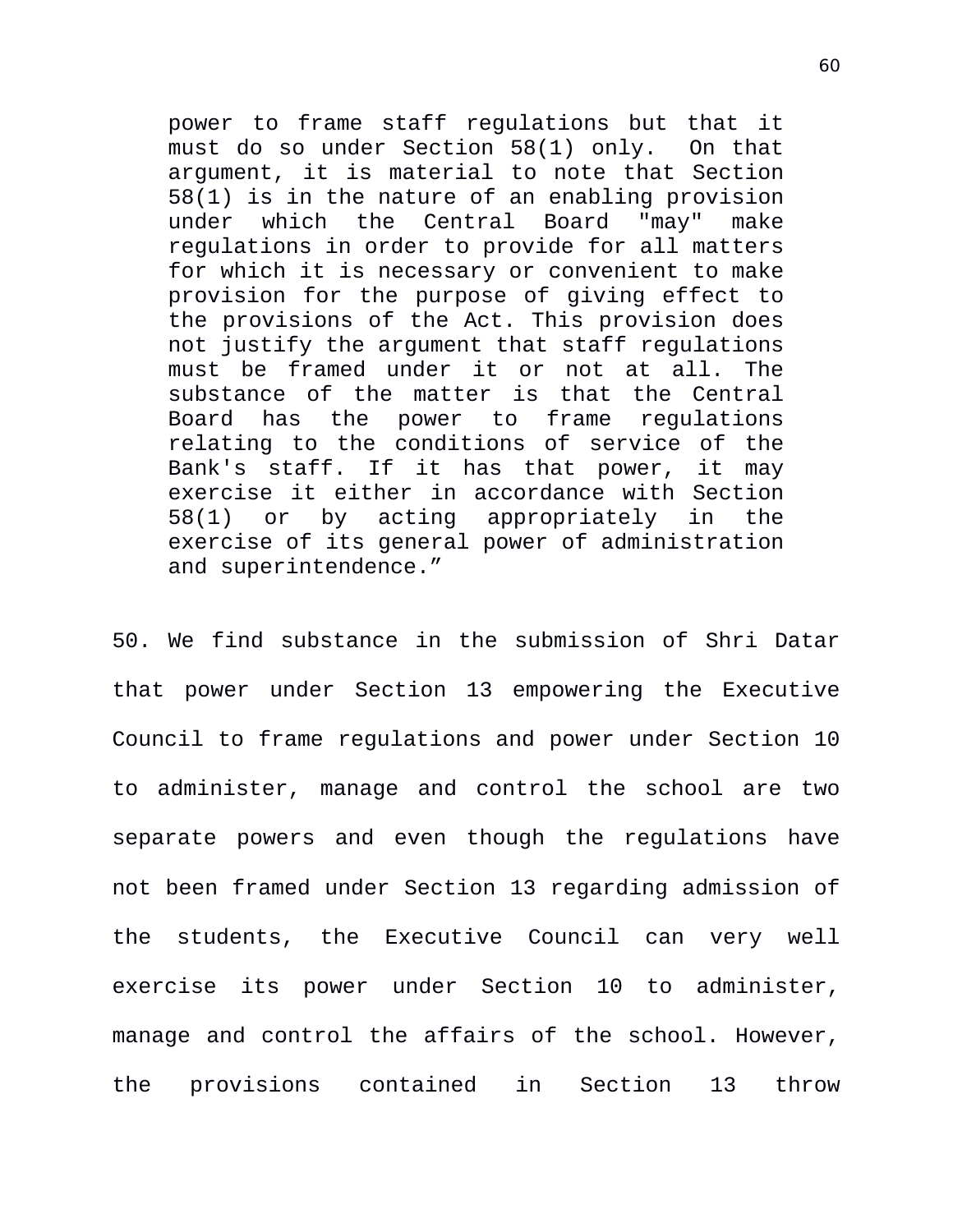considerable light on the statutory scheme. The second proviso providing for prior concurrence of the Academic Council on enumerated subjects including "mode of enrolment and admission of students" has been provided for since under the Scheme of the Statute it is the Academic Council which has been empowered to take decisions regarding mode of enrolment or admission of students, which we shall notice hereinafter. The above restriction in regulations making power of the Executive Council has been engrafted with purpose and object. The subjects which are mentioned under second proviso where prior concurrence of the Academic Council is required are all matters which are in domain of the Academic Council, thus, even though strictly second proviso of Section 13(1) is not attracted when no regulations have been framed by the Executive Council but the object and purpose for conditioning the exercise of regulation making power of the Executive Council cannot be lost sight. Sub-section(3) of section 13 also contains a special provision which

61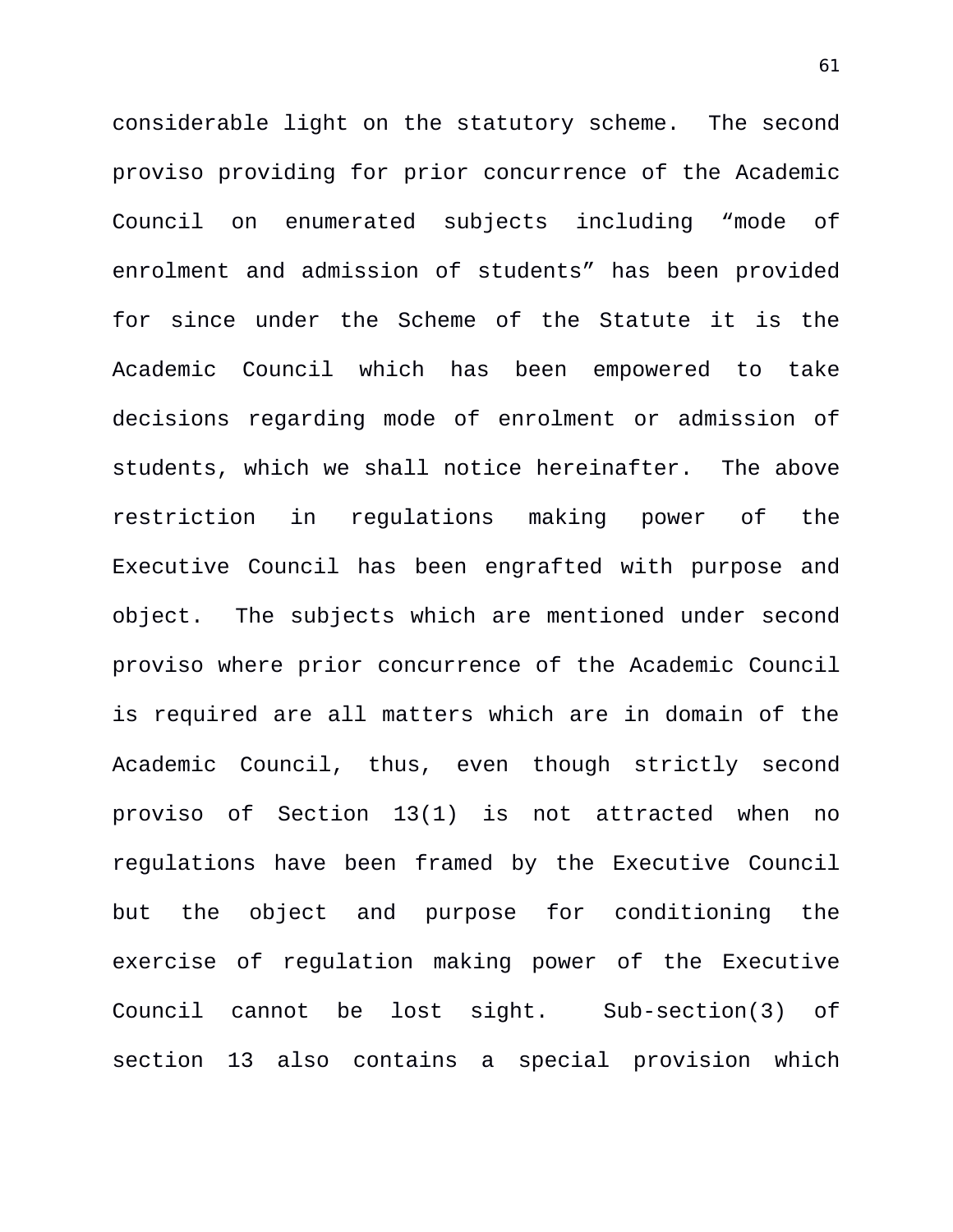provides that where the Executive Council rejects the draft of a regulation proposed by the Academic Council, the Academic Council may appeal to the Chancellor and the Chancellor, may, by order, direct that the proposed regulation may be laid before the next meeting of the General Council for its approval and pending such approval of the General Council it shall have effect from such date as may be specified in that order. Thus, Academic Council regulations which even though rejected by the Executive Council can be allowed to operate by Chancellor and required to place before General Council for approval and after approval it shall be operated. The above provision indicates that in certain matters the recommendations of the Academic Council has been given prominence and as per subsection(2) of Section 13, the Academic Council shall have the power to propose regulations on all the matters specified in (a) to (h) as enumerated in the second proviso of sub-section(1) of Section 13. Thus,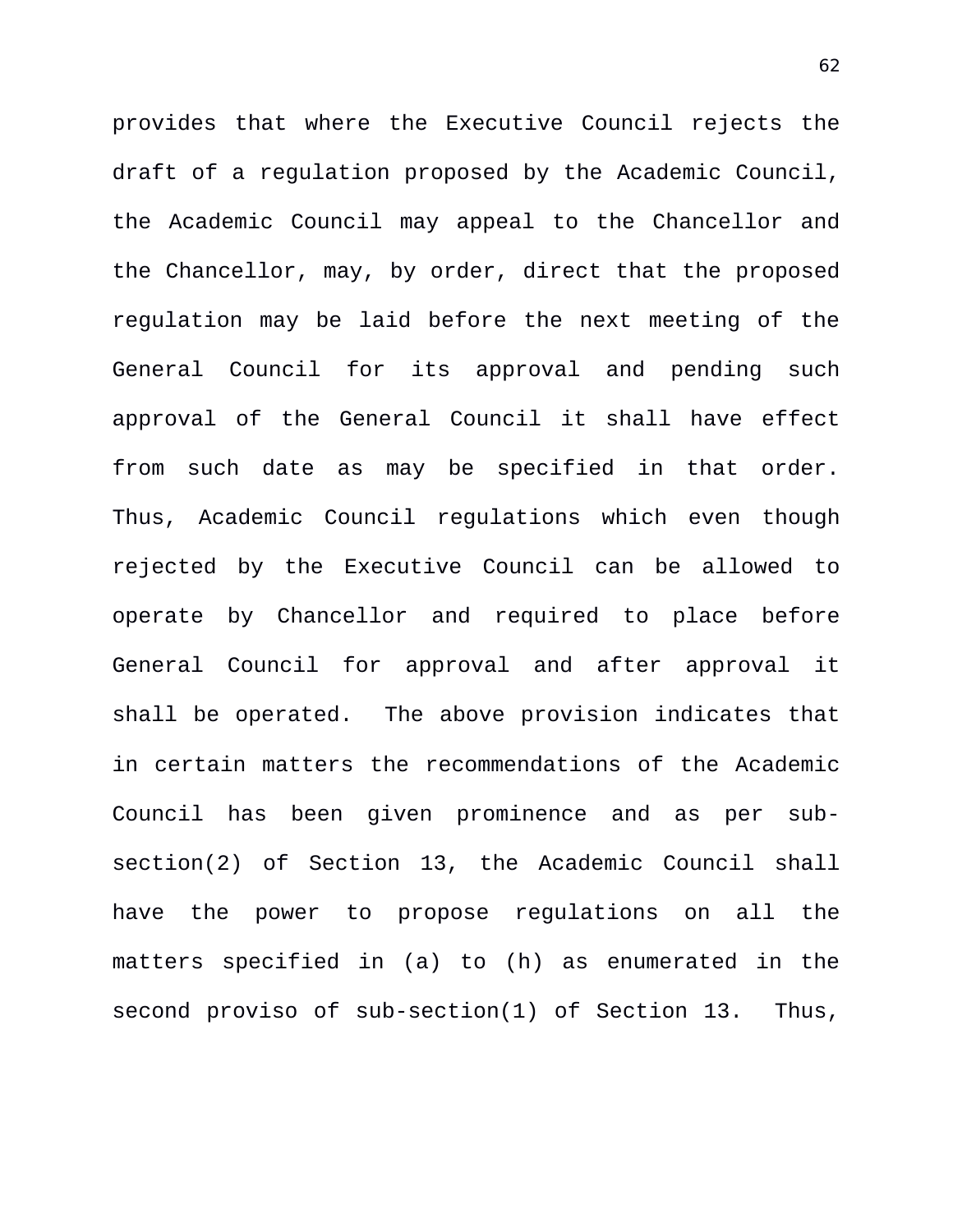Academic Council can propose regulations on mode of enrolment and admission of students also.

51. Now, we proceed to examine the other provisions of Statute to find out as to whether apart from provisions of Section 13 whether there are any other statutory provisions empowering the Academic Council to take decisions regarding admission of students. As noted above, Section 18 of the Act provides that composition, powers and functions of the authorities of the school subject to the provisions of the Act shall be as specified in the Schedule. Clause 14 of the Schedule provides "subject to the provisions of this Act and the regulations, the Academic Council shall, in addition to all other powers vested in it, have the following powers namely:-

## "XXXXXXXXXXXXXXXXXX

(7) to appoint committees for admission to the School;

## XXXXXXXXXXXXXXXXXX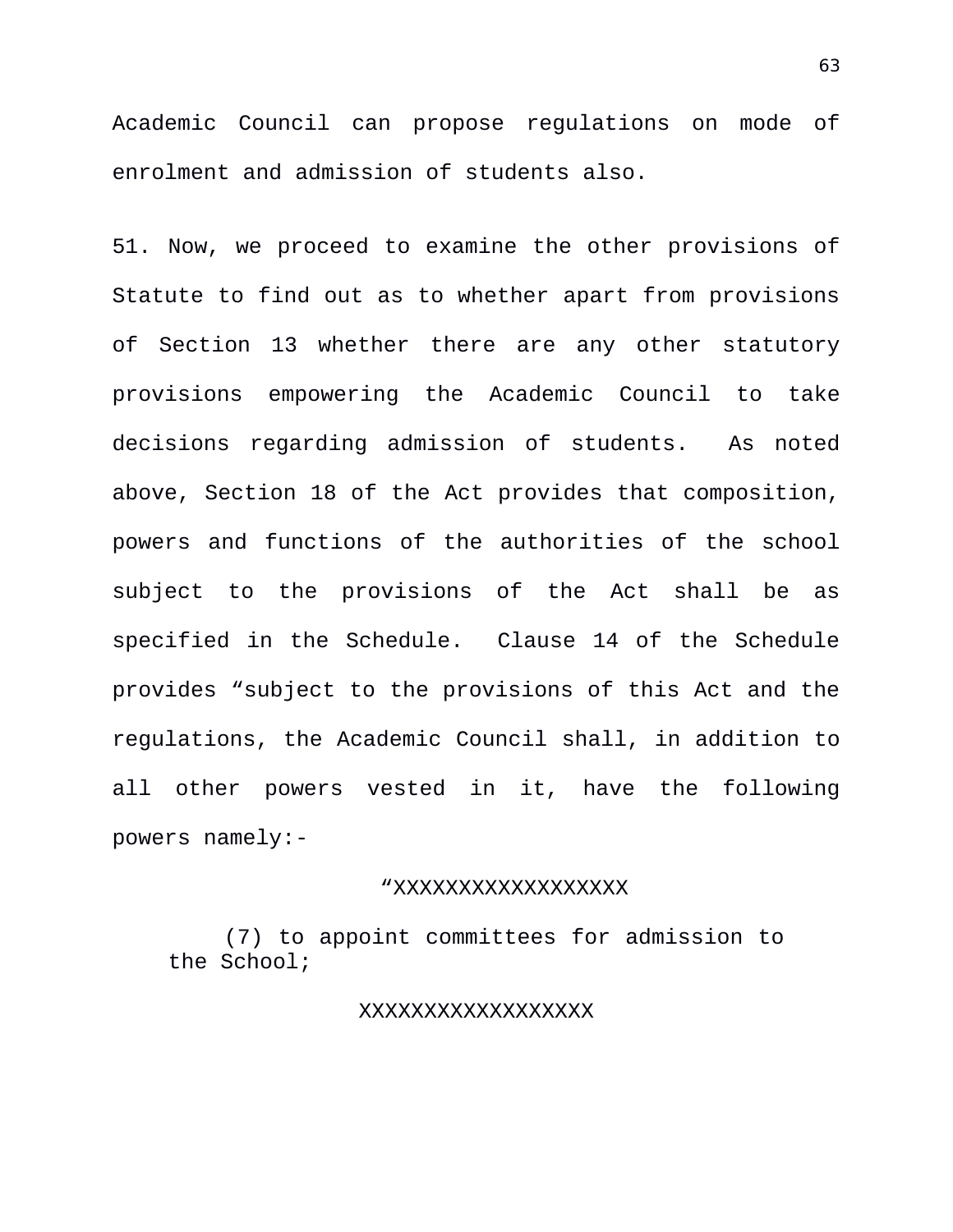(11) to make arrangements for the conduct of examinations and to fix dates for holding them;

#### XXXXXXXXXXXXXXXXXX

(16) to perform, in relation to academic matters, all such duties and to do all such acts as may be necessary for the proper carrying out of the provisions of this Act and the regulations."

52. The above provisions in the Schedule specifically empower the Academic Council to appoint the committees for admission to the school. Admissions to the school, thus, were contemplated to be under the control of Academic Council and the appointment of committees was with the purpose to monitor and conduct the admission of the school. When the Act was enacted in 1986, no procedure was in place regarding admission and the Statute empowered the Executive Council to appoint committees for admission to the school. By virtue of Clause 14(16) with regard to appointment of committees for admission to the school, the Academic Council was to perform "all such duties and to do all such acts as may be necessary for the proper carrying out of the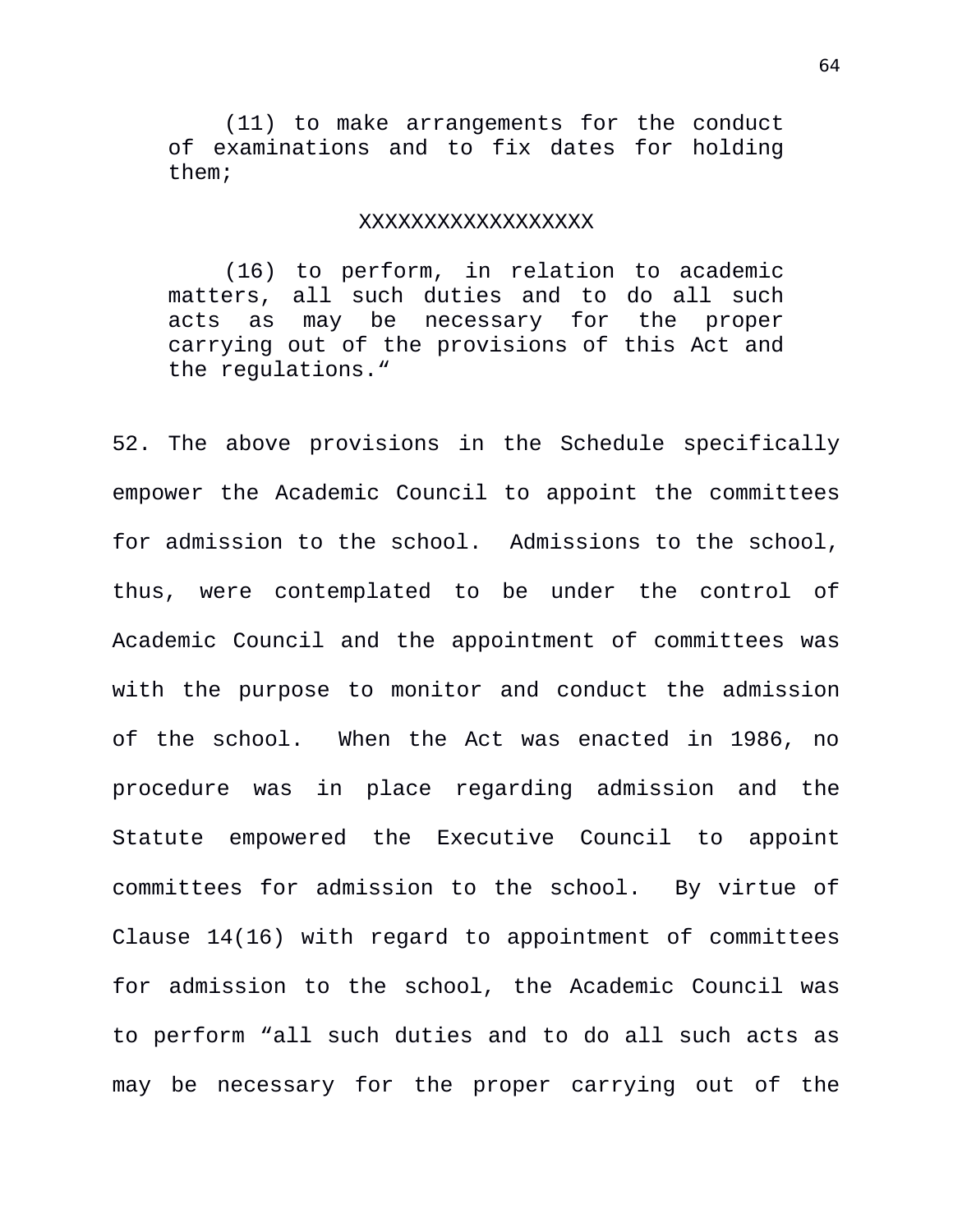provisions of the Act". Thus, the above statutory provision gave all incidental power to the Academic Council in relation to the admission.

53. Now, we contrast with the power given to the Academic Council with regard to admission to the school with that of the powers and functions of the Executive Council as given in Clause 9. The powers given to the Executive Council under Clause 9 can be divided in three parts (i) sub-clauses  $(1)$ ,  $(2)$ ,  $(3)$  &  $(9)$  relates to appointment and service conditions; (ii) sub-clauses (4), (5), (6), (7) & (8) relating to finance and properties and (iii) other contains clauses (10), (11) and (12). Clause (11) empowers the Executive Council to select a common seal for the school and sub-Clause (12) is a general power providing that Executive Council to exercise such other powers and to perform such other duties as may be imposed.

54. We are left with only Clause i.e. sub-Clause (10) which is to the following effect:-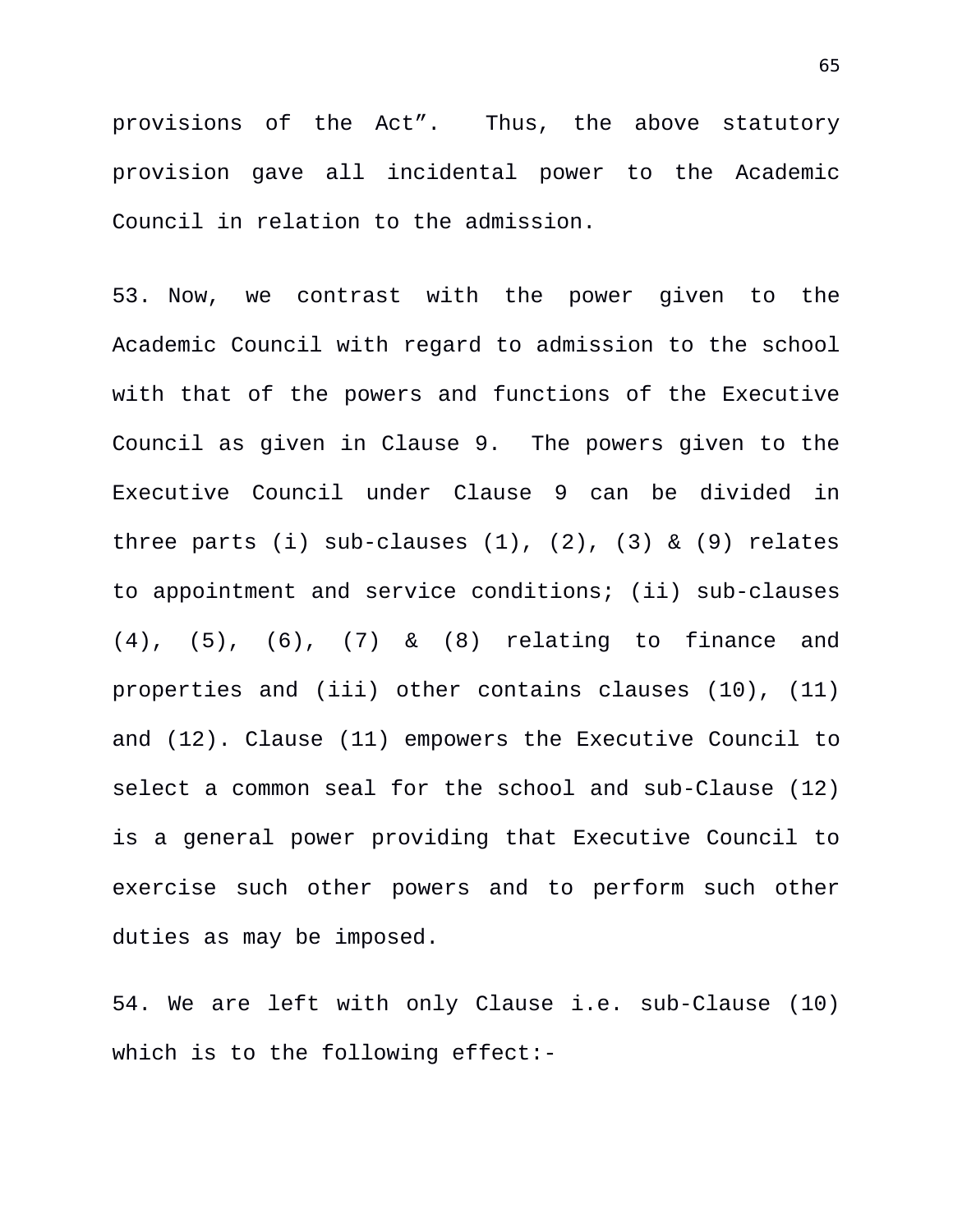"to appoint examiners and moderators, and if necessary to remove them and fix their fees, emoluments and travelling and other allowances after consulting the Academic Council."

55. Shri Arvind Datar while referring to power of the Academic Council given in clause 14 sub-clause (11), which empower the Academic Council to make arrangements for the conduct of examinations and to fix dates for holding them, submitted that the said power relate to conduct of examination of various courses, which are run by the school. Sub-clause(10) of Clause 9 of Schedule has to be, thus, also read to mean that appointment of examiners and moderators is with regard to courses run by the school. It is relevant to notice that even the power to appoint examiners and moderators is with the condition, i.e., "after consulting the Academic Council". When appointment of examiners by the Executive Council is by consultation of the Academic Council, how can in the mode and manner of the admission of the students, the Academic Council can be ignored. The Statutory Scheme of the Act as delineated above, thus, indicates that there is no specific power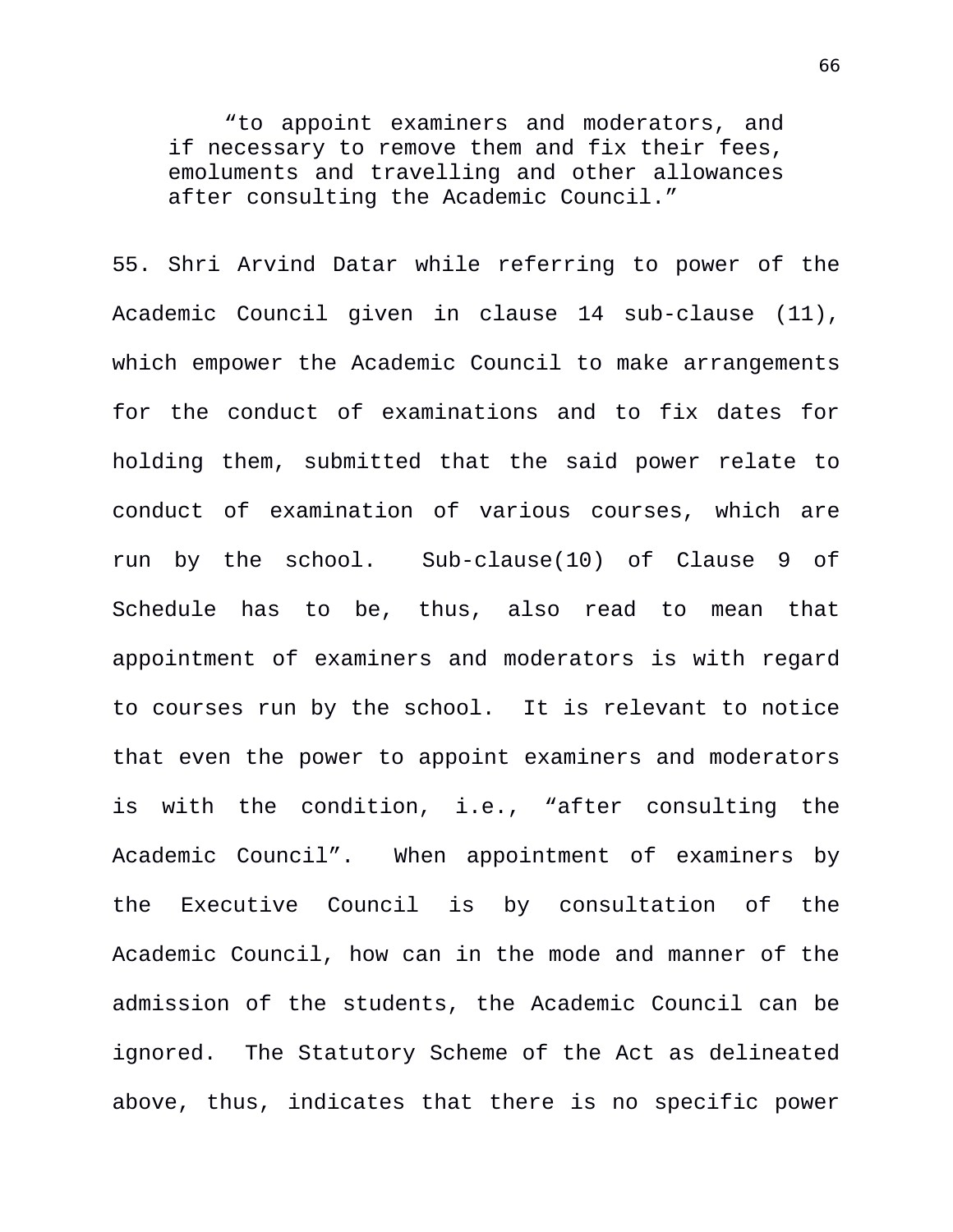given to the Executive Council with regard to admission of students except the general power of the Executive Council as contained in Section 10 whereas the statutory provision of Clause 14 of the Schedule specifically empowers the Academic Council to appoint committees for admission to the school. Thus, the Statute contemplated admission to the school under the aegis of Academic Council. Sub-clause (7) of Clause 14 read with sub-clause (16) of clause 14 of Schedule clothes the Academic Council with all powers including mode and manner of admission of the students. Section 11 of the Act also needs to be referred to. Section 11 of the Act provides that Academic Council shall be the academic body of the school and shall have power of control and general regulation of, and be responsible for the maintenance of standards of instruction, education and examination of the school. Section 11 used the three expressions namely "power of control", "general regulation of" and "be responsible". The expressions used in the Section 11 are "maintenance of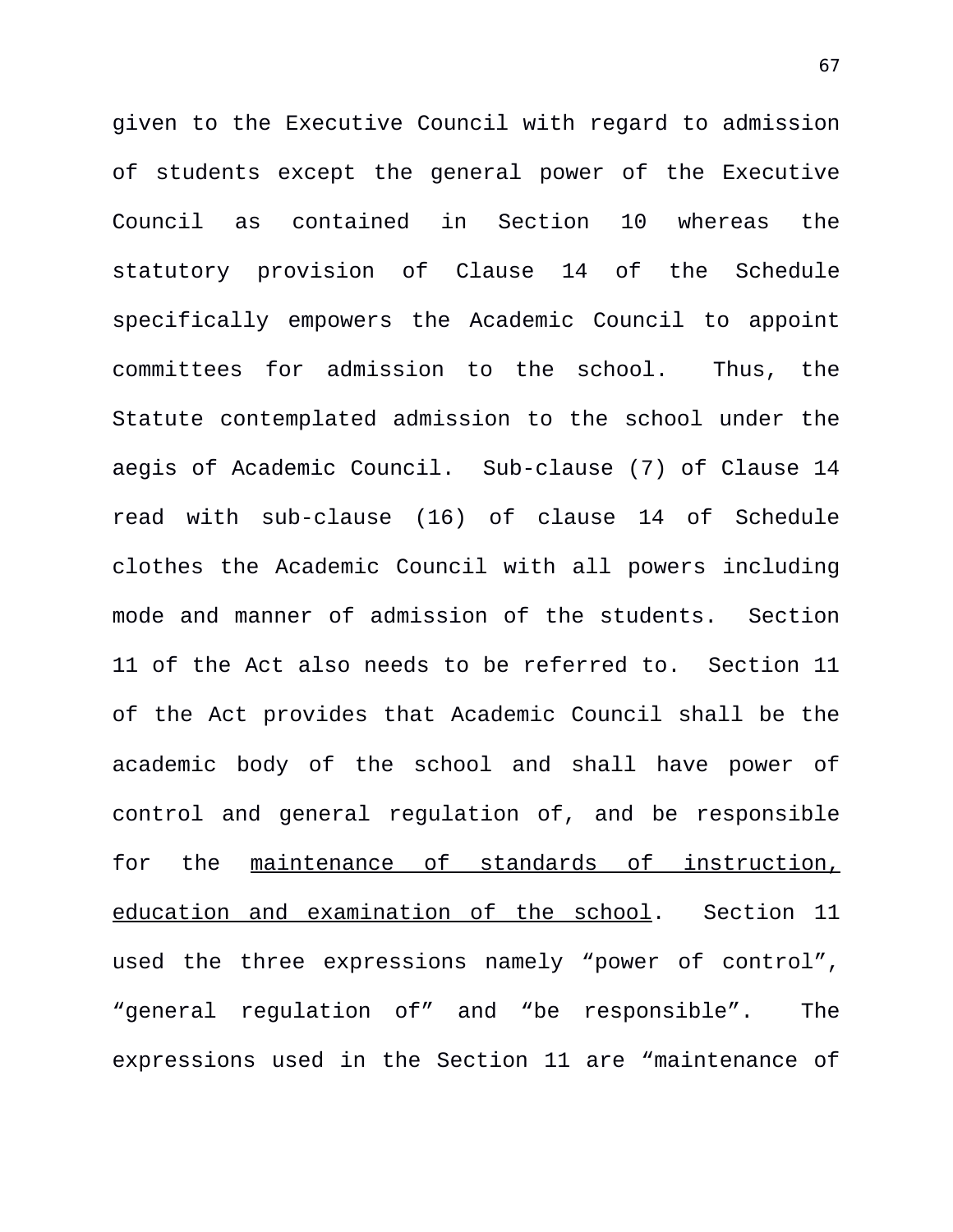standards of instructions, education and examination of the school. It is now settled law that the standards of education include admission to the course. The Constitution Bench of this Court in **Dr. Preeti Srivastava and Anr. Vs. State of M.P. and Ors., (1999) 7 SCC 120** held that norms of admissions can have direct impact on the standards of education. In paragraph 36, following was laid down:-

"36. It would not be correct to say that the norms for admission have no connection with the standard of education, or that the rules for admission are covered only by Entry 25 of List III. Norms of admission can have a direct impact on the standards of education…………………"

56. When the Academic Council has been given power of control, general regulations and is responsible for maintenance of standards of instruction, education and examination of the school, its one of the functions, undoubtedly is to regulate the admission of students. Reading of Section 11 with Section 18 and clause 14 of the Schedule clearly provides for role of Academic Council in the admission of students.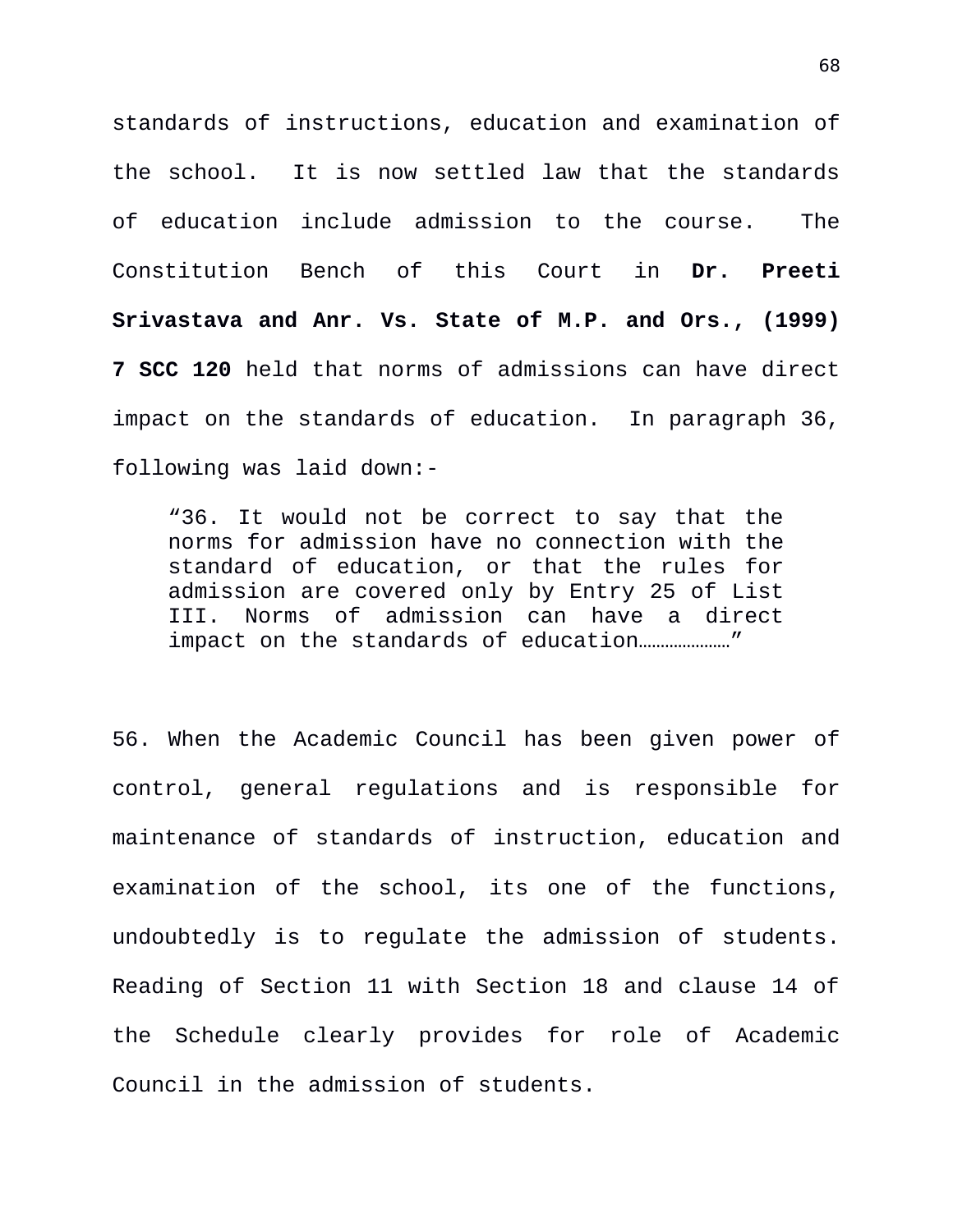57. At this stage, we may also refer to the meeting of the Executive Council dated 29.08.1987 and 30.08.1987 relied by Shri Arvind Datar, learned senior counsel for the respondent No.1. The proceedings have been brought on the record alongwith the counter affidavit of respondent No.1. Item No. 16 of the meeting dealt with selection of students. It is relevant to extract the item no. 16 of the proceedings which is to the following effect:-

## **"Item No.16 Selection of Students**

The draft proposal of the Academic Council to have the selection of the students done through an all India admission test and interview was approved. The procedure for admission test and the selection may be decided by the Academic Council and implemented by the Director. However, the Executive Council disapproved the recommendation of the Academic Council to pay one way second class train fare to the students called for the interview.

The Council noted the sample objective type question paper prescribed by the two experts on the request of Professor Upendra Baxi. However the matter of finalising the test was left to the Academic Council and the Director. The Council noted the format of admission test provided by M/s/ R.C. Mishra and C.B. Dwivedi of Banaras Hindu University as the instance of Professor Upendra Baxi. The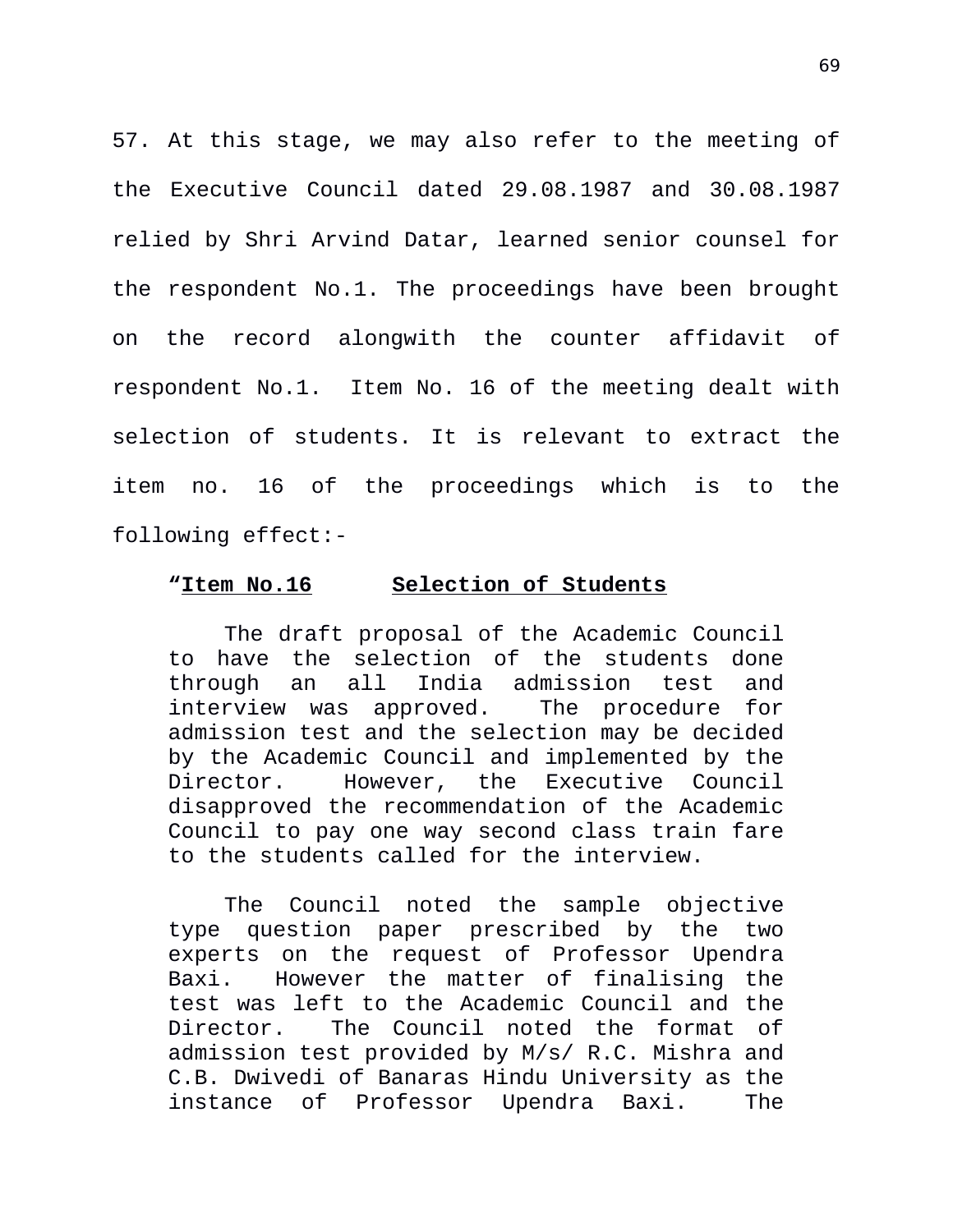Council also noted the recommendations of Dr. Baxi to pay an honorarium of Rs.1,000.00 and to the two professors for the work in this regard. The Council approved the payment accordingly of Rs.2,000.00 (Rs.1,000.00 to each) and authorised the Director to write thanking the professors for their contribution.

For expenses involved in organising the test and interview, the Council approved a budget allotment of an amount not exceeding Rs.25,000.00. The Council further decided that the admission to the Ist Year LL.B. class be limited to 80 students and for LL.M. Class the admisison be limited to 10 students. The application fee for admission test and interview may be fixed at Rs.125.00 for LL.B. though it may be reduced to Rs.50/- in the case of SC/ST candidates."

58. The above resolution of the Executive Council indicates that it was a draft proposal of the Academic Council regarding admission test, which was approved by the Executive Council. The next following sentence in the resolution is relevant "**the procedure for admission test and the selection may be decided by the Academic Council and implemented by the Director**". The respondent No. 1 himself has brought on the record the proceedings of the meeting of the Academic Council dated 12.12.1987 as Annexure R-1/2 where the mode of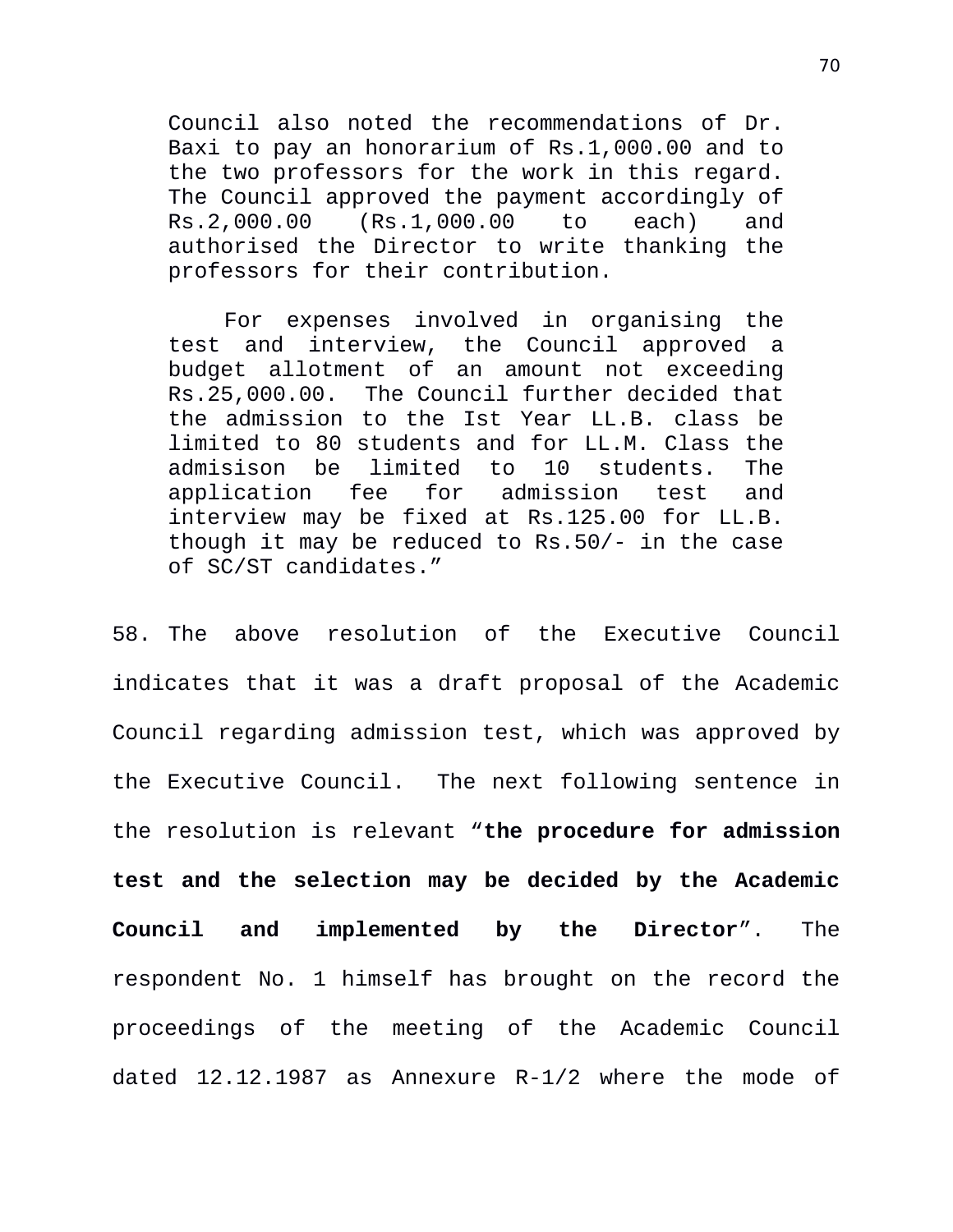selection of the students to the LL.B. Programme was provided for. Thus, the above proceedings of Executive Council and Academic Council itself make it clear that the Executive Council was of the opinion that it is the Academic Council who is statutory authority regarding mode and manner of the admission of the students in LL.B. course. The above proceedings of the Executive Council dated 29.08.1987 and Academic Council dated 12.12.1987 fully support the submission of the learned counsel for the petitioners that it is the Academic Council who is empowered under the statute to take a resolution regarding admission of the students in the LL.B. Course.

59. The authorities of the University exercise powers and functions as entrusted to them in the Statute. This Court in **Marathwada University Vs. Seshrao Balwant Rao Chavan, (1989) 3 SCC 132** while considering the provisions of Marathwada University Act, 1974, the power of Vice-Chancellor and those of the Executive Council held that when a Statute prescribes a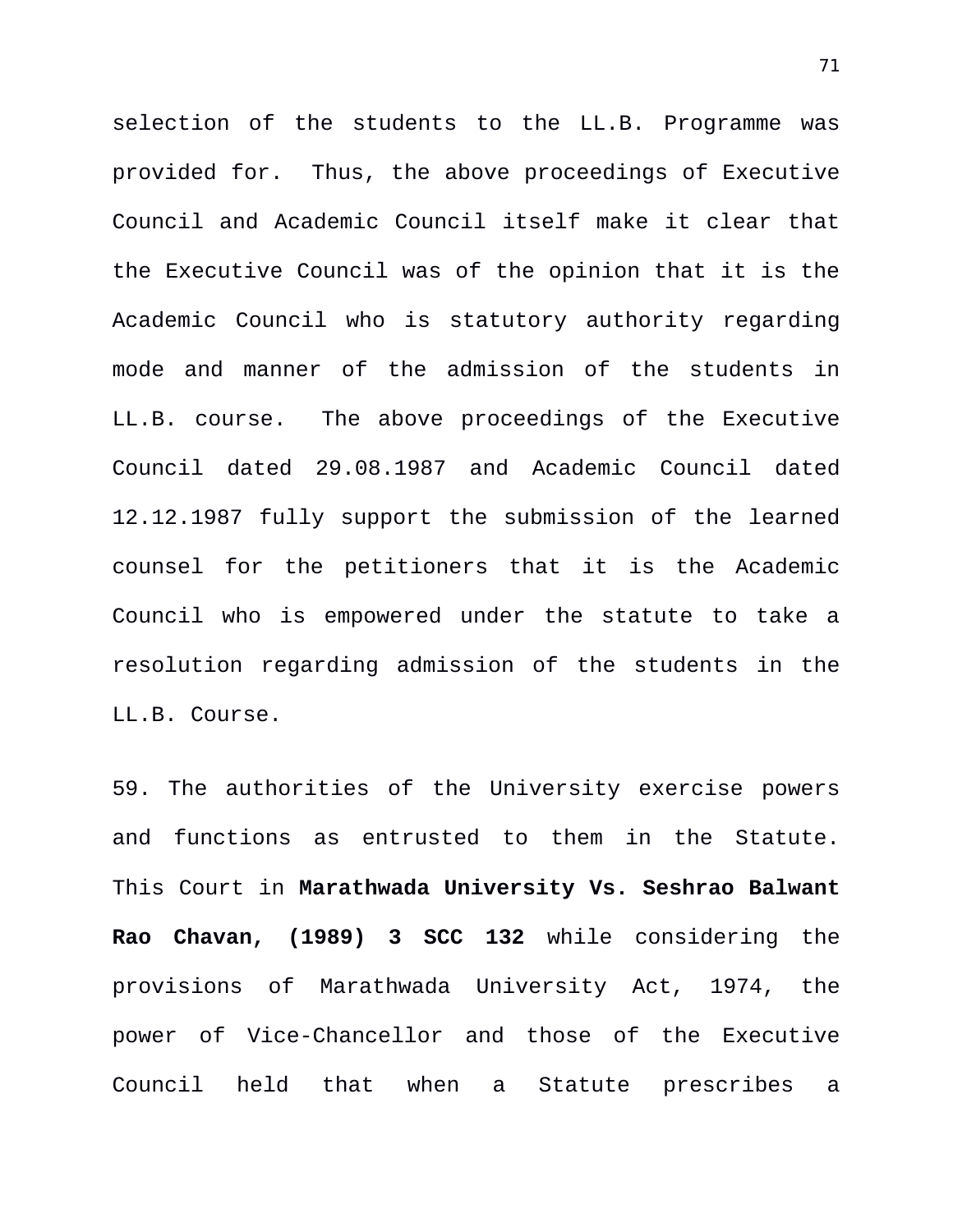particular body to exercise a power, it must be exercised only by that body. In paragraph 20, following was laid down by this Court:-

"**20.** Counsel for the appellant argued that the express power of the Vice-Chancellor to regulate the work and conduct of officers of the University implies as well, the power to take disciplinary action against officers. We are unable to agree with this contention. Firstly, the power to regulate the work and conduct of officers cannot include the power to take disciplinary action for their removal. Secondly, the Act confers power to appoint officers on the Executive Council and it generally includes the power to remove. This power is located under Section 24(1) (xxix) of the Act. It is, therefore, futile to contend that the Vice Chancellor can exercise that power which is conferred on the Executive Council. It is a settled principle that when the Act prescribes a particular body to exercise a power it must be exercised only by that body. It cannot be exercised by others unless it is delegated……………………"

60. We, however, make it clear that Executive Council in its resolution dated 12.08.2020/18.08.2020 in exercise of general power of administration could have very well taken any resolution regarding completion of admission process but for implementing the decision of 12.08.2020/18.08.2020 of the Executive Council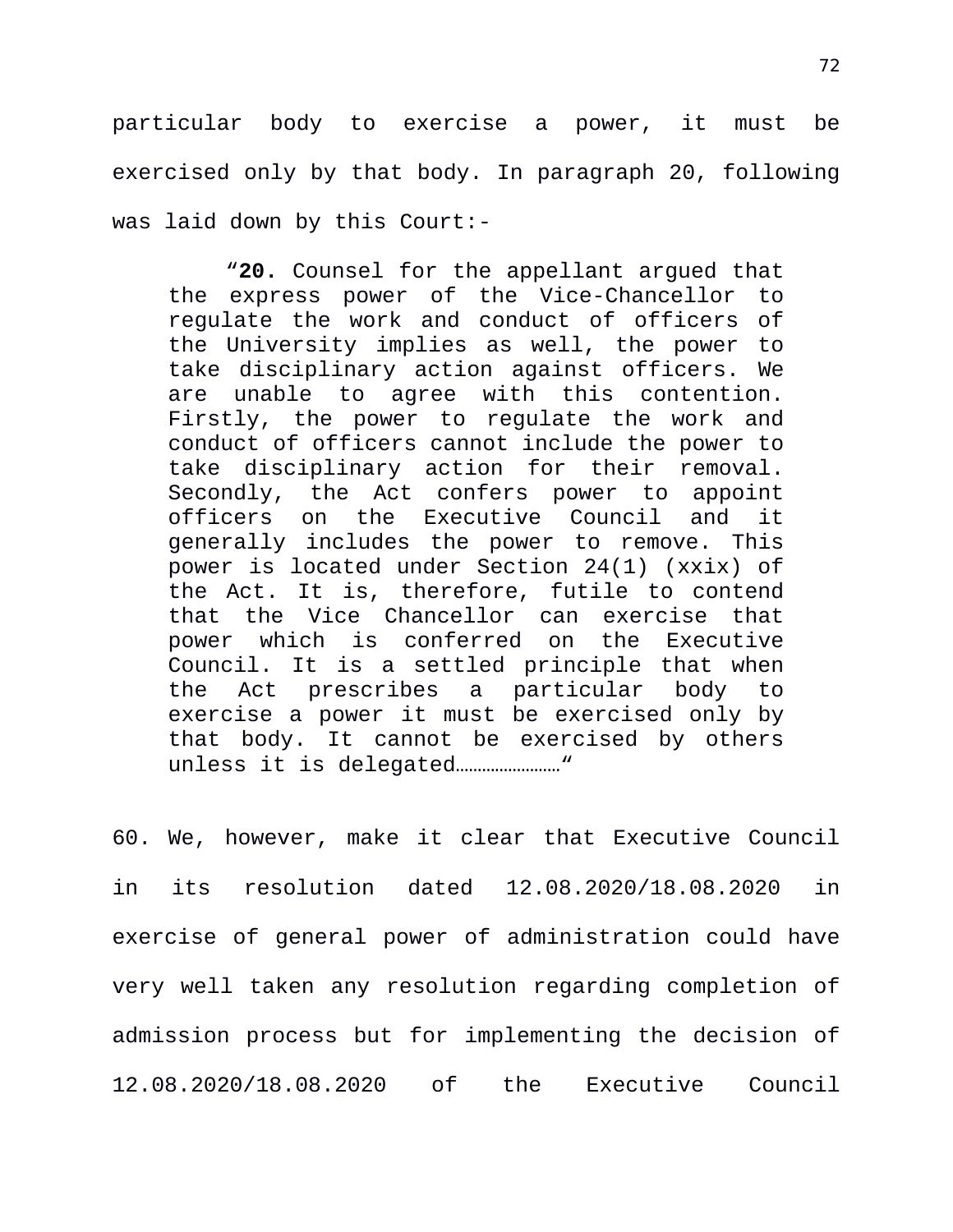recommendation of Academic Council was required to be obtained regarding mode and manner of conducting separate admission tests by respondent No.1. The recommendation of Academic Council was necessary to be obtained for holding a separate entry test namely NLAT especially when respondent No.1 was proposing to hold the above test instead of admitting the students by CLAT from which common law admission test, admission in LL.B. course was being done for last more than a decade. When the respondent No.1 wanted to conduct NLAT as online home proctored test of 45 minutes containing 40 questions which mode and manner was different from earlier prescriptions, the recommendations of Academic Council were must. The proceedings of the Executive Council meeting, which has been relied by respondent No.1 dated 12.08.2020, the decision of the Executive Council was to the following effect:-

"It was resolved unanimously that if there is a further delay in CLAT, the Vice-Chancellor is empowered to take all necessary steps to ensure that the admission Process for 2020-21 is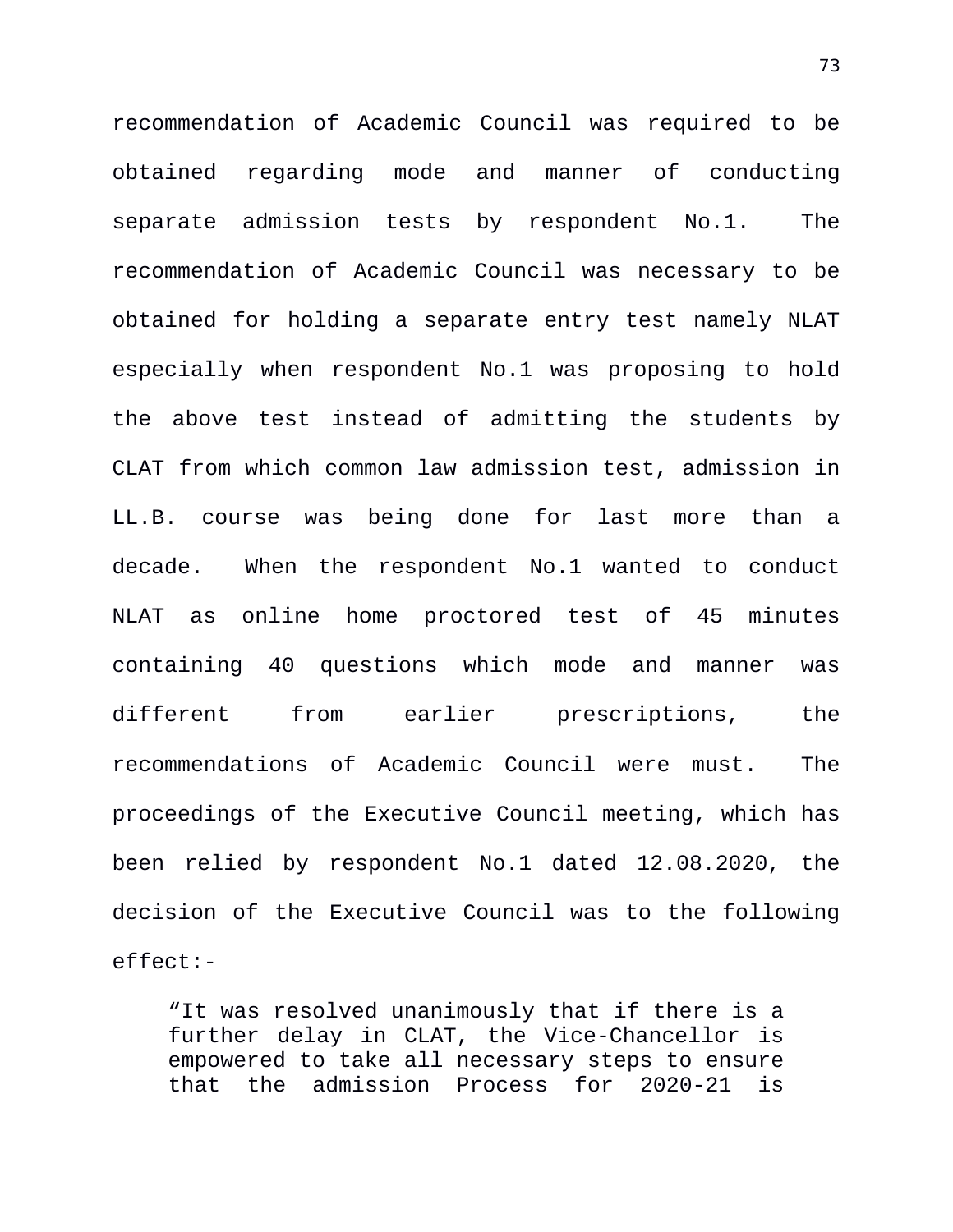completed in September, 2020. NLSIU is authorized to run its own admission process and conduct an independent admission test if necessary if there is further postponement of the CLAT exam."

61. On 18.08.2020 the Executive Council unanimously reaffirmed its resolution taken on 12.08.2020 to empower the Vice-Chancellor and the University to conduct an independent admission process in the event that CLAT 2020 is delayed further. The resolution was empowering the Vice-Chancellor **to take all necessary steps.** All necessary steps have to be understood as steps which are required to be taken as per the statute. When the Act, 1986 empower the Academic Council to take decision regarding admission of the students in LL.B. Course and with regard to mode and manner of conducting the admission test, it was obligatory for the Vice-Chancellor to have obtained the recommendations of the Academic Council. The Vice-Chancellor himself is the Chairman of the Academic Council and there was no difficulty and with regard to meetings of the Academic Council Clause 15 sub-clause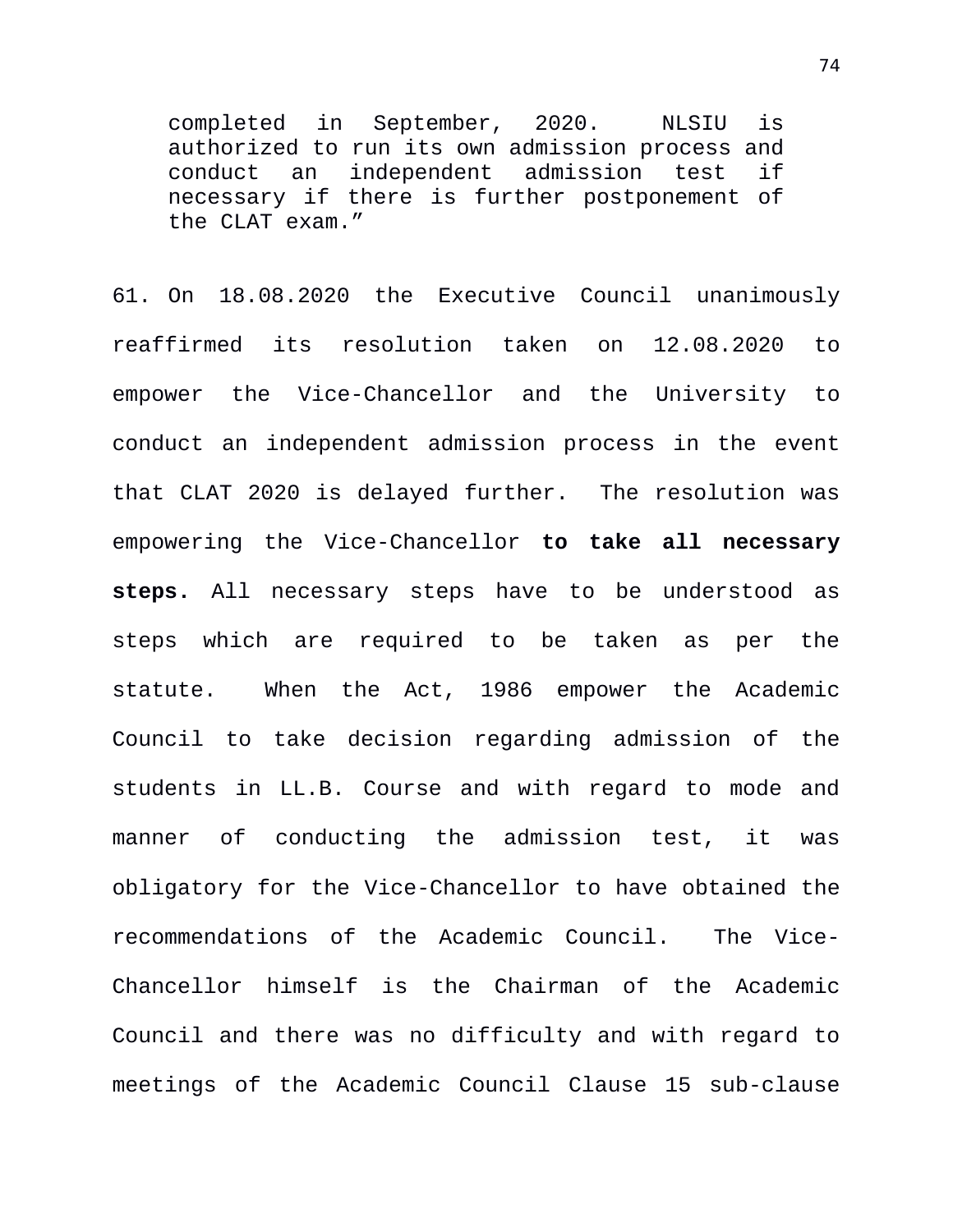(6) provides that if urgent action by the Academic Council becomes necessary, the Chairman of the Academic Council is empowered to permit the business to be transacted by circulation of papers to the members of the Academic Council.

62. We, thus, are of the considered opinion that respondent No. 1 was required by the Statute to obtain recommendation of Academic Council before proceeding to hold NLAT by issuing admission notification dated 03.09.2020. We, thus, in view of the forgoing discussions, hold that admission notification dated 03.09.2020 issued by respondent No.1 could not have been issued without obtaining the recommendation to this effect by the Academic Council. Admission notification dated 03.09.2020 having been issued without recommendation of Academic Council is not in accordance with the provisions of Act, 1986 and is unsustainable.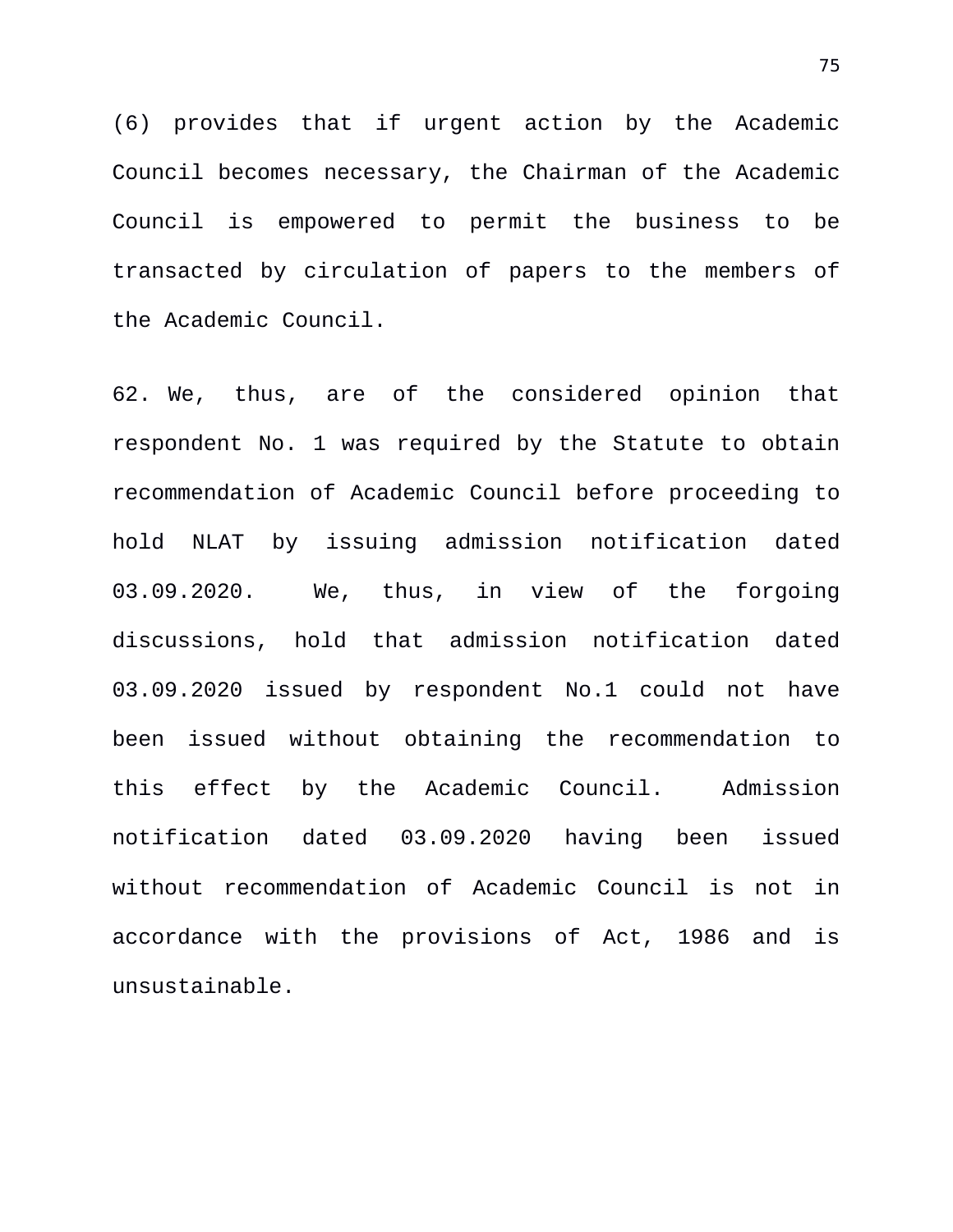## **QUESTION NO.3**

**Whether the respondent No.1 being founder member of Consortium of National Law Universities, a registered society, is bound by its Bye-Laws and was obliged to admit the students for integrated B.A.LL.B. (Hons.) Programme through CLAT 2020?** 

63. We have noted above the sequence of events leading into the creation of a Consortium of National Law Universities. A Memorandum of understanding was signed by seven, then existing National Law Universities on 23.11.2007 to hold the Combined Admission Test to be organised by NLU on rotation basis on the basis of seniority. In November, 2014, in a meeting of Vice-Chancellors of National Law Universities, the decision was taken to constitute a Consortium of National Law Universities. The Consortium got registered as Society in Karnataka Societies Registration Act, 1960 on 26.03.2019. The Consortium in its various meetings took decisions to streamline conduct of Common Law Admission Test (CLAT) and for coordination and cooperation among NLUs. One of the aims and objectives of the Society as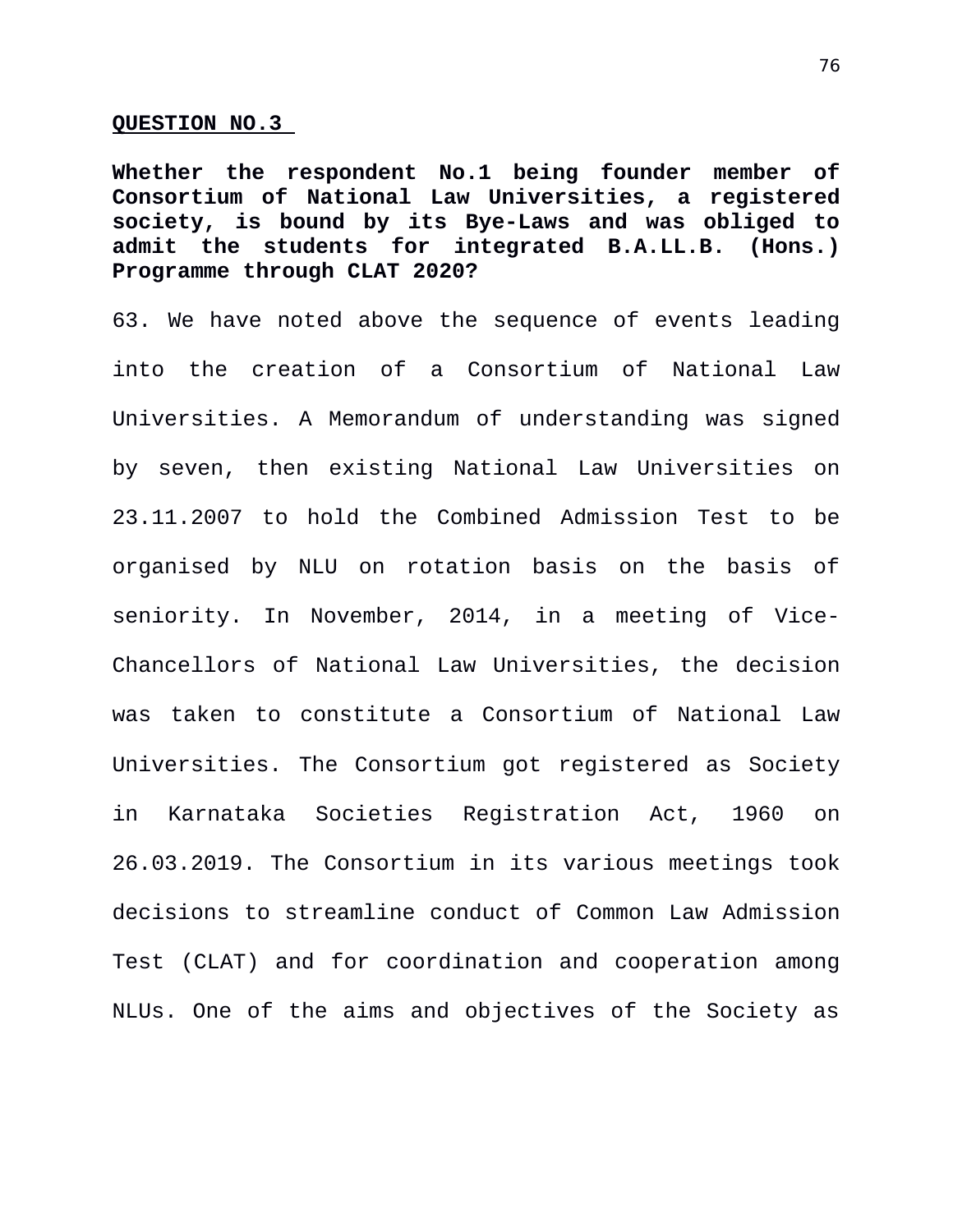incorporated in Memorandum is to the following effect: -

"V. To administer, control and monitor the<br>conducting of all India common entrance of all India common entrance examination for law i.e. CLAT, for and on behalf of all the participating NLUs, and facilitate admission of students into various NLUs in the country."

64. The aims and objectives further disclosed that the Consortium aims to make the benefit of legal education of one or more NLUs to the rest of the NLUs.

65. Clause 3 deals with the governance of the society. Clause 3.3 provides that the society shall exercise powers and perform functions as enumerated therein. Clause 3.3.5 provides that the society shall organise Common Admission Test for UG, PG, Doctoral, Post-Doctoral courses for the National Law Universities across the country. Clause 3.3.6 provides that society shall provide a platform for admission to all National Law Universities in India through CLAT for UG and PG Law courses if such National Law Universities become the members of the society.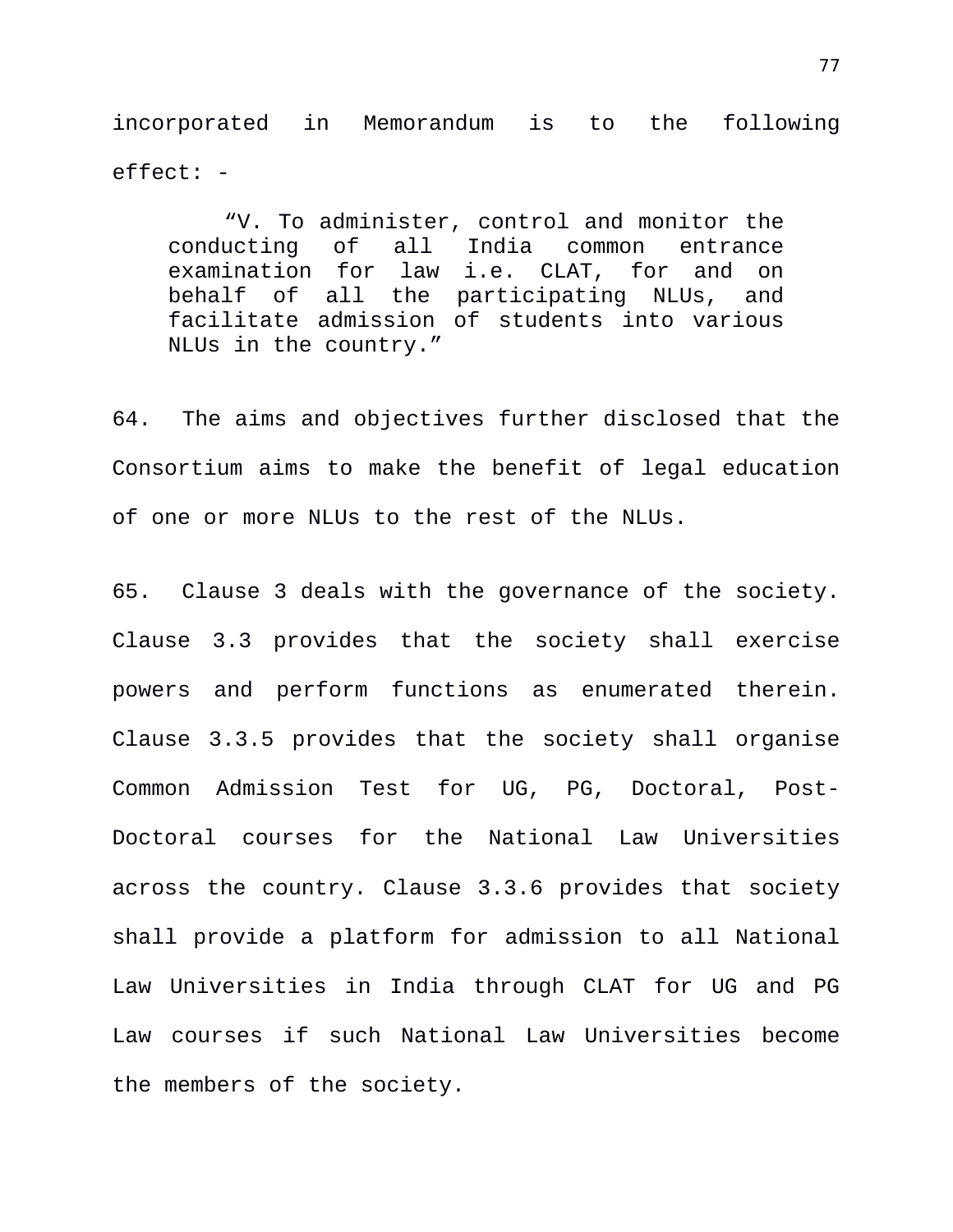66. The President and Vice-President under the byelaws are to be elected at the annual meeting of the governing body. As per Bye-Laws clause 12.1, Vice-Chancellor of National Law School of India University, Bangalore shall be ex-officio Secretary Treasurer of the society. Bye-law 15 deals with "Membership" whereas bye-law 15.3 contains heading "Requirement of Membership". Bye-Laws 15.3.1 and 15.3.3 which are relevant are as follows: -

"15.3.1. The obligation of membership is to ensure that the Member institution reflects the core values and standards set by the Consortium according appropriate respect for the autonomy of its Member institution.

………… …………… ……………… ……………

15.3.3. In order that appropriate intellectual rigor may be maintained, a Member institution shall ensure that admission to every academic course or programme of study in each Member institution shall be based on merit assessed through a transparent and reasonable evaluation namely CLAT operated by the Society, prior to admitting any student. Provided that nothing in this provision shall be deemed to prevent a Member institution from making special provisions for the employment or admission of women, persons with disabilities or for persons belonging to any socially and educationally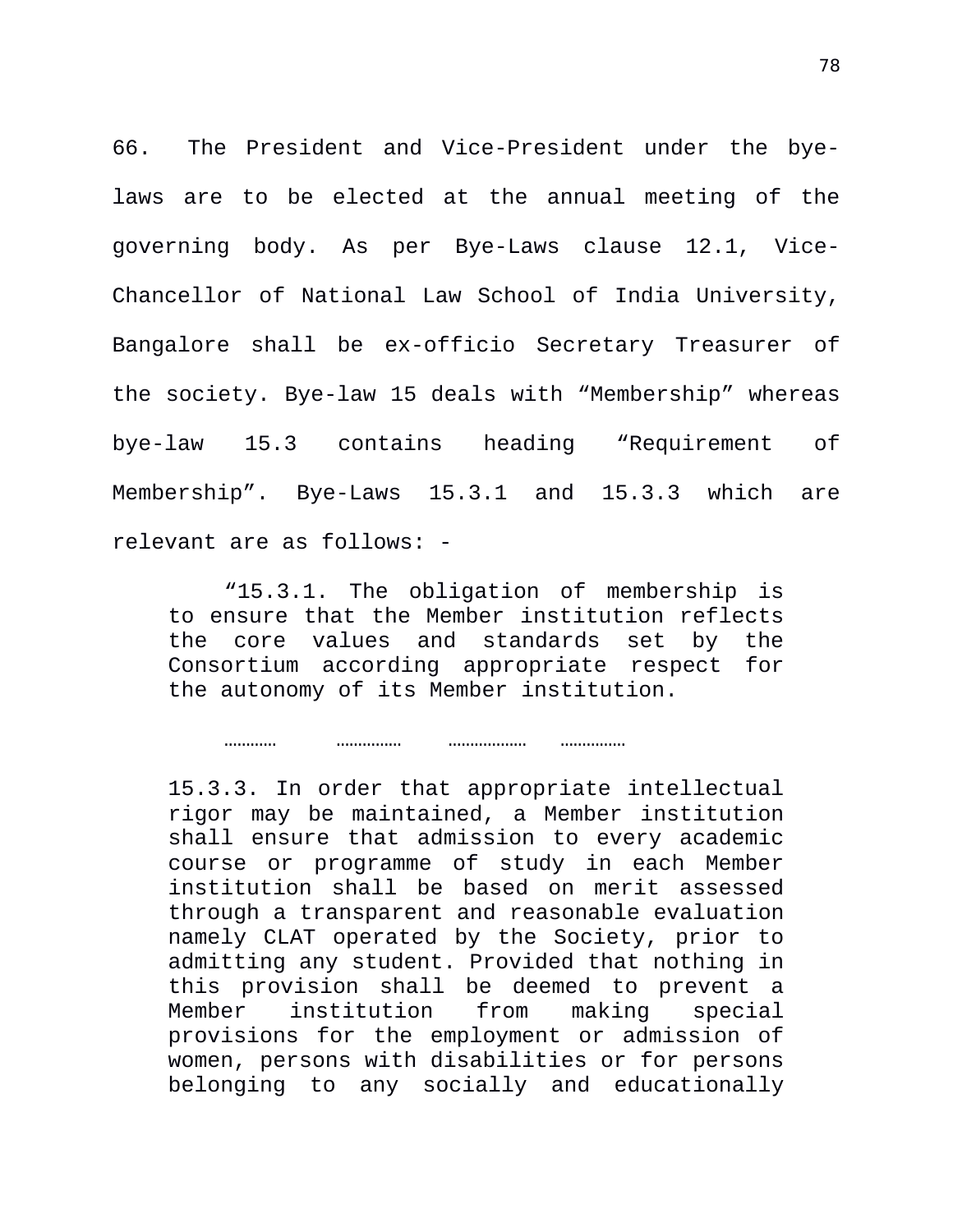backward classes of citizens and, in particular, for the Scheduled Castes and the Scheduled Tribes."

67. A perusal of Memorandum of Association and Bye-Laws indicates that laudable objects for which National Law Universities came together stood cemented by consortium being registered as a society. As on date, there are 23 National Law Universities which are part of the Consortium. We have noticed above that the respondent No.1 was the first National Law University which came into existence by Act, 1986 of Karnataka Legislature. Other States followed the suit creating National Law Universities. Different National Law Universities established in different parts of the Country have contributed immensely to the cause of legal education.

68. National Law School of India University, Bangaluru from the beginning shouldered the leading role in conduct of CLAT. Different National Law Universities have been established by different statues and have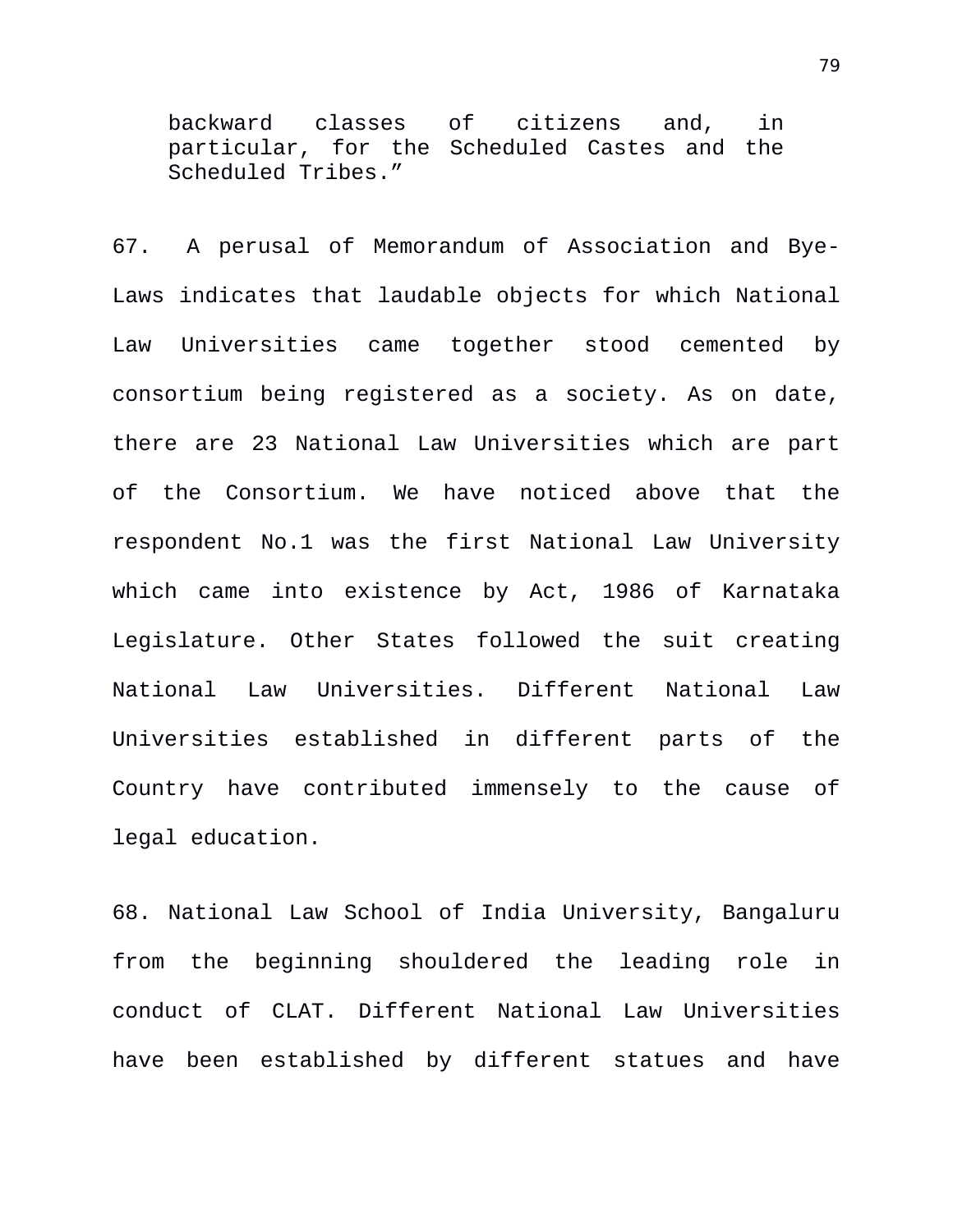statutory functions and obligations to achieve a common purpose and to give a boost to legal education in the country. They have themselves imposed obligations on them to be a part of the Consortium for a common cause. CLAT being an All India Examination for different National Law Universities has achieved its own importance and prominence in legal education. The steps taken by National Law Universities to form a Consortium and to cooperate with each other in conduct of CLAT is towards discharge of their public duty entrusted under the different statutes. The duty to uphold its integrity lies on the shoulder of each and every member.

69. Thousands of the students who aspire to have a career in law look forward to the CLAT as a prestigious test and CLAT has proved its usefulness and utility in this country. Students look forward to the Consortium for providing correct and fair assessment of the merits of the students. The bye-laws under which members are required to admit the students in their law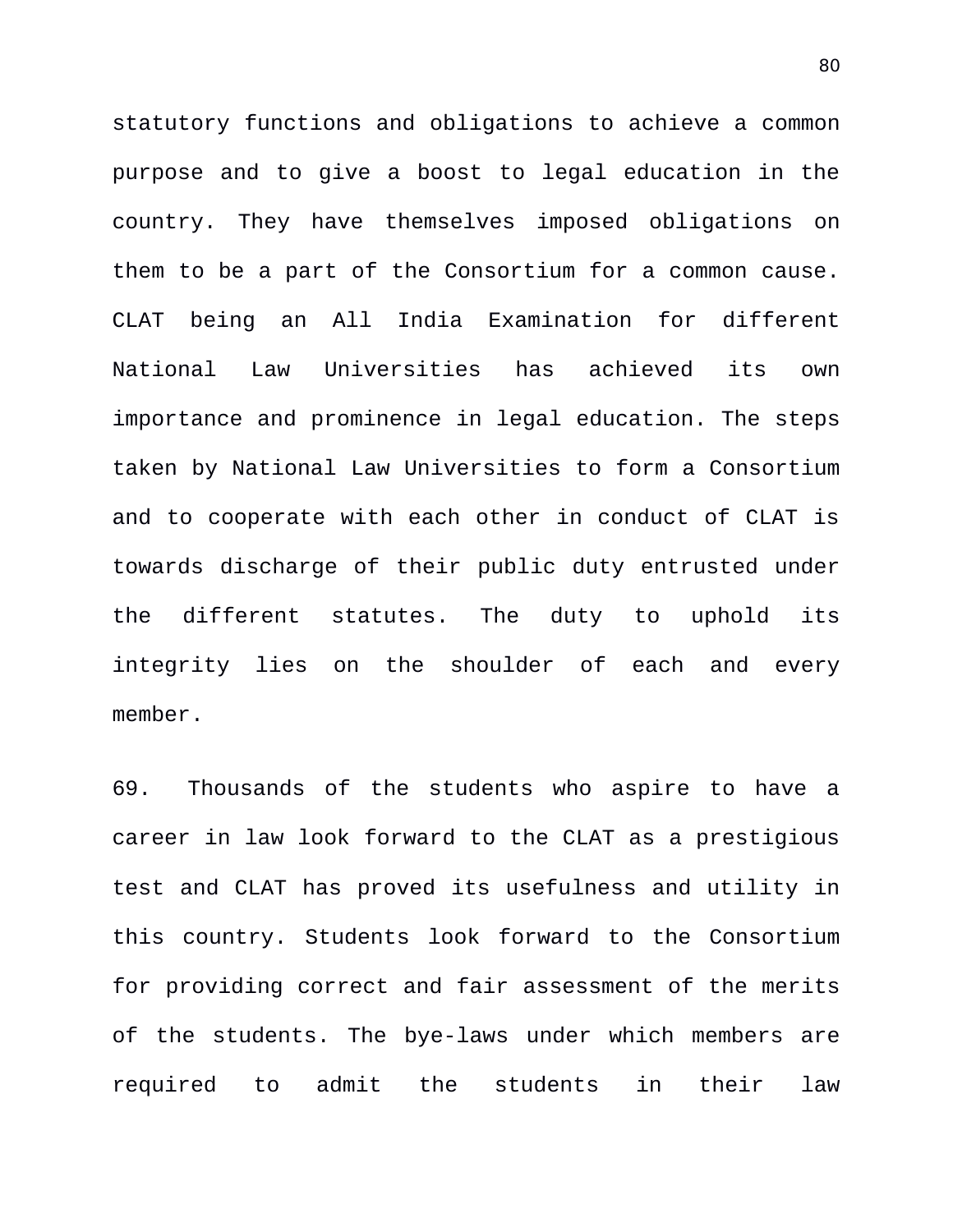universities on the basis of the CLAT for UG and PG law courses are binding on the members. Bye-Laws although are non-statutory but they have been framed with the aim and object to be followed by its members.

70. Even though obligations on members of Consortium under the Bye-Laws are not statutory obligations but those obligations are binding on the members. All members occupying significant and important status have to conduct in fair and reasonable manner to fulfill the aspirations of thousands of students who look on these National Law Universities as institutions of higher learning, personality and career builders. Further the statutes under which National Law Universities have been established cast public duties on these NLUs to function in a fair, reasonable and transparent manner. These institutions of higher learning are looked by society and students with respect and great Trust. All NLUs have to conduct themselves in a manner which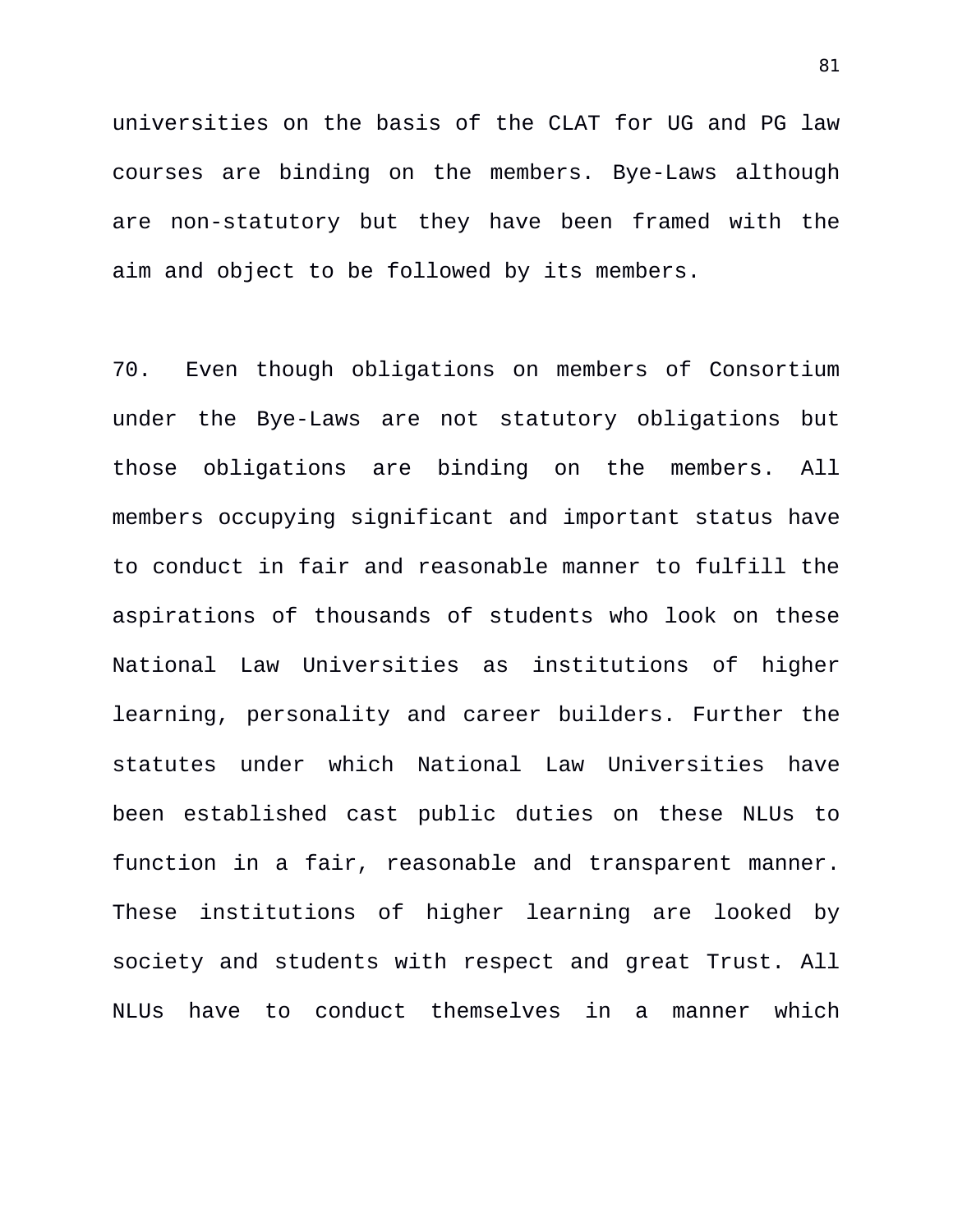fulfills the cause of education and maintain the trust reposed on them.

71. Shri Datar submits that Bye-Laws are in the nature of contract between the society and its members. Shri Datar also referred to the judgment of this Court in *Hyderabad Karnataka Education Society versus Registrar of Societies and others, (2000) 1 SCC 566.* This Court in the above case had occasion to consider Karnataka Societies Registration Act, 1960, under which the Consortium has been registered. The submission was made before this Court that Bye-Laws of the society bind both the parties with which submission this Court expresses its concurrence. In paragraph 28, following was observed:-

"28. Before leaving the discussion on this point, we may mention that learned senior counsel for the appellant, Shri Sanyal, placed reliance on some of the decisions of this Court in T.P. Dover v. Lodge Victoria No. 363, S.C. Belgaum [1964] 1 SCR 1, The Co-operative Central Bank Ltd. and Ors. v. The Additional Industrial Tribunal, Andhra Pradesh and Ors. Kulchhinder Singh and Ors. v. Hardayal Singh Brar and Ors. and Takraj Vasandi Alias K.L. Basandhi v. Union of India and Ors. on the full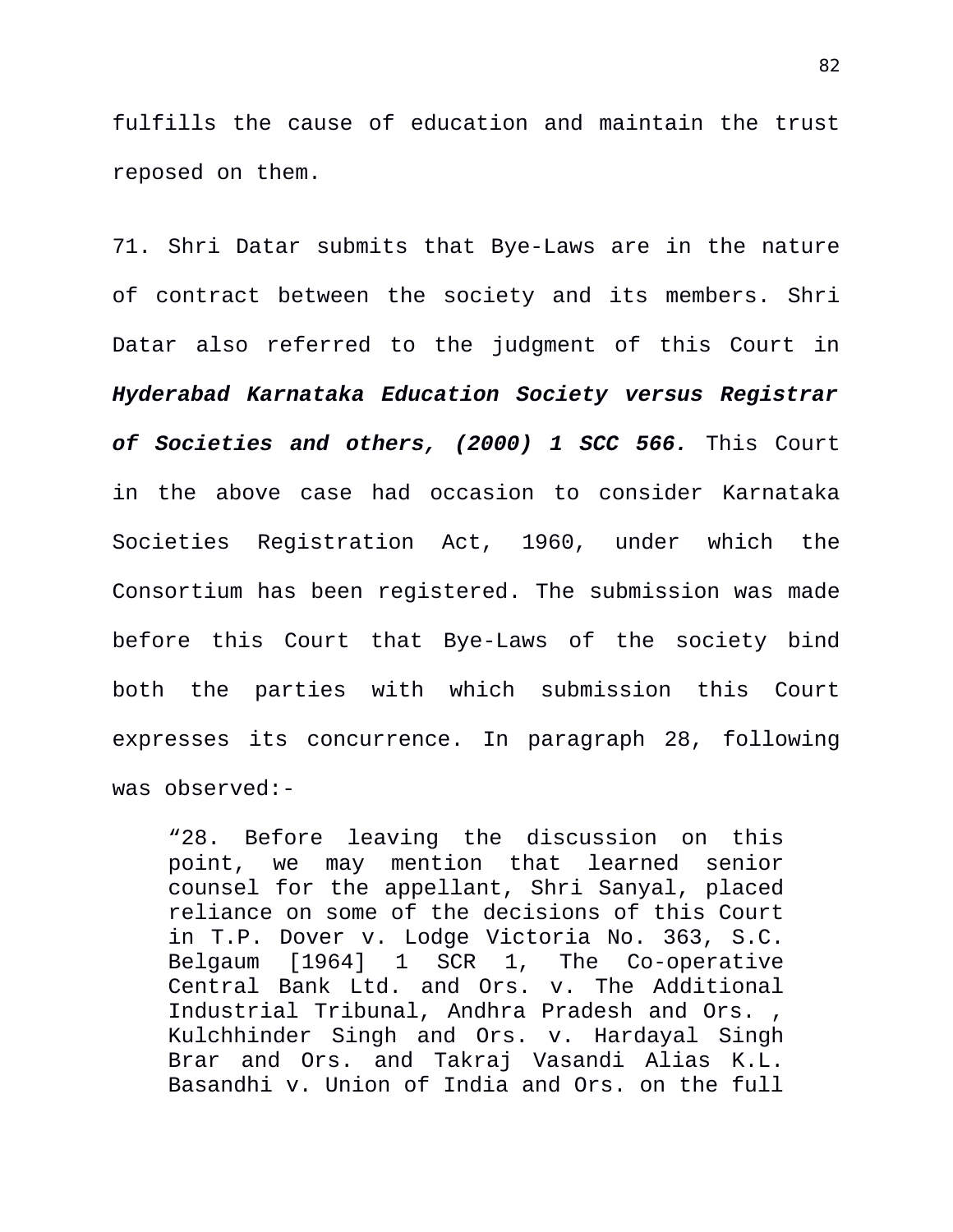Bench judgment of the Andhra Pradesh High Court in the case of Sri Kanaseema Co-operative Central Bank Ltd. v. N. Seetharama Raju AIR (1990) (77) A.P. 171, and contended that byelaws of a society are a contract between the parties and bind both the parties. That may be so, however, the question remains whether an illegal bye-law or an illegal contract for that matter can bind any of the contracting parties...."

72. The Court in the above case was concerned with legality of Rule 7A, in the present case; we are not concerned with the challenge to any rule of the Consortium.

73. Shri Datar has contended that by accepting the membership of Consortium, the autonomy of its members is maintained. He has referred to Bye-Law 15.3.1 which we have already extracted above. Bye-Law 15.3.1 itself contemplates that the obligation of membership is to ensure that the member institution reflects core values and standards set by the Consortium according appropriate respect for the autonomy of its member institution. The autonomy of member institutions does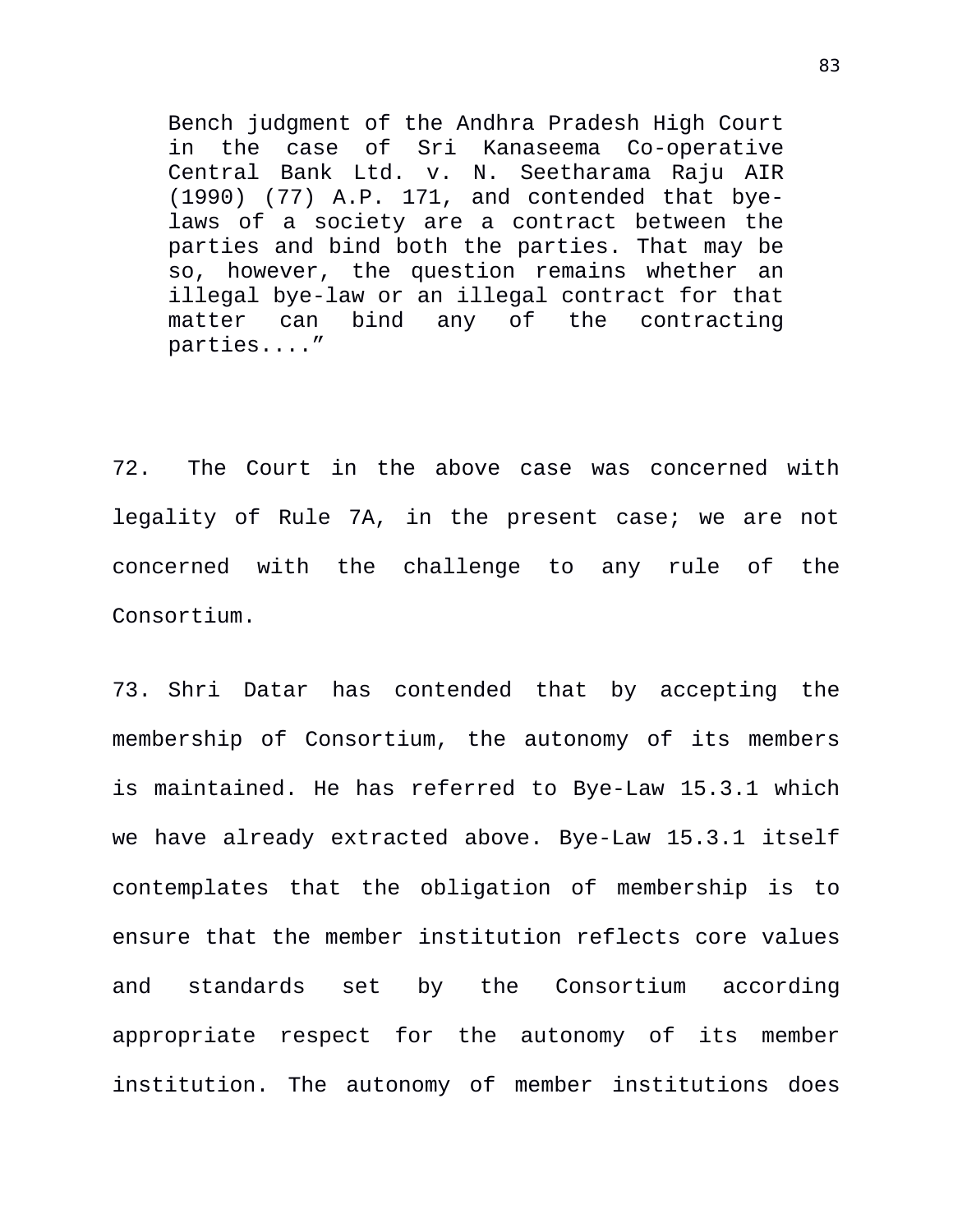not in any manner come in the way of holding the Common Law Admission Test(CLAT). Every institution maintains its autonomy as per the statute governing, the obligation to maintain core value of the Consortium in no manner affect the autonomy of the member university. The core values of the Consortium aim to enhance the prestige and content of legal education. Legal education has a pivotal role in the development of the society and regulating the inter se relations between the members of the society.

74. This Court had an occasion to consider the challenge to National Eligibility cum Entrance Test(NEET) for admission in Medical course in Transferred Case(Civil) No.98 of 2012, Christian Medical College Vellore Association versus Union of India and others. A Pertinent observation has been made by this Court in paragraph 55 in the following words: -

"55...Building the nation is the main aspect of education, which could not be ignored and overlooked. They have to cater to national interest first, then their interest, more so, when such conditions can be prescribed for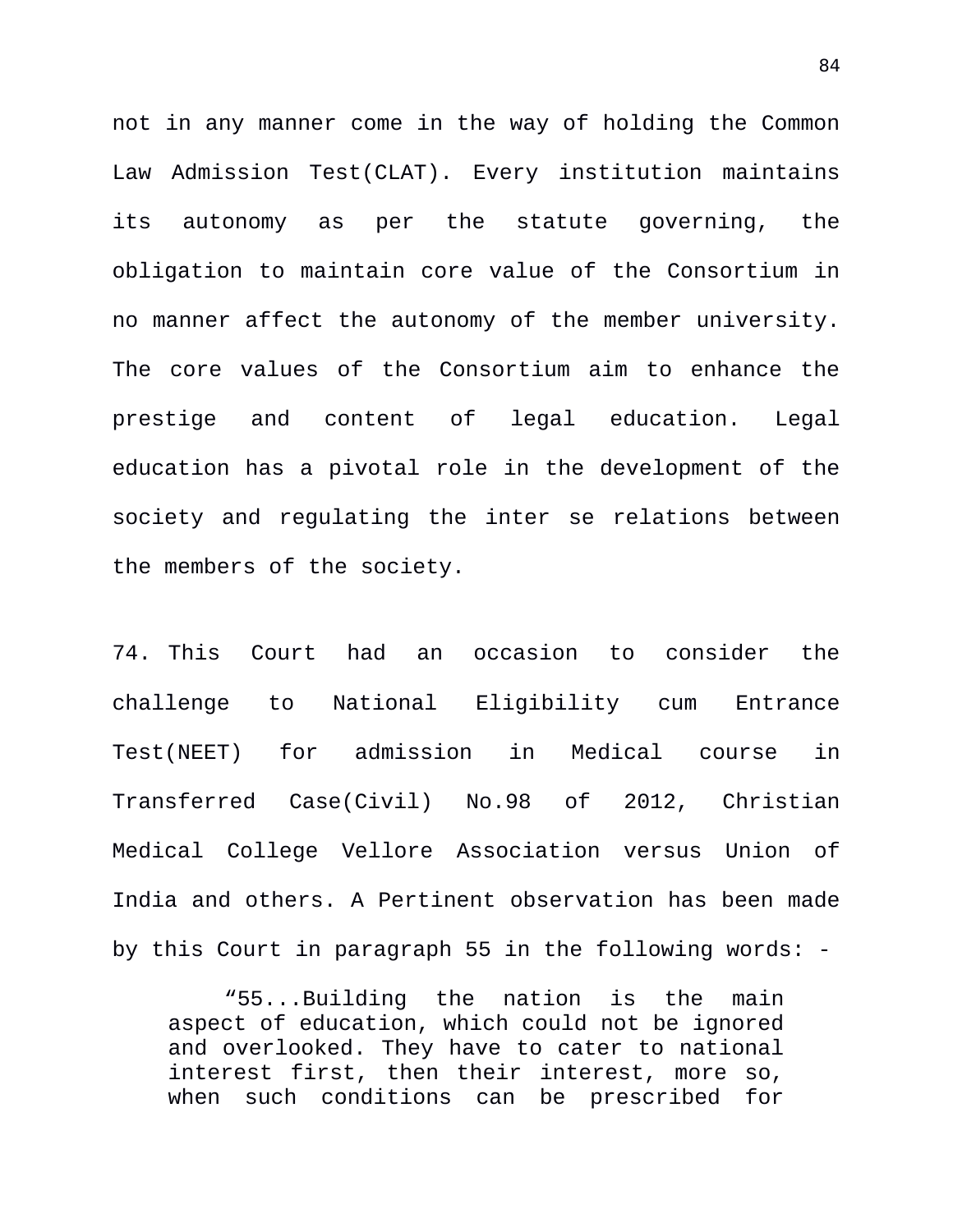recognition, particularly in the matter of professional education."

75. This Court in the above case has held that holding of National Eligibility cum Entrance Test is a National Interest. What was observed by this Court with regard to NEET is equally applicable to the CLAT. To conduct a Common Law Admission Test for all the Law Universities is both in the national interest as well as in the interest of the education. We have already noticed that it was on a writ petition by a student "Varun Bhagat", the idea of a Common Law Entrance Test emerged after discussion with Government of India, Law Universities, etc. and other stakeholders. It was with a lot of discussion, deliberation that the Common Law Admission Test could come into existence. We have come a long way with the Common Law Admission Test which has to be further strengthened and streamlined.

76. This Court time and again has emphasised the importance and usefulness of Common Admission Test for group of institutions imparting same or similar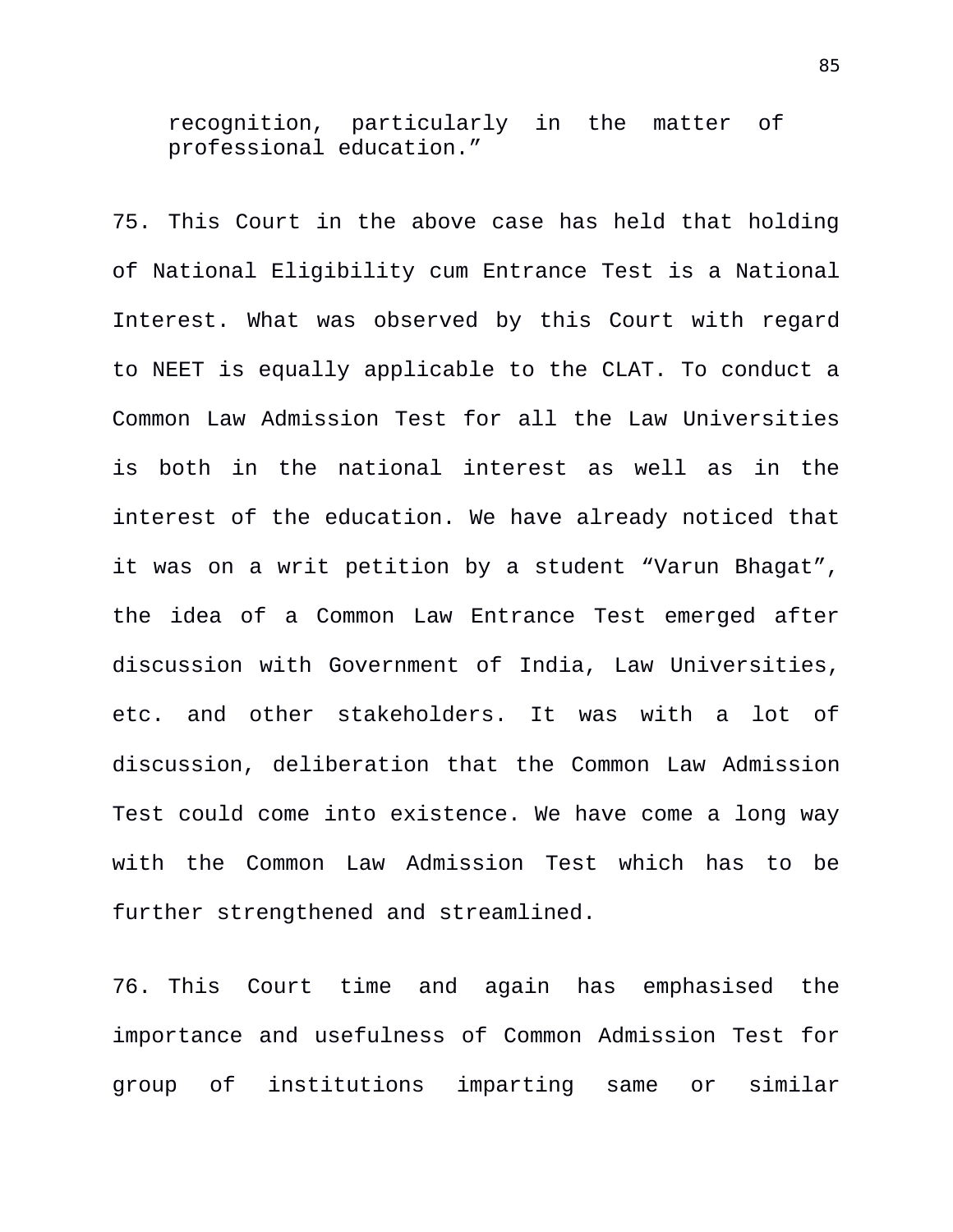education. This Court held that such Common Test fulfils twin objects of transparency and merit. The Constitution Bench of this Court in **P.A. Inamdar and others vs. State of Maharashtra and others, (2005) 6 SCC 537,** in paragraphs 136 and 138 laid down following:

"136…………There is nothing wrong in an entrance test being held for one group of institutions imparting same or similar education. Such institutions situated in one State or in more than one State may join together and hold a common entrance test or the State may itself or through an agency arrange for holding of such test. Out of such common merit list the successful candidates can be identified and chosen for being allotted to different institutions depending on the courses of study offered, the number of seats, the kind of minority to which the institution belongs and other relevant factors. Such an agency conducting Common Entrance Test (CET, for short) must be one enjoying utmost credibility and expertise in the matter. This would better ensure the fulfillment of twin objects of transparency and merit. CET is necessary in the interest of achieving the said objectives and also for saving the student community from harassment and exploitation. Holding of such common entrance test followed by centralized counseling or, in other words, single window system regulating admissions does not cause any dent in the right of minority unaided educational institutions to admit students of their choice. Such choice can be exercised from out of list of successful candidates prepared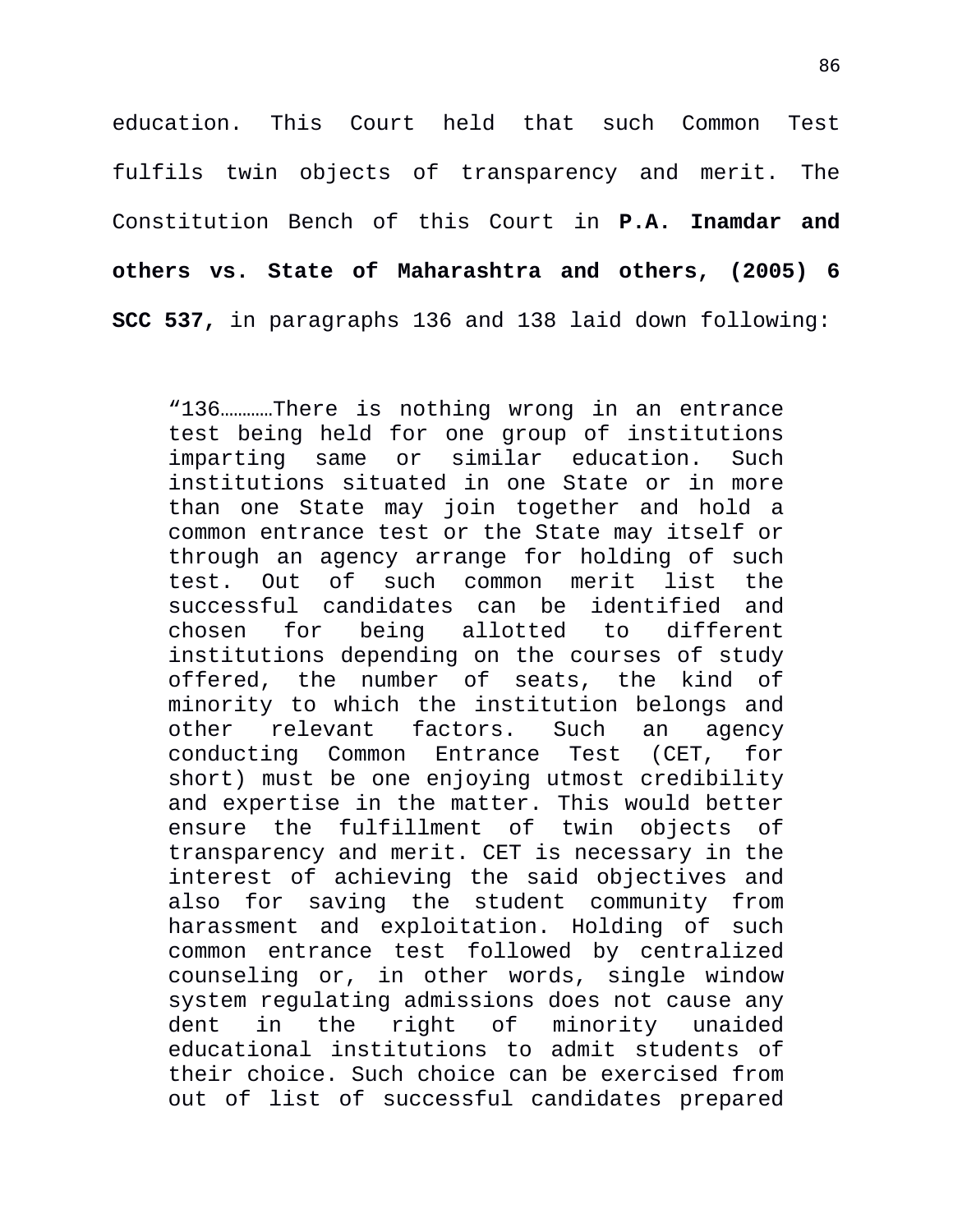at the CET without altering the order of merit inter se of the students so chosen.

138. It needs to be specifically stated that having regard to the larger interest and welfare of the student community to promote merit, achieve excellence and curb malpractices, it would be permissible to regulate admissions by providing a centralized and single window procedure. Such a procedure, to a large extent, can secure grant of merit based admissions on a transparent basis. Till regulations are framed, the admission committees can oversee admissions so as to ensure that merit is not the casualty."

77. Shri Arvind Datar, learned counsel appearing for the respondent No.1 has fairly submitted that the respondent No.1 is still a member of Consortium and has not gone out of Consortium and NLAT conducted by it is only for the present Academic Year to avoid this Academic year as a 'Zero Year'. He submits that insofar as next academic year the respondent No.1 shall admit students on the basis of result of CLAT. Shri Datar has referred to the unique system of trimester which is operating in the respondent No.1 University. Shri Datar has further submitted that unless the Under-Graduate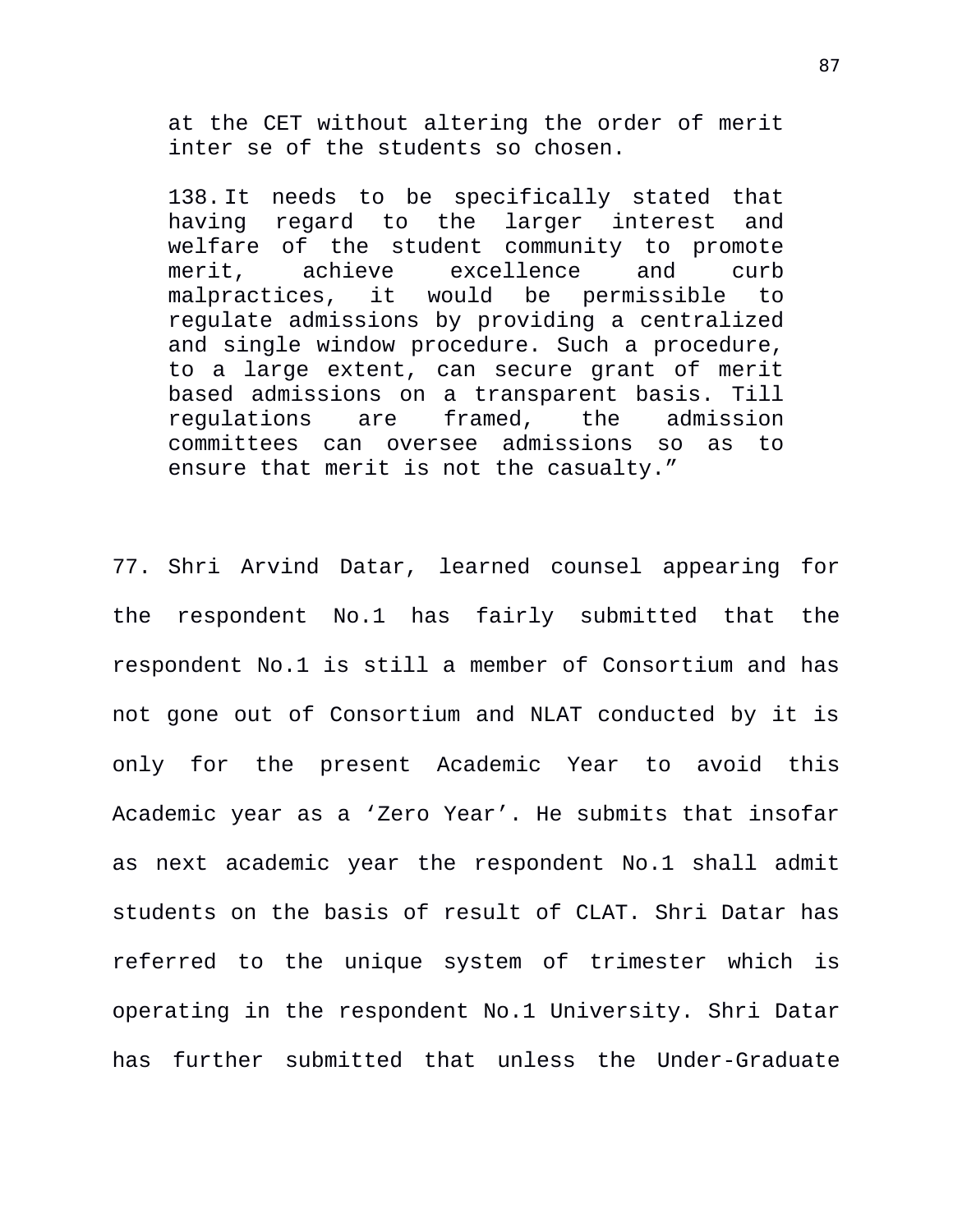law course was not started by 18.09.2020, respondent No.1 would not have been able to complete its trimester.

78. In the counter affidavit filed by the respondent No.1, details of the Trimester is given and proceeding of Academic Council dated 12.12.1987 has been brought on record as Annexure-R-1/2 in which Academic Council has taken the decision on academic terms in following manner: -

"(b) Academic Terms:

Each Academic year be divided into 3 Academic terms each with a minimum of 70 working days. This academic term be called a Trimester. Thus the 5-year B.A.LL.B(Hons.) Programme will have 15 Trimesters. It is suggested that the Academic year may begin from 1st July and the Academic terms may adopt the following pattern: -

i) FIRST TRIMESTER -- July 1st to September 30

ii) SECOND TRIMESTER -- October 1 to January 15.

iii) THIRD TRIMESTER -- January 30 to April 30."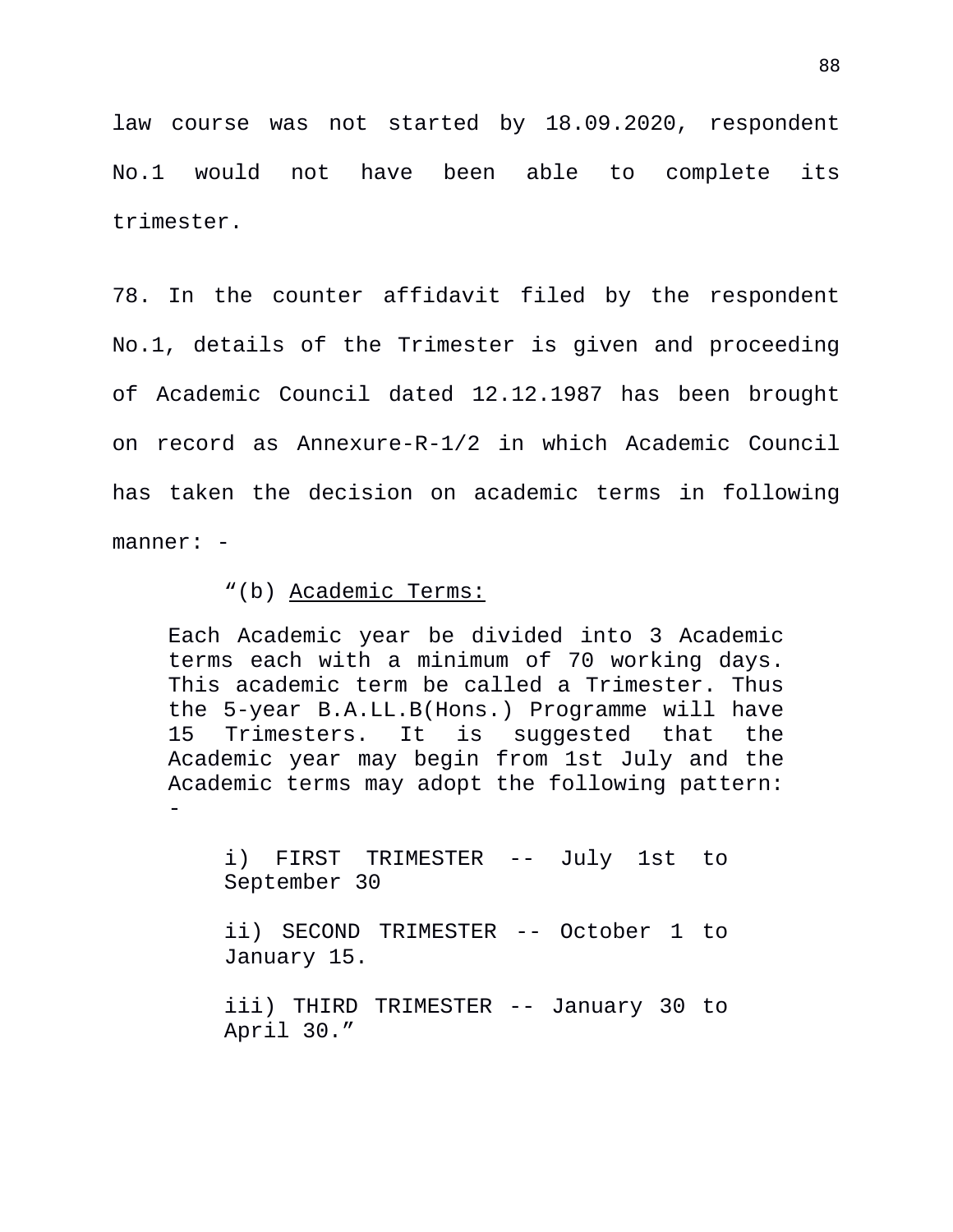79. As per Academic Council's above decision, each Academic year is divided into three Academic terms called Trimester with a minimum 70 working days.

80. Shri Sajan Poovayya, learned counsel appearing for the respondent No.2, has explained that for completing three trimesters, 285 working days are required. He submits that 210 days is for teaching in all the three semesters , 36 days shall be three Sundays in each three months term, 24 days for Government holidays, etc. in three months and 15 days for evaluation and assessment, totalling to 285 days.

81. It is true that respondent No.1 University follows a unique system of Trimester, each semester has 70 teaching days per three months term. The first Trimester as per resolution of academic council was to begin on 01.07.2020 and was to end till 30th September,2020. This period of three months is not available for respondent No.1 to start the first semester. The entire country is struggling with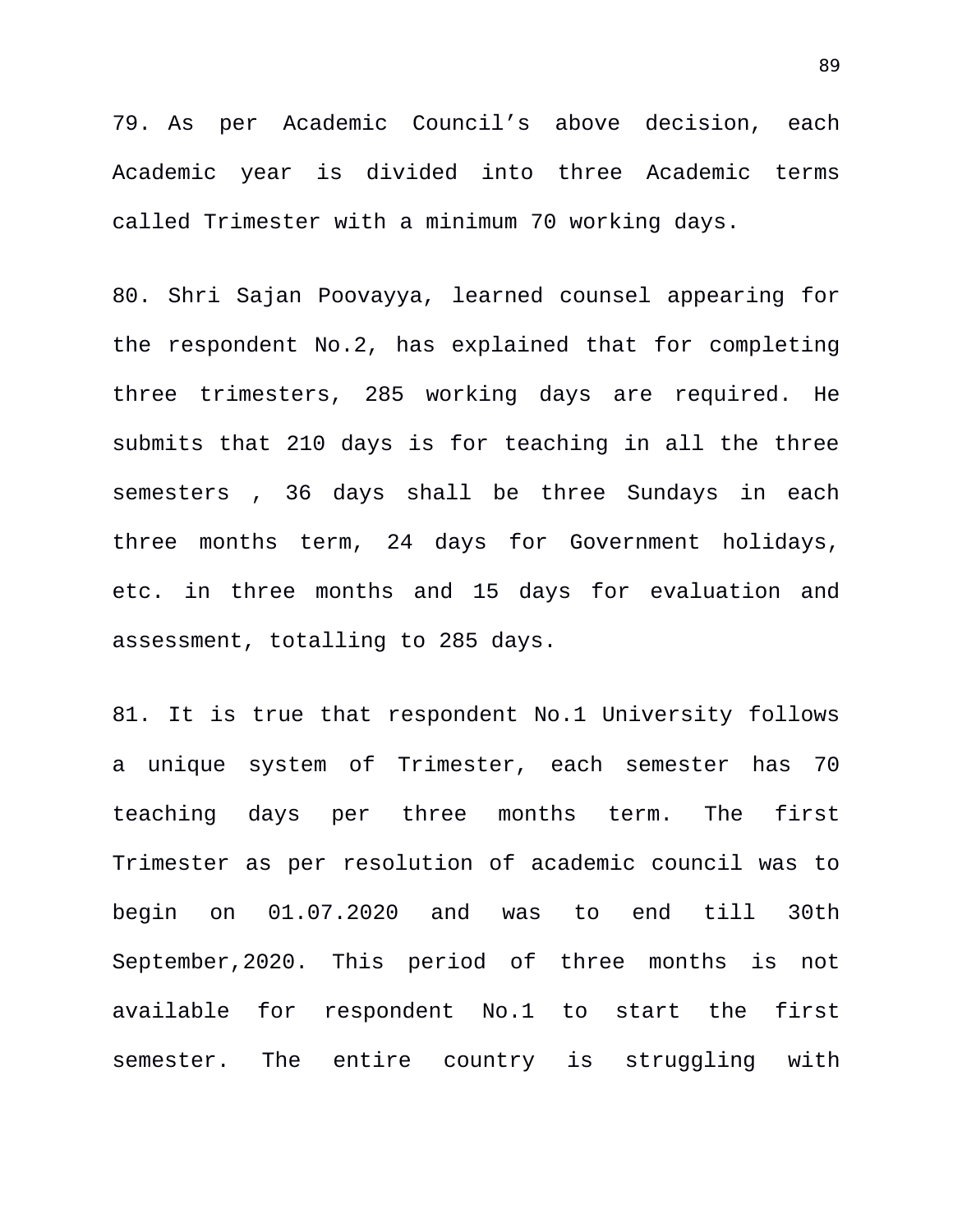Pandemic Covid-19 from March 2020. Loss in the academic year is for all Universities in the Country. The Academic Calendar of each University stood disrupted by Covid-19. None of the Universities have declared the year as a 'zero year'.

82. The University Grants Commission being aware of the consequences of Covid-19 Pandemic has issued guidelines on the examination in the Academic Calendar. In the guidelines dated 29.04.2020 with regard to Academic Calendar for the Session 2020-21, following has been provided:-

## **"4. Academic Calendar for the Session 2020-21**

Several School Boards are yet to complete their Class XII Examinations, as of now. Examinations for the Even Semester in the universities are also getting delayed due to national lockdown. Naturally, all these things will delay the admission process in the university system for the next academic session. In order to tackle this situation, the universities may require some amendments in their academic calendar for the academic session 2020-21."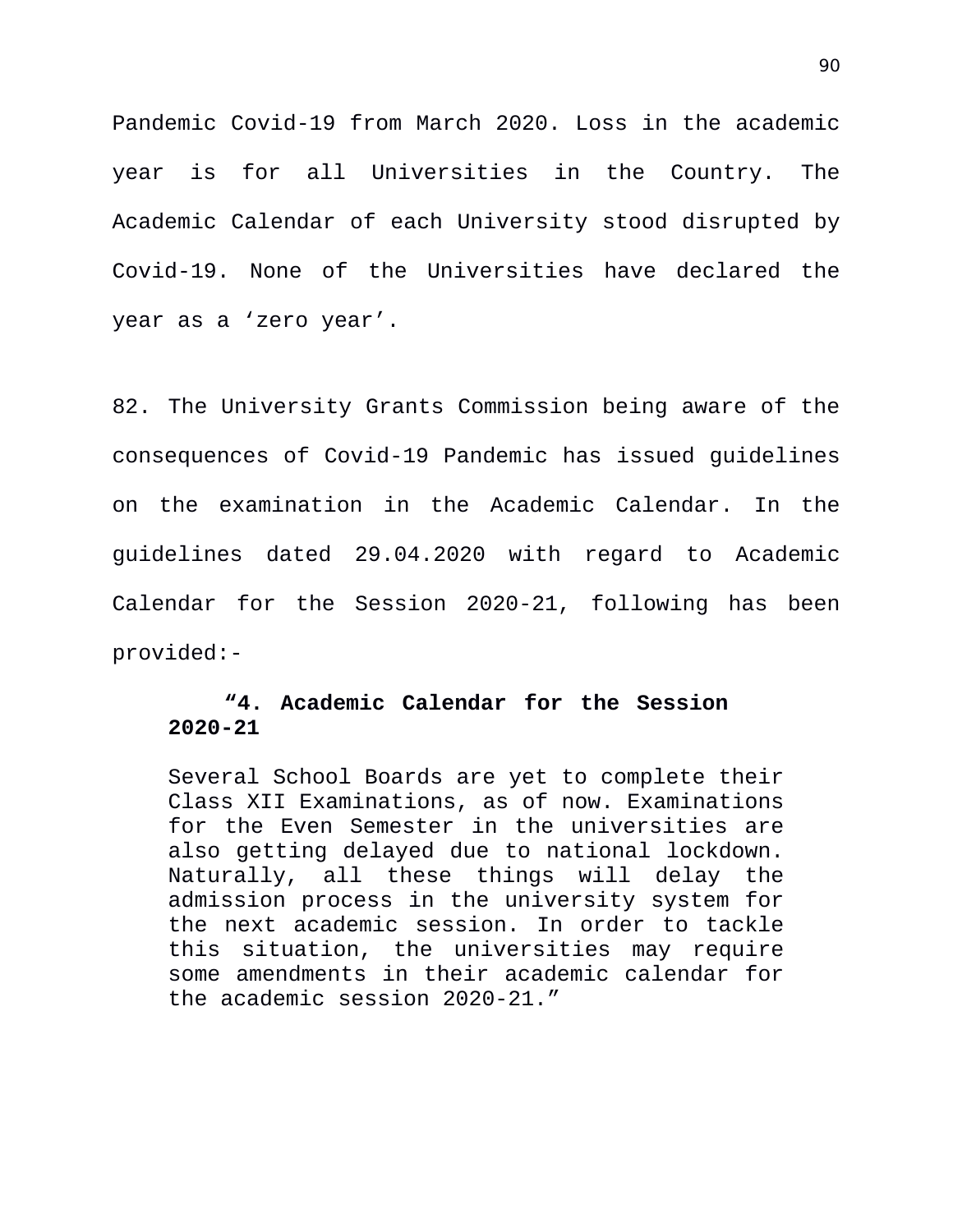83. As provided by UGC guidelines which guidelines have been continued by subsequent guidelines dated 06.07.2020, the UGC expected the Universities to carry on some amendments in their academic calendar for the session 2020-21. The Universities are not powerless to modify their Academic Calendar looking to the pandemic. The Academic year 2020-21 is not a normal academic year in which Universities are expected to carry on their teaching and other activities in normal mode and manner. The respondent No.1 University could have very well found out ways and means to start the academic Under-Graduate Law course even if it starts in mid of October 2020 after conduct of the CLAT on 28.09.2020.

84. The counter affidavit filed by the respondent No.3, has suggested various alternatives to be adopted by the Universities to modify their academic year in paragraph 51 and 52. It is suffice to observe that it is for the respondent No.1 to take appropriate decision in the above regard.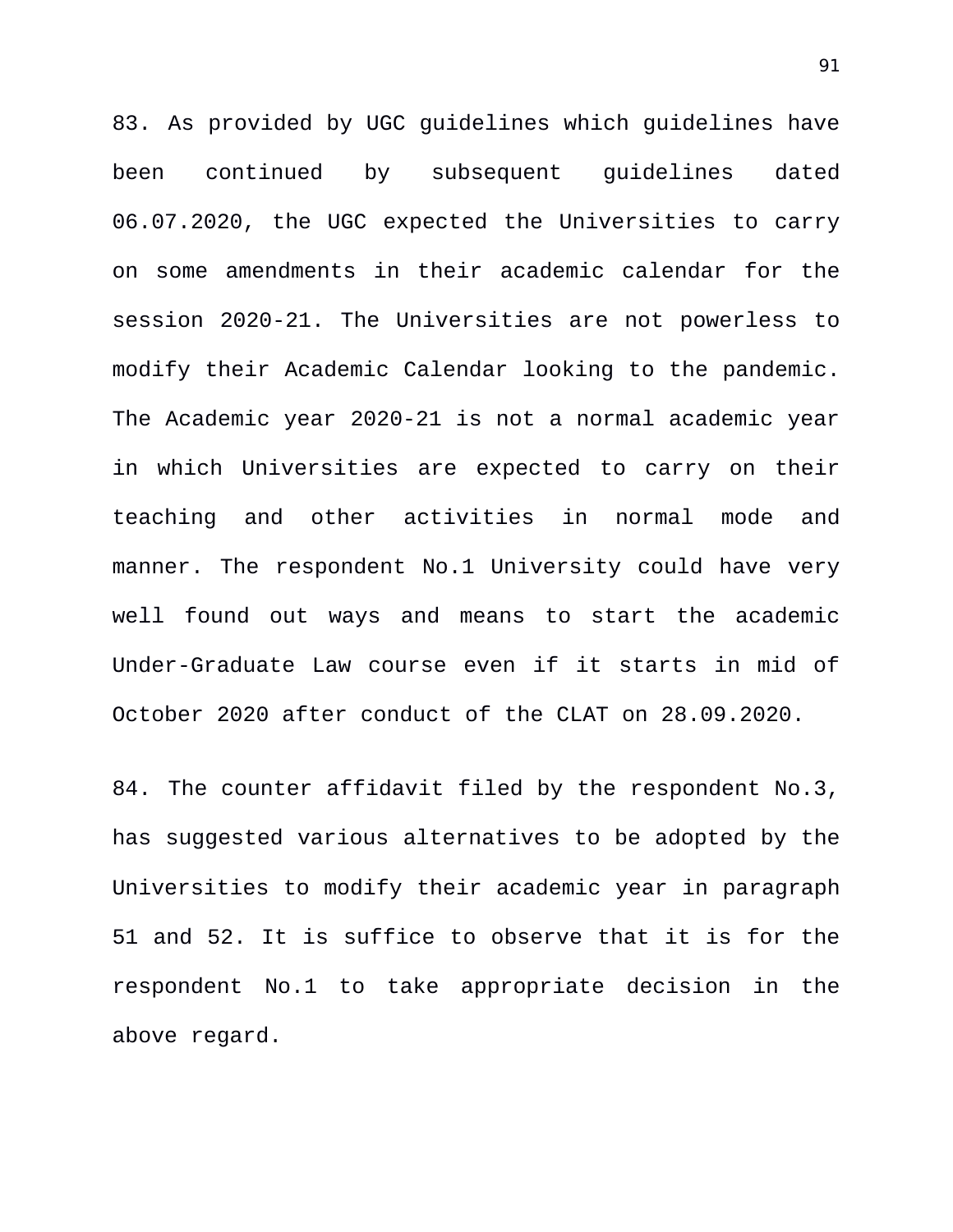85. We may also notice one more submission of Mr. Datar at this stage. Shri Datar submits that holding of separate exam has become a sheer necessity and not with the intention to violate the Consortium Bye-Laws. He reiterated his submissions that to avoid the academic year 2020-21 to be declared as 'zero year', the respondent No.1 proceeded with a separate exam.

86. We are not persuaded to accept the submission that "Doctrine of Necessity" was applicable in the fact situation of the ongoing pandemic. As noted above, UGC in its guidelines dated 29.04.2020 has already asked all the Universities to modify their academic calendar for the academic year 2020-21. The UGC being the body to maintain standard of education in the entire country and having contemplated for suitable amending the academic year, "Doctrine of Necessity" does not arise. We thus conclude that being members of the Consortium respondent No.1 ought not to have proceeded with holding a separate test namely "NLAT" nor the academic

92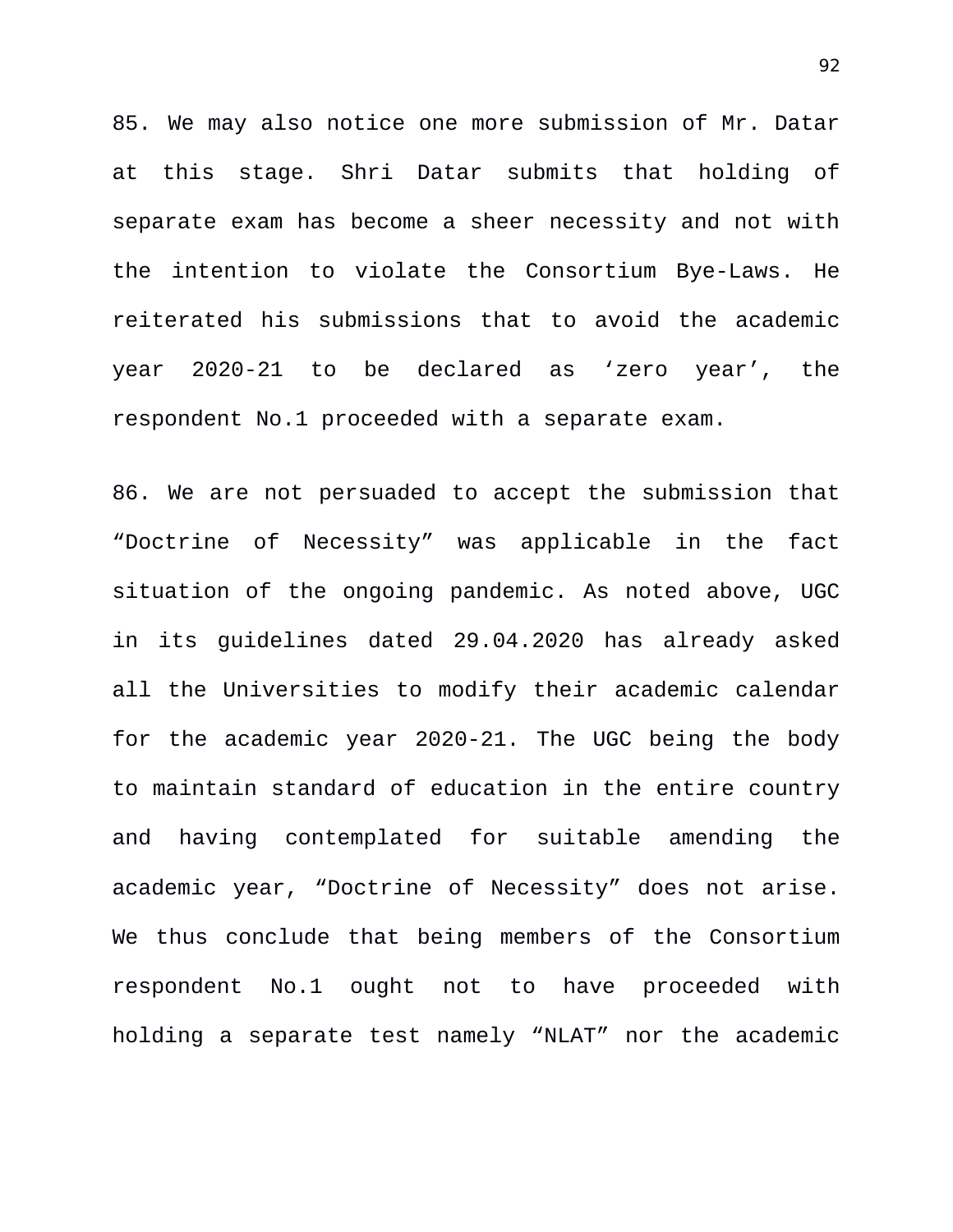year 2020-21 be required to be declared as "zero-year" even if the course starts in the mid of October, 2020.

## **QUESTION NO.4**

**WHETHER ONLINE HOME PROCTORED EXAMINATION AS PROPOSED BY NOTIFICATION DATED 03.09.2020, LACKS TRANSPARENCY, WAS AGAINST THE VERY CONCEPT OF FAIR EXAMINATION AND VIOLATIVE OF THE RIGHTS OF THE STUDENTS UNDER ARTICLE 14 OF THE CONSTITUTION?**

87. With regard to admission notice dated 03.09.2020, respondent No.1 University issued Press Release NLSIU admission 2020 on 04.09.2020. Clause 4.4.2 of notice dated 03.09.2020 provided that the test shall be an online entrance examination to be held on 12.09.2020, the candidates will attempt the examination using a Computer device at their respective locations. Paragraph 4.4.2 is as follows: -

"4.4.2. Candidates who have submitted a valid application form will be required to appear for the NLAT. The Test shall be an online entrance examination to be held on 12.09.2020. Candidates will attempt this examination using a computer device at their respective locations. Candidates will have to ensure that they can appear for the examination on the appropriate date and time using a computer device as per the detailed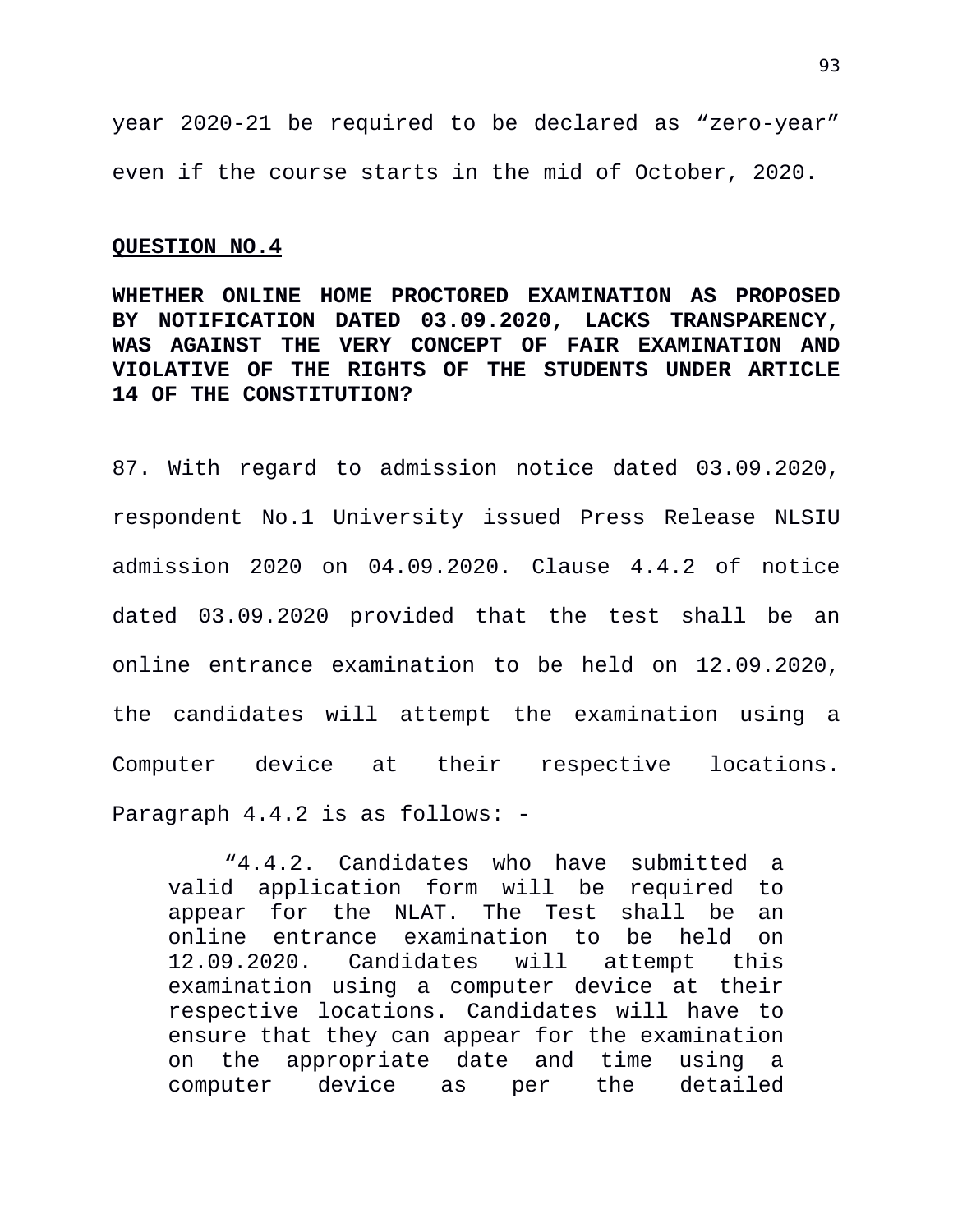specifications that will be provided, including video and audio inputs. NLSIU shall not be responsible for any connectivity issues, or failure of internet connection during the examinations. NLSIU reserves the right to cancel any candidate's examination based on misconduct or examination malpractice."

88. The notification for technological/system requirement for NLAT 2020 was issued by the University which provided following among other requirements:-

"1. **Supported Devices:** Desktop computers and laptop computers only (the use of tablets and other mobile devices, including phones shall not be supported nor permitted in the NLAT 2020.

2. **Operating System:** Window 7 or above (Windows 10 recommended) (Examination system will not run on any other operating systems, such as Mac OS, Linux, etc.)

3. **Minimum Configuration:** Processor: Core 2 Duo and above; Processor speed: 1.5 GHz and above; RAM: Minimum 1 GB.

4. **Browser:** Google Chrome(84.0.4147.135 or later) only. Click here to download the latest version of Google Chrome.

5. The user account must have administrator privileges to install required applications.

6. Pop-up blockers on the web browser must be disabled.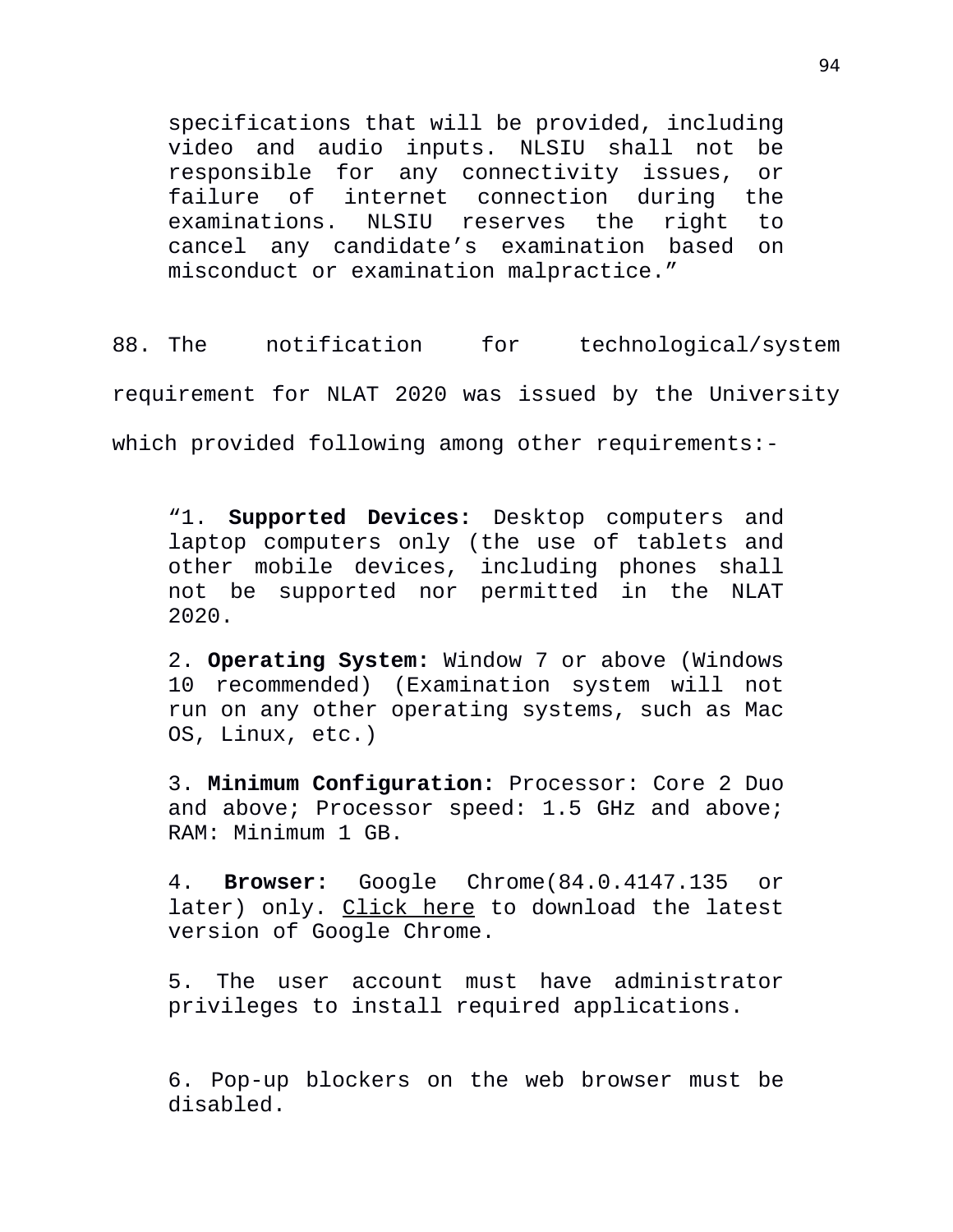7. Java Script must be enabled.

8. Antivirus must be disabled.

9. **Minimum Internet Bandwidth:** 1 Mbps minimum; the remote proctoring software streams exam data, including audio and video, directly to the cloud as you take the NLAT 2020. In order to allow the continuous transfer of exam data, the specified minimum connection speed must be maintained at all times..."

89. In pursuance of notice dated 03.09.2020, 24,603 Candidates have applied and only 23,225 have appeared in the test. For CLAT 2020, above 69,000 students have registered for Under-Graduate law course.

90. The first leg of challenge which has been raised by the petitioner is to home proctored test as notified by respondent No.1, it is submitted that home proctored test does not fulfill the requirement of fair and transparent test which was expected for a premier law University. The petitioners in this reference relies on the affidavit of respondent No.2, Prof.(Dr.) Sudhir Krishnaswamy which he filed in Writ Petition(Civil) No.4848 of 2020, V.Govinda Ramanan versus Consortium of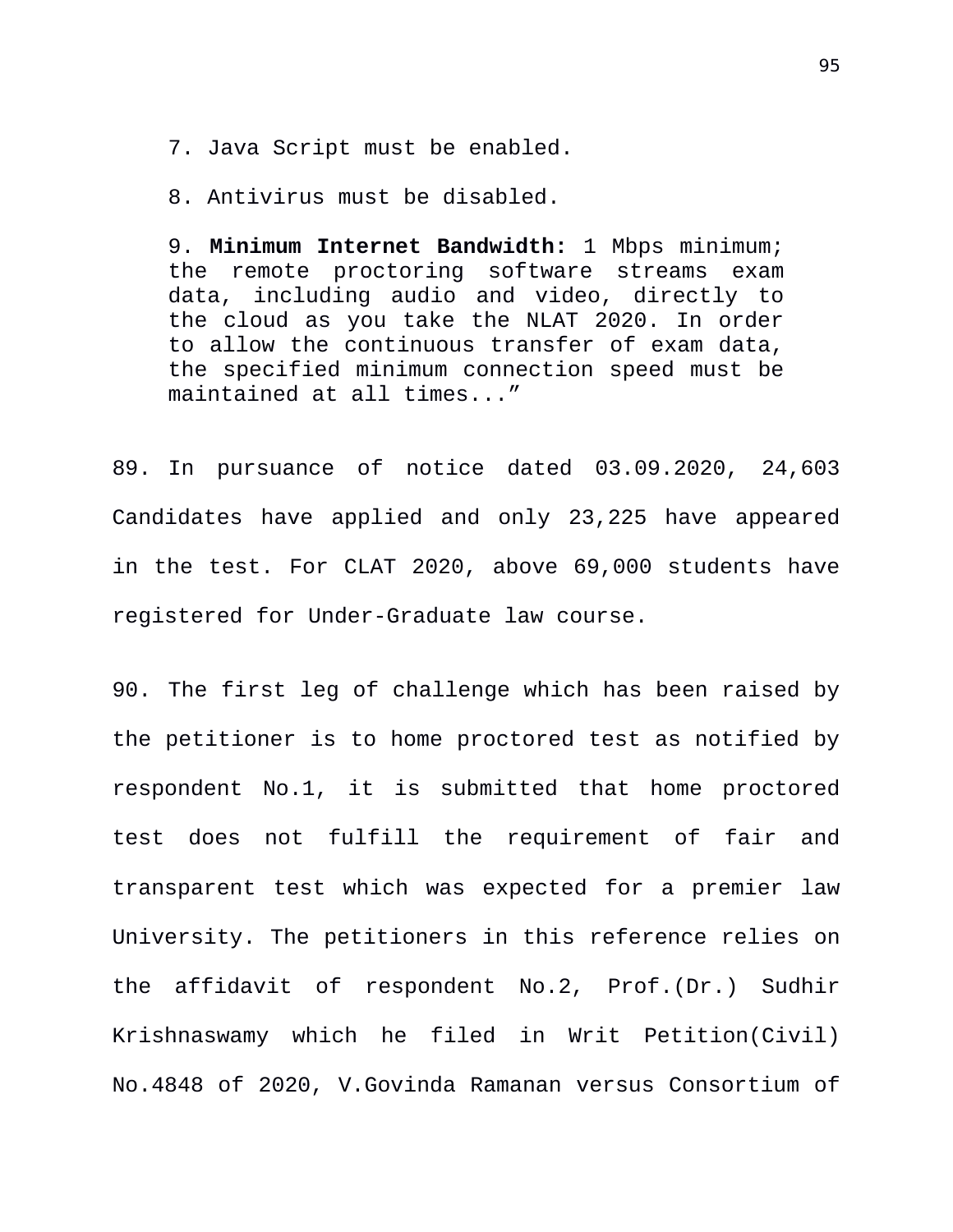National Law Universities and Anr. filed in Delhi High Court. The respondent No.2 as Secretary of the Consortium filed the counter affidavit on behalf of Consortium of National Law University in Delhi University sworn on 25.08.2020. The writ petitioner in the said writ petition claimed that he should be permitted to appear in examination from his home. The counter affidavit pleaded that conducting computer based online centre based test is legal. Opposing the home based online test, respondent No.2 made following statement in paragraph 17 and 18 of the affidavit: -

"17. It is submitted that a home based online test for around 78,000 students would not be possible as the test will be completely compromised and may even be manipulated by the participants or coaching centres.

18. Respondent No.1 has over several meetings discussed and assessed the feasibility of conducting CLAT-2020 through various modes including the mode suggested by the Petitioner herein. After due consideration, Respondent No.1 has determined that an online test at home with technological measures cannot ensure transparency, fairness and the integrity of a high stakes examination process such as CLAT."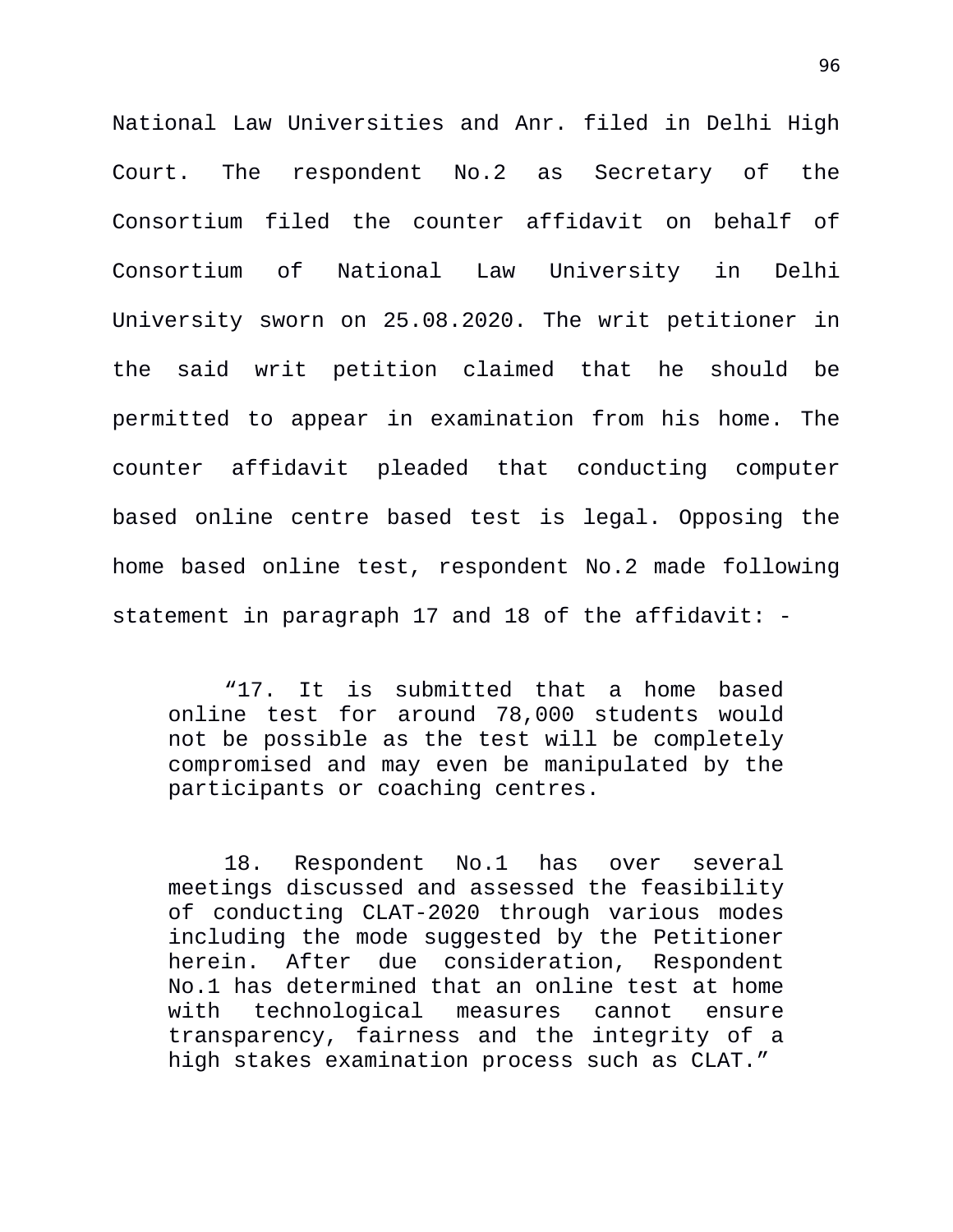91. The respondent No.2 had categorically taken the stand on behalf of the CLAT that online test at home with technological measures cannot ensure transparency and the test will be completely compromised and may even be manipulated by participants and coaching centres. There was no reason for change of mind by respondent No.2 within a week. Affidavit was sworn on 25.08.2020 by respondent No.2 and on 03.09.2020 after a week, notification was issued for conducting NLAT permitting participants to join online examination sitting at their home. When something was not to be permitted, when home based online test could not have been permitted for CLAT-2020, the same test can also not be permitted for NLAT-2020.

92. We thus find substance in the submissions of the petitioner that permitting of home based online test could not have ensured transparency, fairness and integrity of the examination especially when the test was to be conducted for entrance into a premier Law University of the country.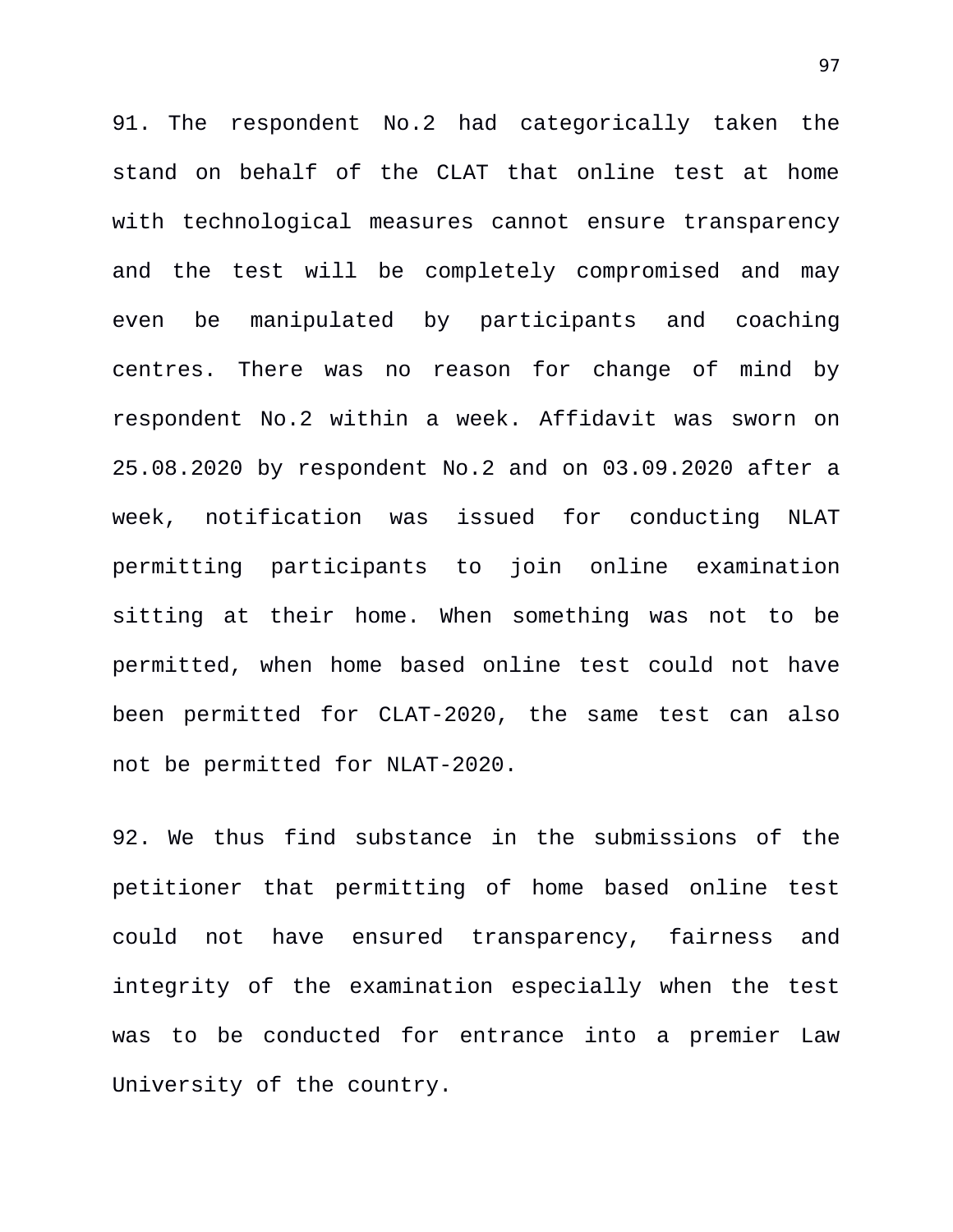93. We may notice another submission of the petitioners in this regard. Petitioners' case is that due to a short period of notice to apply and due to technological requirement, a large number of students especially belonging to marginalised sections of the society were unable to apply within the time allowed by NLAT. The requirement of fulfilling technological support as envisaged by NLAT as noticed above could not have easily been procured by a large number of students.

94. In the proceeding of the faculty meeting dated 06.08.2020 brought on record by the respondent No.1 along with his counter affidavit as Annexure-R-1/10, it has been mentioned that "NSLIU is the first preference for more than 60 percent of CLAT applicants". About 69,000 students have registered for CLAT-2020. 60 percent of 69,000 comes to 41,400. The registration into NLAT being only 24,603 out of which only 23,225 could appear makes it clear that a large number of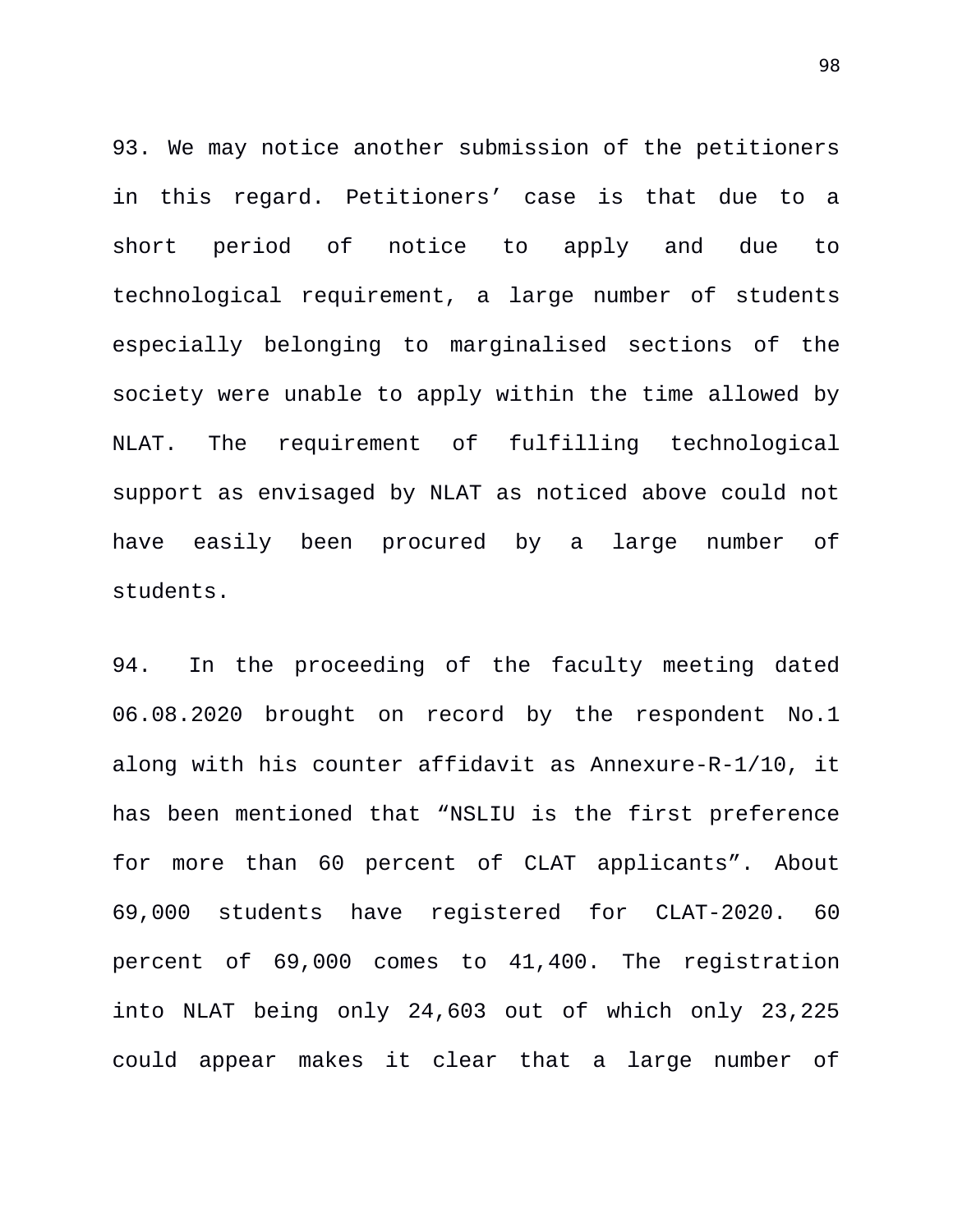students who could have wanted to apply for admission in respondent No.1 University could not even apply due to shortage of time and technical requirement insisted by respondent No.1 University. The above figures fully support the submissions of the petitioner that a large section of the students especially belonging to marginalised sections of the society were denied the opportunity to appear in the examination.

95. We thus conclude that home based online examination as proposed by the respondent No.1 University for NLAT-2020-21 could not be held to be a test which was able to maintain transparency and integrity of the examination. The short notice and technological requirements insisted by the University deprived a large number of students to participate in the test violating their rights under Article 14 of the Constitution of India.

## **QUESTION NO.5**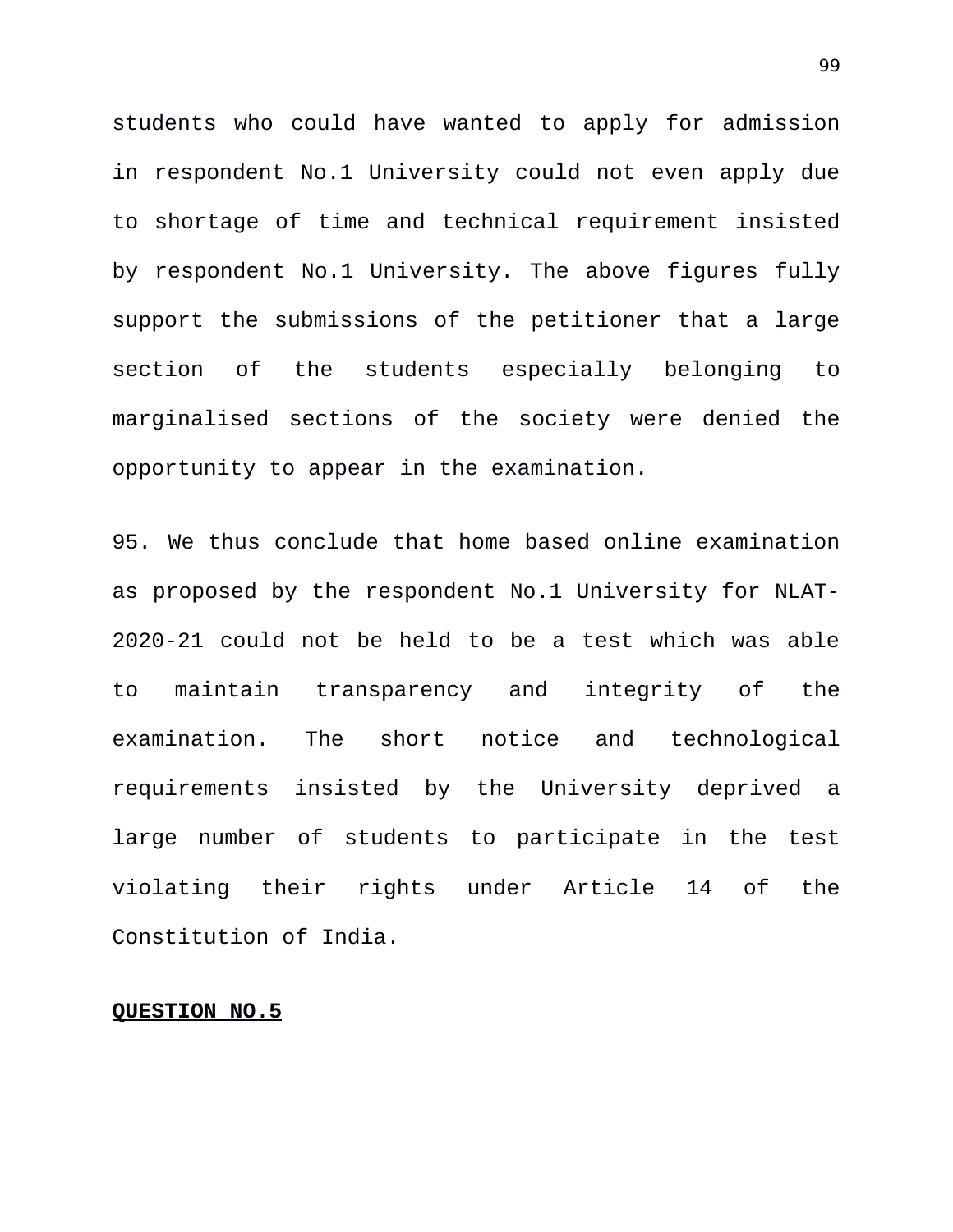**WHETHER NLAT HELD ON 12.09.2020 WITH RE-TEST ON 14.09.2020 WAS MARRED BY MALPRACTICES AND DESERVES TO BE SET ASIDE.**

96. Petitioners have submitted that examination held on 12.09.2020 as well as re-test held on 14.09.2020 was marred by several malpractices which proved that the apprehensions of the petitioner were true.

97. Shri Gupta highlights the various shortcomings in proctoring protocol. Shri Gupta has also referred to the Press Release dated 14.09.2020 by the respondent No.1 where Press Release stated "thereafter, it appears that some candidates have copied the questions and circulated this on some messaging apps and emails after logging in." Shri Gupta submits that even after noticing the aforesaid fact the Press Release further states that "while this is a malpractice under NLAT proctoring guidelines, it does not affect the integrity of the exams as questions were already available to all candidates after logging in."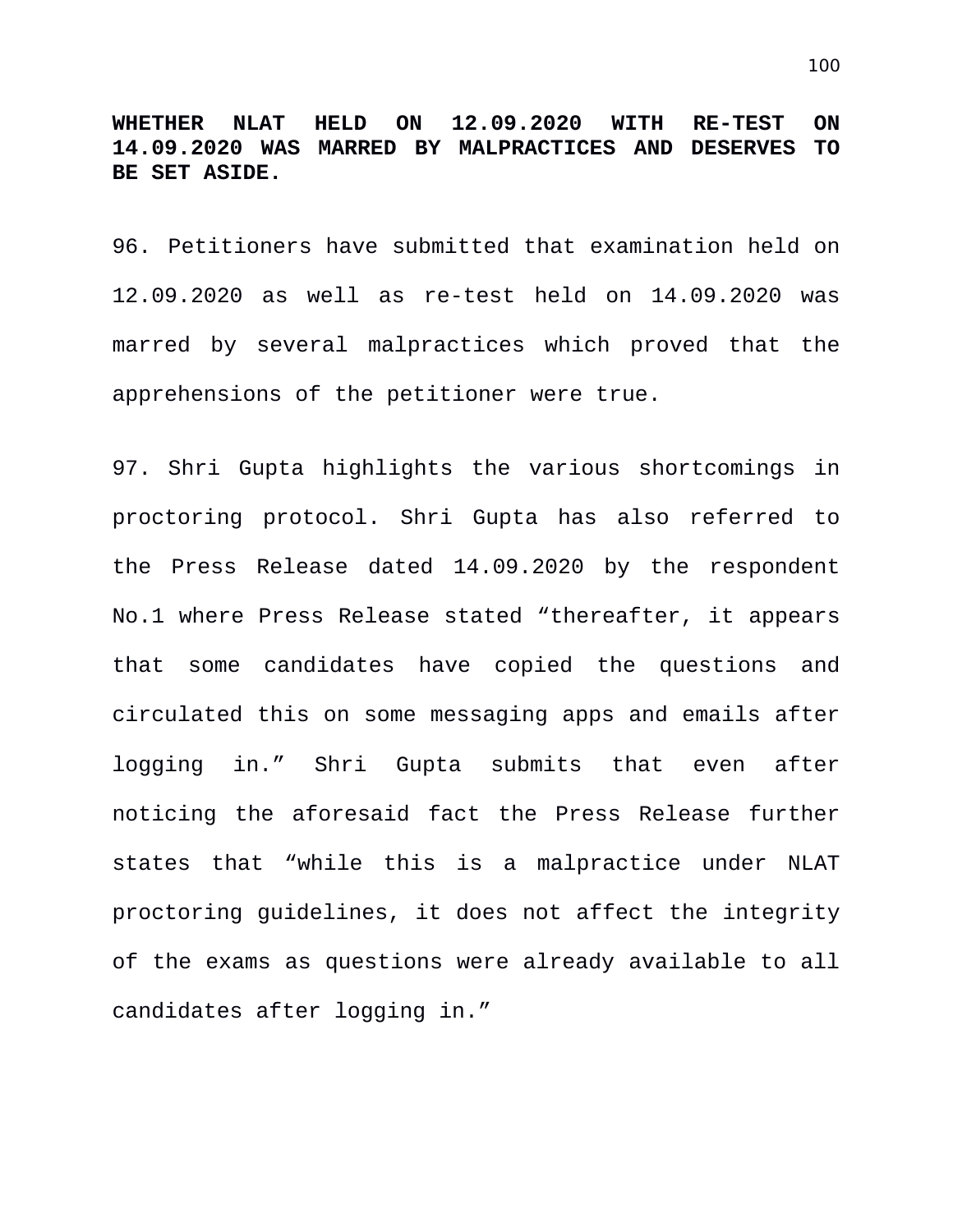98. Shri Gupta submits that if the candidates are able to send questions through messaging apps and emails obviously they could receive the answers as well. Further, Shri Gupta has referred to the Press Release dated 15.09.2020 by the respondent No.1 where University has stated that "some case of examination malpractices deserves criminal investigation and University has already lodged criminal complaints against some actors".

99. Shri Arvind Datar has strongly refuted the above submission and has referred to the sur-Rejoinder affidavit filed by respondent No.1 where details of technological measures taken by NLSIU for NLAT 2020 has been explained.

100. It is submitted that extensive technological and other measures are implemented to ensure that any candidate attempting any form of malpractices is caught and disqualified from the process either during the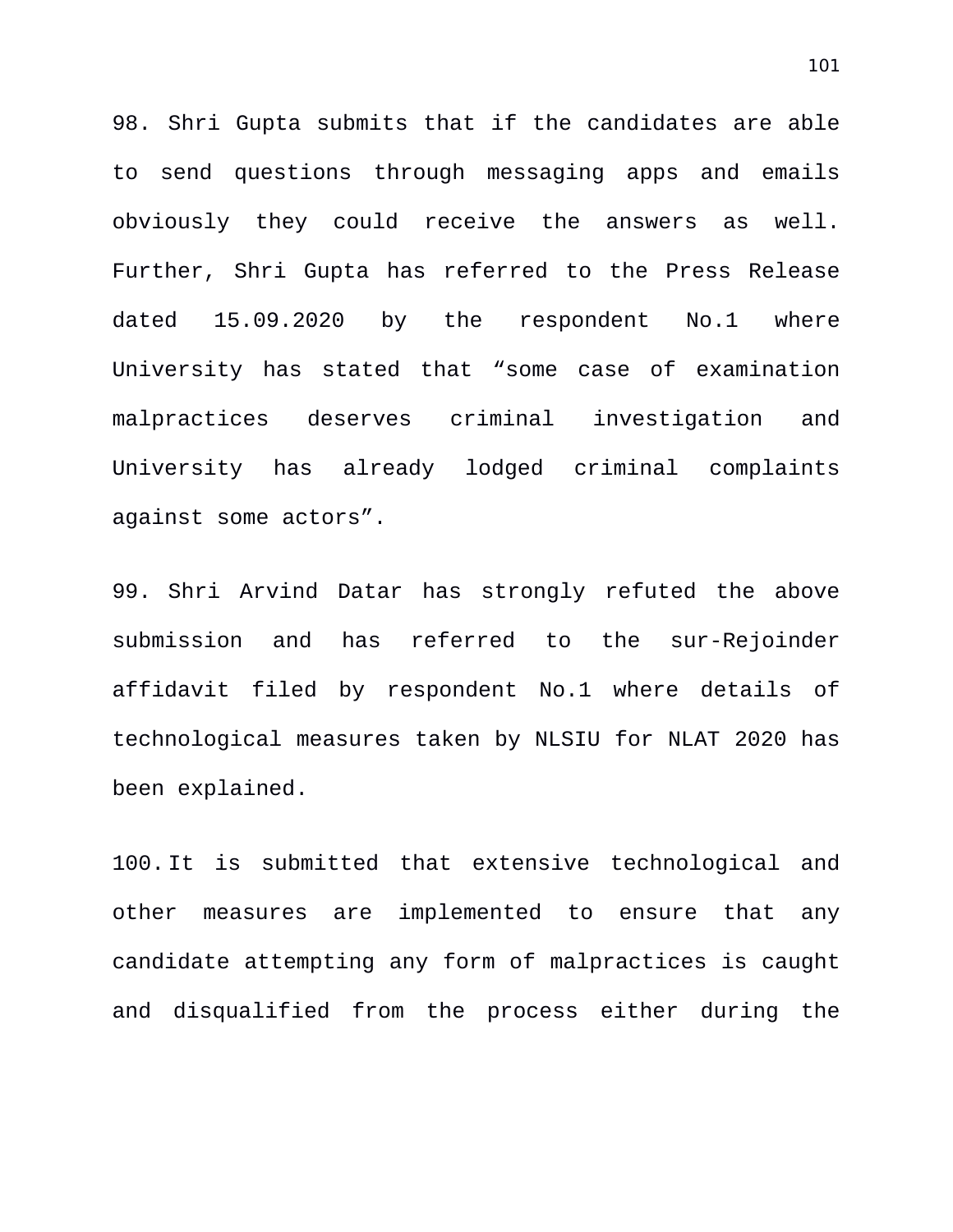exam itself or after the post examination during audit and scrutiny.

101. Shri Datar submits that NLAT 2020 has made use of a combination of Artificial Intelligence and human Proctoring. It is further submitted that in order to give full effect to human and Artificial Intelligence proctoring measures available post examination, respondent No.1 appointed a leading audit firm to carry out an independent forensic audit and assessment of data relating to the examination and submit the report. He submits that care and precautions were taken by University for conduct of free and fair test and on the basis of some media reports and few materials brought on record, it cannot be concluded that the examination is marred by malpractices especially in proceeding under Article 32 of the Constitution.

102. After having considered the above submission of the learned counsel for the parties, we are of the view that for the present case, it is not necessary for this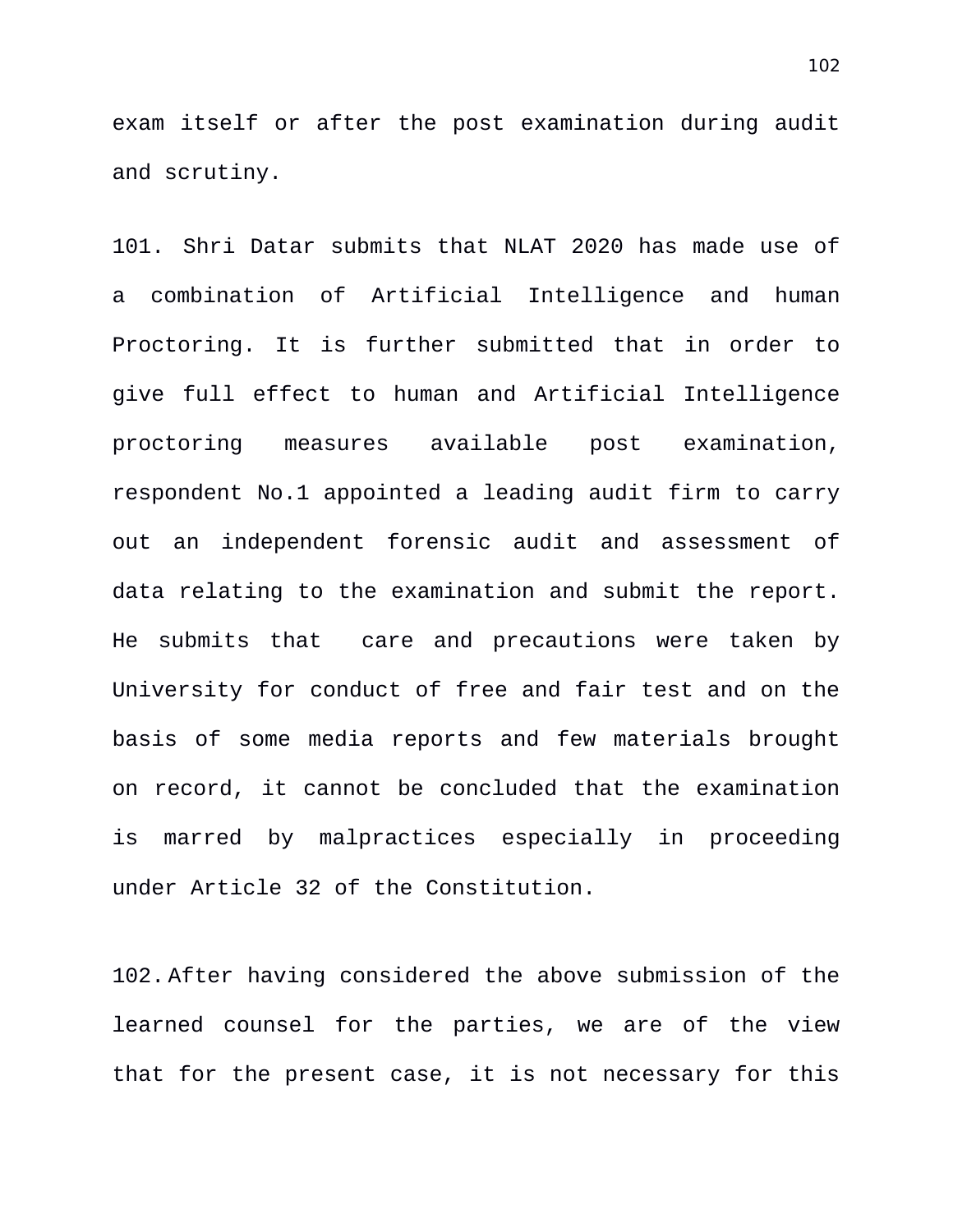court to enter into various materials referred to by the petitioners and the reports and to decide as to whether malpractices were actually adopted in the examination or not. Respondent No.1 being premier University, we have no doubt that it must have taken all necessary precautions to avoid any malpractices and cheating in the examination.

103. As noted above, the University has also filed a complaint of Cyber Crime which may be inquired in accordance with law. We need not express any opinion in this proceeding under Article 32 with regard to the aspect of malpractices in the test conducted on 12.09.2020 and 14.09.2020 which is essentially a matter of scrutiny of facts and evidence.

104. In view of the foregoing discussion, we are of the considered opinion that Admission notification dated 03.09.2020 issued by respondent No.1 was not in accordance with law and deserves to be set aside.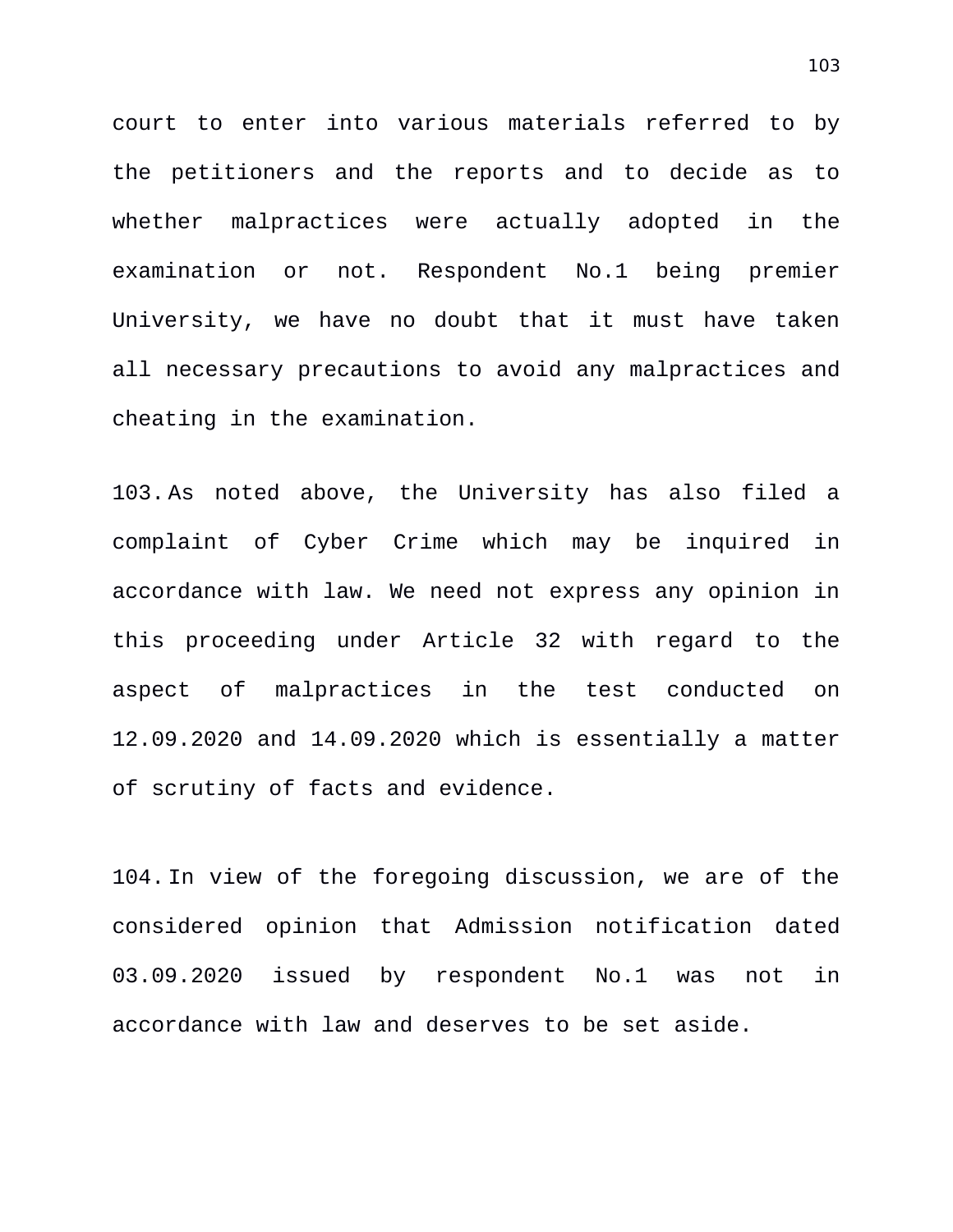105. The CLAT examination is already fixed for 28.09.2020 which needs to be conducted on the said date without fail after following all necessary protocols for safety and health of the students and after following the Standard Operating Procedures issued by Ministry of Health and Family Welfare (MoHFW) and Ministry of Human Resource Development(MHRD).

106. We further notice that after the issuance of notification dated 03.09.2020 by the respondent No.1, the meeting of the governing body of Consortium of National Law Universities was held on 05.09.2019 where decision was reiterated to hold CLAT 2020 on 28.09.2020. The governing body further resolved to divest functions of respondent No.2 as Secretary and Treasurer of the Consortium with the immediate effect and in the interim period appointed Professor Faizan Mustafa, senior most member of the Consortium and past President to discharge all the administrative and secretarial functions of the Consortium. The governing

104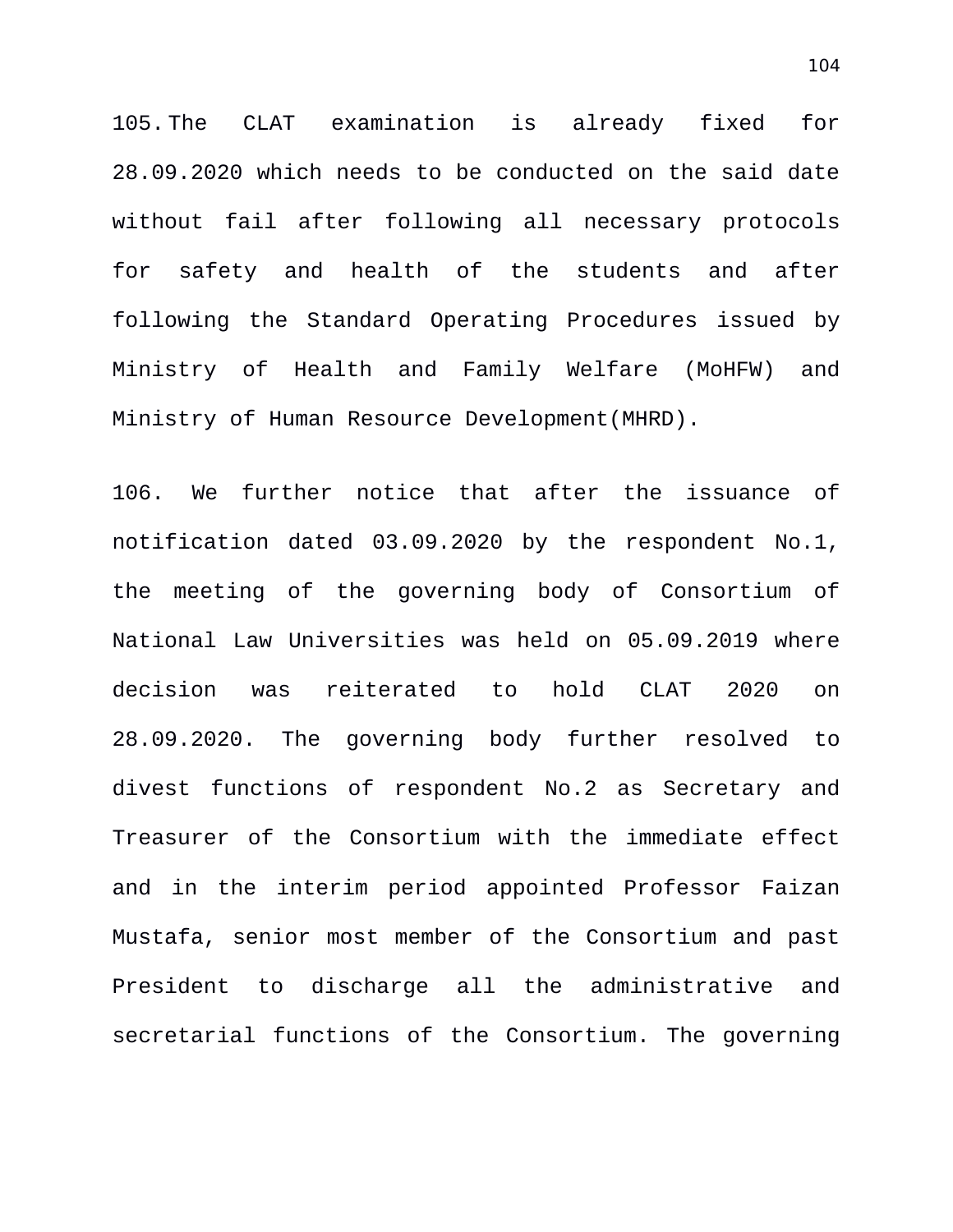body also resolved to shift the Secretariat of the Consortium to the NALSAR University, Hyderabad.

107. We have found that separate admission notice dated 03.09.2020 issued by the respondent No.1 being unsustainable. We are of the view that Status quo ante as on 05.09.2020 should be restored as early as possible i.e. by restoring the respondent No.2 as Secretary of the Consortium as well as restoring the Secretariat of the Consortium to NLSIU, Bengaluru. The governing body may take the decision keeping in mind that CLAT examination scheduled on 28.09.2020 be smoothly held. The respondent Nos.1 and 2 are also to cooperate with the holding of CLAT scheduled to be held on 28.09.2020.

108. In result of the foregoing discussion, we allow the writ petition in the following manner: -

(I) The notice for admission to the five year integrated B.A.LL.B(Hons.) programme 2020-21 dated 03.09.2020 Annexure -P 14 as well as Press Release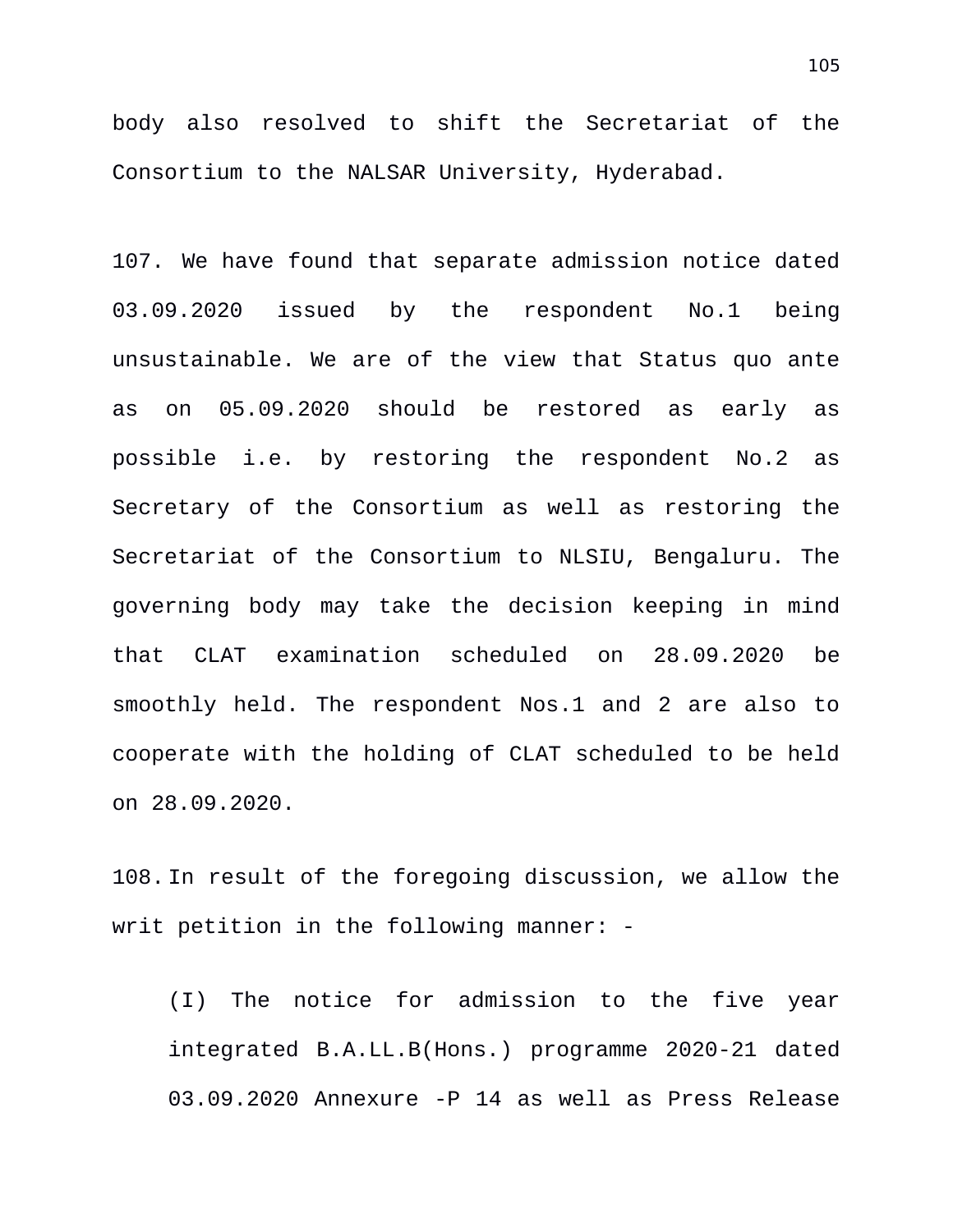on NLSIU admission 2020-21 dated 04.09.2020 Annexure-P 15 are quashed.

(II) The respondent No.3 is directed to conduct the CLAT-2020 examination on 28.09.2020 taking all precautions and care for health of the students after following the Standard Operating Procedures (SOPs) of the Ministry of Health and Family Welfare (MoHFW) and Ministry of Human Resource Development(MHRD).

(III) The respondent No.3 shall also ensure that the entire process of declaration of the result be completed as early as possible to enable the respondent No.1 and other National Law Universities to start their course by the mid of October-2020. (IV) The respondent No.1 shall also complete the admission of B.A.LL.B(Hons.) programme 2020-21 on the basis of the result of CLAT-2020.

(V) The respondent No.3 may take decision at an early date restoring the status of respondent No.2 as the Secretary-Treasurer of the Consortium as